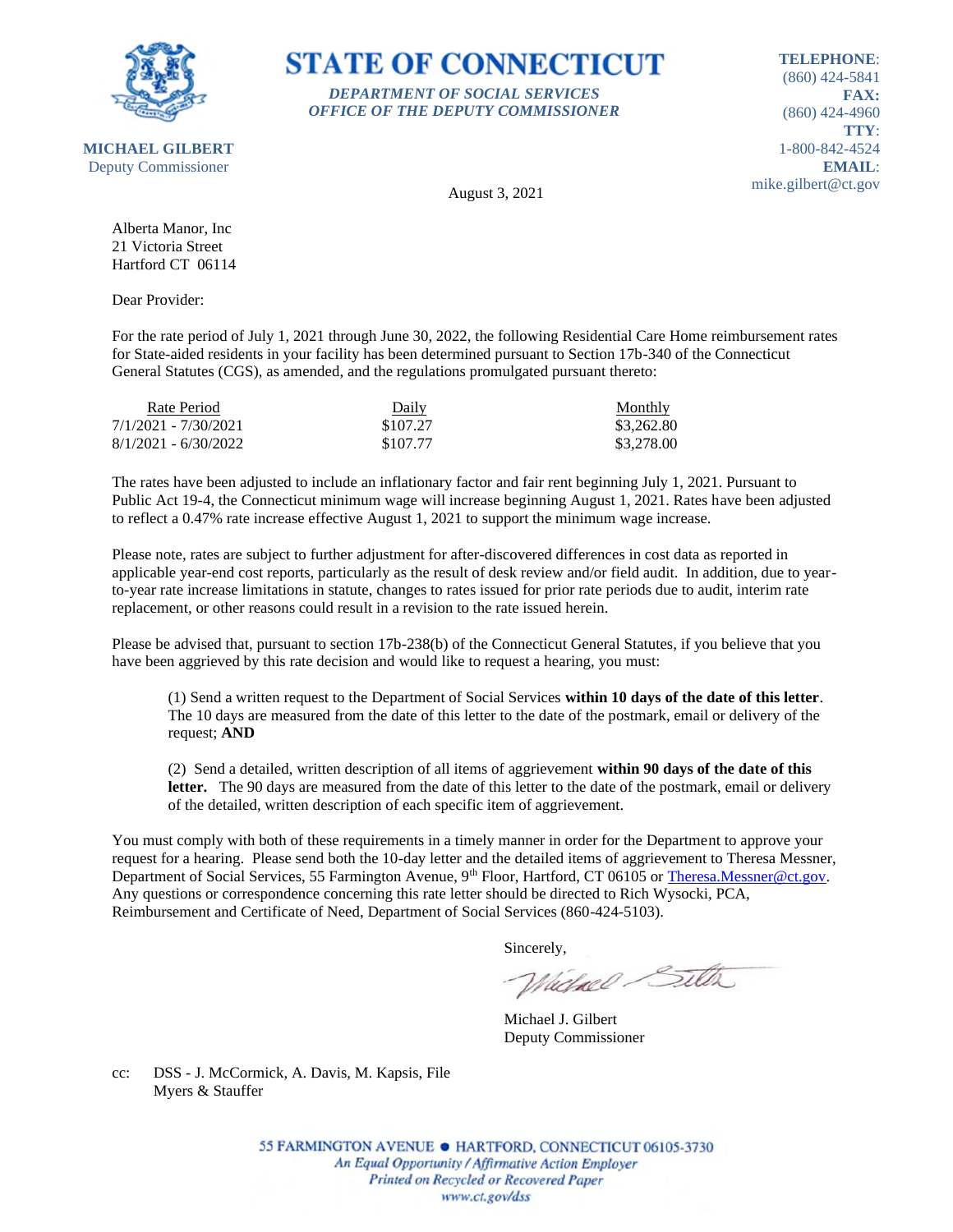

### **STATE OF CONNECTICUT** *DEPARTMENT OF SOCIAL SERVICES*

*OFFICE OF THE DEPUTY COMMISSIONER*

**TELEPHONE**: (860) 424-5841 **FAX:** (860) 424-4960 **TTY**: 1-800-842-4524 **EMAIL**: mike.gilbert@ct.gov

August 3, 2021

April Time Residential Care Center 91 Chestnut Street Manchester CT 06040

Dear Provider:

For the rate period of July 1, 2021 through June 30, 2022, the following Residential Care Home reimbursement rates for State-aided residents in your facility has been determined pursuant to Section 17b-340 of the Connecticut General Statutes (CGS), as amended, and the regulations promulgated pursuant thereto:

| Rate Period            | Daily   | Monthly    |
|------------------------|---------|------------|
| 7/1/2021 - 7/30/2021   | \$73.40 | \$2,232.58 |
| $8/1/2021 - 6/30/2022$ | \$73.74 | \$2,242.93 |

The rates have been adjusted to include an inflationary factor and fair rent beginning July 1, 2021. Pursuant to Public Act 19-4, the Connecticut minimum wage will increase beginning August 1, 2021. Rates have been adjusted to reflect a 0.47% rate increase effective August 1, 2021 to support the minimum wage increase.

Please note, rates are subject to further adjustment for after-discovered differences in cost data as reported in applicable year-end cost reports, particularly as the result of desk review and/or field audit. In addition, due to yearto-year rate increase limitations in statute, changes to rates issued for prior rate periods due to audit, interim rate replacement, or other reasons could result in a revision to the rate issued herein.

Please be advised that, pursuant to section 17b-238(b) of the Connecticut General Statutes, if you believe that you have been aggrieved by this rate decision and would like to request a hearing, you must:

(1) Send a written request to the Department of Social Services **within 10 days of the date of this letter**. The 10 days are measured from the date of this letter to the date of the postmark, email or delivery of the request; **AND**

(2) Send a detailed, written description of all items of aggrievement **within 90 days of the date of this**  letter. The 90 days are measured from the date of this letter to the date of the postmark, email or delivery of the detailed, written description of each specific item of aggrievement.

You must comply with both of these requirements in a timely manner in order for the Department to approve your request for a hearing. Please send both the 10-day letter and the detailed items of aggrievement to Theresa Messner, Department of Social Services, 55 Farmington Avenue, 9<sup>th</sup> Floor, Hartford, CT 06105 or [Theresa.Messner@ct.gov.](mailto:Theresa.Messner@ct.gov) Any questions or correspondence concerning this rate letter should be directed to Rich Wysocki, PCA, Reimbursement and Certificate of Need, Department of Social Services (860-424-5103).

Sincerely,

Victorel Sitter

Michael J. Gilbert Deputy Commissioner

cc: DSS - J. McCormick, A. Davis, M. Kapsis, File Myers & Stauffer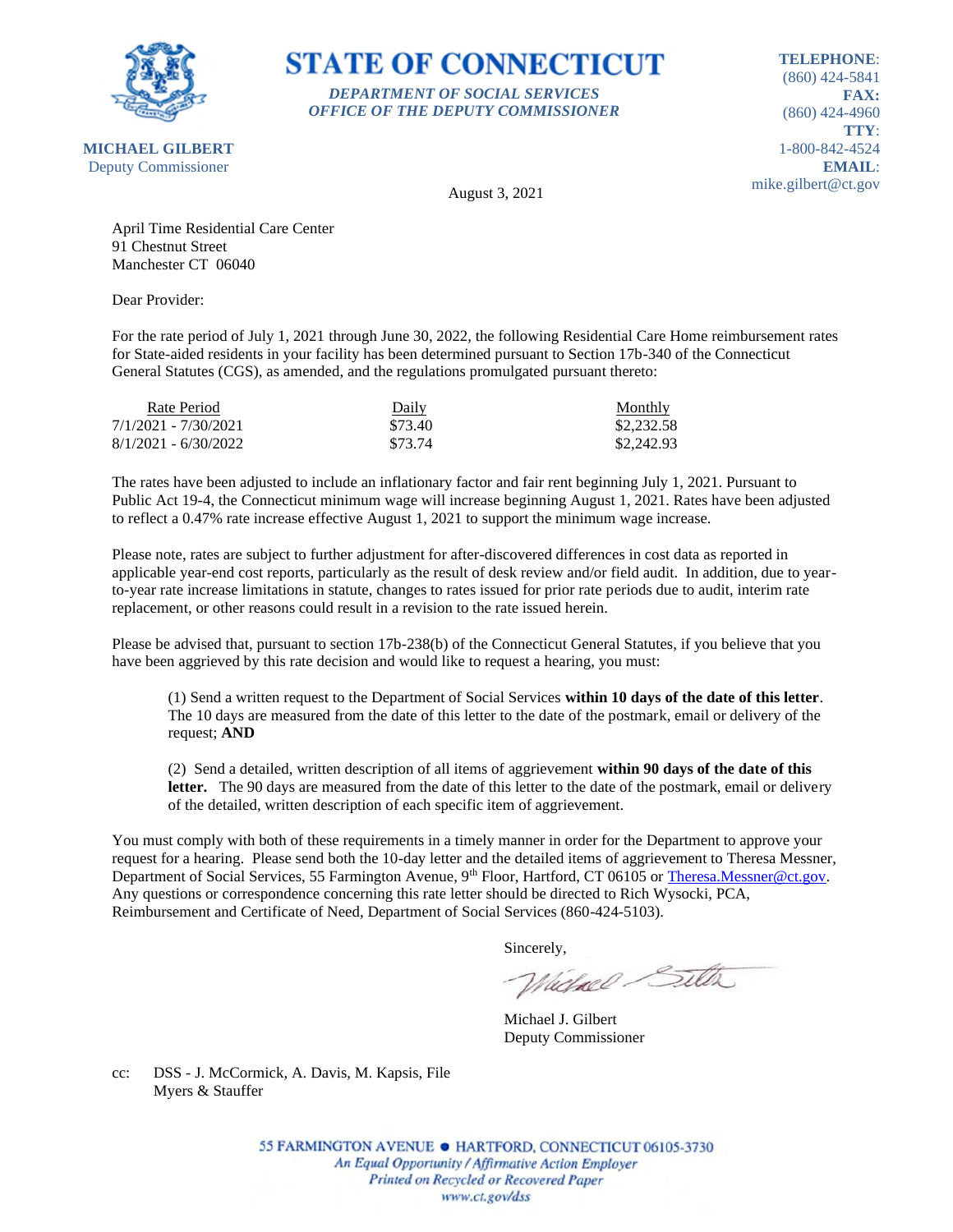

**STATE OF CONNECTICUT** *DEPARTMENT OF SOCIAL SERVICES*

*OFFICE OF THE DEPUTY COMMISSIONER*

**TELEPHONE**: (860) 424-5841 **FAX:** (860) 424-4960 **TTY**: 1-800-842-4524 **EMAIL**: mike.gilbert@ct.gov

August 3, 2021

Bacon & Hinkley Home, Inc. 581 Pequot Avenue New London CT 06320

Dear Provider:

For the rate period of July 1, 2021 through June 30, 2022, the following Residential Care Home reimbursement rates for State-aided residents in your facility has been determined pursuant to Section 17b-340 of the Connecticut General Statutes (CGS), as amended, and the regulations promulgated pursuant thereto:

| Rate Period            | Daily    | <b>Monthly</b> |
|------------------------|----------|----------------|
| 7/1/2021 - 7/30/2021   | \$138.89 | \$4,224.57     |
| $8/1/2021 - 6/30/2022$ | \$139.54 | \$4,244.34     |

The rates have been adjusted to include an inflationary factor and fair rent beginning July 1, 2021. Pursuant to Public Act 19-4, the Connecticut minimum wage will increase beginning August 1, 2021. Rates have been adjusted to reflect a 0.47% rate increase effective August 1, 2021 to support the minimum wage increase.

Please note, rates are subject to further adjustment for after-discovered differences in cost data as reported in applicable year-end cost reports, particularly as the result of desk review and/or field audit. In addition, due to yearto-year rate increase limitations in statute, changes to rates issued for prior rate periods due to audit, interim rate replacement, or other reasons could result in a revision to the rate issued herein.

Please be advised that, pursuant to section 17b-238(b) of the Connecticut General Statutes, if you believe that you have been aggrieved by this rate decision and would like to request a hearing, you must:

(1) Send a written request to the Department of Social Services **within 10 days of the date of this letter**. The 10 days are measured from the date of this letter to the date of the postmark, email or delivery of the request; **AND**

(2) Send a detailed, written description of all items of aggrievement **within 90 days of the date of this**  letter. The 90 days are measured from the date of this letter to the date of the postmark, email or delivery of the detailed, written description of each specific item of aggrievement.

You must comply with both of these requirements in a timely manner in order for the Department to approve your request for a hearing. Please send both the 10-day letter and the detailed items of aggrievement to Theresa Messner, Department of Social Services, 55 Farmington Avenue, 9<sup>th</sup> Floor, Hartford, CT 06105 or [Theresa.Messner@ct.gov.](mailto:Theresa.Messner@ct.gov) Any questions or correspondence concerning this rate letter should be directed to Rich Wysocki, PCA, Reimbursement and Certificate of Need, Department of Social Services (860-424-5103).

Sincerely,

Victorel Sitter

Michael J. Gilbert Deputy Commissioner

cc: DSS - J. McCormick, A. Davis, M. Kapsis, File Myers & Stauffer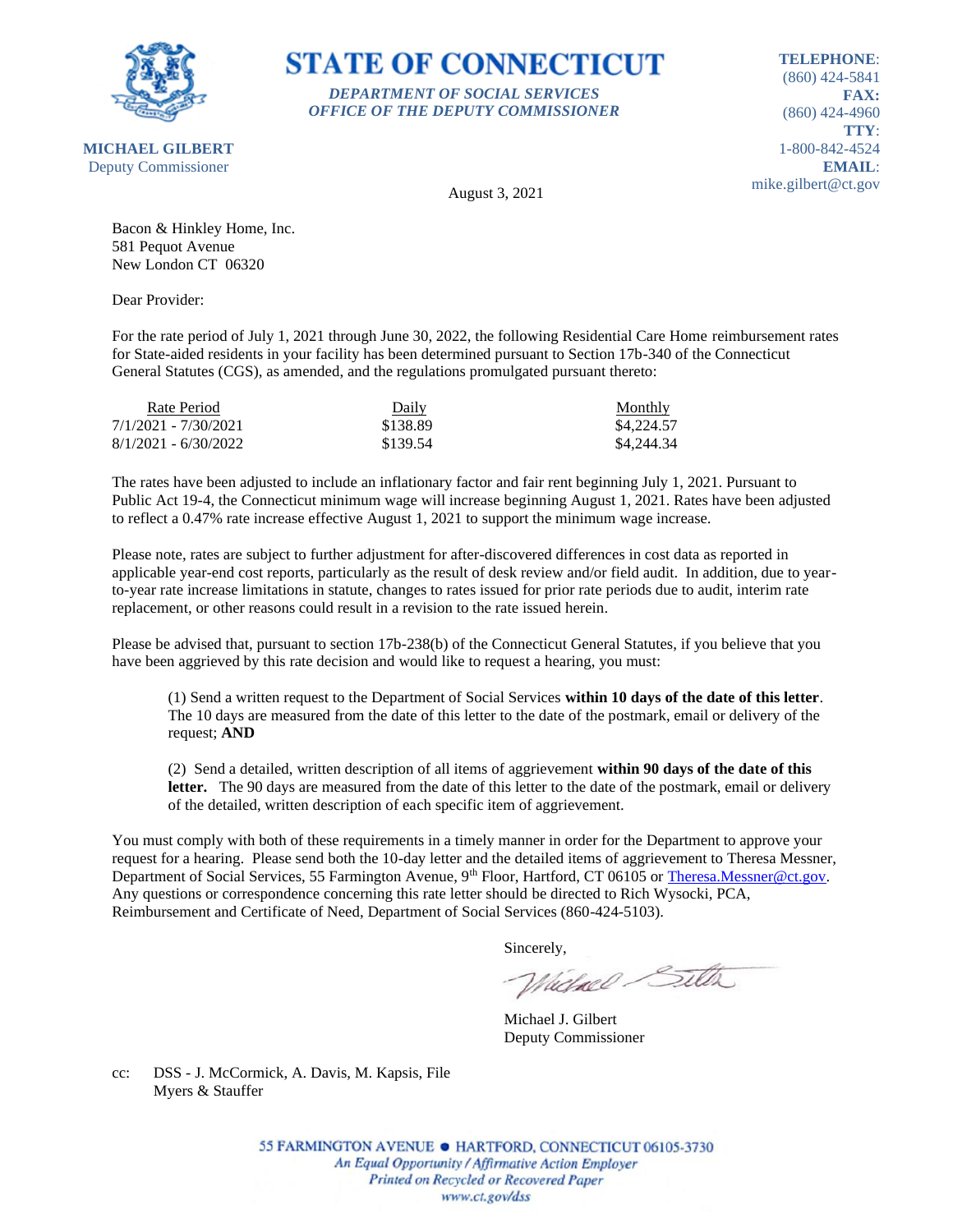

#### **STATE OF CONNECTICUT** *DEPARTMENT OF SOCIAL SERVICES*

*OFFICE OF THE DEPUTY COMMISSIONER*

**TELEPHONE**: (860) 424-5841 **FAX:** (860) 424-4960 **TTY**: 1-800-842-4524 **EMAIL**: mike.gilbert@ct.gov

August 3, 2021

Bethel Health Care-The Cascades (RCH) 13 Parklawn Drive Bethel CT 06801

Dear Provider:

For the rate period of July 1, 2021 through June 30, 2022, the following Residential Care Home reimbursement rates for State-aided residents in your facility has been determined pursuant to Section 17b-340 of the Connecticut General Statutes (CGS), as amended, and the regulations promulgated pursuant thereto:

| Rate Period            | Daily    | <b>Monthly</b> |
|------------------------|----------|----------------|
| 7/1/2021 - 7/30/2021   | \$149.45 | \$4.545.77     |
| $8/1/2021 - 6/30/2022$ | \$150.15 | \$4,567.06     |

The rates have been adjusted to include an inflationary factor and fair rent beginning July 1, 2021. Pursuant to Public Act 19-4, the Connecticut minimum wage will increase beginning August 1, 2021. Rates have been adjusted to reflect a 0.47% rate increase effective August 1, 2021 to support the minimum wage increase.

Please note, rates are subject to further adjustment for after-discovered differences in cost data as reported in applicable year-end cost reports, particularly as the result of desk review and/or field audit. In addition, due to yearto-year rate increase limitations in statute, changes to rates issued for prior rate periods due to audit, interim rate replacement, or other reasons could result in a revision to the rate issued herein.

Please be advised that, pursuant to section 17b-238(b) of the Connecticut General Statutes, if you believe that you have been aggrieved by this rate decision and would like to request a hearing, you must:

(1) Send a written request to the Department of Social Services **within 10 days of the date of this letter**. The 10 days are measured from the date of this letter to the date of the postmark, email or delivery of the request; **AND**

(2) Send a detailed, written description of all items of aggrievement **within 90 days of the date of this**  letter. The 90 days are measured from the date of this letter to the date of the postmark, email or delivery of the detailed, written description of each specific item of aggrievement.

You must comply with both of these requirements in a timely manner in order for the Department to approve your request for a hearing. Please send both the 10-day letter and the detailed items of aggrievement to Theresa Messner, Department of Social Services, 55 Farmington Avenue, 9<sup>th</sup> Floor, Hartford, CT 06105 or [Theresa.Messner@ct.gov.](mailto:Theresa.Messner@ct.gov) Any questions or correspondence concerning this rate letter should be directed to Rich Wysocki, PCA, Reimbursement and Certificate of Need, Department of Social Services (860-424-5103).

Sincerely,

Victorel Sitter

Michael J. Gilbert Deputy Commissioner

cc: DSS - J. McCormick, A. Davis, M. Kapsis, File Myers & Stauffer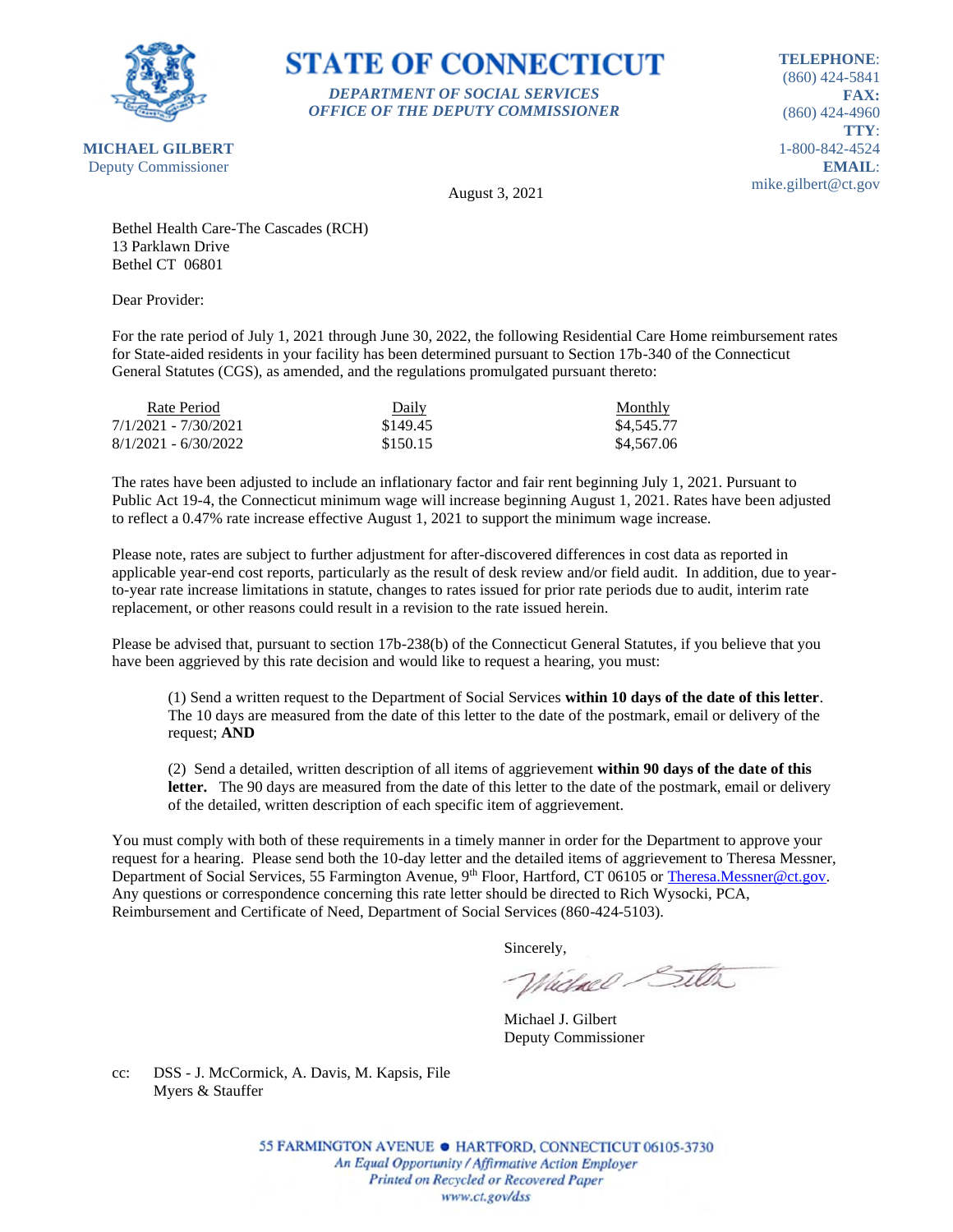

#### **STATE OF CONNECTICUT** *DEPARTMENT OF SOCIAL SERVICES*

*OFFICE OF THE DEPUTY COMMISSIONER*

**TELEPHONE**: (860) 424-5841 **FAX:** (860) 424-4960 **TTY**: 1-800-842-4524 **EMAIL**: mike.gilbert@ct.gov

August 3, 2021

Bradley Home & Pavilion 320 Colony Street Meriden CT 06450

Dear Provider:

For the rate period of July 1, 2021 through June 30, 2022, the following Residential Care Home reimbursement rates for State-aided residents in your facility has been determined pursuant to Section 17b-340 of the Connecticut General Statutes (CGS), as amended, and the regulations promulgated pursuant thereto:

| Rate Period            | Daily    | Monthly    |
|------------------------|----------|------------|
| 7/1/2021 - 7/30/2021   | \$125.29 | \$3,810.90 |
| $8/1/2021 - 6/30/2022$ | \$125.88 | \$3,828.85 |

The rates have been adjusted to include an inflationary factor and fair rent beginning July 1, 2021. Pursuant to Public Act 19-4, the Connecticut minimum wage will increase beginning August 1, 2021. Rates have been adjusted to reflect a 0.47% rate increase effective August 1, 2021 to support the minimum wage increase.

Please note, rates are subject to further adjustment for after-discovered differences in cost data as reported in applicable year-end cost reports, particularly as the result of desk review and/or field audit. In addition, due to yearto-year rate increase limitations in statute, changes to rates issued for prior rate periods due to audit, interim rate replacement, or other reasons could result in a revision to the rate issued herein.

Please be advised that, pursuant to section 17b-238(b) of the Connecticut General Statutes, if you believe that you have been aggrieved by this rate decision and would like to request a hearing, you must:

(1) Send a written request to the Department of Social Services **within 10 days of the date of this letter**. The 10 days are measured from the date of this letter to the date of the postmark, email or delivery of the request; **AND**

(2) Send a detailed, written description of all items of aggrievement **within 90 days of the date of this**  letter. The 90 days are measured from the date of this letter to the date of the postmark, email or delivery of the detailed, written description of each specific item of aggrievement.

You must comply with both of these requirements in a timely manner in order for the Department to approve your request for a hearing. Please send both the 10-day letter and the detailed items of aggrievement to Theresa Messner, Department of Social Services, 55 Farmington Avenue, 9<sup>th</sup> Floor, Hartford, CT 06105 or [Theresa.Messner@ct.gov.](mailto:Theresa.Messner@ct.gov) Any questions or correspondence concerning this rate letter should be directed to Rich Wysocki, PCA, Reimbursement and Certificate of Need, Department of Social Services (860-424-5103).

Sincerely,

Victorel Sitter

Michael J. Gilbert Deputy Commissioner

cc: DSS - J. McCormick, A. Davis, M. Kapsis, File Myers & Stauffer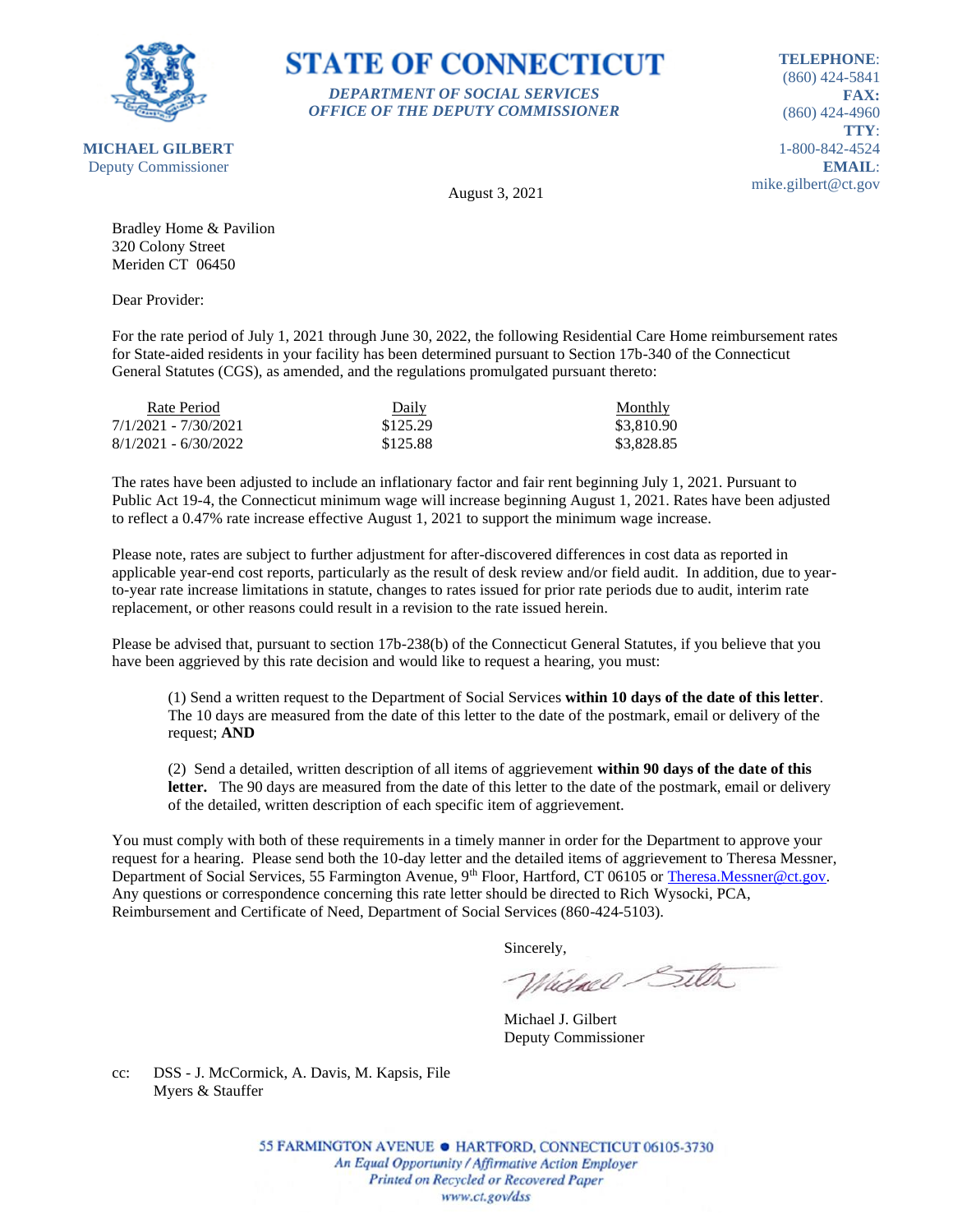

#### **STATE OF CONNECTICUT** *DEPARTMENT OF SOCIAL SERVICES*

*OFFICE OF THE DEPUTY COMMISSIONER*

**TELEPHONE**: (860) 424-5841 **FAX:** (860) 424-4960 **TTY**: 1-800-842-4524 **EMAIL**: mike.gilbert@ct.gov

August 3, 2021

Briarcliff Convalescent Corp. 179 Coleman Street New London CT 06320

Dear Provider:

For the rate period of July 1, 2021 through June 30, 2022, the following Residential Care Home reimbursement rates for State-aided residents in your facility has been determined pursuant to Section 17b-340 of the Connecticut General Statutes (CGS), as amended, and the regulations promulgated pursuant thereto:

| Rate Period            | Daily   | <b>Monthly</b> |
|------------------------|---------|----------------|
| 7/1/2021 - 7/30/2021   | \$83.09 | \$2,527.32     |
| $8/1/2021 - 6/30/2022$ | \$83.48 | \$2,539.18     |

The rates have been adjusted to include an inflationary factor and fair rent beginning July 1, 2021. Pursuant to Public Act 19-4, the Connecticut minimum wage will increase beginning August 1, 2021. Rates have been adjusted to reflect a 0.47% rate increase effective August 1, 2021 to support the minimum wage increase.

Please note, rates are subject to further adjustment for after-discovered differences in cost data as reported in applicable year-end cost reports, particularly as the result of desk review and/or field audit. In addition, due to yearto-year rate increase limitations in statute, changes to rates issued for prior rate periods due to audit, interim rate replacement, or other reasons could result in a revision to the rate issued herein.

Please be advised that, pursuant to section 17b-238(b) of the Connecticut General Statutes, if you believe that you have been aggrieved by this rate decision and would like to request a hearing, you must:

(1) Send a written request to the Department of Social Services **within 10 days of the date of this letter**. The 10 days are measured from the date of this letter to the date of the postmark, email or delivery of the request; **AND**

(2) Send a detailed, written description of all items of aggrievement **within 90 days of the date of this**  letter. The 90 days are measured from the date of this letter to the date of the postmark, email or delivery of the detailed, written description of each specific item of aggrievement.

You must comply with both of these requirements in a timely manner in order for the Department to approve your request for a hearing. Please send both the 10-day letter and the detailed items of aggrievement to Theresa Messner, Department of Social Services, 55 Farmington Avenue, 9<sup>th</sup> Floor, Hartford, CT 06105 or [Theresa.Messner@ct.gov.](mailto:Theresa.Messner@ct.gov) Any questions or correspondence concerning this rate letter should be directed to Rich Wysocki, PCA, Reimbursement and Certificate of Need, Department of Social Services (860-424-5103).

Sincerely,

Victorel Sitter

Michael J. Gilbert Deputy Commissioner

cc: DSS - J. McCormick, A. Davis, M. Kapsis, File Myers & Stauffer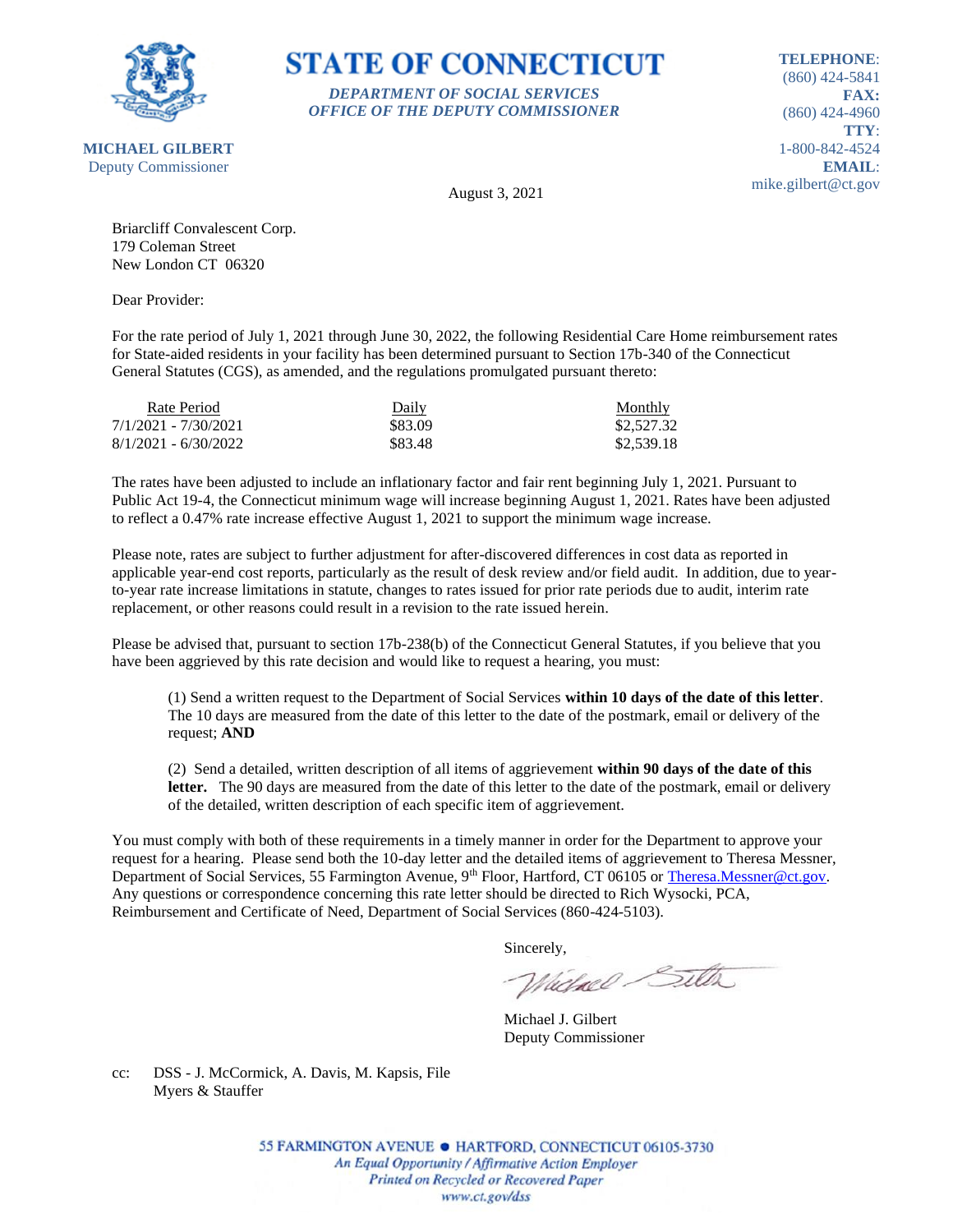

#### **STATE OF CONNECTICUT** *DEPARTMENT OF SOCIAL SERVICES*

*OFFICE OF THE DEPUTY COMMISSIONER*

**TELEPHONE**: (860) 424-5841 **FAX:** (860) 424-4960 **TTY**: 1-800-842-4524 **EMAIL**: mike.gilbert@ct.gov

August 3, 2021

Brookside Rest Home 134 Franklin Street Ext. Danbury CT 06811

Dear Provider:

For the rate period of July 1, 2021 through June 30, 2022, the following Residential Care Home reimbursement rates for State-aided residents in your facility has been determined pursuant to Section 17b-340 of the Connecticut General Statutes (CGS), as amended, and the regulations promulgated pursuant thereto:

| Rate Period            | Daily   | <b>Monthly</b> |
|------------------------|---------|----------------|
| 7/1/2021 - 7/30/2021   | \$76.99 | \$2,341.78     |
| $8/1/2021 - 6/30/2022$ | \$77.35 | \$2,352.73     |

Pursuant to Public Act 19-4, the Connecticut minimum wage will increase beginning August 1, 2021. Rates have been adjusted to reflect a 0.47% rate increase effective August 1, 2021 to support the minimum wage increase. You have not filed an annual cost report with the Department. Pursuant to Section 17b-340 CGS, you are ineligible for inflation and fair rent adjustments. Your rate will be reviewed and revised upon submission of pending cost reports to the Department. Cost report information can be found at the Department website: https://portal.ct.gov/DSS/Health-And-Home-Care/Long-Term-Care/Residential-Care-Homes-RCH.

Please note, rates are subject to further adjustment for after-discovered differences in cost data as reported in applicable year-end cost reports, particularly as the result of desk review and/or field audit. In addition, due to year-to-year rate increase limitations in statute, changes to rates issued for prior rate periods due to audit, interim rate replacement, or other reasons could result in a revision to the rate issued herein.

Please be advised that, pursuant to section 17b-238(b) of the Connecticut General Statutes, if you believe that you have been aggrieved by this rate decision and would like to request a hearing, you must:

(1) Send a written request to the Department of Social Services **within 10 days of the date of this letter**. The 10 days are measured from the date of this letter to the date of the postmark, email or delivery of the request; **AND**

(2) Send a detailed, written description of all items of aggrievement **within 90 days of the date of this letter.** The 90 days are measured from the date of this letter to the date of the postmark, email or delivery of the detailed, written description of each specific item of aggrievement.

You must comply with both of these requirements in a timely manner in order for the Department to approve your request for a hearing. Please send both the 10-day letter and the detailed items of aggrievement to Theresa Messner, Department of Social Services, 55 Farmington Avenue, 9<sup>th</sup> Floor, Hartford, CT 06105 o[r Theresa.Messner@ct.gov.](mailto:Theresa.Messner@ct.gov) Any questions or correspondence concerning this rate letter should be directed to Rich Wysocki, PCA, Reimbursement and Certificate of Need, Department of Social Services (860-424-5103).

Sincerely,

Whichael Sitter

Michael J. Gilbert Deputy Commissioner

cc: DSS - J. McCormick, A. Davis, M. Kapsis, File, Myers & Stauffer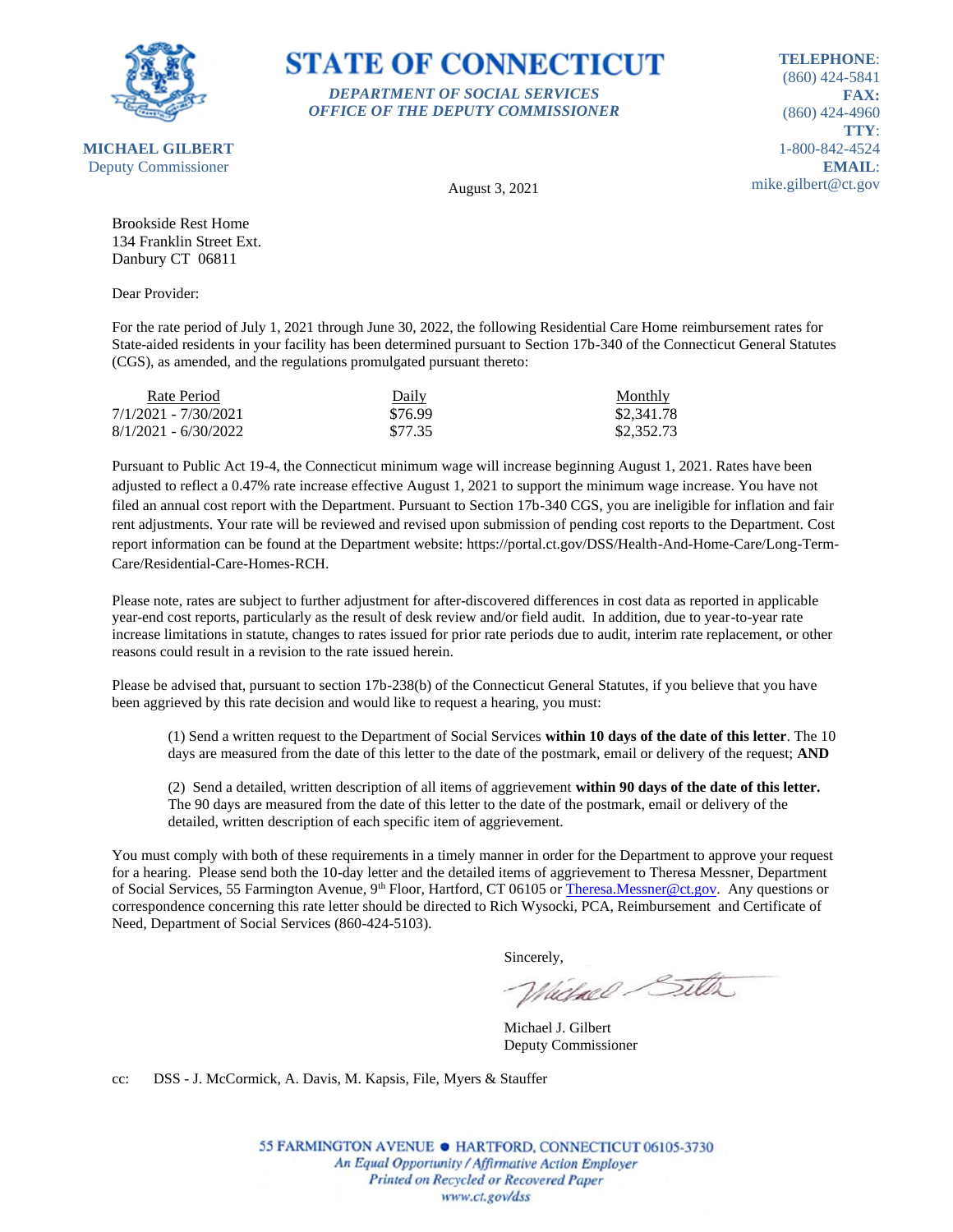

**STATE OF CONNECTICUT** *DEPARTMENT OF SOCIAL SERVICES*

*OFFICE OF THE DEPUTY COMMISSIONER*

**TELEPHONE**: (860) 424-5841 **FAX:** (860) 424-4960 **TTY**: 1-800-842-4524 **EMAIL**: mike.gilbert@ct.gov

August 3, 2021

Card Home for the Aged, Inc. 154 Pleasant Street Willimantic CT 06226

Dear Provider:

For the rate period of July 1, 2021 through June 30, 2022, the following Residential Care Home reimbursement rates for State-aided residents in your facility has been determined pursuant to Section 17b-340 of the Connecticut General Statutes (CGS), as amended, and the regulations promulgated pursuant thereto:

| Rate Period            | Daily   | Monthly    |
|------------------------|---------|------------|
| 7/1/2021 - 7/30/2021   | \$74.33 | \$2,260.87 |
| $8/1/2021 - 6/30/2022$ | \$74.68 | \$2,271.52 |

The rates have been adjusted to include an inflationary factor and fair rent beginning July 1, 2021. Pursuant to Public Act 19-4, the Connecticut minimum wage will increase beginning August 1, 2021. Rates have been adjusted to reflect a 0.47% rate increase effective August 1, 2021 to support the minimum wage increase.

Please note, rates are subject to further adjustment for after-discovered differences in cost data as reported in applicable year-end cost reports, particularly as the result of desk review and/or field audit. In addition, due to yearto-year rate increase limitations in statute, changes to rates issued for prior rate periods due to audit, interim rate replacement, or other reasons could result in a revision to the rate issued herein.

Please be advised that, pursuant to section 17b-238(b) of the Connecticut General Statutes, if you believe that you have been aggrieved by this rate decision and would like to request a hearing, you must:

(1) Send a written request to the Department of Social Services **within 10 days of the date of this letter**. The 10 days are measured from the date of this letter to the date of the postmark, email or delivery of the request; **AND**

(2) Send a detailed, written description of all items of aggrievement **within 90 days of the date of this**  letter. The 90 days are measured from the date of this letter to the date of the postmark, email or delivery of the detailed, written description of each specific item of aggrievement.

You must comply with both of these requirements in a timely manner in order for the Department to approve your request for a hearing. Please send both the 10-day letter and the detailed items of aggrievement to Theresa Messner, Department of Social Services, 55 Farmington Avenue, 9<sup>th</sup> Floor, Hartford, CT 06105 or [Theresa.Messner@ct.gov.](mailto:Theresa.Messner@ct.gov) Any questions or correspondence concerning this rate letter should be directed to Rich Wysocki, PCA, Reimbursement and Certificate of Need, Department of Social Services (860-424-5103).

Sincerely,

Victorel Sitter

Michael J. Gilbert Deputy Commissioner

cc: DSS - J. McCormick, A. Davis, M. Kapsis, File Myers & Stauffer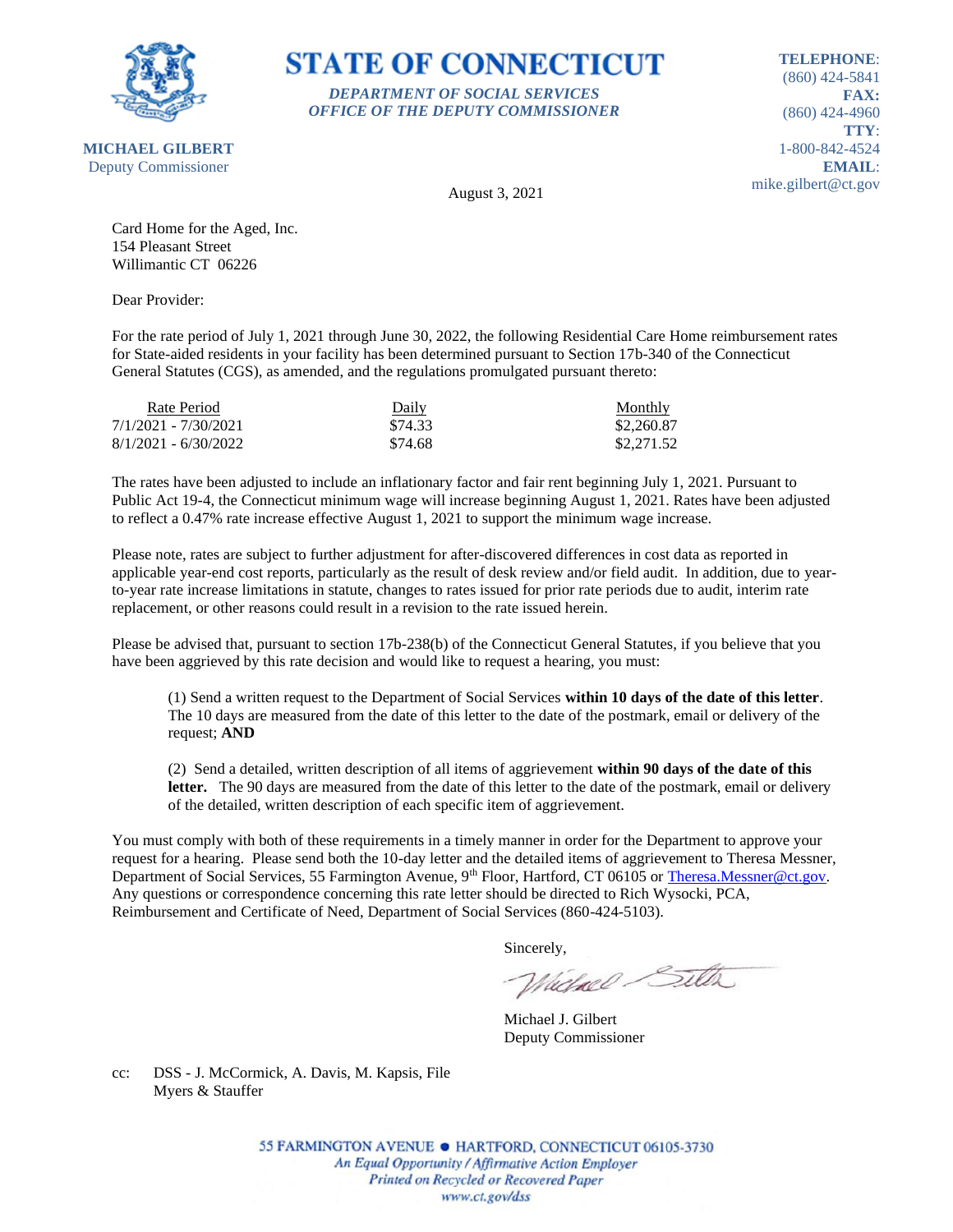

#### **STATE OF CONNECTICUT** *DEPARTMENT OF SOCIAL SERVICES*

*OFFICE OF THE DEPUTY COMMISSIONER*

**TELEPHONE**: (860) 424-5841 **FAX:** (860) 424-4960 **TTY**: 1-800-842-4524 **EMAIL**: mike.gilbert@ct.gov

August 3, 2021

Carlson Place 17 Nelson Avenue Norwalk CT 06851

Dear Provider:

For the rate period of July 1, 2021 through June 30, 2022, the following Residential Care Home reimbursement rates for State-aided residents in your facility has been determined pursuant to Section 17b-340 of the Connecticut General Statutes (CGS), as amended, and the regulations promulgated pursuant thereto:

| Rate Period            | Daily   | Monthly    |
|------------------------|---------|------------|
| 7/1/2021 - 7/30/2021   | \$89.93 | \$2,735.37 |
| $8/1/2021 - 6/30/2022$ | \$90.35 | \$2,748.15 |

The rates have been adjusted to include an inflationary factor and fair rent beginning July 1, 2021. Pursuant to Public Act 19-4, the Connecticut minimum wage will increase beginning August 1, 2021. Rates have been adjusted to reflect a 0.47% rate increase effective August 1, 2021 to support the minimum wage increase.

Please note, rates are subject to further adjustment for after-discovered differences in cost data as reported in applicable year-end cost reports, particularly as the result of desk review and/or field audit. In addition, due to yearto-year rate increase limitations in statute, changes to rates issued for prior rate periods due to audit, interim rate replacement, or other reasons could result in a revision to the rate issued herein.

Please be advised that, pursuant to section 17b-238(b) of the Connecticut General Statutes, if you believe that you have been aggrieved by this rate decision and would like to request a hearing, you must:

(1) Send a written request to the Department of Social Services **within 10 days of the date of this letter**. The 10 days are measured from the date of this letter to the date of the postmark, email or delivery of the request; **AND**

(2) Send a detailed, written description of all items of aggrievement **within 90 days of the date of this**  letter. The 90 days are measured from the date of this letter to the date of the postmark, email or delivery of the detailed, written description of each specific item of aggrievement.

You must comply with both of these requirements in a timely manner in order for the Department to approve your request for a hearing. Please send both the 10-day letter and the detailed items of aggrievement to Theresa Messner, Department of Social Services, 55 Farmington Avenue, 9<sup>th</sup> Floor, Hartford, CT 06105 or [Theresa.Messner@ct.gov.](mailto:Theresa.Messner@ct.gov) Any questions or correspondence concerning this rate letter should be directed to Rich Wysocki, PCA, Reimbursement and Certificate of Need, Department of Social Services (860-424-5103).

Sincerely,

Victorel Sitter

Michael J. Gilbert Deputy Commissioner

cc: DSS - J. McCormick, A. Davis, M. Kapsis, File Myers & Stauffer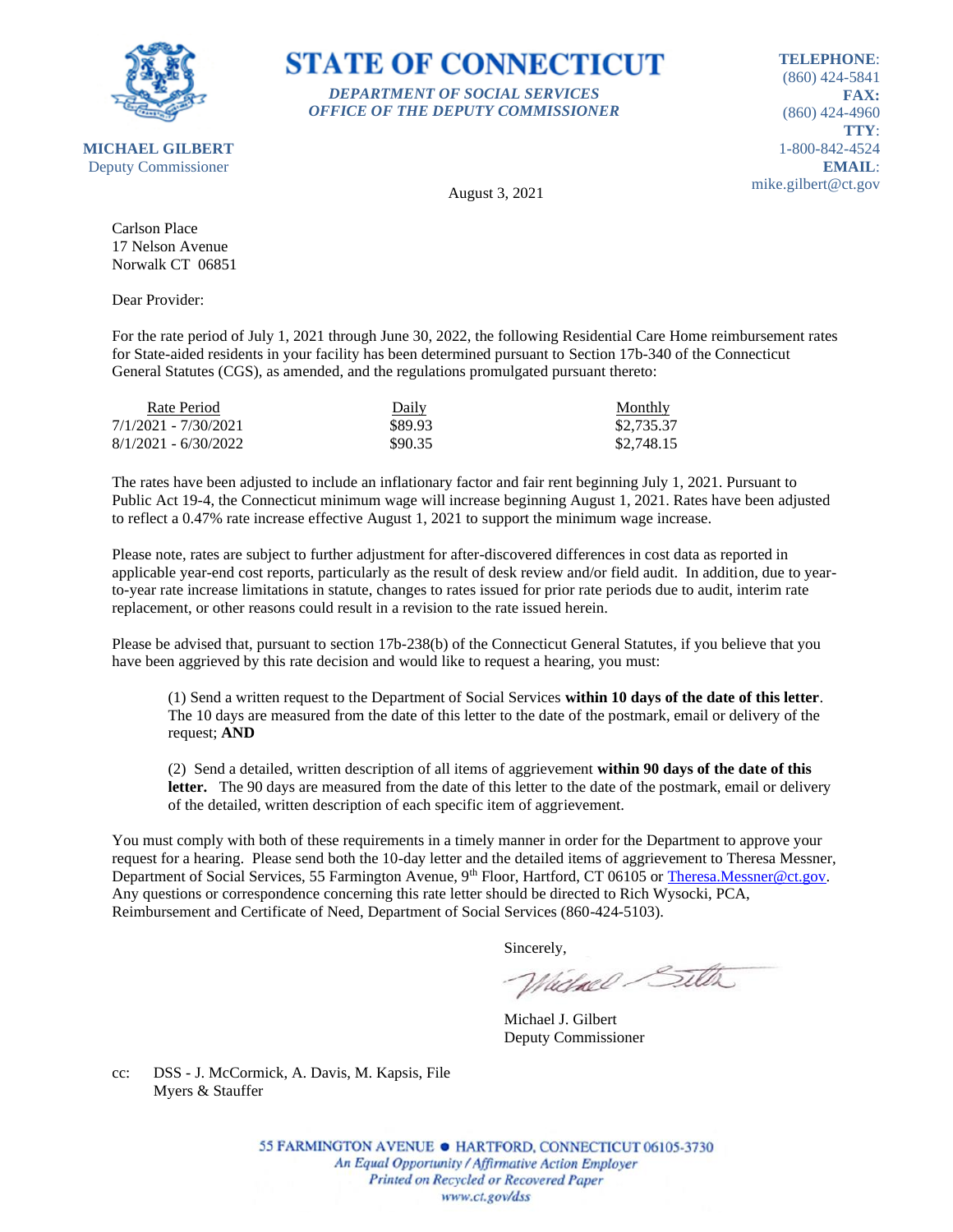

# **STATE OF CONNECTICUT**

*DEPARTMENT OF SOCIAL SERVICES OFFICE OF THE DEPUTY COMMISSIONER*

**TELEPHONE**: (860) 424-5841 **FAX:** (860) 424-4960 **TTY**: 1-800-842-4524 **EMAIL**: mike.gilbert@ct.gov

August 3, 2021

Caroline Manor 37 Clark Avenue East Haven CT 06512

Dear Provider:

For the rate period of July 1, 2021 through June 30, 2022, the following Residential Care Home reimbursement rates for State-aided residents in your facility has been determined pursuant to Section 17b-340 of the Connecticut General Statutes (CGS), as amended, and the regulations promulgated pursuant thereto:

| Rate Period            | <u>Daily</u> | Monthly    |
|------------------------|--------------|------------|
| 7/1/2021 - 7/30/2021   | \$81.47      | \$2,478.05 |
| $8/1/2021 - 6/30/2022$ | \$81.85      | \$2,489.60 |

Pursuant to Public Act 19-4, the Connecticut minimum wage will increase beginning August 1, 2021. Rates have been adjusted to reflect a 0.47% rate increase effective August 1, 2021 to support the minimum wage increase. You have not filed an annual cost report with the Department. Pursuant to Section 17b-340 CGS, you are ineligible for inflation and fair rent adjustments. Your rate will be reviewed and revised upon submission of pending cost reports to the Department. Cost report information can be found at the Department website: https://portal.ct.gov/DSS/Health-And-Home-Care/Long-Term-Care/Residential-Care-Homes-RCH.

Please note, rates are subject to further adjustment for after-discovered differences in cost data as reported in applicable year-end cost reports, particularly as the result of desk review and/or field audit. In addition, due to year-to-year rate increase limitations in statute, changes to rates issued for prior rate periods due to audit, interim rate replacement, or other reasons could result in a revision to the rate issued herein.

Please be advised that, pursuant to section 17b-238(b) of the Connecticut General Statutes, if you believe that you have been aggrieved by this rate decision and would like to request a hearing, you must:

(1) Send a written request to the Department of Social Services **within 10 days of the date of this letter**. The 10 days are measured from the date of this letter to the date of the postmark, email or delivery of the request; **AND**

(2) Send a detailed, written description of all items of aggrievement **within 90 days of the date of this letter.** The 90 days are measured from the date of this letter to the date of the postmark, email or delivery of the detailed, written description of each specific item of aggrievement.

You must comply with both of these requirements in a timely manner in order for the Department to approve your request for a hearing. Please send both the 10-day letter and the detailed items of aggrievement to Theresa Messner, Department of Social Services, 55 Farmington Avenue, 9<sup>th</sup> Floor, Hartford, CT 06105 o[r Theresa.Messner@ct.gov.](mailto:Theresa.Messner@ct.gov) Any questions or correspondence concerning this rate letter should be directed to Rich Wysocki, PCA, Reimbursement and Certificate of Need, Department of Social Services (860-424-5103).

Sincerely,

Whichael Sitter

Michael J. Gilbert Deputy Commissioner

cc: DSS - J. McCormick, A. Davis, M. Kapsis, File, Myers & Stauffer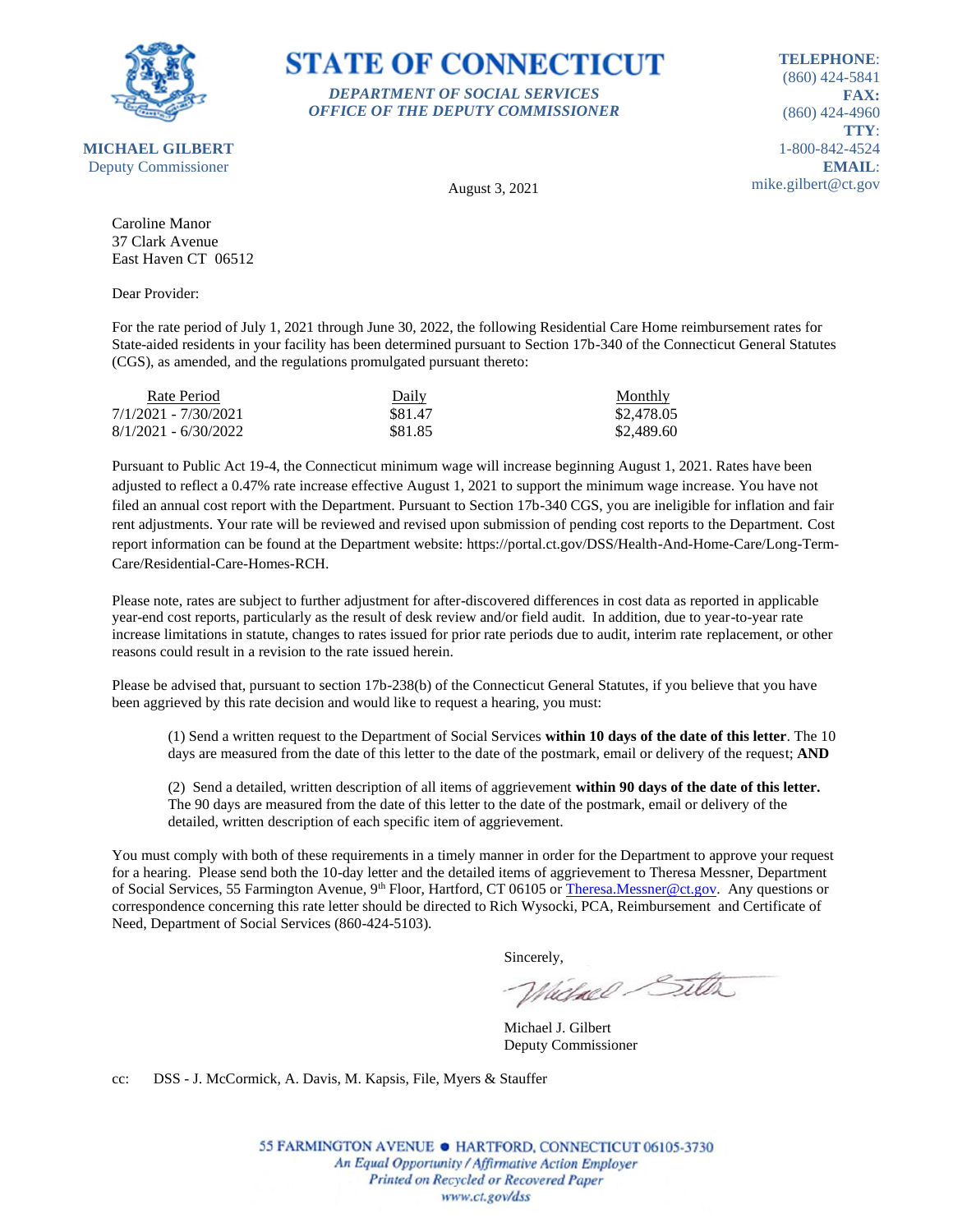

**STATE OF CONNECTICUT** *DEPARTMENT OF SOCIAL SERVICES*

*OFFICE OF THE DEPUTY COMMISSIONER*

**TELEPHONE**: (860) 424-5841 **FAX:** (860) 424-4960 **TTY**: 1-800-842-4524 **EMAIL**: mike.gilbert@ct.gov

August 3, 2021

Carriage Manor, LLC 157 Hillside Avenue Waterbury CT 06710

Dear Provider:

For the rate period of July 1, 2021 through June 30, 2022, the following Residential Care Home reimbursement rates for State-aided residents in your facility has been determined pursuant to Section 17b-340 of the Connecticut General Statutes (CGS), as amended, and the regulations promulgated pursuant thereto:

| Rate Period            | Daily    | <b>Monthly</b> |
|------------------------|----------|----------------|
| 7/1/2021 - 7/30/2021   | \$119.21 | \$3,625.97     |
| $8/1/2021 - 6/30/2022$ | \$119.77 | \$3,643.00     |

The rates have been adjusted to include an inflationary factor and fair rent beginning July 1, 2021. Pursuant to Public Act 19-4, the Connecticut minimum wage will increase beginning August 1, 2021. Rates have been adjusted to reflect a 0.47% rate increase effective August 1, 2021 to support the minimum wage increase.

Please note, rates are subject to further adjustment for after-discovered differences in cost data as reported in applicable year-end cost reports, particularly as the result of desk review and/or field audit. In addition, due to yearto-year rate increase limitations in statute, changes to rates issued for prior rate periods due to audit, interim rate replacement, or other reasons could result in a revision to the rate issued herein.

Please be advised that, pursuant to section 17b-238(b) of the Connecticut General Statutes, if you believe that you have been aggrieved by this rate decision and would like to request a hearing, you must:

(1) Send a written request to the Department of Social Services **within 10 days of the date of this letter**. The 10 days are measured from the date of this letter to the date of the postmark, email or delivery of the request; **AND**

(2) Send a detailed, written description of all items of aggrievement **within 90 days of the date of this**  letter. The 90 days are measured from the date of this letter to the date of the postmark, email or delivery of the detailed, written description of each specific item of aggrievement.

You must comply with both of these requirements in a timely manner in order for the Department to approve your request for a hearing. Please send both the 10-day letter and the detailed items of aggrievement to Theresa Messner, Department of Social Services, 55 Farmington Avenue, 9<sup>th</sup> Floor, Hartford, CT 06105 or [Theresa.Messner@ct.gov.](mailto:Theresa.Messner@ct.gov) Any questions or correspondence concerning this rate letter should be directed to Rich Wysocki, PCA, Reimbursement and Certificate of Need, Department of Social Services (860-424-5103).

Sincerely,

Victorel Sitter

Michael J. Gilbert Deputy Commissioner

cc: DSS - J. McCormick, A. Davis, M. Kapsis, File Myers & Stauffer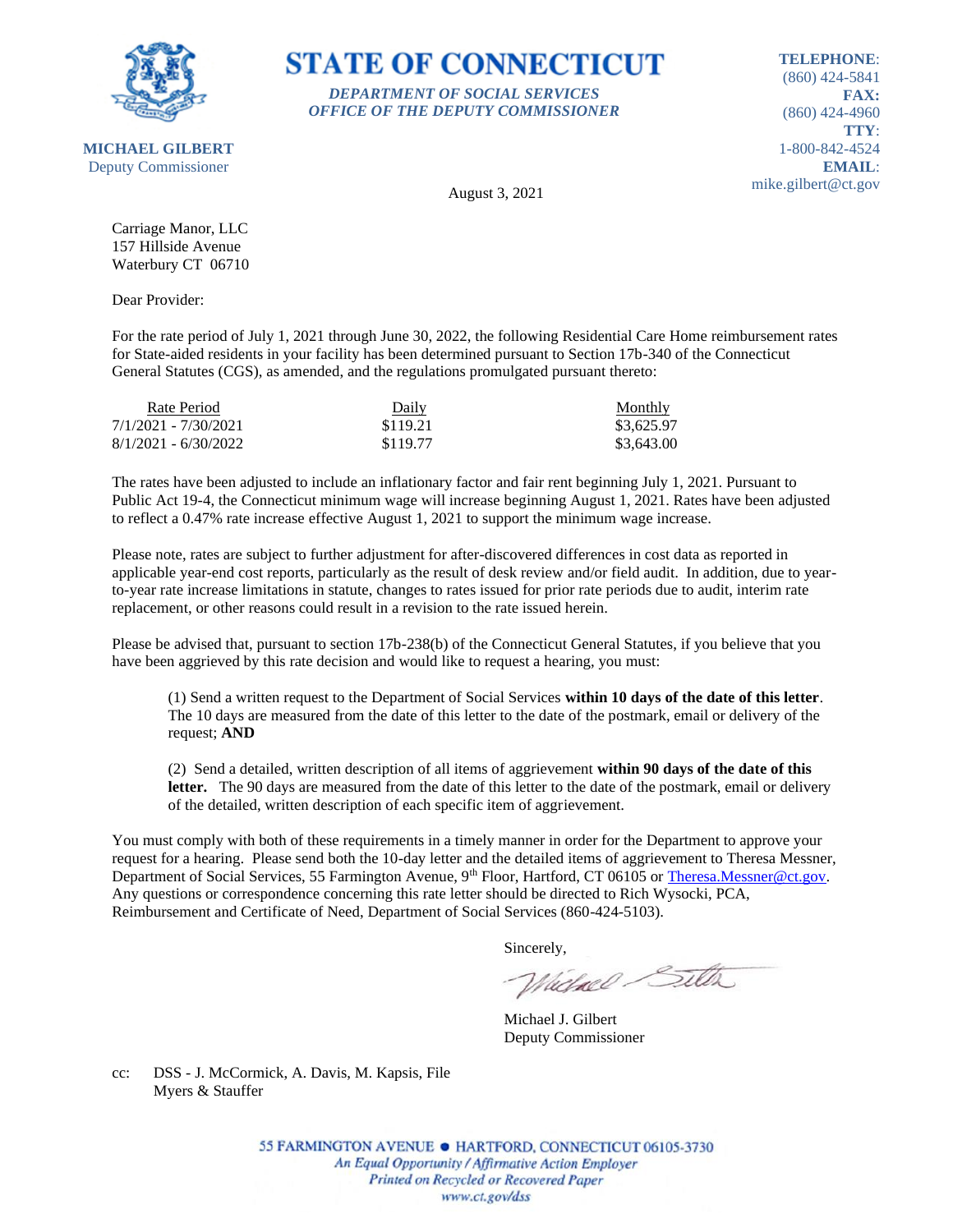

### **STATE OF CONNECTICUT** *DEPARTMENT OF SOCIAL SERVICES*

*OFFICE OF THE DEPUTY COMMISSIONER*

**TELEPHONE**: (860) 424-5841 **FAX:** (860) 424-4960 **TTY**: 1-800-842-4524 **EMAIL**: mike.gilbert@ct.gov

August 3, 2021

Change Meadowbrook Manor, Inc. 63 Westbrook Road Centerbrook CT 06409

Dear Provider:

For the rate period of July 1, 2021 through June 30, 2022, the following Residential Care Home reimbursement rates for State-aided residents in your facility has been determined pursuant to Section 17b-340 of the Connecticut General Statutes (CGS), as amended, and the regulations promulgated pursuant thereto:

| Rate Period            | Daily    | <b>Monthly</b> |
|------------------------|----------|----------------|
| 7/1/2021 - 7/30/2021   | \$100.48 | \$3,056.27     |
| $8/1/2021 - 6/30/2022$ | \$100.95 | \$3,070.56     |

The rates have been adjusted to include an inflationary factor and fair rent beginning July 1, 2021. Pursuant to Public Act 19-4, the Connecticut minimum wage will increase beginning August 1, 2021. Rates have been adjusted to reflect a 0.47% rate increase effective August 1, 2021 to support the minimum wage increase.

Please note, rates are subject to further adjustment for after-discovered differences in cost data as reported in applicable year-end cost reports, particularly as the result of desk review and/or field audit. In addition, due to yearto-year rate increase limitations in statute, changes to rates issued for prior rate periods due to audit, interim rate replacement, or other reasons could result in a revision to the rate issued herein.

Please be advised that, pursuant to section 17b-238(b) of the Connecticut General Statutes, if you believe that you have been aggrieved by this rate decision and would like to request a hearing, you must:

(1) Send a written request to the Department of Social Services **within 10 days of the date of this letter**. The 10 days are measured from the date of this letter to the date of the postmark, email or delivery of the request; **AND**

(2) Send a detailed, written description of all items of aggrievement **within 90 days of the date of this**  letter. The 90 days are measured from the date of this letter to the date of the postmark, email or delivery of the detailed, written description of each specific item of aggrievement.

You must comply with both of these requirements in a timely manner in order for the Department to approve your request for a hearing. Please send both the 10-day letter and the detailed items of aggrievement to Theresa Messner, Department of Social Services, 55 Farmington Avenue, 9<sup>th</sup> Floor, Hartford, CT 06105 or [Theresa.Messner@ct.gov.](mailto:Theresa.Messner@ct.gov) Any questions or correspondence concerning this rate letter should be directed to Rich Wysocki, PCA, Reimbursement and Certificate of Need, Department of Social Services (860-424-5103).

Sincerely,

Victorel Sitter

Michael J. Gilbert Deputy Commissioner

cc: DSS - J. McCormick, A. Davis, M. Kapsis, File Myers & Stauffer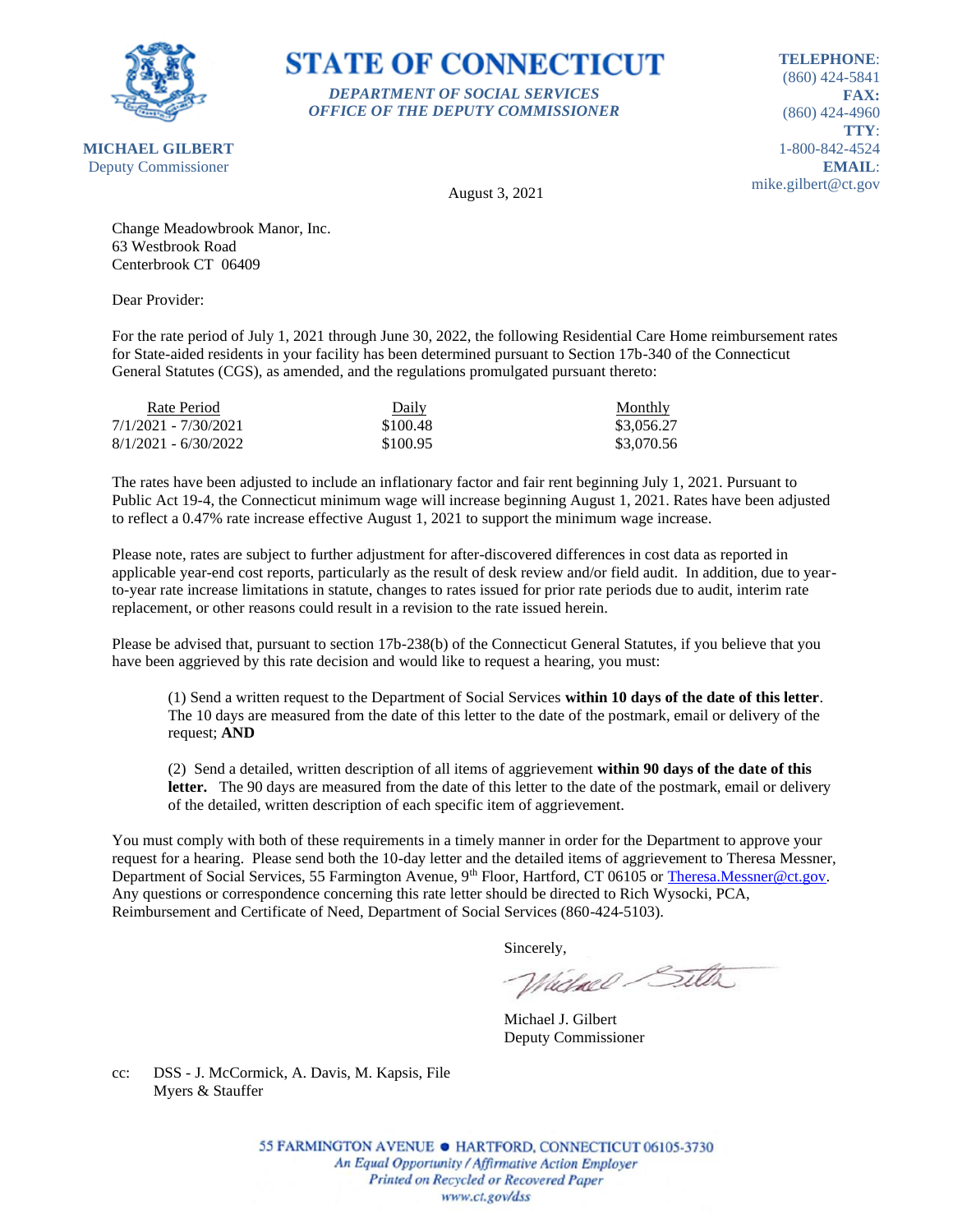

# **STATE OF CONNECTICUT** *DEPARTMENT OF SOCIAL SERVICES*

*OFFICE OF THE DEPUTY COMMISSIONER*

**TELEPHONE**: (860) 424-5841 **FAX:** (860) 424-4960 **TTY**: 1-800-842-4524 **EMAIL**: mike.gilbert@ct.gov

August 3, 2021

Char-Laine Manor, Inc Rockville CT 06066

Dear Provider:

For the rate period of July 1, 2021 through June 30, 2022, the following Residential Care Home reimbursement rates for State-aided residents in your facility has been determined pursuant to Section 17b-340 of the Connecticut General Statutes (CGS), as amended, and the regulations promulgated pursuant thereto:

| Rate Period            | Daily    | Monthly    |
|------------------------|----------|------------|
| 7/1/2021 - 7/30/2021   | \$130.89 | \$3,981.24 |
| $8/1/2021 - 6/30/2022$ | \$131.51 | \$4,000.10 |

The rates have been adjusted to include an inflationary factor and fair rent beginning July 1, 2021. Pursuant to Public Act 19-4, the Connecticut minimum wage will increase beginning August 1, 2021. Rates have been adjusted to reflect a 0.47% rate increase effective August 1, 2021 to support the minimum wage increase.

Please note, rates are subject to further adjustment for after-discovered differences in cost data as reported in applicable year-end cost reports, particularly as the result of desk review and/or field audit. In addition, due to yearto-year rate increase limitations in statute, changes to rates issued for prior rate periods due to audit, interim rate replacement, or other reasons could result in a revision to the rate issued herein.

Please be advised that, pursuant to section 17b-238(b) of the Connecticut General Statutes, if you believe that you have been aggrieved by this rate decision and would like to request a hearing, you must:

(1) Send a written request to the Department of Social Services **within 10 days of the date of this letter**. The 10 days are measured from the date of this letter to the date of the postmark, email or delivery of the request; **AND**

(2) Send a detailed, written description of all items of aggrievement **within 90 days of the date of this**  letter. The 90 days are measured from the date of this letter to the date of the postmark, email or delivery of the detailed, written description of each specific item of aggrievement.

You must comply with both of these requirements in a timely manner in order for the Department to approve your request for a hearing. Please send both the 10-day letter and the detailed items of aggrievement to Theresa Messner, Department of Social Services, 55 Farmington Avenue, 9<sup>th</sup> Floor, Hartford, CT 06105 or [Theresa.Messner@ct.gov.](mailto:Theresa.Messner@ct.gov) Any questions or correspondence concerning this rate letter should be directed to Rich Wysocki, PCA, Reimbursement and Certificate of Need, Department of Social Services (860-424-5103).

Sincerely,

Whichael Sitter

Michael J. Gilbert Deputy Commissioner

cc: DSS - J. McCormick, A. Davis, M. Kapsis, File Myers & Stauffer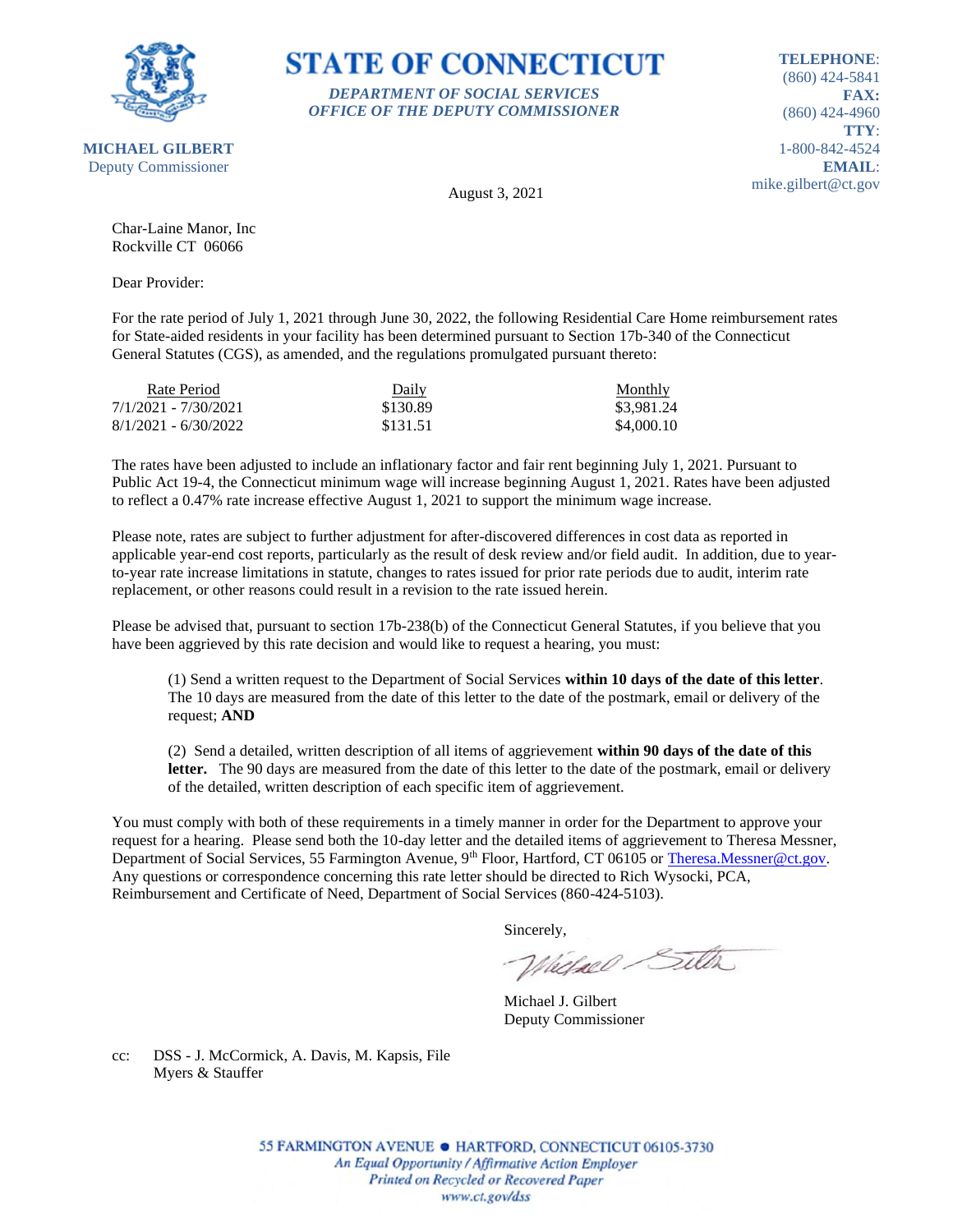

# **STATE OF CONNECTICUT** *DEPARTMENT OF SOCIAL SERVICES*

*OFFICE OF THE DEPUTY COMMISSIONER*

**TELEPHONE**: (860) 424-5841 **FAX:** (860) 424-4960 **TTY**: 1-800-842-4524 **EMAIL**: mike.gilbert@ct.gov

August 3, 2021

Corner House Residential Care LLC 1 Griswold Street Meriden CT 06450

Dear Provider:

For the rate period of July 1, 2021 through June 30, 2022, the following Residential Care Home reimbursement rates for State-aided residents in your facility has been determined pursuant to Section 17b-340 of the Connecticut General Statutes (CGS), as amended, and the regulations promulgated pursuant thereto:

| Rate Period            | Daily   | Monthly    |
|------------------------|---------|------------|
| 7/1/2021 - 7/30/2021   | \$68.05 | \$2,069.85 |
| $8/1/2021 - 6/30/2022$ | \$68.37 | \$2,079.59 |

The rates have been adjusted to include an inflationary factor and fair rent beginning July 1, 2021. Pursuant to Public Act 19-4, the Connecticut minimum wage will increase beginning August 1, 2021. Rates have been adjusted to reflect a 0.47% rate increase effective August 1, 2021 to support the minimum wage increase.

Please note, rates are subject to further adjustment for after-discovered differences in cost data as reported in applicable year-end cost reports, particularly as the result of desk review and/or field audit. In addition, due to yearto-year rate increase limitations in statute, changes to rates issued for prior rate periods due to audit, interim rate replacement, or other reasons could result in a revision to the rate issued herein.

Please be advised that, pursuant to section 17b-238(b) of the Connecticut General Statutes, if you believe that you have been aggrieved by this rate decision and would like to request a hearing, you must:

(1) Send a written request to the Department of Social Services **within 10 days of the date of this letter**. The 10 days are measured from the date of this letter to the date of the postmark, email or delivery of the request; **AND**

(2) Send a detailed, written description of all items of aggrievement **within 90 days of the date of this**  letter. The 90 days are measured from the date of this letter to the date of the postmark, email or delivery of the detailed, written description of each specific item of aggrievement.

You must comply with both of these requirements in a timely manner in order for the Department to approve your request for a hearing. Please send both the 10-day letter and the detailed items of aggrievement to Theresa Messner, Department of Social Services, 55 Farmington Avenue, 9<sup>th</sup> Floor, Hartford, CT 06105 or [Theresa.Messner@ct.gov.](mailto:Theresa.Messner@ct.gov) Any questions or correspondence concerning this rate letter should be directed to Rich Wysocki, PCA, Reimbursement and Certificate of Need, Department of Social Services (860-424-5103).

Sincerely,

Victorel Sitter

Michael J. Gilbert Deputy Commissioner

cc: DSS - J. McCormick, A. Davis, M. Kapsis, File Myers & Stauffer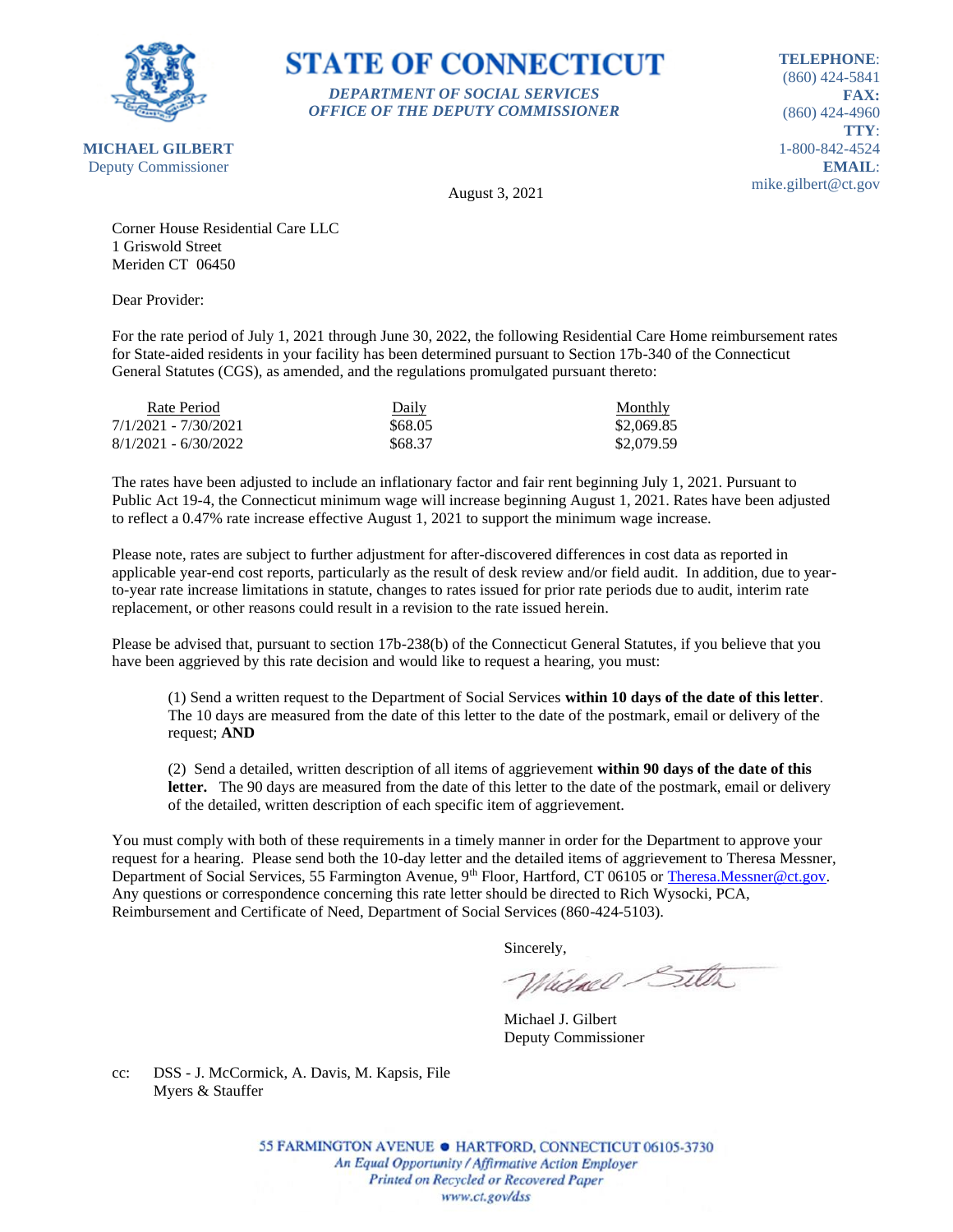

**TELEPHONE**: (860) 424-5841 **FAX:** (860) 424-4960 **TTY**: 1-800-842-4524 **EMAIL**:

mike.gilbert@ct.gov

August 3, 2021

*DEPARTMENT OF SOCIAL SERVICES OFFICE OF THE DEPUTY COMMISSIONER*

**STATE OF CONNECTICUT** 

Crestwood Manor, Inc 90 Broad Street Norwich CT 06360

Dear Provider:

For the rate period of July 1, 2021 through June 30, 2022, the following Residential Care Home reimbursement rates for State-aided residents in your facility has been determined pursuant to Section 17b-340 of the Connecticut General Statutes (CGS), as amended, and the regulations promulgated pursuant thereto:

| Rate Period            | Daily   | Monthly    |
|------------------------|---------|------------|
| 7/1/2021 - 7/30/2021   | \$83.31 | \$2,534.01 |
| $8/1/2021 - 6/30/2022$ | \$83.70 | \$2,545.88 |

Pursuant to Public Act 19-4, the Connecticut minimum wage will increase beginning August 1, 2021. Rates have been adjusted to reflect a 0.47% rate increase effective August 1, 2021 to support the minimum wage increase. You have not filed an annual cost report with the Department. Pursuant to Section 17b-340 CGS, you are ineligible for inflation and fair rent adjustments. Your rate will be reviewed and revised upon submission of pending cost reports to the Department. Cost report information can be found at the Department website: https://portal.ct.gov/DSS/Health-And-Home-Care/Long-Term-Care/Residential-Care-Homes-RCH.

Please note, rates are subject to further adjustment for after-discovered differences in cost data as reported in applicable year-end cost reports, particularly as the result of desk review and/or field audit. In addition, due to year-to-year rate increase limitations in statute, changes to rates issued for prior rate periods due to audit, interim rate replacement, or other reasons could result in a revision to the rate issued herein.

Please be advised that, pursuant to section 17b-238(b) of the Connecticut General Statutes, if you believe that you have been aggrieved by this rate decision and would like to request a hearing, you must:

(1) Send a written request to the Department of Social Services **within 10 days of the date of this letter**. The 10 days are measured from the date of this letter to the date of the postmark, email or delivery of the request; **AND**

(2) Send a detailed, written description of all items of aggrievement **within 90 days of the date of this letter.** The 90 days are measured from the date of this letter to the date of the postmark, email or delivery of the detailed, written description of each specific item of aggrievement.

You must comply with both of these requirements in a timely manner in order for the Department to approve your request for a hearing. Please send both the 10-day letter and the detailed items of aggrievement to Theresa Messner, Department of Social Services, 55 Farmington Avenue, 9<sup>th</sup> Floor, Hartford, CT 06105 o[r Theresa.Messner@ct.gov.](mailto:Theresa.Messner@ct.gov) Any questions or correspondence concerning this rate letter should be directed to Rich Wysocki, PCA, Reimbursement and Certificate of Need, Department of Social Services (860-424-5103).

Sincerely,

Whichael Sitter

Michael J. Gilbert Deputy Commissioner

cc: DSS - J. McCormick, A. Davis, M. Kapsis, File, Myers & Stauffer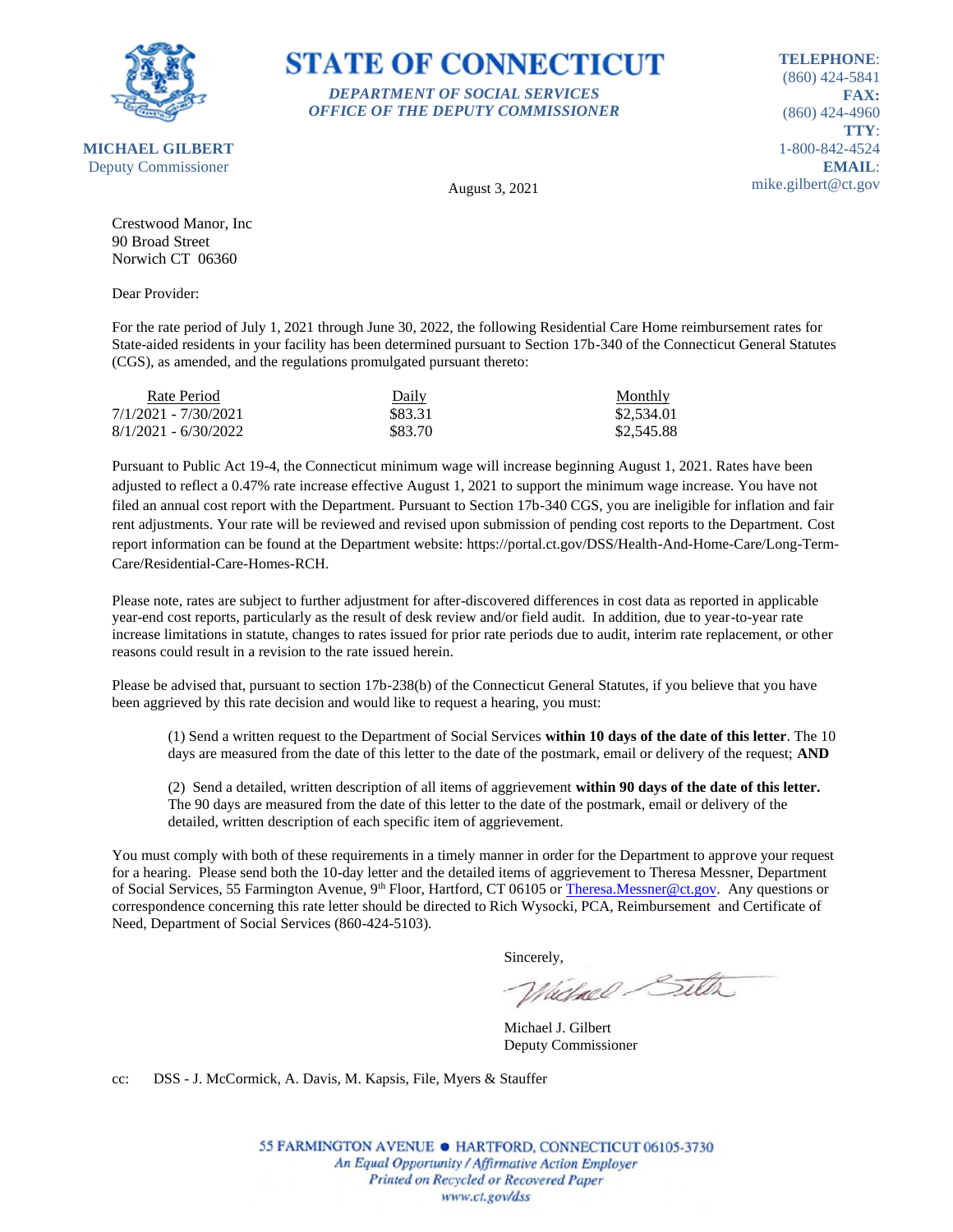

### **STATE OF CONNECTICUT** *DEPARTMENT OF SOCIAL SERVICES*

*OFFICE OF THE DEPUTY COMMISSIONER*

**TELEPHONE**: (860) 424-5841 **FAX:** (860) 424-4960 **TTY**: 1-800-842-4524 **EMAIL**: mike.gilbert@ct.gov

August 3, 2021

Curtis Home-St. Elizabeth Center 380 Crown Street Meriden CT 06450

Dear Provider:

For the rate period of July 1, 2021 through June 30, 2022, the following Residential Care Home reimbursement rates for State-aided residents in your facility has been determined pursuant to Section 17b-340 of the Connecticut General Statutes (CGS), as amended, and the regulations promulgated pursuant thereto:

| Rate Period            | Daily    | <b>Monthly</b> |
|------------------------|----------|----------------|
| 7/1/2021 - 7/30/2021   | \$111.14 | \$3,380.51     |
| $8/1/2021 - 6/30/2022$ | \$111.66 | \$3,396.33     |

The rates have been adjusted to include an inflationary factor and fair rent beginning July 1, 2021. Pursuant to Public Act 19-4, the Connecticut minimum wage will increase beginning August 1, 2021. Rates have been adjusted to reflect a 0.47% rate increase effective August 1, 2021 to support the minimum wage increase.

Please note, rates are subject to further adjustment for after-discovered differences in cost data as reported in applicable year-end cost reports, particularly as the result of desk review and/or field audit. In addition, due to yearto-year rate increase limitations in statute, changes to rates issued for prior rate periods due to audit, interim rate replacement, or other reasons could result in a revision to the rate issued herein.

Please be advised that, pursuant to section 17b-238(b) of the Connecticut General Statutes, if you believe that you have been aggrieved by this rate decision and would like to request a hearing, you must:

(1) Send a written request to the Department of Social Services **within 10 days of the date of this letter**. The 10 days are measured from the date of this letter to the date of the postmark, email or delivery of the request; **AND**

(2) Send a detailed, written description of all items of aggrievement **within 90 days of the date of this**  letter. The 90 days are measured from the date of this letter to the date of the postmark, email or delivery of the detailed, written description of each specific item of aggrievement.

You must comply with both of these requirements in a timely manner in order for the Department to approve your request for a hearing. Please send both the 10-day letter and the detailed items of aggrievement to Theresa Messner, Department of Social Services, 55 Farmington Avenue, 9<sup>th</sup> Floor, Hartford, CT 06105 or [Theresa.Messner@ct.gov.](mailto:Theresa.Messner@ct.gov) Any questions or correspondence concerning this rate letter should be directed to Rich Wysocki, PCA, Reimbursement and Certificate of Need, Department of Social Services (860-424-5103).

Sincerely,

Victorel Sitter

Michael J. Gilbert Deputy Commissioner

cc: DSS - J. McCormick, A. Davis, M. Kapsis, File Myers & Stauffer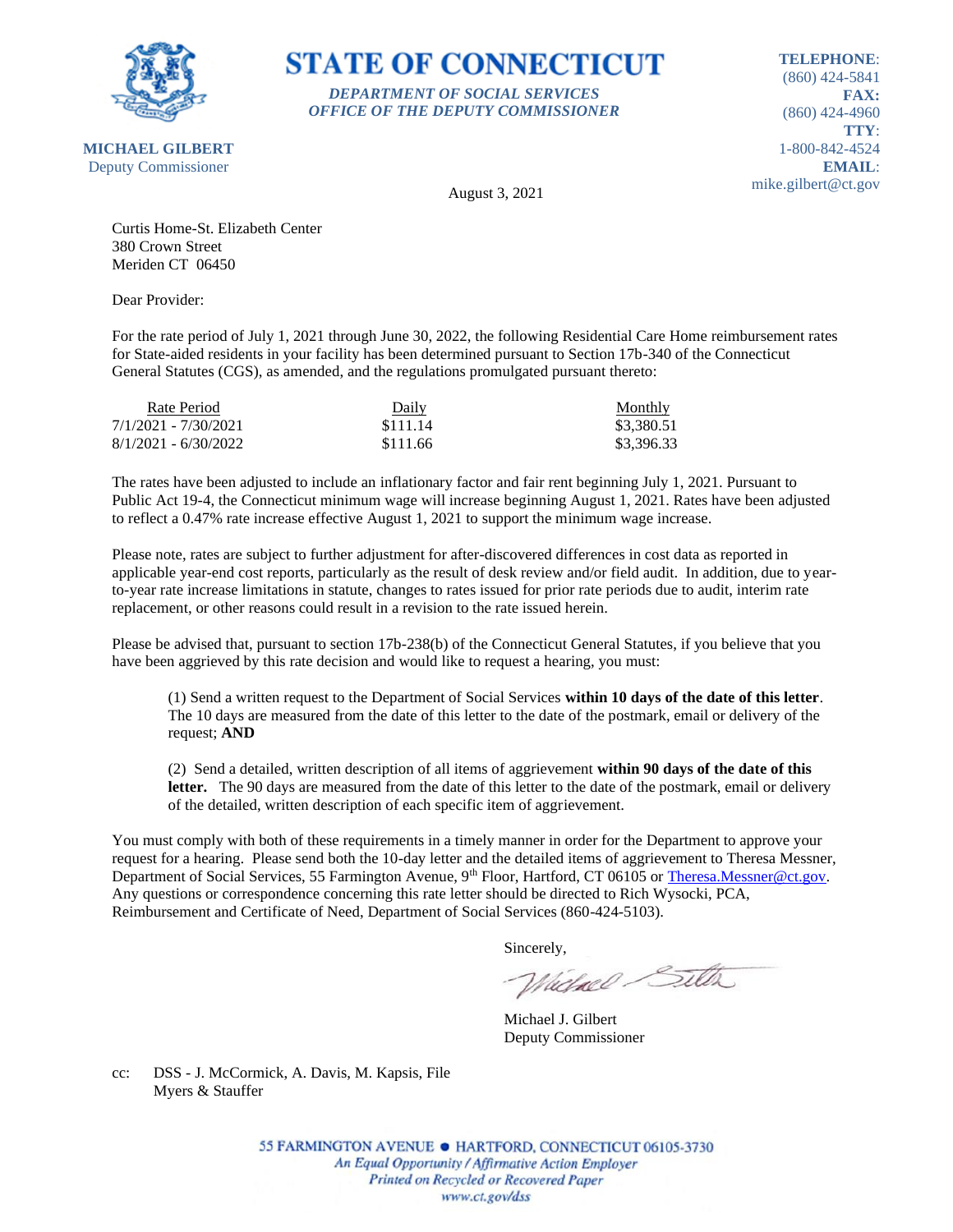

# **STATE OF CONNECTICUT** *DEPARTMENT OF SOCIAL SERVICES*

*OFFICE OF THE DEPUTY COMMISSIONER*

**TELEPHONE**: (860) 424-5841 **FAX:** (860) 424-4960 **TTY**: 1-800-842-4524 **EMAIL**: mike.gilbert@ct.gov

August 3, 2021

Eagle Landing Residential Care Home 268 Middlesex Avenue Chester CT 06412

Dear Provider:

For the rate period of July 1, 2021 through June 30, 2022, the following Residential Care Home reimbursement rates for State-aided residents in your facility has been determined pursuant to Section 17b-340 of the Connecticut General Statutes (CGS), as amended, and the regulations promulgated pursuant thereto:

| Rate Period            | Daily    | Monthly    |
|------------------------|----------|------------|
| 7/1/2021 - 7/30/2021   | \$116.31 | \$3,537.76 |
| $8/1/2021 - 6/30/2022$ | \$116.86 | \$3,554.49 |

The rates have been adjusted to include an inflationary factor and fair rent beginning July 1, 2021. Pursuant to Public Act 19-4, the Connecticut minimum wage will increase beginning August 1, 2021. Rates have been adjusted to reflect a 0.47% rate increase effective August 1, 2021 to support the minimum wage increase.

Please note, rates are subject to further adjustment for after-discovered differences in cost data as reported in applicable year-end cost reports, particularly as the result of desk review and/or field audit. In addition, due to yearto-year rate increase limitations in statute, changes to rates issued for prior rate periods due to audit, interim rate replacement, or other reasons could result in a revision to the rate issued herein.

Please be advised that, pursuant to section 17b-238(b) of the Connecticut General Statutes, if you believe that you have been aggrieved by this rate decision and would like to request a hearing, you must:

(1) Send a written request to the Department of Social Services **within 10 days of the date of this letter**. The 10 days are measured from the date of this letter to the date of the postmark, email or delivery of the request; **AND**

(2) Send a detailed, written description of all items of aggrievement **within 90 days of the date of this**  letter. The 90 days are measured from the date of this letter to the date of the postmark, email or delivery of the detailed, written description of each specific item of aggrievement.

You must comply with both of these requirements in a timely manner in order for the Department to approve your request for a hearing. Please send both the 10-day letter and the detailed items of aggrievement to Theresa Messner, Department of Social Services, 55 Farmington Avenue, 9<sup>th</sup> Floor, Hartford, CT 06105 or [Theresa.Messner@ct.gov.](mailto:Theresa.Messner@ct.gov) Any questions or correspondence concerning this rate letter should be directed to Rich Wysocki, PCA, Reimbursement and Certificate of Need, Department of Social Services (860-424-5103).

Sincerely,

Victorel Sitter

Michael J. Gilbert Deputy Commissioner

cc: DSS - J. McCormick, A. Davis, M. Kapsis, File Myers & Stauffer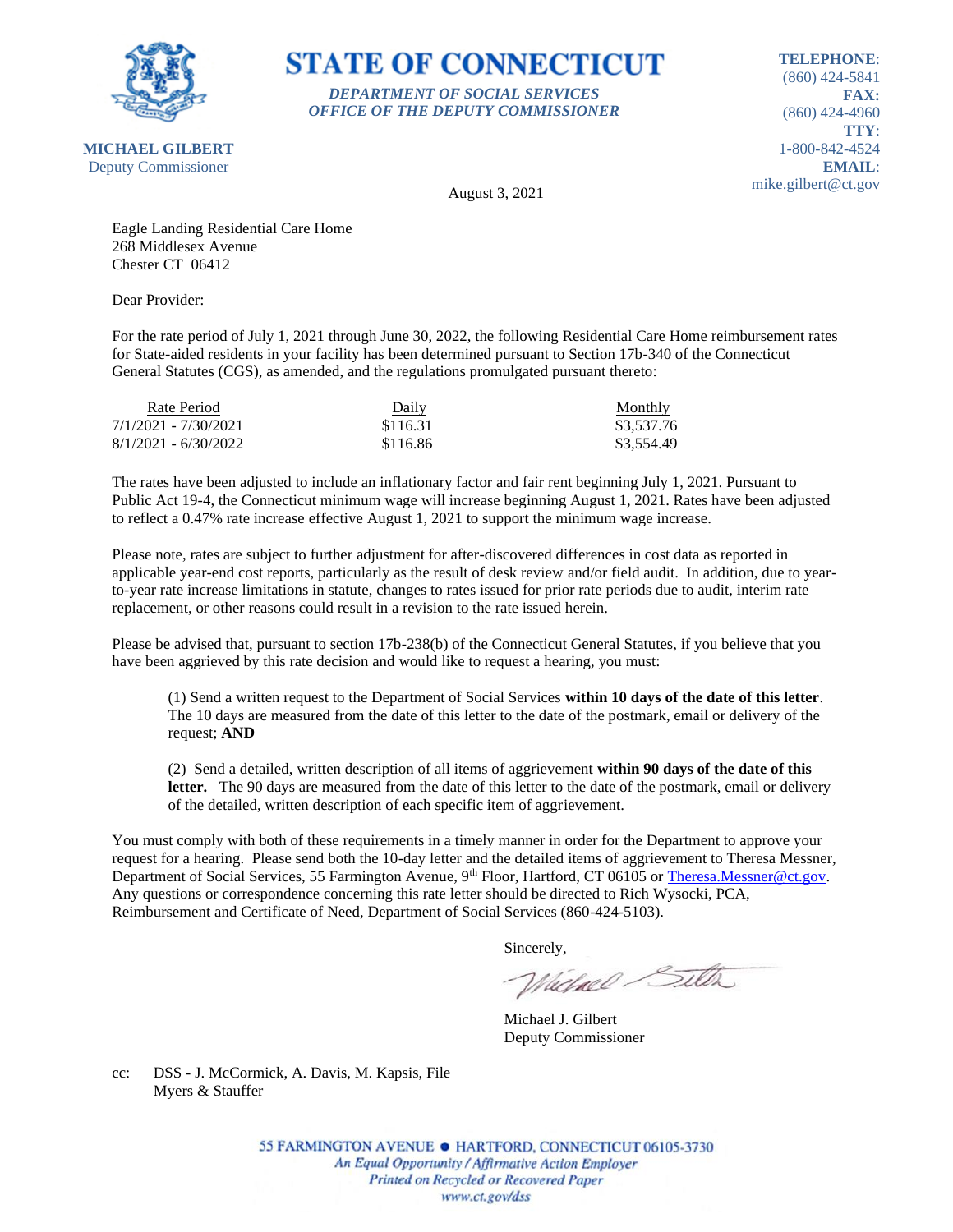

#### **STATE OF CONNECTICUT** *DEPARTMENT OF SOCIAL SERVICES*

*OFFICE OF THE DEPUTY COMMISSIONER*

**TELEPHONE**: (860) 424-5841 **FAX:** (860) 424-4960 **TTY**: 1-800-842-4524 **EMAIL**: mike.gilbert@ct.gov

August 3, 2021

East Ridge Manor, Inc. 43 Preston Avenue Meriden CT 06450

Dear Provider:

For the rate period of July 1, 2021 through June 30, 2022, the following Residential Care Home reimbursement rates for State-aided residents in your facility has been determined pursuant to Section 17b-340 of the Connecticut General Statutes (CGS), as amended, and the regulations promulgated pursuant thereto:

| Rate Period            | Daily   | <b>Monthly</b> |
|------------------------|---------|----------------|
| 7/1/2021 - 7/30/2021   | \$77.60 | \$2,360.33     |
| $8/1/2021 - 6/30/2022$ | \$77.96 | \$2,371.28     |

The rates have been adjusted to include an inflationary factor and fair rent beginning July 1, 2021. Pursuant to Public Act 19-4, the Connecticut minimum wage will increase beginning August 1, 2021. Rates have been adjusted to reflect a 0.47% rate increase effective August 1, 2021 to support the minimum wage increase.

Please note, rates are subject to further adjustment for after-discovered differences in cost data as reported in applicable year-end cost reports, particularly as the result of desk review and/or field audit. In addition, due to yearto-year rate increase limitations in statute, changes to rates issued for prior rate periods due to audit, interim rate replacement, or other reasons could result in a revision to the rate issued herein.

Please be advised that, pursuant to section 17b-238(b) of the Connecticut General Statutes, if you believe that you have been aggrieved by this rate decision and would like to request a hearing, you must:

(1) Send a written request to the Department of Social Services **within 10 days of the date of this letter**. The 10 days are measured from the date of this letter to the date of the postmark, email or delivery of the request; **AND**

(2) Send a detailed, written description of all items of aggrievement **within 90 days of the date of this**  letter. The 90 days are measured from the date of this letter to the date of the postmark, email or delivery of the detailed, written description of each specific item of aggrievement.

You must comply with both of these requirements in a timely manner in order for the Department to approve your request for a hearing. Please send both the 10-day letter and the detailed items of aggrievement to Theresa Messner, Department of Social Services, 55 Farmington Avenue, 9<sup>th</sup> Floor, Hartford, CT 06105 or [Theresa.Messner@ct.gov.](mailto:Theresa.Messner@ct.gov) Any questions or correspondence concerning this rate letter should be directed to Rich Wysocki, PCA, Reimbursement and Certificate of Need, Department of Social Services (860-424-5103).

Sincerely,

Victorel Sitter

Michael J. Gilbert Deputy Commissioner

cc: DSS - J. McCormick, A. Davis, M. Kapsis, File Myers & Stauffer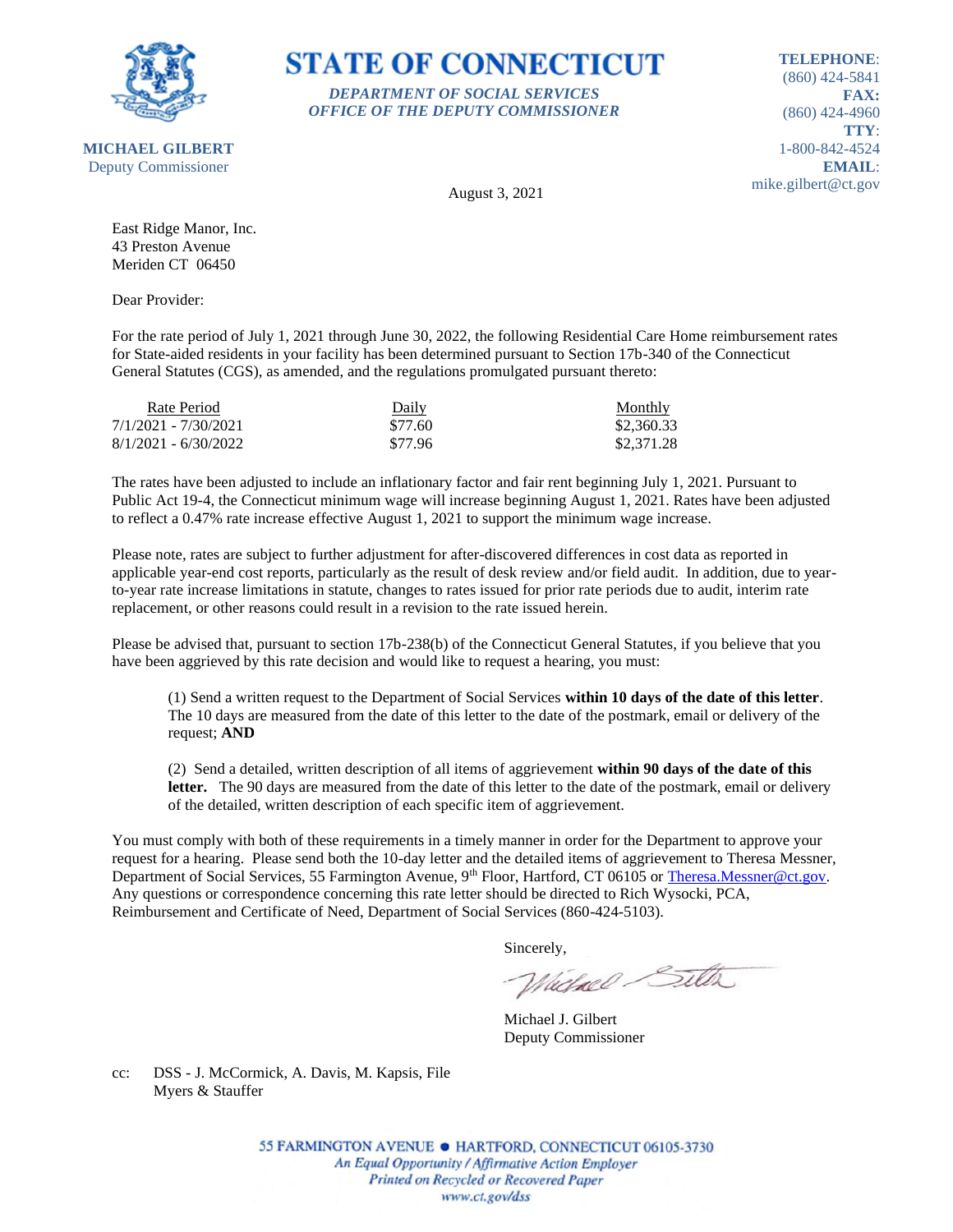

**MICHAEL GILBERT**

**STATE OF CONNECTICUT** *DEPARTMENT OF SOCIAL SERVICES*

*OFFICE OF THE DEPUTY COMMISSIONER*

**TELEPHONE**: (860) 424-5841 **FAX:** (860) 424-4960 **TTY**: 1-800-842-4524 **EMAIL**: mike.gilbert@ct.gov

Deputy Commissioner

August 3, 2021

Elim Park Baptist Home 140 Cook Hill Rd Cheshire CT 06410

Dear Provider:

For the rate period of July 1, 2021 through June 30, 2022, the following Residential Care Home reimbursement rates for State-aided residents in your facility has been determined pursuant to Section 17b-340 of the Connecticut General Statutes (CGS), as amended, and the regulations promulgated pursuant thereto:

| Rate Period            | Daily    | Monthly    |
|------------------------|----------|------------|
| 7/1/2021 - 7/30/2021   | \$147.72 | \$4,493.15 |
| $8/1/2021 - 6/30/2022$ | \$148.41 | \$4,514.14 |

The rates have been adjusted to include an inflationary factor and fair rent beginning July 1, 2021. Pursuant to Public Act 19-4, the Connecticut minimum wage will increase beginning August 1, 2021. Rates have been adjusted to reflect a 0.47% rate increase effective August 1, 2021 to support the minimum wage increase.

Please note, rates are subject to further adjustment for after-discovered differences in cost data as reported in applicable year-end cost reports, particularly as the result of desk review and/or field audit. In addition, due to yearto-year rate increase limitations in statute, changes to rates issued for prior rate periods due to audit, interim rate replacement, or other reasons could result in a revision to the rate issued herein.

Please be advised that, pursuant to section 17b-238(b) of the Connecticut General Statutes, if you believe that you have been aggrieved by this rate decision and would like to request a hearing, you must:

(1) Send a written request to the Department of Social Services **within 10 days of the date of this letter**. The 10 days are measured from the date of this letter to the date of the postmark, email or delivery of the request; **AND**

(2) Send a detailed, written description of all items of aggrievement **within 90 days of the date of this**  letter. The 90 days are measured from the date of this letter to the date of the postmark, email or delivery of the detailed, written description of each specific item of aggrievement.

You must comply with both of these requirements in a timely manner in order for the Department to approve your request for a hearing. Please send both the 10-day letter and the detailed items of aggrievement to Theresa Messner, Department of Social Services, 55 Farmington Avenue, 9<sup>th</sup> Floor, Hartford, CT 06105 or [Theresa.Messner@ct.gov.](mailto:Theresa.Messner@ct.gov) Any questions or correspondence concerning this rate letter should be directed to Rich Wysocki, PCA, Reimbursement and Certificate of Need, Department of Social Services (860-424-5103).

Sincerely,

Victorel Sitter

Michael J. Gilbert Deputy Commissioner

cc: DSS - J. McCormick, A. Davis, M. Kapsis, File Myers & Stauffer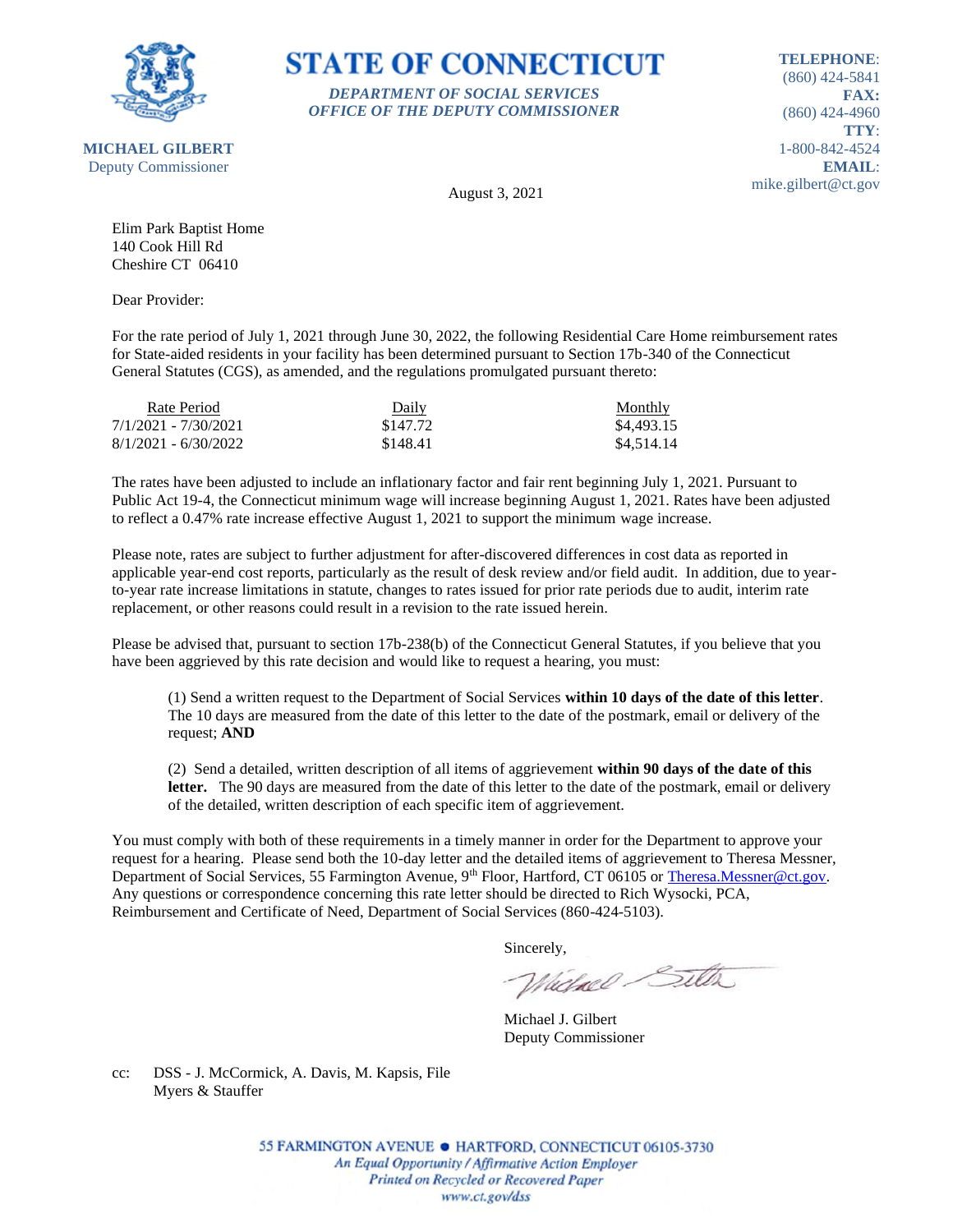

# **STATE OF CONNECTICUT** *DEPARTMENT OF SOCIAL SERVICES*

*OFFICE OF THE DEPUTY COMMISSIONER*

**TELEPHONE**: (860) 424-5841 **FAX:** (860) 424-4960 **TTY**: 1-800-842-4524 **EMAIL**: mike.gilbert@ct.gov

August 3, 2021

Eliza Huntington Mem. Home, Inc. 99 Washington Street Norwich CT 06360

Dear Provider:

For the rate period of July 1, 2021 through June 30, 2022, the following Residential Care Home reimbursement rates for State-aided residents in your facility has been determined pursuant to Section 17b-340 of the Connecticut General Statutes (CGS), as amended, and the regulations promulgated pursuant thereto:

| Rate Period            | Daily    | Monthly    |
|------------------------|----------|------------|
| 7/1/2021 - 7/30/2021   | \$135.79 | \$4,130.28 |
| $8/1/2021 - 6/30/2022$ | \$136.43 | \$4,149.75 |

The rates have been adjusted to include an inflationary factor and fair rent beginning July 1, 2021. Pursuant to Public Act 19-4, the Connecticut minimum wage will increase beginning August 1, 2021. Rates have been adjusted to reflect a 0.47% rate increase effective August 1, 2021 to support the minimum wage increase.

Please note, rates are subject to further adjustment for after-discovered differences in cost data as reported in applicable year-end cost reports, particularly as the result of desk review and/or field audit. In addition, due to yearto-year rate increase limitations in statute, changes to rates issued for prior rate periods due to audit, interim rate replacement, or other reasons could result in a revision to the rate issued herein.

Please be advised that, pursuant to section 17b-238(b) of the Connecticut General Statutes, if you believe that you have been aggrieved by this rate decision and would like to request a hearing, you must:

(1) Send a written request to the Department of Social Services **within 10 days of the date of this letter**. The 10 days are measured from the date of this letter to the date of the postmark, email or delivery of the request; **AND**

(2) Send a detailed, written description of all items of aggrievement **within 90 days of the date of this**  letter. The 90 days are measured from the date of this letter to the date of the postmark, email or delivery of the detailed, written description of each specific item of aggrievement.

You must comply with both of these requirements in a timely manner in order for the Department to approve your request for a hearing. Please send both the 10-day letter and the detailed items of aggrievement to Theresa Messner, Department of Social Services, 55 Farmington Avenue, 9<sup>th</sup> Floor, Hartford, CT 06105 or [Theresa.Messner@ct.gov.](mailto:Theresa.Messner@ct.gov) Any questions or correspondence concerning this rate letter should be directed to Rich Wysocki, PCA, Reimbursement and Certificate of Need, Department of Social Services (860-424-5103).

Sincerely,

Victorel Sitter

Michael J. Gilbert Deputy Commissioner

cc: DSS - J. McCormick, A. Davis, M. Kapsis, File Myers & Stauffer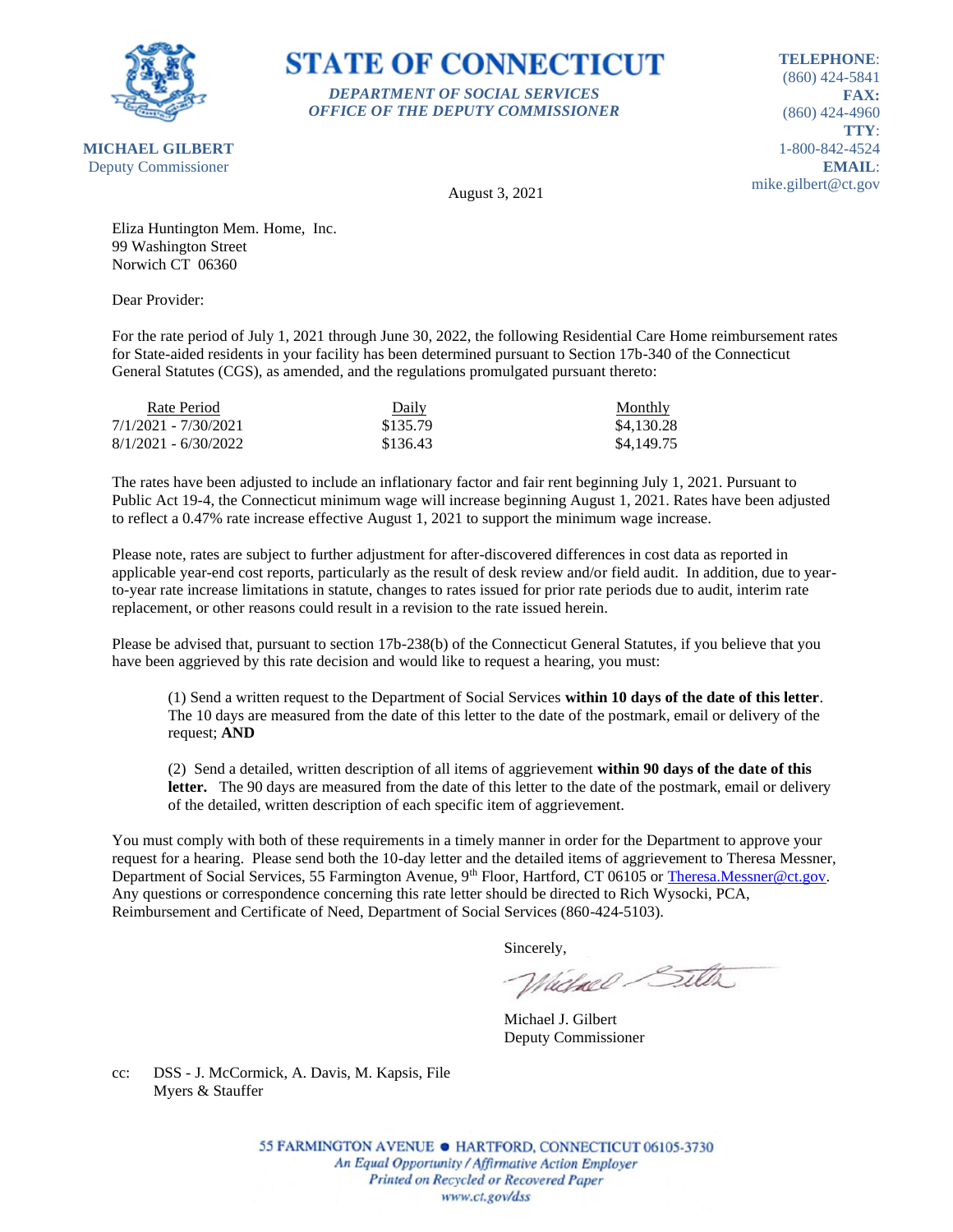

#### **STATE OF CONNECTICUT** *DEPARTMENT OF SOCIAL SERVICES*

*OFFICE OF THE DEPUTY COMMISSIONER*

**TELEPHONE**: (860) 424-5841 **FAX:** (860) 424-4960 **TTY**: 1-800-842-4524 **EMAIL**: mike.gilbert@ct.gov

August 3, 2021

Elm Hill Manor, Inc. 37 Elm Street Rockville CT 06066

Dear Provider:

For the rate period of July 1, 2021 through June 30, 2022, the following Residential Care Home reimbursement rates for State-aided residents in your facility has been determined pursuant to Section 17b-340 of the Connecticut General Statutes (CGS), as amended, and the regulations promulgated pursuant thereto:

| Rate Period            | Daily   | Monthly    |
|------------------------|---------|------------|
| 7/1/2021 - 7/30/2021   | \$70.81 | \$2,153.80 |
| $8/1/2021 - 6/30/2022$ | \$71.14 | \$2,163.84 |

The rates have been adjusted to include an inflationary factor and fair rent beginning July 1, 2021. Pursuant to Public Act 19-4, the Connecticut minimum wage will increase beginning August 1, 2021. Rates have been adjusted to reflect a 0.47% rate increase effective August 1, 2021 to support the minimum wage increase.

Please note, rates are subject to further adjustment for after-discovered differences in cost data as reported in applicable year-end cost reports, particularly as the result of desk review and/or field audit. In addition, due to yearto-year rate increase limitations in statute, changes to rates issued for prior rate periods due to audit, interim rate replacement, or other reasons could result in a revision to the rate issued herein.

Please be advised that, pursuant to section 17b-238(b) of the Connecticut General Statutes, if you believe that you have been aggrieved by this rate decision and would like to request a hearing, you must:

(1) Send a written request to the Department of Social Services **within 10 days of the date of this letter**. The 10 days are measured from the date of this letter to the date of the postmark, email or delivery of the request; **AND**

(2) Send a detailed, written description of all items of aggrievement **within 90 days of the date of this**  letter. The 90 days are measured from the date of this letter to the date of the postmark, email or delivery of the detailed, written description of each specific item of aggrievement.

You must comply with both of these requirements in a timely manner in order for the Department to approve your request for a hearing. Please send both the 10-day letter and the detailed items of aggrievement to Theresa Messner, Department of Social Services, 55 Farmington Avenue, 9<sup>th</sup> Floor, Hartford, CT 06105 or [Theresa.Messner@ct.gov.](mailto:Theresa.Messner@ct.gov) Any questions or correspondence concerning this rate letter should be directed to Rich Wysocki, PCA, Reimbursement and Certificate of Need, Department of Social Services (860-424-5103).

Sincerely,

Victorel Sitter

Michael J. Gilbert Deputy Commissioner

cc: DSS - J. McCormick, A. Davis, M. Kapsis, File Myers & Stauffer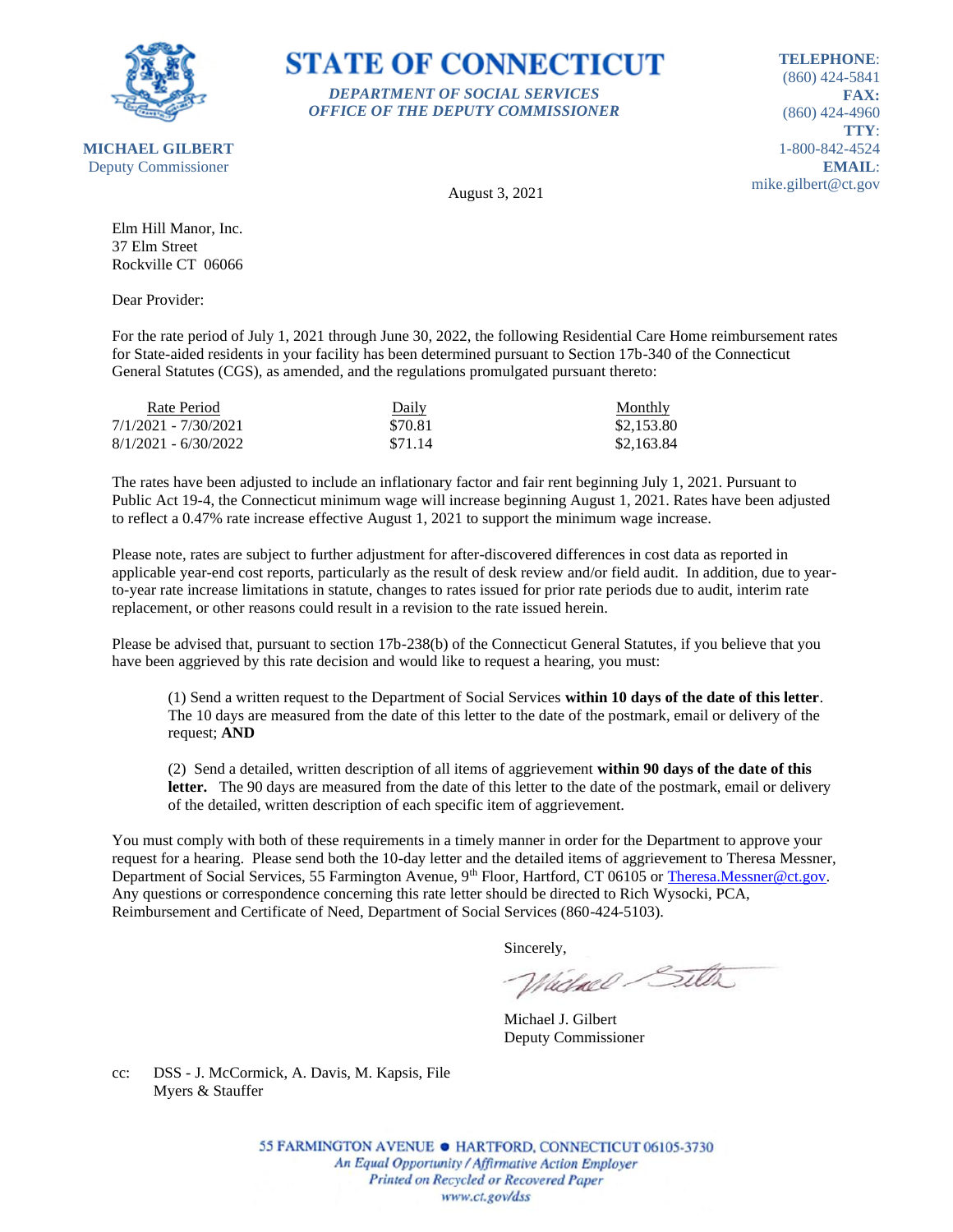

# **STATE OF CONNECTICUT** *DEPARTMENT OF SOCIAL SERVICES*

*OFFICE OF THE DEPUTY COMMISSIONER*

**TELEPHONE**: (860) 424-5841 **FAX:** (860) 424-4960 **TTY**: 1-800-842-4524 **EMAIL**: mike.gilbert@ct.gov

August 3, 2021

Elton Residential Care Home 30 West Main Street Waterbury CT 06702

Dear Provider:

For the rate period of July 1, 2021 through June 30, 2022, the following Residential Care Home reimbursement rates for State-aided residents in your facility has been determined pursuant to Section 17b-340 of the Connecticut General Statutes (CGS), as amended, and the regulations promulgated pursuant thereto:

| Rate Period            | Daily   | Monthly    |
|------------------------|---------|------------|
| 7/1/2021 - 7/30/2021   | \$91.45 | \$2,781.60 |
| $8/1/2021 - 6/30/2022$ | \$91.88 | \$2,794.68 |

The rates have been adjusted to include an inflationary factor and fair rent beginning July 1, 2021. Pursuant to Public Act 19-4, the Connecticut minimum wage will increase beginning August 1, 2021. Rates have been adjusted to reflect a 0.47% rate increase effective August 1, 2021 to support the minimum wage increase.

Please note, rates are subject to further adjustment for after-discovered differences in cost data as reported in applicable year-end cost reports, particularly as the result of desk review and/or field audit. In addition, due to yearto-year rate increase limitations in statute, changes to rates issued for prior rate periods due to audit, interim rate replacement, or other reasons could result in a revision to the rate issued herein.

Please be advised that, pursuant to section 17b-238(b) of the Connecticut General Statutes, if you believe that you have been aggrieved by this rate decision and would like to request a hearing, you must:

(1) Send a written request to the Department of Social Services **within 10 days of the date of this letter**. The 10 days are measured from the date of this letter to the date of the postmark, email or delivery of the request; **AND**

(2) Send a detailed, written description of all items of aggrievement **within 90 days of the date of this**  letter. The 90 days are measured from the date of this letter to the date of the postmark, email or delivery of the detailed, written description of each specific item of aggrievement.

You must comply with both of these requirements in a timely manner in order for the Department to approve your request for a hearing. Please send both the 10-day letter and the detailed items of aggrievement to Theresa Messner, Department of Social Services, 55 Farmington Avenue, 9<sup>th</sup> Floor, Hartford, CT 06105 or [Theresa.Messner@ct.gov.](mailto:Theresa.Messner@ct.gov) Any questions or correspondence concerning this rate letter should be directed to Rich Wysocki, PCA, Reimbursement and Certificate of Need, Department of Social Services (860-424-5103).

Sincerely,

Victorel Sitter

Michael J. Gilbert Deputy Commissioner

cc: DSS - J. McCormick, A. Davis, M. Kapsis, File Myers & Stauffer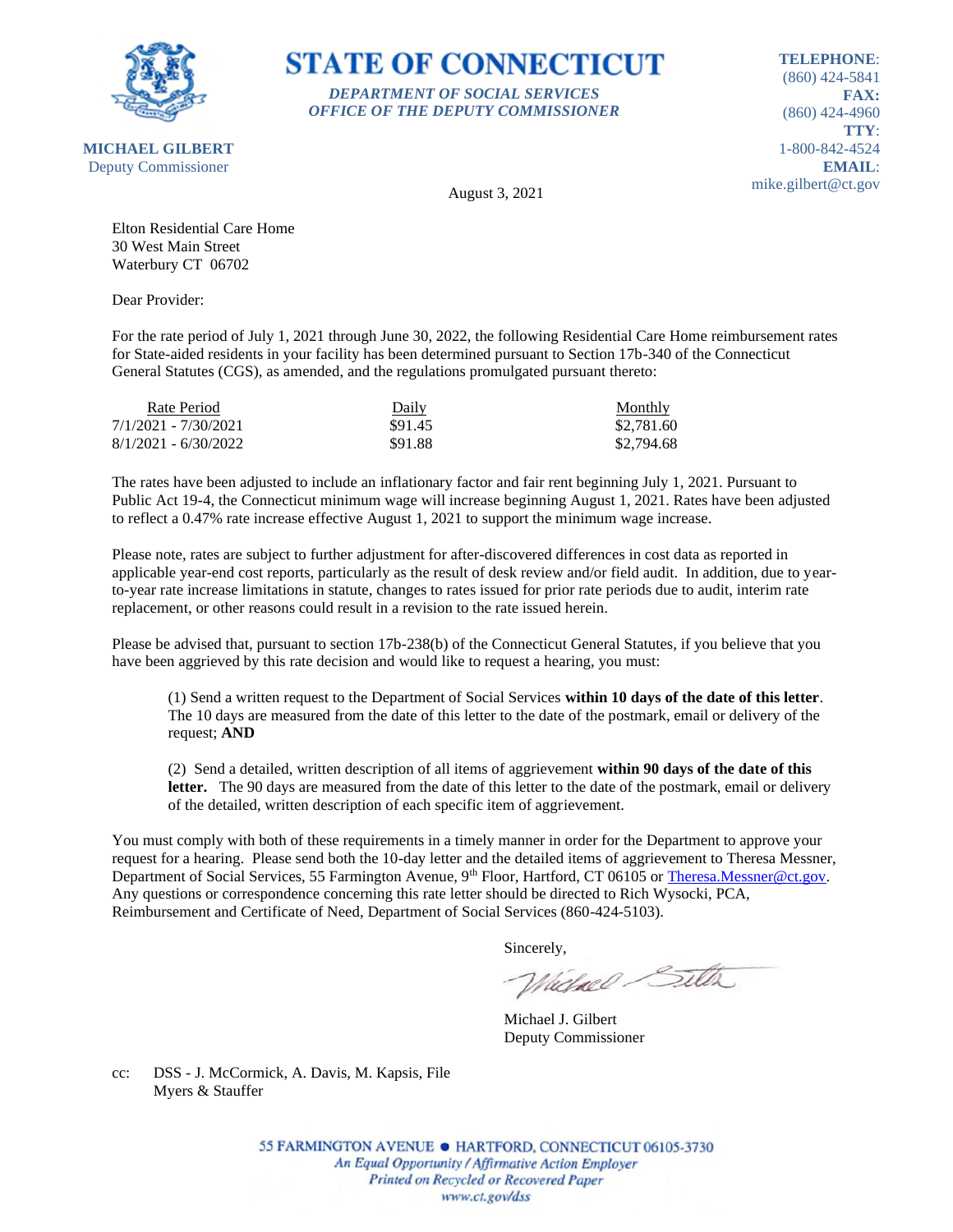

#### **STATE OF CONNECTICUT** *DEPARTMENT OF SOCIAL SERVICES*

*OFFICE OF THE DEPUTY COMMISSIONER*

**TELEPHONE**: (860) 424-5841 **FAX:** (860) 424-4960 **TTY**: 1-800-842-4524 **EMAIL**: mike.gilbert@ct.gov

August 3, 2021

Essex Village Manor, LLC 59 South Main Street Essex CT 06426

Dear Provider:

For the rate period of July 1, 2021 through June 30, 2022, the following Residential Care Home reimbursement rates for State-aided residents in your facility has been determined pursuant to Section 17b-340 of the Connecticut General Statutes (CGS), as amended, and the regulations promulgated pursuant thereto:

| Rate Period            | Daily   | <b>Monthly</b> |
|------------------------|---------|----------------|
| 7/1/2021 - 7/30/2021   | \$91.42 | \$2,780.69     |
| $8/1/2021 - 6/30/2022$ | \$91.85 | \$2,793.77     |

The rates have been adjusted to include an inflationary factor and fair rent beginning July 1, 2021. Pursuant to Public Act 19-4, the Connecticut minimum wage will increase beginning August 1, 2021. Rates have been adjusted to reflect a 0.47% rate increase effective August 1, 2021 to support the minimum wage increase.

Please note, rates are subject to further adjustment for after-discovered differences in cost data as reported in applicable year-end cost reports, particularly as the result of desk review and/or field audit. In addition, due to yearto-year rate increase limitations in statute, changes to rates issued for prior rate periods due to audit, interim rate replacement, or other reasons could result in a revision to the rate issued herein.

Please be advised that, pursuant to section 17b-238(b) of the Connecticut General Statutes, if you believe that you have been aggrieved by this rate decision and would like to request a hearing, you must:

(1) Send a written request to the Department of Social Services **within 10 days of the date of this letter**. The 10 days are measured from the date of this letter to the date of the postmark, email or delivery of the request; **AND**

(2) Send a detailed, written description of all items of aggrievement **within 90 days of the date of this**  letter. The 90 days are measured from the date of this letter to the date of the postmark, email or delivery of the detailed, written description of each specific item of aggrievement.

You must comply with both of these requirements in a timely manner in order for the Department to approve your request for a hearing. Please send both the 10-day letter and the detailed items of aggrievement to Theresa Messner, Department of Social Services, 55 Farmington Avenue, 9<sup>th</sup> Floor, Hartford, CT 06105 or [Theresa.Messner@ct.gov.](mailto:Theresa.Messner@ct.gov) Any questions or correspondence concerning this rate letter should be directed to Rich Wysocki, PCA, Reimbursement and Certificate of Need, Department of Social Services (860-424-5103).

Sincerely,

Victorel Sitter

Michael J. Gilbert Deputy Commissioner

cc: DSS - J. McCormick, A. Davis, M. Kapsis, File Myers & Stauffer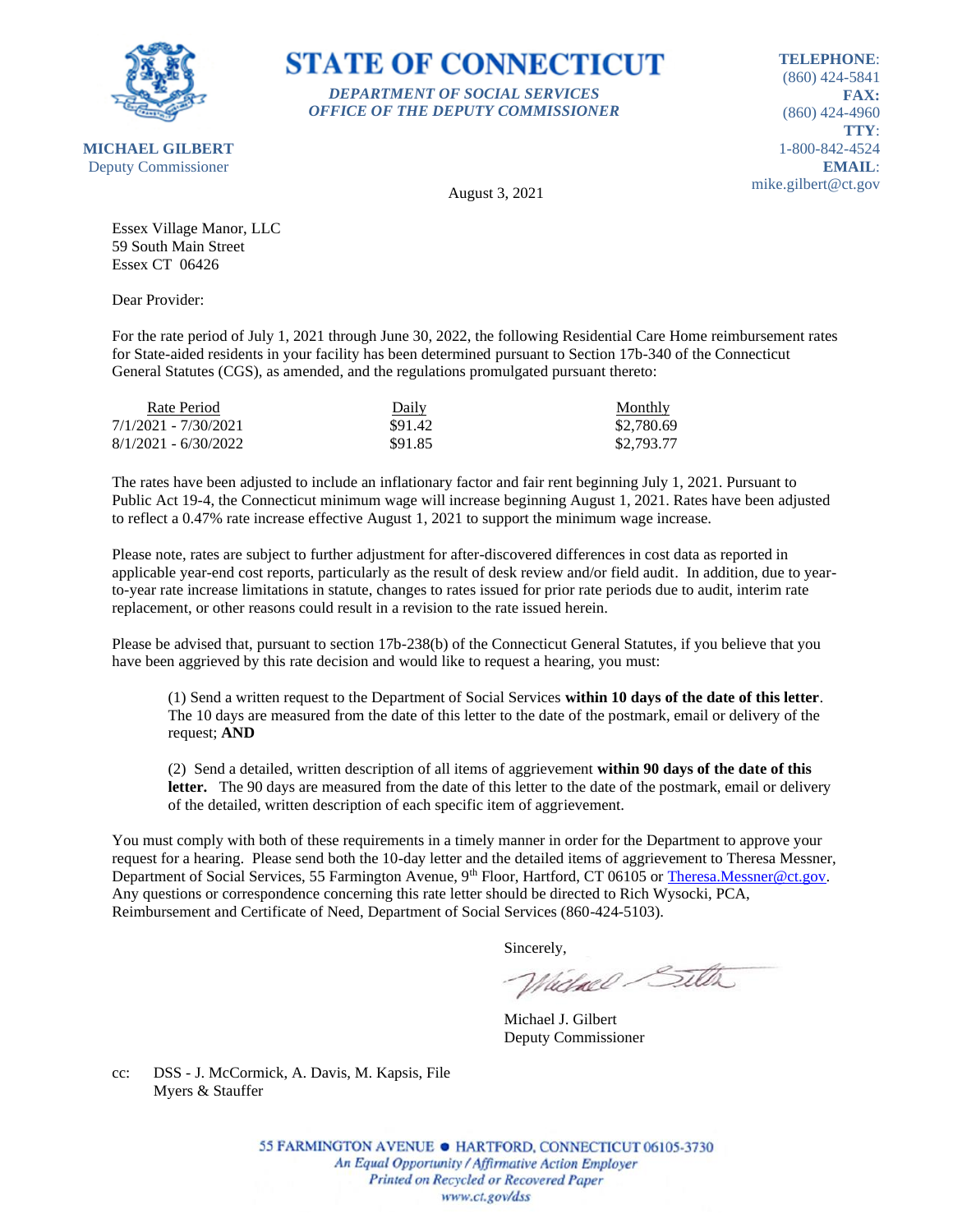

**STATE OF CONNECTICUT** *DEPARTMENT OF SOCIAL SERVICES*

*OFFICE OF THE DEPUTY COMMISSIONER*

**TELEPHONE**: (860) 424-5841 **FAX:** (860) 424-4960 **TTY**: 1-800-842-4524 **EMAIL**: mike.gilbert@ct.gov

August 3, 2021

Evangelical Baptist Home 574 Ashford Center Road Ashford CT 06278

Dear Provider:

For the rate period of July 1, 2021 through June 30, 2022, the following Residential Care Home reimbursement rates for State-aided residents in your facility has been determined pursuant to Section 17b-340 of the Connecticut General Statutes (CGS), as amended, and the regulations promulgated pursuant thereto:

| Rate Period            | Daily   | Monthly    |
|------------------------|---------|------------|
| 7/1/2021 - 7/30/2021   | \$78.24 | \$2,379.80 |
| $8/1/2021 - 6/30/2022$ | \$78.61 | \$2,391.05 |

The rates have been adjusted to include an inflationary factor and fair rent beginning July 1, 2021. Pursuant to Public Act 19-4, the Connecticut minimum wage will increase beginning August 1, 2021. Rates have been adjusted to reflect a 0.47% rate increase effective August 1, 2021 to support the minimum wage increase.

Please note, rates are subject to further adjustment for after-discovered differences in cost data as reported in applicable year-end cost reports, particularly as the result of desk review and/or field audit. In addition, due to yearto-year rate increase limitations in statute, changes to rates issued for prior rate periods due to audit, interim rate replacement, or other reasons could result in a revision to the rate issued herein.

Please be advised that, pursuant to section 17b-238(b) of the Connecticut General Statutes, if you believe that you have been aggrieved by this rate decision and would like to request a hearing, you must:

(1) Send a written request to the Department of Social Services **within 10 days of the date of this letter**. The 10 days are measured from the date of this letter to the date of the postmark, email or delivery of the request; **AND**

(2) Send a detailed, written description of all items of aggrievement **within 90 days of the date of this**  letter. The 90 days are measured from the date of this letter to the date of the postmark, email or delivery of the detailed, written description of each specific item of aggrievement.

You must comply with both of these requirements in a timely manner in order for the Department to approve your request for a hearing. Please send both the 10-day letter and the detailed items of aggrievement to Theresa Messner, Department of Social Services, 55 Farmington Avenue, 9<sup>th</sup> Floor, Hartford, CT 06105 or [Theresa.Messner@ct.gov.](mailto:Theresa.Messner@ct.gov) Any questions or correspondence concerning this rate letter should be directed to Rich Wysocki, PCA, Reimbursement and Certificate of Need, Department of Social Services (860-424-5103).

Sincerely,

Victorel Sitter

Michael J. Gilbert Deputy Commissioner

cc: DSS - J. McCormick, A. Davis, M. Kapsis, File Myers & Stauffer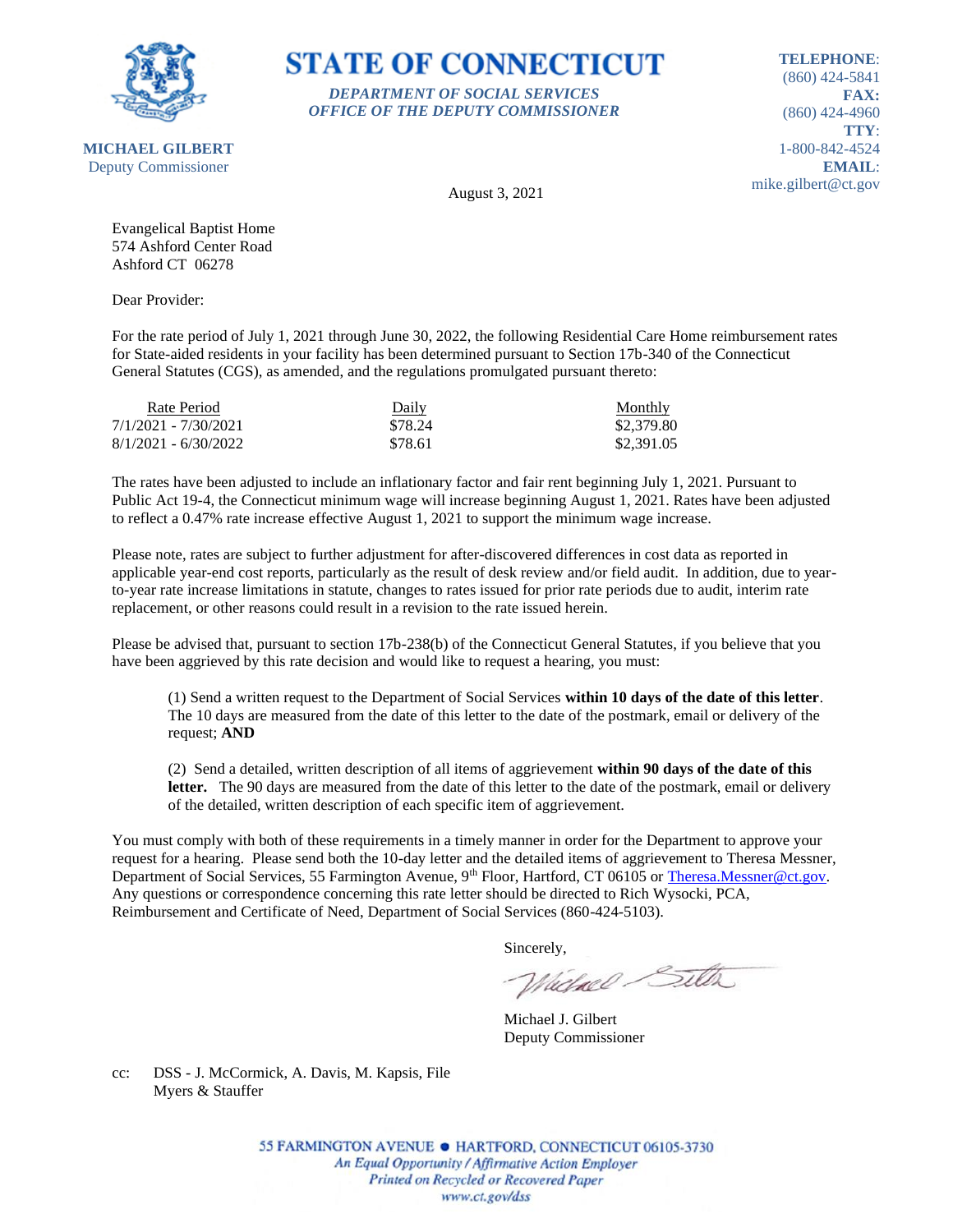

**STATE OF CONNECTICUT** *DEPARTMENT OF SOCIAL SERVICES*

*OFFICE OF THE DEPUTY COMMISSIONER*

**TELEPHONE**: (860) 424-5841 **FAX:** (860) 424-4960 **TTY**: 1-800-842-4524 **EMAIL**: mike.gilbert@ct.gov

August 3, 2021

Fernwood Manor, Inc. 27-29 Girard Avenue Hartford CT 06105

Dear Provider:

For the rate period of July 1, 2021 through June 30, 2022, the following Residential Care Home reimbursement rates for State-aided residents in your facility has been determined pursuant to Section 17b-340 of the Connecticut General Statutes (CGS), as amended, and the regulations promulgated pursuant thereto:

| Rate Period            | Daily   | Monthly    |
|------------------------|---------|------------|
| 7/1/2021 - 7/30/2021   | \$76.24 | \$2,318.97 |
| $8/1/2021 - 6/30/2022$ | \$76.60 | \$2,329.92 |

The rates have been adjusted to include an inflationary factor and fair rent beginning July 1, 2021. Pursuant to Public Act 19-4, the Connecticut minimum wage will increase beginning August 1, 2021. Rates have been adjusted to reflect a 0.47% rate increase effective August 1, 2021 to support the minimum wage increase.

Please note, rates are subject to further adjustment for after-discovered differences in cost data as reported in applicable year-end cost reports, particularly as the result of desk review and/or field audit. In addition, due to yearto-year rate increase limitations in statute, changes to rates issued for prior rate periods due to audit, interim rate replacement, or other reasons could result in a revision to the rate issued herein.

Please be advised that, pursuant to section 17b-238(b) of the Connecticut General Statutes, if you believe that you have been aggrieved by this rate decision and would like to request a hearing, you must:

(1) Send a written request to the Department of Social Services **within 10 days of the date of this letter**. The 10 days are measured from the date of this letter to the date of the postmark, email or delivery of the request; **AND**

(2) Send a detailed, written description of all items of aggrievement **within 90 days of the date of this**  letter. The 90 days are measured from the date of this letter to the date of the postmark, email or delivery of the detailed, written description of each specific item of aggrievement.

You must comply with both of these requirements in a timely manner in order for the Department to approve your request for a hearing. Please send both the 10-day letter and the detailed items of aggrievement to Theresa Messner, Department of Social Services, 55 Farmington Avenue, 9<sup>th</sup> Floor, Hartford, CT 06105 or [Theresa.Messner@ct.gov.](mailto:Theresa.Messner@ct.gov) Any questions or correspondence concerning this rate letter should be directed to Rich Wysocki, PCA, Reimbursement and Certificate of Need, Department of Social Services (860-424-5103).

Sincerely,

Victorel Sitter

Michael J. Gilbert Deputy Commissioner

cc: DSS - J. McCormick, A. Davis, M. Kapsis, File Myers & Stauffer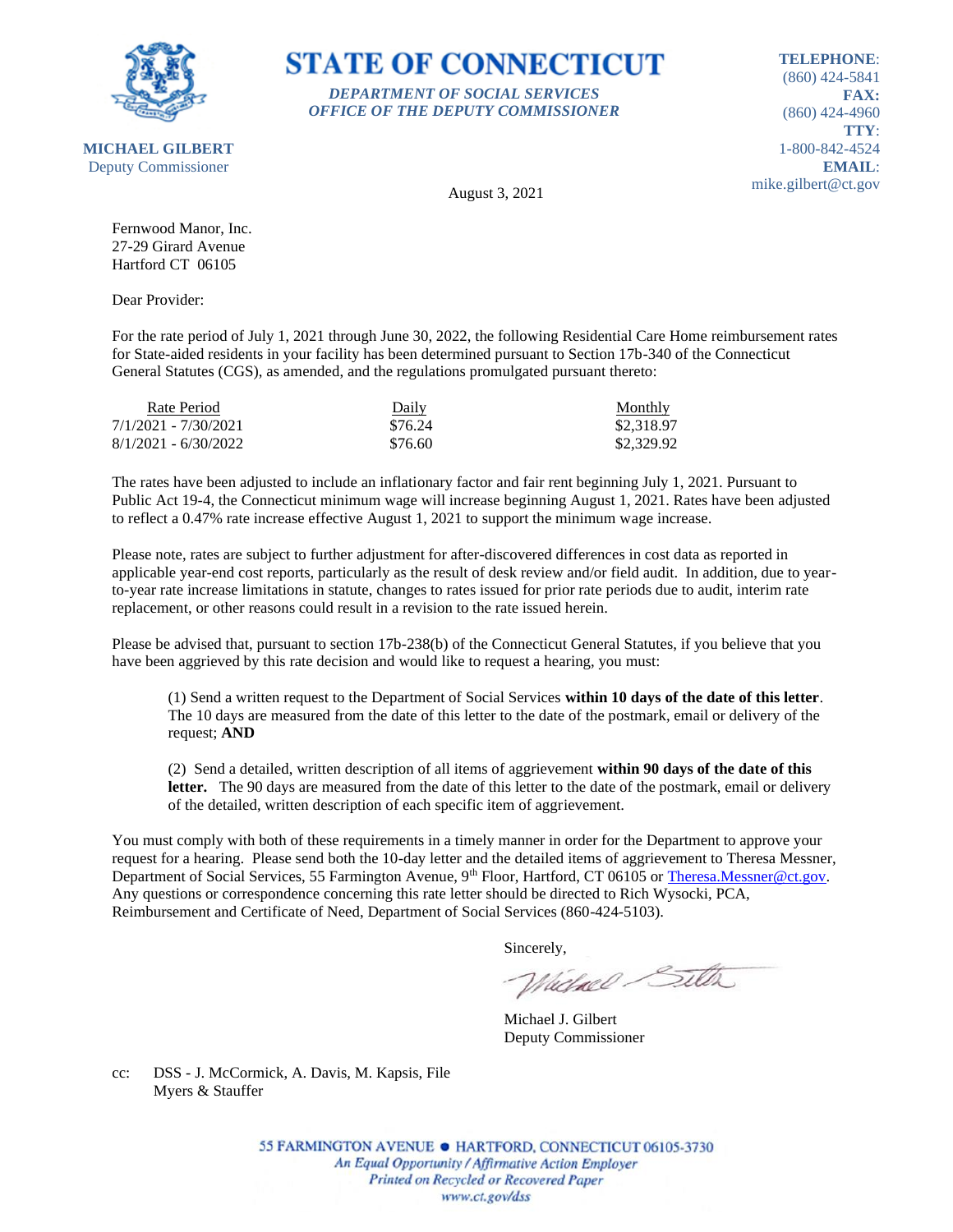

# **STATE OF CONNECTICUT** *DEPARTMENT OF SOCIAL SERVICES*

*OFFICE OF THE DEPUTY COMMISSIONER*

**TELEPHONE**: (860) 424-5841 **FAX:** (860) 424-4960 **TTY**: 1-800-842-4524 **EMAIL**: mike.gilbert@ct.gov

August 3, 2021

Fernwood Rest Home, Inc. 400 Torrington Road Litchfield CT 06759

Dear Provider:

For the rate period of July 1, 2021 through June 30, 2022, the following Residential Care Home reimbursement rates for State-aided residents in your facility has been determined pursuant to Section 17b-340 of the Connecticut General Statutes (CGS), as amended, and the regulations promulgated pursuant thereto:

| Rate Period            | Daily   | Monthly    |
|------------------------|---------|------------|
| 7/1/2021 - 7/30/2021   | \$74.73 | \$2,273.04 |
| $8/1/2021 - 6/30/2022$ | \$75.08 | \$2,283.68 |

The rates have been adjusted to include an inflationary factor and fair rent beginning July 1, 2021. Pursuant to Public Act 19-4, the Connecticut minimum wage will increase beginning August 1, 2021. Rates have been adjusted to reflect a 0.47% rate increase effective August 1, 2021 to support the minimum wage increase.

Please note, rates are subject to further adjustment for after-discovered differences in cost data as reported in applicable year-end cost reports, particularly as the result of desk review and/or field audit. In addition, due to yearto-year rate increase limitations in statute, changes to rates issued for prior rate periods due to audit, interim rate replacement, or other reasons could result in a revision to the rate issued herein.

Please be advised that, pursuant to section 17b-238(b) of the Connecticut General Statutes, if you believe that you have been aggrieved by this rate decision and would like to request a hearing, you must:

(1) Send a written request to the Department of Social Services **within 10 days of the date of this letter**. The 10 days are measured from the date of this letter to the date of the postmark, email or delivery of the request; **AND**

(2) Send a detailed, written description of all items of aggrievement **within 90 days of the date of this**  letter. The 90 days are measured from the date of this letter to the date of the postmark, email or delivery of the detailed, written description of each specific item of aggrievement.

You must comply with both of these requirements in a timely manner in order for the Department to approve your request for a hearing. Please send both the 10-day letter and the detailed items of aggrievement to Theresa Messner, Department of Social Services, 55 Farmington Avenue, 9<sup>th</sup> Floor, Hartford, CT 06105 or [Theresa.Messner@ct.gov.](mailto:Theresa.Messner@ct.gov) Any questions or correspondence concerning this rate letter should be directed to Rich Wysocki, PCA, Reimbursement and Certificate of Need, Department of Social Services (860-424-5103).

Sincerely,

Victorel Sitter

Michael J. Gilbert Deputy Commissioner

cc: DSS - J. McCormick, A. Davis, M. Kapsis, File Myers & Stauffer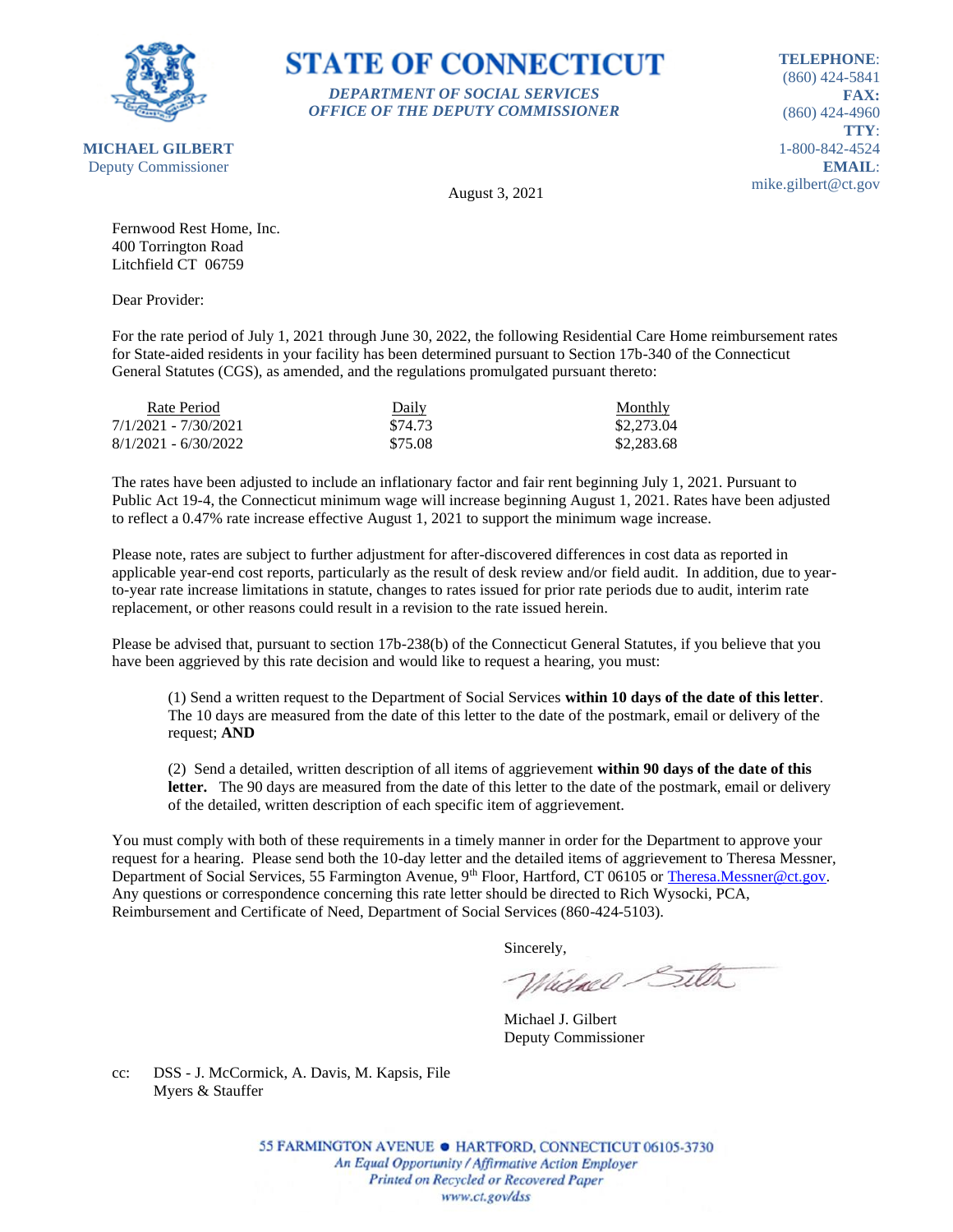

#### **STATE OF CONNECTICUT** *DEPARTMENT OF SOCIAL SERVICES*

*OFFICE OF THE DEPUTY COMMISSIONER*

**TELEPHONE**: (860) 424-5841 **FAX:** (860) 424-4960 **TTY**: 1-800-842-4524 **EMAIL**: mike.gilbert@ct.gov

**MICHAEL GILBERT** Deputy Commissioner

August 3, 2021

Fernwood West 521 Prospect Avenue West Hartford CT 06105

Dear Provider:

For the rate period of July 1, 2021 through June 30, 2022, the following Residential Care Home reimbursement rates for State-aided residents in your facility has been determined pursuant to Section 17b-340 of the Connecticut General Statutes (CGS), as amended, and the regulations promulgated pursuant thereto:

| Rate Period            | Daily   | Monthly    |
|------------------------|---------|------------|
| 7/1/2021 - 7/30/2021   | \$85.96 | \$2,614.62 |
| $8/1/2021 - 6/30/2022$ | \$86.36 | \$2,626.78 |

The rates have been adjusted to include an inflationary factor and fair rent beginning July 1, 2021. Pursuant to Public Act 19-4, the Connecticut minimum wage will increase beginning August 1, 2021. Rates have been adjusted to reflect a 0.47% rate increase effective August 1, 2021 to support the minimum wage increase.

Please note, rates are subject to further adjustment for after-discovered differences in cost data as reported in applicable year-end cost reports, particularly as the result of desk review and/or field audit. In addition, due to yearto-year rate increase limitations in statute, changes to rates issued for prior rate periods due to audit, interim rate replacement, or other reasons could result in a revision to the rate issued herein.

Please be advised that, pursuant to section 17b-238(b) of the Connecticut General Statutes, if you believe that you have been aggrieved by this rate decision and would like to request a hearing, you must:

(1) Send a written request to the Department of Social Services **within 10 days of the date of this letter**. The 10 days are measured from the date of this letter to the date of the postmark, email or delivery of the request; **AND**

(2) Send a detailed, written description of all items of aggrievement **within 90 days of the date of this**  letter. The 90 days are measured from the date of this letter to the date of the postmark, email or delivery of the detailed, written description of each specific item of aggrievement.

You must comply with both of these requirements in a timely manner in order for the Department to approve your request for a hearing. Please send both the 10-day letter and the detailed items of aggrievement to Theresa Messner, Department of Social Services, 55 Farmington Avenue, 9<sup>th</sup> Floor, Hartford, CT 06105 or [Theresa.Messner@ct.gov.](mailto:Theresa.Messner@ct.gov) Any questions or correspondence concerning this rate letter should be directed to Rich Wysocki, PCA, Reimbursement and Certificate of Need, Department of Social Services (860-424-5103).

Sincerely,

Victorel Sitter

Michael J. Gilbert Deputy Commissioner

cc: DSS - J. McCormick, A. Davis, M. Kapsis, File Myers & Stauffer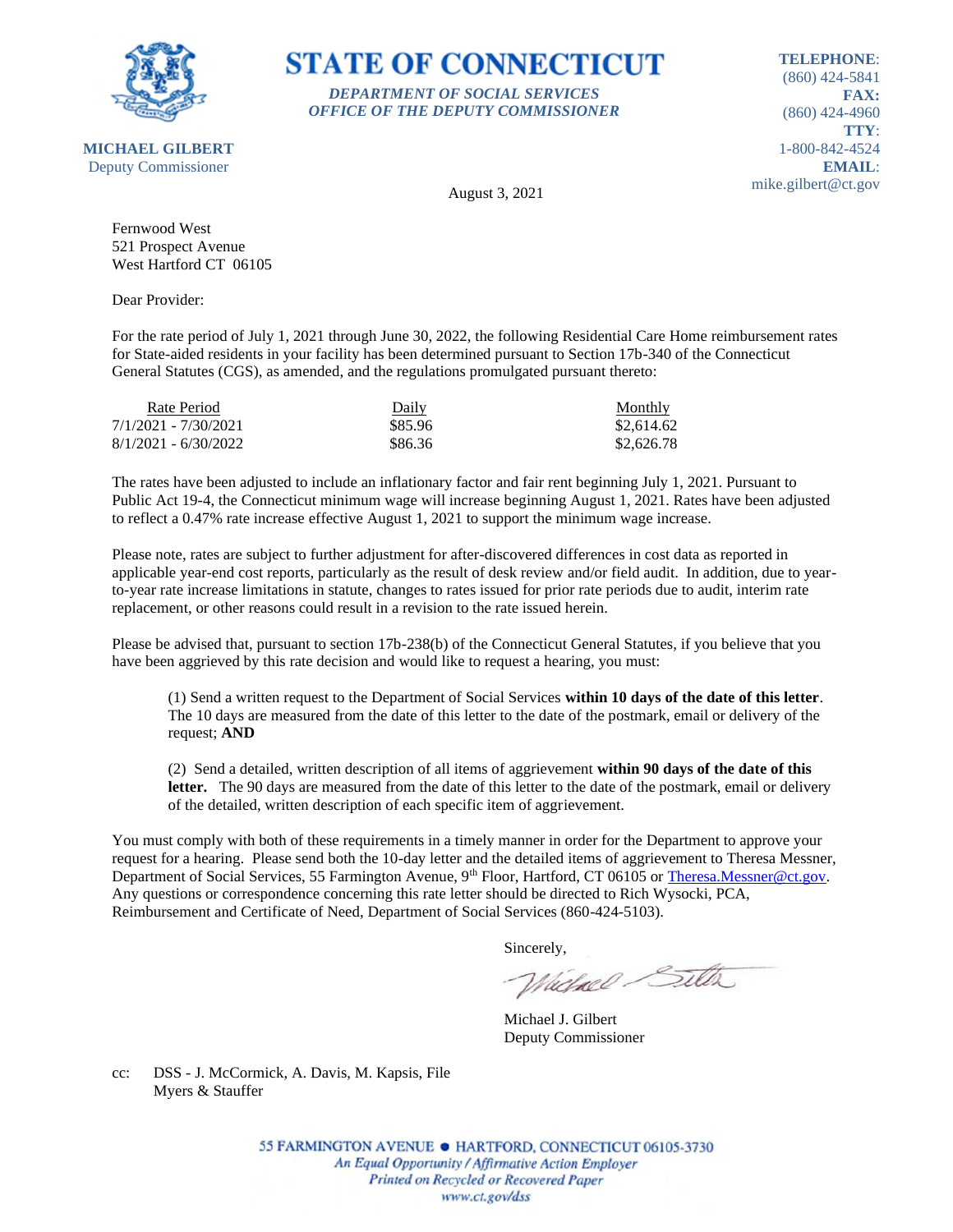

# **STATE OF CONNECTICUT** *DEPARTMENT OF SOCIAL SERVICES*

*OFFICE OF THE DEPUTY COMMISSIONER*

**TELEPHONE**: (860) 424-5841 **FAX:** (860) 424-4960 **TTY**: 1-800-842-4524 **EMAIL**: mike.gilbert@ct.gov

August 3, 2021

Fitchville Residential Care Home,LLC 187 Fitchville Rd. Bozrah CT 06334

Dear Provider:

For the rate period of July 1, 2021 through June 30, 2022, the following Residential Care Home reimbursement rates for State-aided residents in your facility has been determined pursuant to Section 17b-340 of the Connecticut General Statutes (CGS), as amended, and the regulations promulgated pursuant thereto:

| Rate Period            | Daily   | <b>Monthly</b> |
|------------------------|---------|----------------|
| 7/1/2021 - 7/30/2021   | \$76.53 | \$2,327.79     |
| $8/1/2021 - 6/30/2022$ | \$76.89 | \$2,338.74     |

The rates have been adjusted to include an inflationary factor and fair rent beginning July 1, 2021. Pursuant to Public Act 19-4, the Connecticut minimum wage will increase beginning August 1, 2021. Rates have been adjusted to reflect a 0.47% rate increase effective August 1, 2021 to support the minimum wage increase.

Please note, rates are subject to further adjustment for after-discovered differences in cost data as reported in applicable year-end cost reports, particularly as the result of desk review and/or field audit. In addition, due to yearto-year rate increase limitations in statute, changes to rates issued for prior rate periods due to audit, interim rate replacement, or other reasons could result in a revision to the rate issued herein.

Please be advised that, pursuant to section 17b-238(b) of the Connecticut General Statutes, if you believe that you have been aggrieved by this rate decision and would like to request a hearing, you must:

(1) Send a written request to the Department of Social Services **within 10 days of the date of this letter**. The 10 days are measured from the date of this letter to the date of the postmark, email or delivery of the request; **AND**

(2) Send a detailed, written description of all items of aggrievement **within 90 days of the date of this**  letter. The 90 days are measured from the date of this letter to the date of the postmark, email or delivery of the detailed, written description of each specific item of aggrievement.

You must comply with both of these requirements in a timely manner in order for the Department to approve your request for a hearing. Please send both the 10-day letter and the detailed items of aggrievement to Theresa Messner, Department of Social Services, 55 Farmington Avenue, 9<sup>th</sup> Floor, Hartford, CT 06105 or [Theresa.Messner@ct.gov.](mailto:Theresa.Messner@ct.gov) Any questions or correspondence concerning this rate letter should be directed to Rich Wysocki, PCA, Reimbursement and Certificate of Need, Department of Social Services (860-424-5103).

Sincerely,

Victorel Sitter

Michael J. Gilbert Deputy Commissioner

cc: DSS - J. McCormick, A. Davis, M. Kapsis, File Myers & Stauffer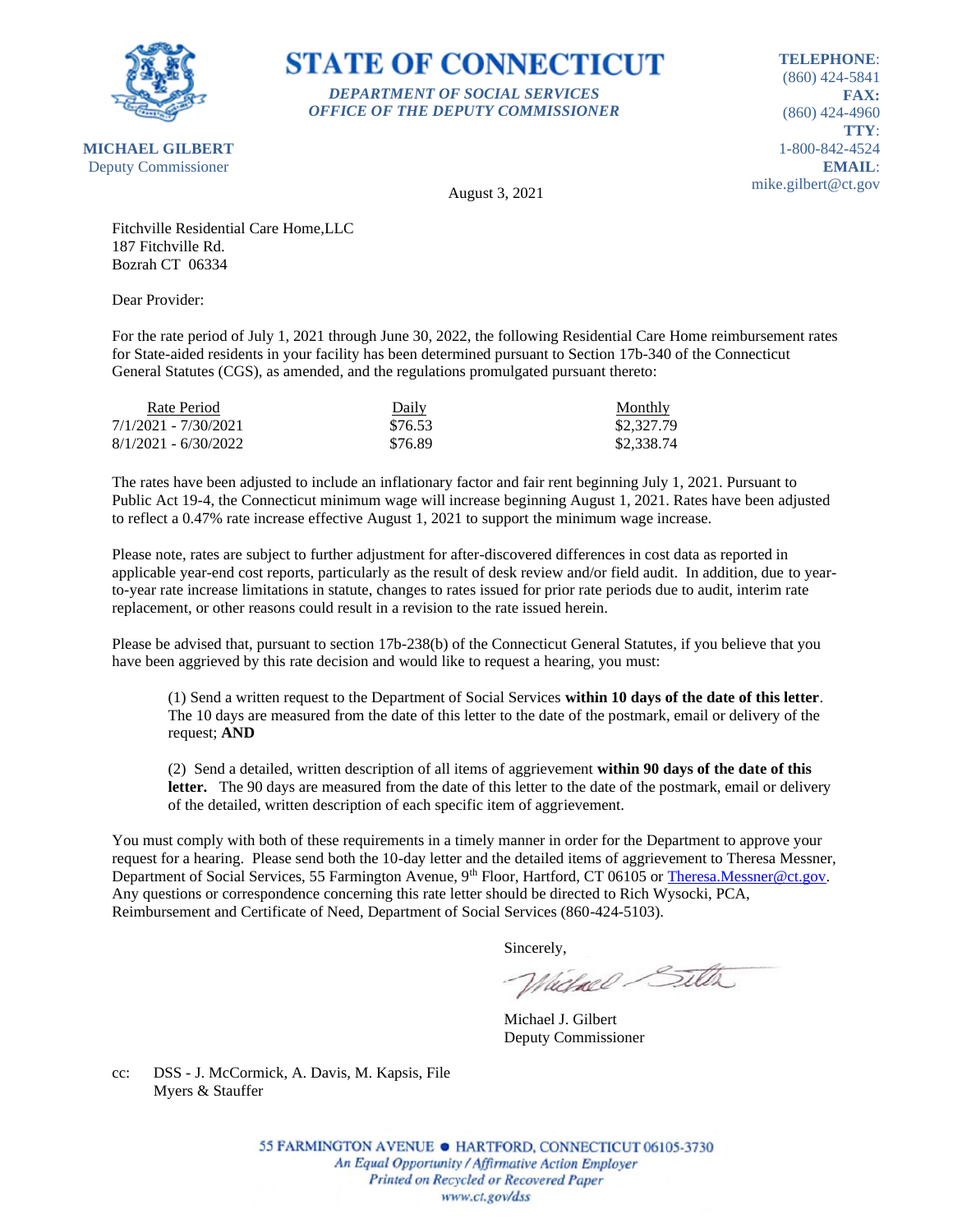

**MICHAEL GILBERT**

#### **STATE OF CONNECTICUT** *DEPARTMENT OF SOCIAL SERVICES*

*OFFICE OF THE DEPUTY COMMISSIONER*

**TELEPHONE**: (860) 424-5841 **FAX:** (860) 424-4960 **TTY**: 1-800-842-4524 **EMAIL**: mike.gilbert@ct.gov

Deputy Commissioner

August 3, 2021

Forest Hills Guest Home 462 Derby Avenue West Haven CT 06516

Dear Provider:

For the rate period of July 1, 2021 through June 30, 2022, the following Residential Care Home reimbursement rates for State-aided residents in your facility has been determined pursuant to Section 17b-340 of the Connecticut General Statutes (CGS), as amended, and the regulations promulgated pursuant thereto:

| Rate Period            | Daily    | Monthly    |
|------------------------|----------|------------|
| 7/1/2021 - 7/30/2021   | \$108.79 | \$3,309.03 |
| $8/1/2021 - 6/30/2022$ | \$109.30 | \$3,324.54 |

The rates have been adjusted to include an inflationary factor and fair rent beginning July 1, 2021. Pursuant to Public Act 19-4, the Connecticut minimum wage will increase beginning August 1, 2021. Rates have been adjusted to reflect a 0.47% rate increase effective August 1, 2021 to support the minimum wage increase.

Please note, rates are subject to further adjustment for after-discovered differences in cost data as reported in applicable year-end cost reports, particularly as the result of desk review and/or field audit. In addition, due to yearto-year rate increase limitations in statute, changes to rates issued for prior rate periods due to audit, interim rate replacement, or other reasons could result in a revision to the rate issued herein.

Please be advised that, pursuant to section 17b-238(b) of the Connecticut General Statutes, if you believe that you have been aggrieved by this rate decision and would like to request a hearing, you must:

(1) Send a written request to the Department of Social Services **within 10 days of the date of this letter**. The 10 days are measured from the date of this letter to the date of the postmark, email or delivery of the request; **AND**

(2) Send a detailed, written description of all items of aggrievement **within 90 days of the date of this**  letter. The 90 days are measured from the date of this letter to the date of the postmark, email or delivery of the detailed, written description of each specific item of aggrievement.

You must comply with both of these requirements in a timely manner in order for the Department to approve your request for a hearing. Please send both the 10-day letter and the detailed items of aggrievement to Theresa Messner, Department of Social Services, 55 Farmington Avenue, 9<sup>th</sup> Floor, Hartford, CT 06105 or [Theresa.Messner@ct.gov.](mailto:Theresa.Messner@ct.gov) Any questions or correspondence concerning this rate letter should be directed to Rich Wysocki, PCA, Reimbursement and Certificate of Need, Department of Social Services (860-424-5103).

Sincerely,

Victorel Sitter

Michael J. Gilbert Deputy Commissioner

cc: DSS - J. McCormick, A. Davis, M. Kapsis, File Myers & Stauffer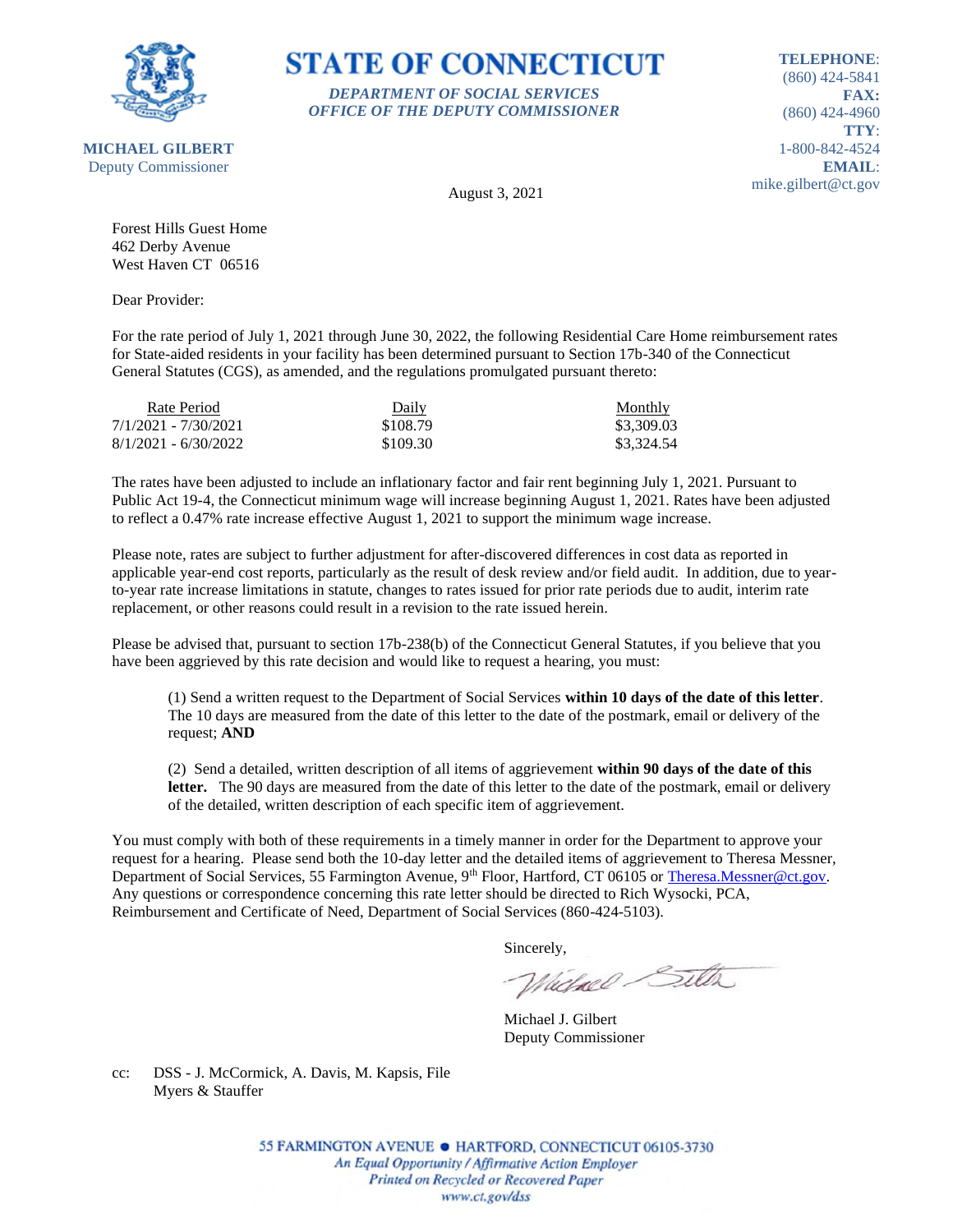

# **STATE OF CONNECTICUT** *DEPARTMENT OF SOCIAL SERVICES*

*OFFICE OF THE DEPUTY COMMISSIONER*

**TELEPHONE**: (860) 424-5841 **FAX:** (860) 424-4960 **TTY**: 1-800-842-4524 **EMAIL**: mike.gilbert@ct.gov

August 3, 2021

Four Corners Rest Home, Inc. 306 Naugatuck Avenue Milford CT 06460

Dear Provider:

For the rate period of July 1, 2021 through June 30, 2022, the following Residential Care Home reimbursement rates for State-aided residents in your facility has been determined pursuant to Section 17b-340 of the Connecticut General Statutes (CGS), as amended, and the regulations promulgated pursuant thereto:

| Rate Period            | Daily   | Monthly    |
|------------------------|---------|------------|
| 7/1/2021 - 7/30/2021   | \$60.23 | \$1,832.00 |
| $8/1/2021 - 6/30/2022$ | \$60.51 | \$1,840.51 |

The rates have been adjusted to include an inflationary factor and fair rent beginning July 1, 2021. Pursuant to Public Act 19-4, the Connecticut minimum wage will increase beginning August 1, 2021. Rates have been adjusted to reflect a 0.47% rate increase effective August 1, 2021 to support the minimum wage increase.

Please note, rates are subject to further adjustment for after-discovered differences in cost data as reported in applicable year-end cost reports, particularly as the result of desk review and/or field audit. In addition, due to yearto-year rate increase limitations in statute, changes to rates issued for prior rate periods due to audit, interim rate replacement, or other reasons could result in a revision to the rate issued herein.

Please be advised that, pursuant to section 17b-238(b) of the Connecticut General Statutes, if you believe that you have been aggrieved by this rate decision and would like to request a hearing, you must:

(1) Send a written request to the Department of Social Services **within 10 days of the date of this letter**. The 10 days are measured from the date of this letter to the date of the postmark, email or delivery of the request; **AND**

(2) Send a detailed, written description of all items of aggrievement **within 90 days of the date of this**  letter. The 90 days are measured from the date of this letter to the date of the postmark, email or delivery of the detailed, written description of each specific item of aggrievement.

You must comply with both of these requirements in a timely manner in order for the Department to approve your request for a hearing. Please send both the 10-day letter and the detailed items of aggrievement to Theresa Messner, Department of Social Services, 55 Farmington Avenue, 9<sup>th</sup> Floor, Hartford, CT 06105 or [Theresa.Messner@ct.gov.](mailto:Theresa.Messner@ct.gov) Any questions or correspondence concerning this rate letter should be directed to Rich Wysocki, PCA, Reimbursement and Certificate of Need, Department of Social Services (860-424-5103).

Sincerely,

Victorel Sitter

Michael J. Gilbert Deputy Commissioner

cc: DSS - J. McCormick, A. Davis, M. Kapsis, File Myers & Stauffer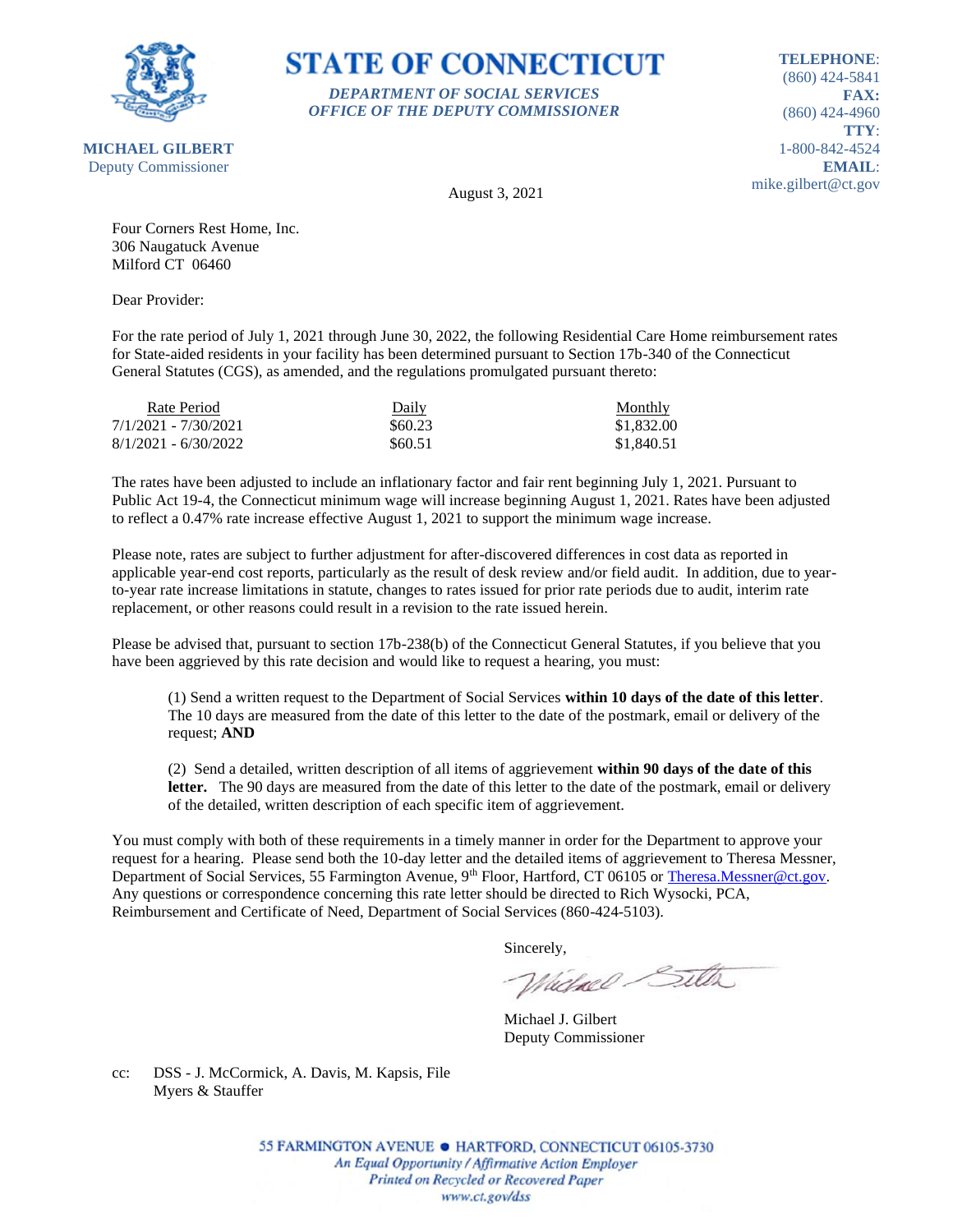

#### **STATE OF CONNECTICUT** *DEPARTMENT OF SOCIAL SERVICES*

*OFFICE OF THE DEPUTY COMMISSIONER*

**TELEPHONE**: (860) 424-5841 **FAX:** (860) 424-4960 **TTY**: 1-800-842-4524 **EMAIL**: mike.gilbert@ct.gov

August 3, 2021

Frances Warde Towers 2021 Albany Avenue West Hartford CT 06117

Dear Provider:

For the rate period of July 1, 2021 through June 30, 2022, the following Residential Care Home reimbursement rates for State-aided residents in your facility has been determined pursuant to Section 17b-340 of the Connecticut General Statutes (CGS), as amended, and the regulations promulgated pursuant thereto:

| Rate Period            | Daily    | <b>Monthly</b> |
|------------------------|----------|----------------|
| 7/1/2021 - 7/30/2021   | \$113.47 | \$3.451.38     |
| $8/1/2021 - 6/30/2022$ | \$114.00 | \$3,467.50     |

The rates have been adjusted to include an inflationary factor and fair rent beginning July 1, 2021. Pursuant to Public Act 19-4, the Connecticut minimum wage will increase beginning August 1, 2021. Rates have been adjusted to reflect a 0.47% rate increase effective August 1, 2021 to support the minimum wage increase.

Please note, rates are subject to further adjustment for after-discovered differences in cost data as reported in applicable year-end cost reports, particularly as the result of desk review and/or field audit. In addition, due to yearto-year rate increase limitations in statute, changes to rates issued for prior rate periods due to audit, interim rate replacement, or other reasons could result in a revision to the rate issued herein.

Please be advised that, pursuant to section 17b-238(b) of the Connecticut General Statutes, if you believe that you have been aggrieved by this rate decision and would like to request a hearing, you must:

(1) Send a written request to the Department of Social Services **within 10 days of the date of this letter**. The 10 days are measured from the date of this letter to the date of the postmark, email or delivery of the request; **AND**

(2) Send a detailed, written description of all items of aggrievement **within 90 days of the date of this**  letter. The 90 days are measured from the date of this letter to the date of the postmark, email or delivery of the detailed, written description of each specific item of aggrievement.

You must comply with both of these requirements in a timely manner in order for the Department to approve your request for a hearing. Please send both the 10-day letter and the detailed items of aggrievement to Theresa Messner, Department of Social Services, 55 Farmington Avenue, 9<sup>th</sup> Floor, Hartford, CT 06105 or [Theresa.Messner@ct.gov.](mailto:Theresa.Messner@ct.gov) Any questions or correspondence concerning this rate letter should be directed to Rich Wysocki, PCA, Reimbursement and Certificate of Need, Department of Social Services (860-424-5103).

Sincerely,

Victorel Sitter

Michael J. Gilbert Deputy Commissioner

cc: DSS - J. McCormick, A. Davis, M. Kapsis, File Myers & Stauffer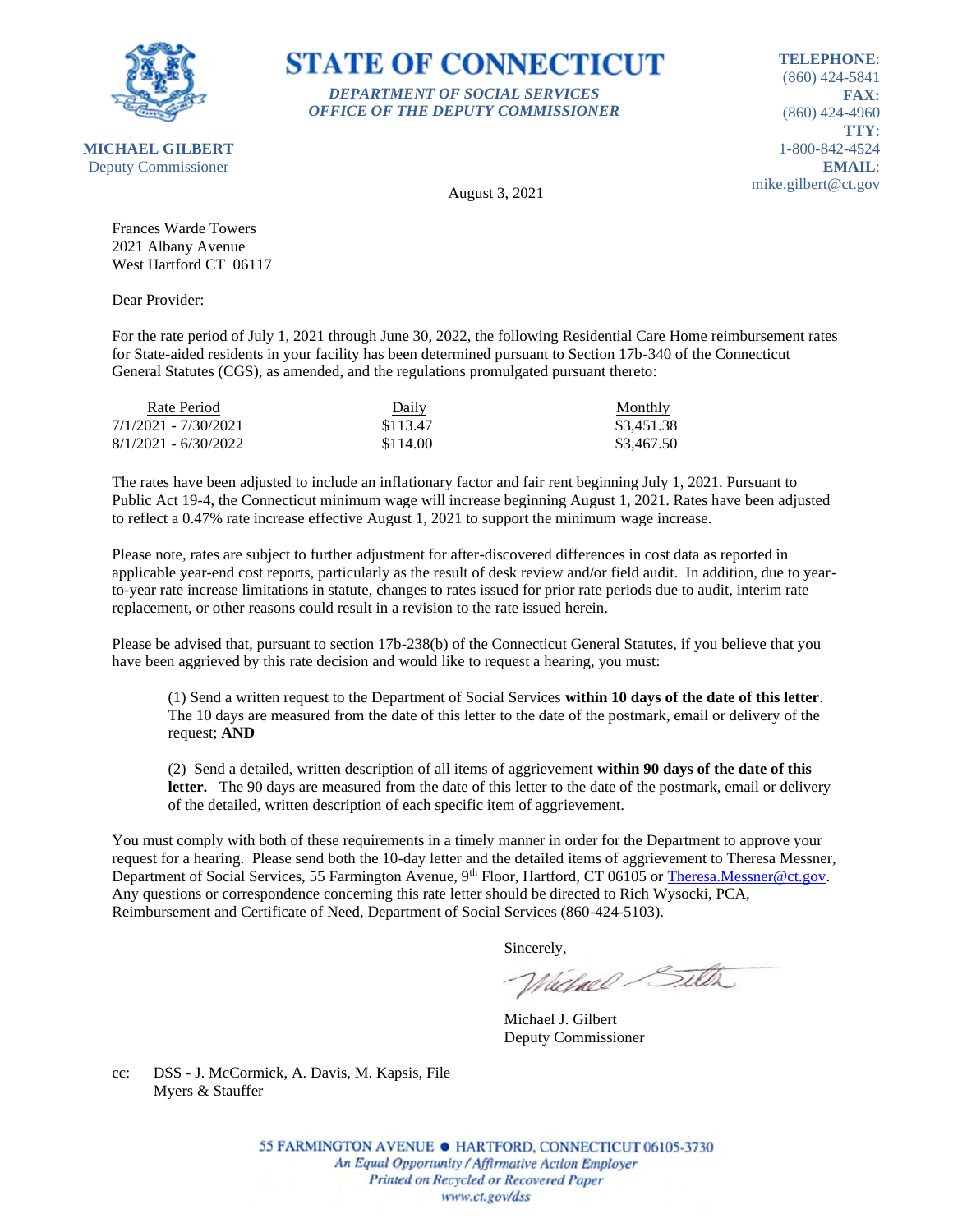

#### **STATE OF CONNECTICUT** *DEPARTMENT OF SOCIAL SERVICES*

*OFFICE OF THE DEPUTY COMMISSIONER*

**TELEPHONE**: (860) 424-5841 **FAX:** (860) 424-4960 **TTY**: 1-800-842-4524 **EMAIL**: mike.gilbert@ct.gov

August 3, 2021

Freelove Manor, LLC 246 Quinn Street Naugatuck CT 06770

Dear Provider:

For the rate period of July 1, 2021 through June 30, 2022, the following Residential Care Home reimbursement rates for State-aided residents in your facility has been determined pursuant to Section 17b-340 of the Connecticut General Statutes (CGS), as amended, and the regulations promulgated pursuant thereto:

| Rate Period            | Daily   | Monthly    |
|------------------------|---------|------------|
| 7/1/2021 - 7/30/2021   | \$86.06 | \$2,617.66 |
| $8/1/2021 - 6/30/2022$ | \$86.46 | \$2,629.83 |

The rates have been adjusted to include an inflationary factor and fair rent beginning July 1, 2021. Pursuant to Public Act 19-4, the Connecticut minimum wage will increase beginning August 1, 2021. Rates have been adjusted to reflect a 0.47% rate increase effective August 1, 2021 to support the minimum wage increase.

Please note, rates are subject to further adjustment for after-discovered differences in cost data as reported in applicable year-end cost reports, particularly as the result of desk review and/or field audit. In addition, due to yearto-year rate increase limitations in statute, changes to rates issued for prior rate periods due to audit, interim rate replacement, or other reasons could result in a revision to the rate issued herein.

Please be advised that, pursuant to section 17b-238(b) of the Connecticut General Statutes, if you believe that you have been aggrieved by this rate decision and would like to request a hearing, you must:

(1) Send a written request to the Department of Social Services **within 10 days of the date of this letter**. The 10 days are measured from the date of this letter to the date of the postmark, email or delivery of the request; **AND**

(2) Send a detailed, written description of all items of aggrievement **within 90 days of the date of this**  letter. The 90 days are measured from the date of this letter to the date of the postmark, email or delivery of the detailed, written description of each specific item of aggrievement.

You must comply with both of these requirements in a timely manner in order for the Department to approve your request for a hearing. Please send both the 10-day letter and the detailed items of aggrievement to Theresa Messner, Department of Social Services, 55 Farmington Avenue, 9<sup>th</sup> Floor, Hartford, CT 06105 or [Theresa.Messner@ct.gov.](mailto:Theresa.Messner@ct.gov) Any questions or correspondence concerning this rate letter should be directed to Rich Wysocki, PCA, Reimbursement and Certificate of Need, Department of Social Services (860-424-5103).

Sincerely,

Victorel Sitter

Michael J. Gilbert Deputy Commissioner

cc: DSS - J. McCormick, A. Davis, M. Kapsis, File Myers & Stauffer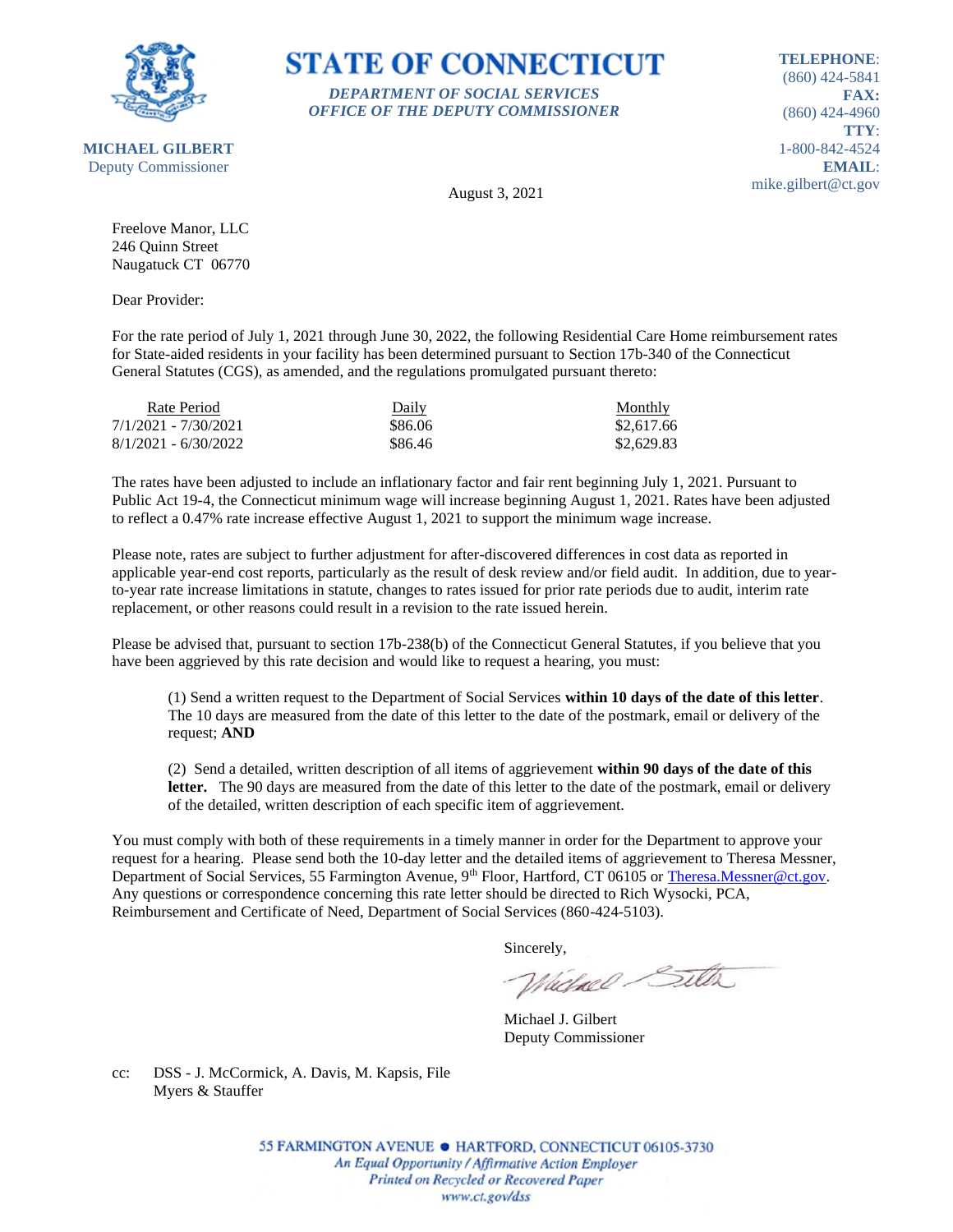

# **STATE OF CONNECTICUT** *DEPARTMENT OF SOCIAL SERVICES*

*OFFICE OF THE DEPUTY COMMISSIONER*

**TELEPHONE**: (860) 424-5841 **FAX:** (860) 424-4960 **TTY**: 1-800-842-4524 **EMAIL**: mike.gilbert@ct.gov

August 3, 2021

Garden Brook Residential Care LLC 470 Straits Turnpike Watertown CT 06795

Dear Provider:

For the rate period of July 1, 2021 through June 30, 2022, the following Residential Care Home reimbursement rates for State-aided residents in your facility has been determined pursuant to Section 17b-340 of the Connecticut General Statutes (CGS), as amended, and the regulations promulgated pursuant thereto:

| Rate Period            | Daily   | Monthly    |
|------------------------|---------|------------|
| 7/1/2021 - 7/30/2021   | \$94.76 | \$2,882.28 |
| $8/1/2021 - 6/30/2022$ | \$95.21 | \$2,895.97 |

The rates have been adjusted to include an inflationary factor and fair rent beginning July 1, 2021. Pursuant to Public Act 19-4, the Connecticut minimum wage will increase beginning August 1, 2021. Rates have been adjusted to reflect a 0.47% rate increase effective August 1, 2021 to support the minimum wage increase.

Please note, rates are subject to further adjustment for after-discovered differences in cost data as reported in applicable year-end cost reports, particularly as the result of desk review and/or field audit. In addition, due to yearto-year rate increase limitations in statute, changes to rates issued for prior rate periods due to audit, interim rate replacement, or other reasons could result in a revision to the rate issued herein.

Please be advised that, pursuant to section 17b-238(b) of the Connecticut General Statutes, if you believe that you have been aggrieved by this rate decision and would like to request a hearing, you must:

(1) Send a written request to the Department of Social Services **within 10 days of the date of this letter**. The 10 days are measured from the date of this letter to the date of the postmark, email or delivery of the request; **AND**

(2) Send a detailed, written description of all items of aggrievement **within 90 days of the date of this**  letter. The 90 days are measured from the date of this letter to the date of the postmark, email or delivery of the detailed, written description of each specific item of aggrievement.

You must comply with both of these requirements in a timely manner in order for the Department to approve your request for a hearing. Please send both the 10-day letter and the detailed items of aggrievement to Theresa Messner, Department of Social Services, 55 Farmington Avenue, 9<sup>th</sup> Floor, Hartford, CT 06105 or [Theresa.Messner@ct.gov.](mailto:Theresa.Messner@ct.gov) Any questions or correspondence concerning this rate letter should be directed to Rich Wysocki, PCA, Reimbursement and Certificate of Need, Department of Social Services (860-424-5103).

Sincerely,

Victorel Sitter

Michael J. Gilbert Deputy Commissioner

cc: DSS - J. McCormick, A. Davis, M. Kapsis, File Myers & Stauffer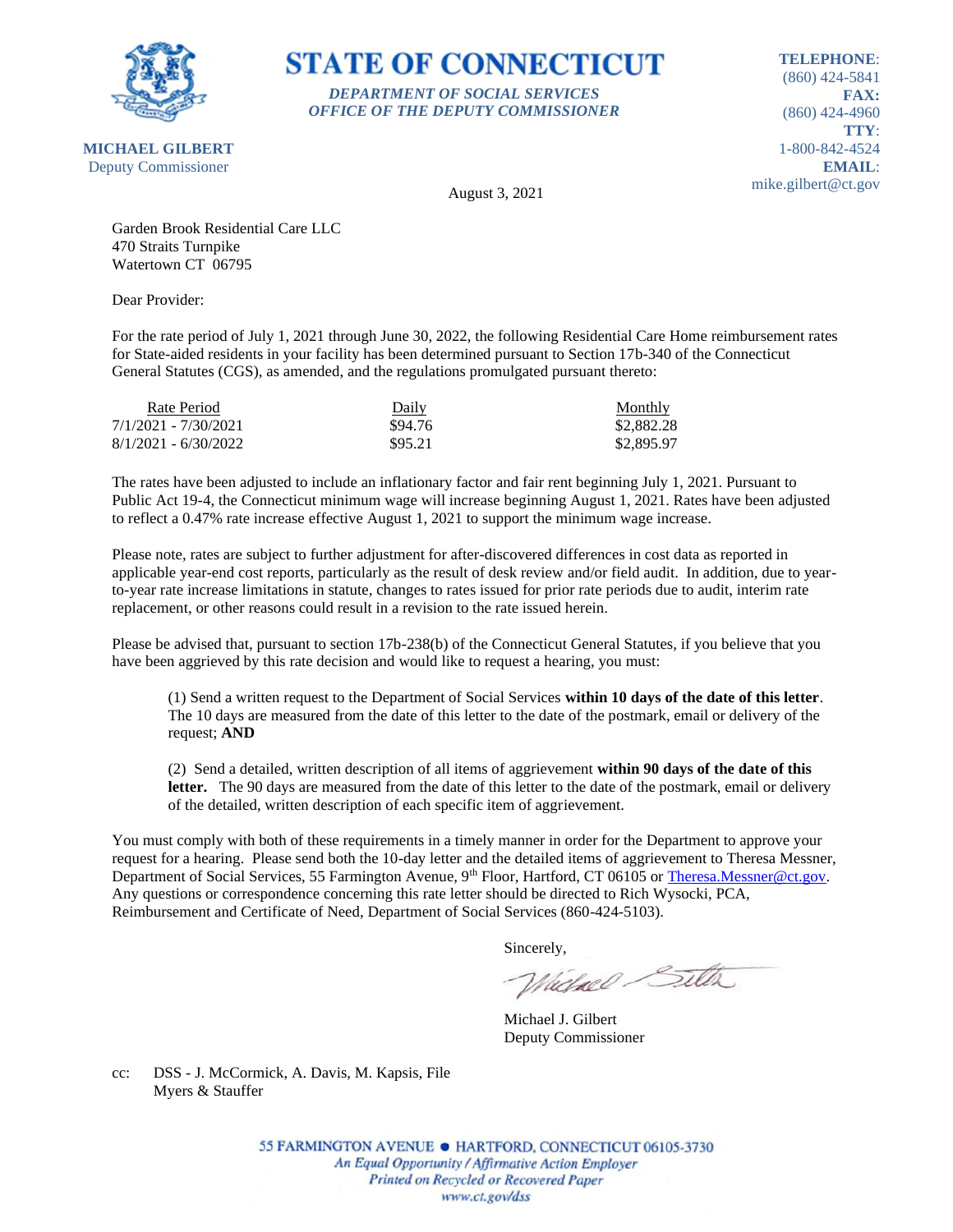

#### **STATE OF CONNECTICUT** *DEPARTMENT OF SOCIAL SERVICES*

*OFFICE OF THE DEPUTY COMMISSIONER*

**TELEPHONE**: (860) 424-5841 **FAX:** (860) 424-4960 **TTY**: 1-800-842-4524 **EMAIL**: mike.gilbert@ct.gov

**MICHAEL GILBERT** Deputy Commissioner

August 3, 2021

Gilmore Manor, Inc. 1381 Main Street South Glastonbury CT 06073

Dear Provider:

For the rate period of July 1, 2021 through June 30, 2022, the following Residential Care Home reimbursement rates for State-aided residents in your facility has been determined pursuant to Section 17b-340 of the Connecticut General Statutes (CGS), as amended, and the regulations promulgated pursuant thereto:

| Rate Period            | Daily   | Monthly    |
|------------------------|---------|------------|
| 7/1/2021 - 7/30/2021   | \$79.93 | \$2,431.20 |
| $8/1/2021 - 6/30/2022$ | \$80.31 | \$2,442.76 |

The rates have been adjusted to include an inflationary factor and fair rent beginning July 1, 2021. Pursuant to Public Act 19-4, the Connecticut minimum wage will increase beginning August 1, 2021. Rates have been adjusted to reflect a 0.47% rate increase effective August 1, 2021 to support the minimum wage increase.

Please note, rates are subject to further adjustment for after-discovered differences in cost data as reported in applicable year-end cost reports, particularly as the result of desk review and/or field audit. In addition, due to yearto-year rate increase limitations in statute, changes to rates issued for prior rate periods due to audit, interim rate replacement, or other reasons could result in a revision to the rate issued herein.

Please be advised that, pursuant to section 17b-238(b) of the Connecticut General Statutes, if you believe that you have been aggrieved by this rate decision and would like to request a hearing, you must:

(1) Send a written request to the Department of Social Services **within 10 days of the date of this letter**. The 10 days are measured from the date of this letter to the date of the postmark, email or delivery of the request; **AND**

(2) Send a detailed, written description of all items of aggrievement **within 90 days of the date of this**  letter. The 90 days are measured from the date of this letter to the date of the postmark, email or delivery of the detailed, written description of each specific item of aggrievement.

You must comply with both of these requirements in a timely manner in order for the Department to approve your request for a hearing. Please send both the 10-day letter and the detailed items of aggrievement to Theresa Messner, Department of Social Services, 55 Farmington Avenue, 9<sup>th</sup> Floor, Hartford, CT 06105 or [Theresa.Messner@ct.gov.](mailto:Theresa.Messner@ct.gov) Any questions or correspondence concerning this rate letter should be directed to Rich Wysocki, PCA, Reimbursement and Certificate of Need, Department of Social Services (860-424-5103).

Sincerely,

Victorel Sitter

Michael J. Gilbert Deputy Commissioner

cc: DSS - J. McCormick, A. Davis, M. Kapsis, File Myers & Stauffer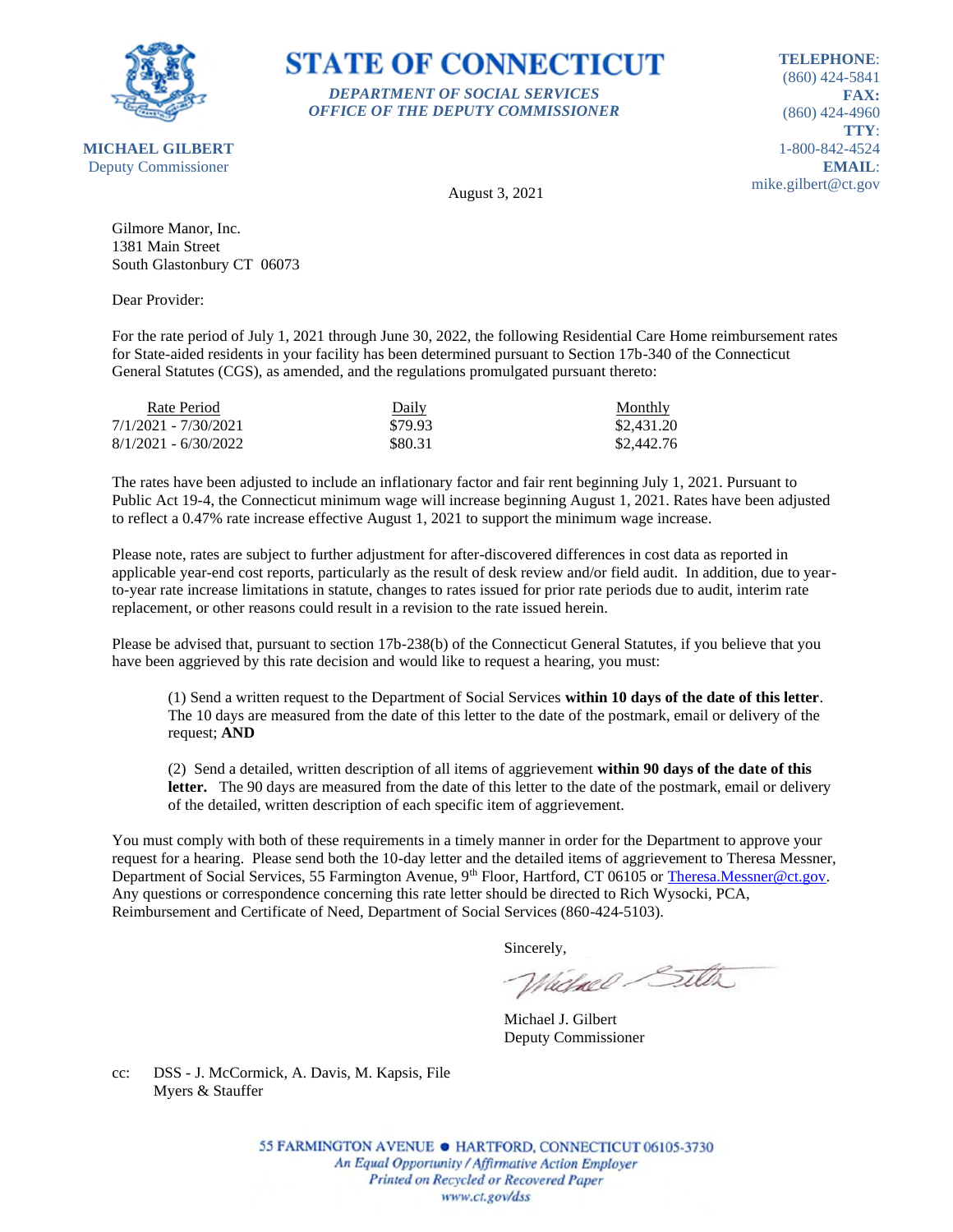

### **STATE OF CONNECTICUT** *DEPARTMENT OF SOCIAL SERVICES*

*OFFICE OF THE DEPUTY COMMISSIONER*

**TELEPHONE**: (860) 424-5841 **FAX:** (860) 424-4960 **TTY**: 1-800-842-4524 **EMAIL**: mike.gilbert@ct.gov

August 3, 2021

Green Grove 148 Whitfield Street Guilford CT 06437

Dear Provider:

For the rate period of July 1, 2021 through June 30, 2022, the following Residential Care Home reimbursement rates for State-aided residents in your facility has been determined pursuant to Section 17b-340 of the Connecticut General Statutes (CGS), as amended, and the regulations promulgated pursuant thereto:

| Rate Period            | Daily   | Monthly    |
|------------------------|---------|------------|
| 7/1/2021 - 7/30/2021   | \$92.92 | \$2,826.32 |
| $8/1/2021 - 6/30/2022$ | \$93.36 | \$2,839.70 |

The rates have been adjusted to include an inflationary factor and fair rent beginning July 1, 2021. Pursuant to Public Act 19-4, the Connecticut minimum wage will increase beginning August 1, 2021. Rates have been adjusted to reflect a 0.47% rate increase effective August 1, 2021 to support the minimum wage increase.

Please note, rates are subject to further adjustment for after-discovered differences in cost data as reported in applicable year-end cost reports, particularly as the result of desk review and/or field audit. In addition, due to yearto-year rate increase limitations in statute, changes to rates issued for prior rate periods due to audit, interim rate replacement, or other reasons could result in a revision to the rate issued herein.

Please be advised that, pursuant to section 17b-238(b) of the Connecticut General Statutes, if you believe that you have been aggrieved by this rate decision and would like to request a hearing, you must:

(1) Send a written request to the Department of Social Services **within 10 days of the date of this letter**. The 10 days are measured from the date of this letter to the date of the postmark, email or delivery of the request; **AND**

(2) Send a detailed, written description of all items of aggrievement **within 90 days of the date of this**  letter. The 90 days are measured from the date of this letter to the date of the postmark, email or delivery of the detailed, written description of each specific item of aggrievement.

You must comply with both of these requirements in a timely manner in order for the Department to approve your request for a hearing. Please send both the 10-day letter and the detailed items of aggrievement to Theresa Messner, Department of Social Services, 55 Farmington Avenue, 9<sup>th</sup> Floor, Hartford, CT 06105 or [Theresa.Messner@ct.gov.](mailto:Theresa.Messner@ct.gov) Any questions or correspondence concerning this rate letter should be directed to Rich Wysocki, PCA, Reimbursement and Certificate of Need, Department of Social Services (860-424-5103).

Sincerely,

Victorel Sitter

Michael J. Gilbert Deputy Commissioner

cc: DSS - J. McCormick, A. Davis, M. Kapsis, File Myers & Stauffer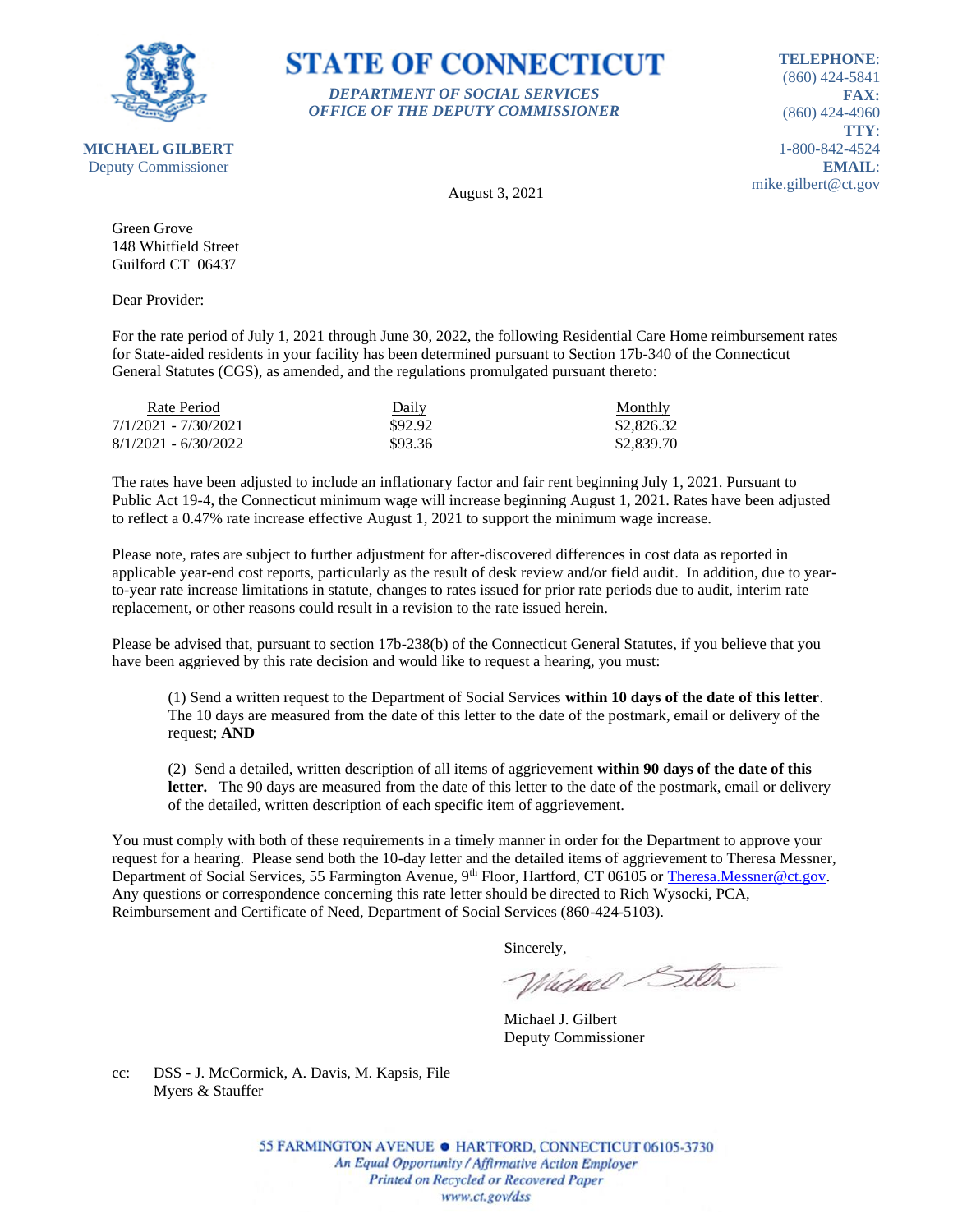

# **STATE OF CONNECTICUT** *DEPARTMENT OF SOCIAL SERVICES*

*OFFICE OF THE DEPUTY COMMISSIONER*

**TELEPHONE**: (860) 424-5841 **FAX:** (860) 424-4960 **TTY**: 1-800-842-4524 **EMAIL**: mike.gilbert@ct.gov

August 3, 2021

Greenlodge of Manchester, Inc. 612 East Middle Turnpike Manchester CT 06040

Dear Provider:

For the rate period of July 1, 2021 through June 30, 2022, the following Residential Care Home reimbursement rates for State-aided residents in your facility has been determined pursuant to Section 17b-340 of the Connecticut General Statutes (CGS), as amended, and the regulations promulgated pursuant thereto:

| Rate Period            | Daily   | <b>Monthly</b> |
|------------------------|---------|----------------|
| 7/1/2021 - 7/30/2021   | \$97.82 | \$2,975.36     |
| $8/1/2021 - 6/30/2022$ | \$98.28 | \$2,989.35     |

The rates have been adjusted to include an inflationary factor and fair rent beginning July 1, 2021. Pursuant to Public Act 19-4, the Connecticut minimum wage will increase beginning August 1, 2021. Rates have been adjusted to reflect a 0.47% rate increase effective August 1, 2021 to support the minimum wage increase.

Please note, rates are subject to further adjustment for after-discovered differences in cost data as reported in applicable year-end cost reports, particularly as the result of desk review and/or field audit. In addition, due to yearto-year rate increase limitations in statute, changes to rates issued for prior rate periods due to audit, interim rate replacement, or other reasons could result in a revision to the rate issued herein.

Please be advised that, pursuant to section 17b-238(b) of the Connecticut General Statutes, if you believe that you have been aggrieved by this rate decision and would like to request a hearing, you must:

(1) Send a written request to the Department of Social Services **within 10 days of the date of this letter**. The 10 days are measured from the date of this letter to the date of the postmark, email or delivery of the request; **AND**

(2) Send a detailed, written description of all items of aggrievement **within 90 days of the date of this**  letter. The 90 days are measured from the date of this letter to the date of the postmark, email or delivery of the detailed, written description of each specific item of aggrievement.

You must comply with both of these requirements in a timely manner in order for the Department to approve your request for a hearing. Please send both the 10-day letter and the detailed items of aggrievement to Theresa Messner, Department of Social Services, 55 Farmington Avenue, 9<sup>th</sup> Floor, Hartford, CT 06105 or [Theresa.Messner@ct.gov.](mailto:Theresa.Messner@ct.gov) Any questions or correspondence concerning this rate letter should be directed to Rich Wysocki, PCA, Reimbursement and Certificate of Need, Department of Social Services (860-424-5103).

Sincerely,

Victorel Sitter

Michael J. Gilbert Deputy Commissioner

cc: DSS - J. McCormick, A. Davis, M. Kapsis, File Myers & Stauffer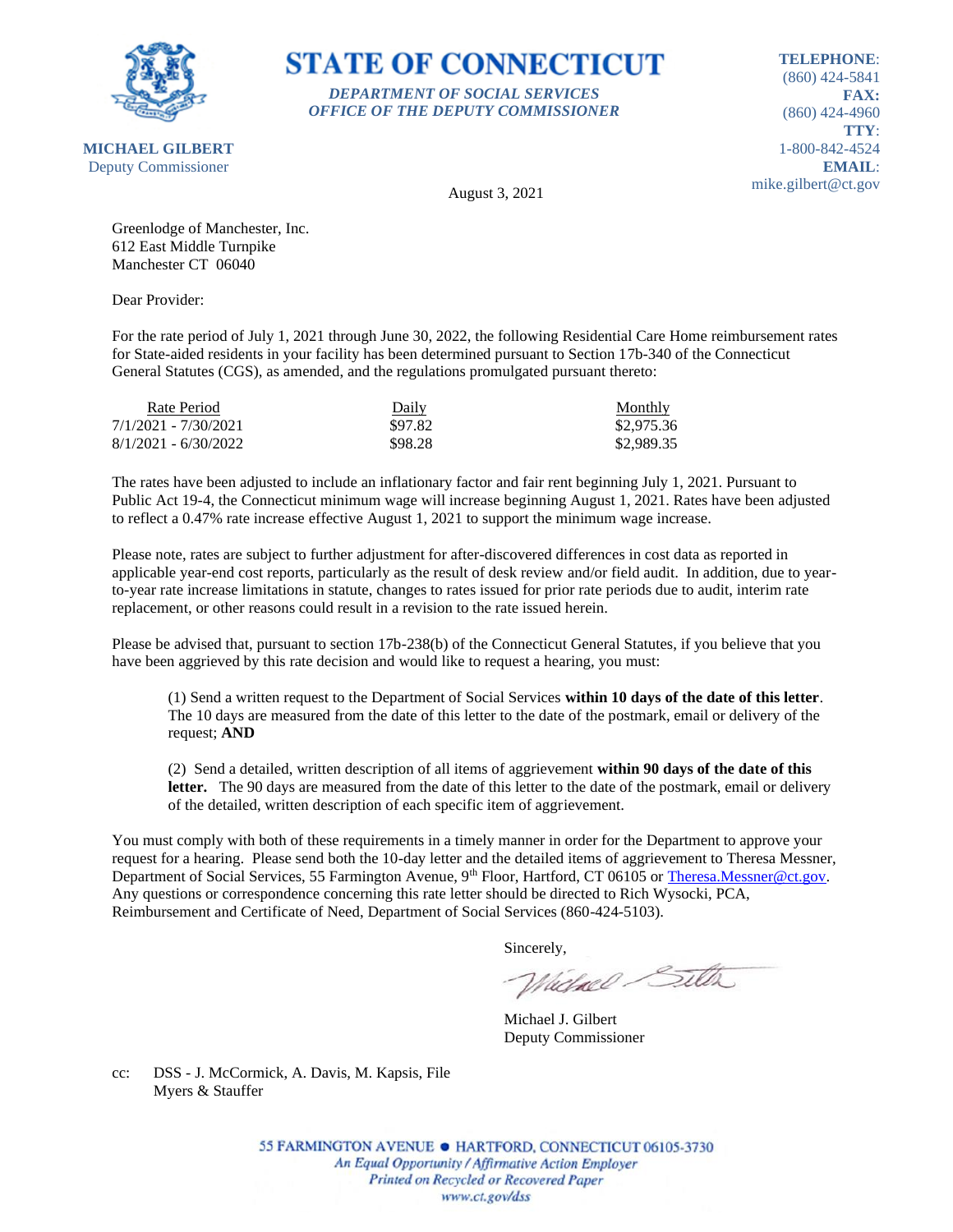

**STATE OF CONNECTICUT** *DEPARTMENT OF SOCIAL SERVICES*

*OFFICE OF THE DEPUTY COMMISSIONER*

**TELEPHONE**: (860) 424-5841 **FAX:** (860) 424-4960 **TTY**: 1-800-842-4524 **EMAIL**: mike.gilbert@ct.gov

August 3, 2021

Greystone Rest Home, Inc. 44 High Street Portland CT 06480

Dear Provider:

For the rate period of July 1, 2021 through June 30, 2022, the following Residential Care Home reimbursement rates for State-aided residents in your facility has been determined pursuant to Section 17b-340 of the Connecticut General Statutes (CGS), as amended, and the regulations promulgated pursuant thereto:

| Rate Period            | Daily   | <b>Monthly</b> |
|------------------------|---------|----------------|
| 7/1/2021 - 7/30/2021   | \$82.17 | \$2,499.34     |
| $8/1/2021 - 6/30/2022$ | \$82.56 | \$2,511.20     |

The rates have been adjusted to include an inflationary factor and fair rent beginning July 1, 2021. Pursuant to Public Act 19-4, the Connecticut minimum wage will increase beginning August 1, 2021. Rates have been adjusted to reflect a 0.47% rate increase effective August 1, 2021 to support the minimum wage increase.

Please note, rates are subject to further adjustment for after-discovered differences in cost data as reported in applicable year-end cost reports, particularly as the result of desk review and/or field audit. In addition, due to yearto-year rate increase limitations in statute, changes to rates issued for prior rate periods due to audit, interim rate replacement, or other reasons could result in a revision to the rate issued herein.

Please be advised that, pursuant to section 17b-238(b) of the Connecticut General Statutes, if you believe that you have been aggrieved by this rate decision and would like to request a hearing, you must:

(1) Send a written request to the Department of Social Services **within 10 days of the date of this letter**. The 10 days are measured from the date of this letter to the date of the postmark, email or delivery of the request; **AND**

(2) Send a detailed, written description of all items of aggrievement **within 90 days of the date of this**  letter. The 90 days are measured from the date of this letter to the date of the postmark, email or delivery of the detailed, written description of each specific item of aggrievement.

You must comply with both of these requirements in a timely manner in order for the Department to approve your request for a hearing. Please send both the 10-day letter and the detailed items of aggrievement to Theresa Messner, Department of Social Services, 55 Farmington Avenue, 9<sup>th</sup> Floor, Hartford, CT 06105 or [Theresa.Messner@ct.gov.](mailto:Theresa.Messner@ct.gov) Any questions or correspondence concerning this rate letter should be directed to Rich Wysocki, PCA, Reimbursement and Certificate of Need, Department of Social Services (860-424-5103).

Sincerely,

Victorel Sitter

Michael J. Gilbert Deputy Commissioner

cc: DSS - J. McCormick, A. Davis, M. Kapsis, File Myers & Stauffer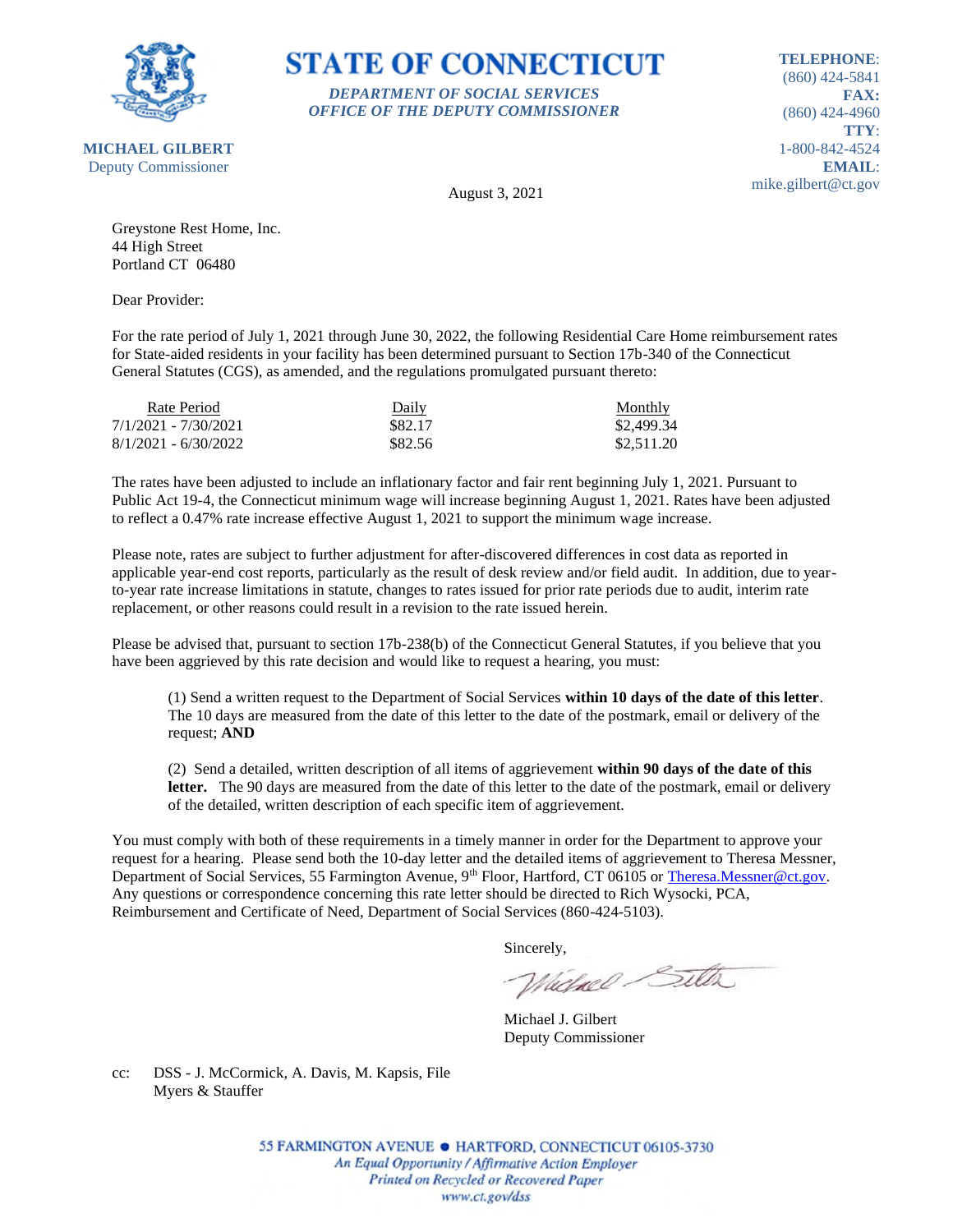

### **STATE OF CONNECTICUT** *DEPARTMENT OF SOCIAL SERVICES*

*OFFICE OF THE DEPUTY COMMISSIONER*

**TELEPHONE**: (860) 424-5841 **FAX:** (860) 424-4960 **TTY**: 1-800-842-4524 **EMAIL**: mike.gilbert@ct.gov

August 3, 2021

Groton Regency Center 1145 Poquonock Road Groton CT 06340

Dear Provider:

For the rate period of July 1, 2021 through June 30, 2022, the following Residential Care Home reimbursement rates for State-aided residents in your facility has been determined pursuant to Section 17b-340 of the Connecticut General Statutes (CGS), as amended, and the regulations promulgated pursuant thereto:

| Rate Period            | Daily    | <b>Monthly</b> |
|------------------------|----------|----------------|
| 7/1/2021 - 7/30/2021   | \$113.98 | \$3.466.89     |
| $8/1/2021 - 6/30/2022$ | \$114.52 | \$3,483.32     |

The rates have been adjusted to include an inflationary factor and fair rent beginning July 1, 2021. Pursuant to Public Act 19-4, the Connecticut minimum wage will increase beginning August 1, 2021. Rates have been adjusted to reflect a 0.47% rate increase effective August 1, 2021 to support the minimum wage increase.

Please note, rates are subject to further adjustment for after-discovered differences in cost data as reported in applicable year-end cost reports, particularly as the result of desk review and/or field audit. In addition, due to yearto-year rate increase limitations in statute, changes to rates issued for prior rate periods due to audit, interim rate replacement, or other reasons could result in a revision to the rate issued herein.

Please be advised that, pursuant to section 17b-238(b) of the Connecticut General Statutes, if you believe that you have been aggrieved by this rate decision and would like to request a hearing, you must:

(1) Send a written request to the Department of Social Services **within 10 days of the date of this letter**. The 10 days are measured from the date of this letter to the date of the postmark, email or delivery of the request; **AND**

(2) Send a detailed, written description of all items of aggrievement **within 90 days of the date of this**  letter. The 90 days are measured from the date of this letter to the date of the postmark, email or delivery of the detailed, written description of each specific item of aggrievement.

You must comply with both of these requirements in a timely manner in order for the Department to approve your request for a hearing. Please send both the 10-day letter and the detailed items of aggrievement to Theresa Messner, Department of Social Services, 55 Farmington Avenue, 9<sup>th</sup> Floor, Hartford, CT 06105 or [Theresa.Messner@ct.gov.](mailto:Theresa.Messner@ct.gov) Any questions or correspondence concerning this rate letter should be directed to Rich Wysocki, PCA, Reimbursement and Certificate of Need, Department of Social Services (860-424-5103).

Sincerely,

Victorel Sitter

Michael J. Gilbert Deputy Commissioner

cc: DSS - J. McCormick, A. Davis, M. Kapsis, File Myers & Stauffer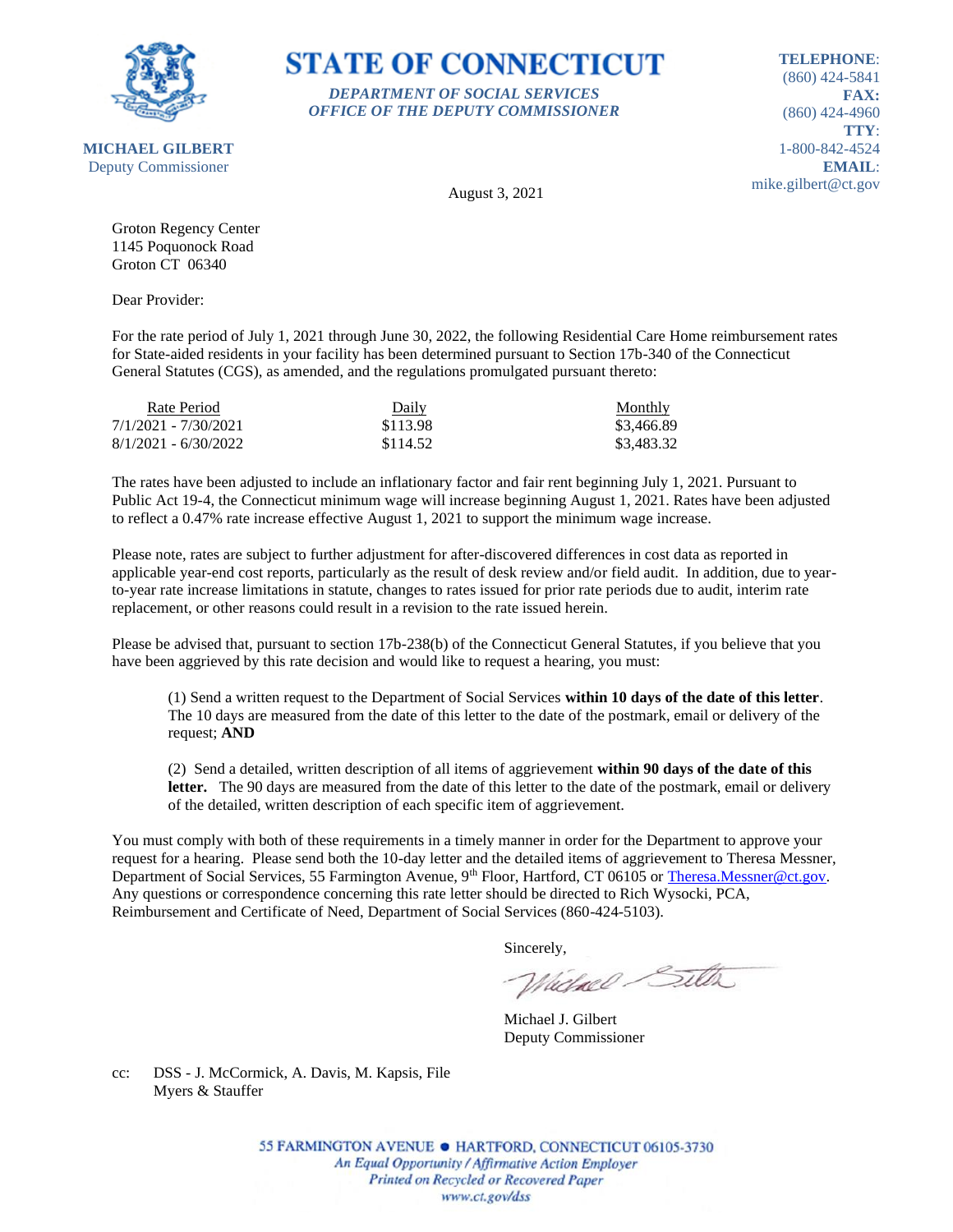

## **STATE OF CONNECTICUT** *DEPARTMENT OF SOCIAL SERVICES*

*OFFICE OF THE DEPUTY COMMISSIONER*

**TELEPHONE**: (860) 424-5841 **FAX:** (860) 424-4960 **TTY**: 1-800-842-4524 **EMAIL**: mike.gilbert@ct.gov

August 3, 2021

Hannah Gray Residential Care Home 235 Dixwell Avenue New Haven CT 06350

Dear Provider:

For the rate period of July 1, 2021 through June 30, 2022, the following Residential Care Home reimbursement rates for State-aided residents in your facility has been determined pursuant to Section 17b-340 of the Connecticut General Statutes (CGS), as amended, and the regulations promulgated pursuant thereto:

| Rate Period            | Daily    | <b>Monthly</b> |
|------------------------|----------|----------------|
| 7/1/2021 - 7/30/2021   | \$124.68 | \$3,792.35     |
| $8/1/2021 - 6/30/2022$ | \$125.27 | \$3,810.30     |

The rates have been adjusted to include an inflationary factor and fair rent beginning July 1, 2021. Pursuant to Public Act 19-4, the Connecticut minimum wage will increase beginning August 1, 2021. Rates have been adjusted to reflect a 0.47% rate increase effective August 1, 2021 to support the minimum wage increase.

Please note, rates are subject to further adjustment for after-discovered differences in cost data as reported in applicable year-end cost reports, particularly as the result of desk review and/or field audit. In addition, due to yearto-year rate increase limitations in statute, changes to rates issued for prior rate periods due to audit, interim rate replacement, or other reasons could result in a revision to the rate issued herein.

Please be advised that, pursuant to section 17b-238(b) of the Connecticut General Statutes, if you believe that you have been aggrieved by this rate decision and would like to request a hearing, you must:

(1) Send a written request to the Department of Social Services **within 10 days of the date of this letter**. The 10 days are measured from the date of this letter to the date of the postmark, email or delivery of the request; **AND**

(2) Send a detailed, written description of all items of aggrievement **within 90 days of the date of this**  letter. The 90 days are measured from the date of this letter to the date of the postmark, email or delivery of the detailed, written description of each specific item of aggrievement.

You must comply with both of these requirements in a timely manner in order for the Department to approve your request for a hearing. Please send both the 10-day letter and the detailed items of aggrievement to Theresa Messner, Department of Social Services, 55 Farmington Avenue, 9<sup>th</sup> Floor, Hartford, CT 06105 or [Theresa.Messner@ct.gov.](mailto:Theresa.Messner@ct.gov) Any questions or correspondence concerning this rate letter should be directed to Rich Wysocki, PCA, Reimbursement and Certificate of Need, Department of Social Services (860-424-5103).

Sincerely,

Victorel Sitter

Michael J. Gilbert Deputy Commissioner

cc: DSS - J. McCormick, A. Davis, M. Kapsis, File Myers & Stauffer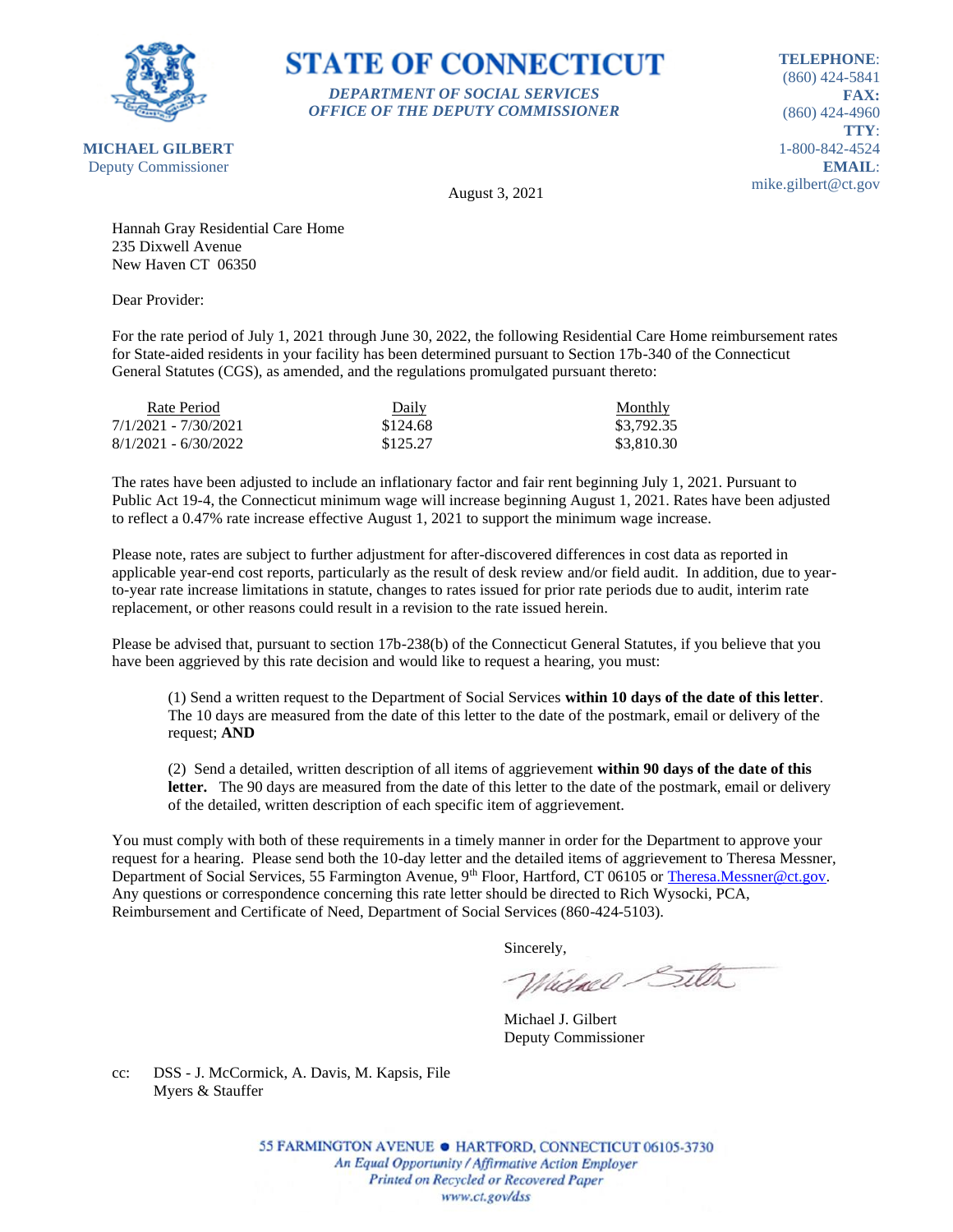

## **STATE OF CONNECTICUT** *DEPARTMENT OF SOCIAL SERVICES*

*OFFICE OF THE DEPUTY COMMISSIONER*

**TELEPHONE**: (860) 424-5841 **FAX:** (860) 424-4960 **TTY**: 1-800-842-4524 **EMAIL**: mike.gilbert@ct.gov

**MICHAEL GILBERT** Deputy Commissioner

August 3, 2021

Haughton Cove Manor, Inc. 841 Norwich-New London Tpke. Uncasville CT 06382

Dear Provider:

For the rate period of July 1, 2021 through June 30, 2022, the following Residential Care Home reimbursement rates for State-aided residents in your facility has been determined pursuant to Section 17b-340 of the Connecticut General Statutes (CGS), as amended, and the regulations promulgated pursuant thereto:

| Rate Period            | Daily   | Monthly    |
|------------------------|---------|------------|
| 7/1/2021 - 7/30/2021   | \$86.00 | \$2,615.83 |
| $8/1/2021 - 6/30/2022$ | \$86.40 | \$2,628.00 |

The rates have been adjusted to include an inflationary factor and fair rent beginning July 1, 2021. Pursuant to Public Act 19-4, the Connecticut minimum wage will increase beginning August 1, 2021. Rates have been adjusted to reflect a 0.47% rate increase effective August 1, 2021 to support the minimum wage increase.

Please note, rates are subject to further adjustment for after-discovered differences in cost data as reported in applicable year-end cost reports, particularly as the result of desk review and/or field audit. In addition, due to yearto-year rate increase limitations in statute, changes to rates issued for prior rate periods due to audit, interim rate replacement, or other reasons could result in a revision to the rate issued herein.

Please be advised that, pursuant to section 17b-238(b) of the Connecticut General Statutes, if you believe that you have been aggrieved by this rate decision and would like to request a hearing, you must:

(1) Send a written request to the Department of Social Services **within 10 days of the date of this letter**. The 10 days are measured from the date of this letter to the date of the postmark, email or delivery of the request; **AND**

(2) Send a detailed, written description of all items of aggrievement **within 90 days of the date of this**  letter. The 90 days are measured from the date of this letter to the date of the postmark, email or delivery of the detailed, written description of each specific item of aggrievement.

You must comply with both of these requirements in a timely manner in order for the Department to approve your request for a hearing. Please send both the 10-day letter and the detailed items of aggrievement to Theresa Messner, Department of Social Services, 55 Farmington Avenue, 9<sup>th</sup> Floor, Hartford, CT 06105 or [Theresa.Messner@ct.gov.](mailto:Theresa.Messner@ct.gov) Any questions or correspondence concerning this rate letter should be directed to Rich Wysocki, PCA, Reimbursement and Certificate of Need, Department of Social Services (860-424-5103).

Sincerely,

Victorel Sitter

Michael J. Gilbert Deputy Commissioner

cc: DSS - J. McCormick, A. Davis, M. Kapsis, File Myers & Stauffer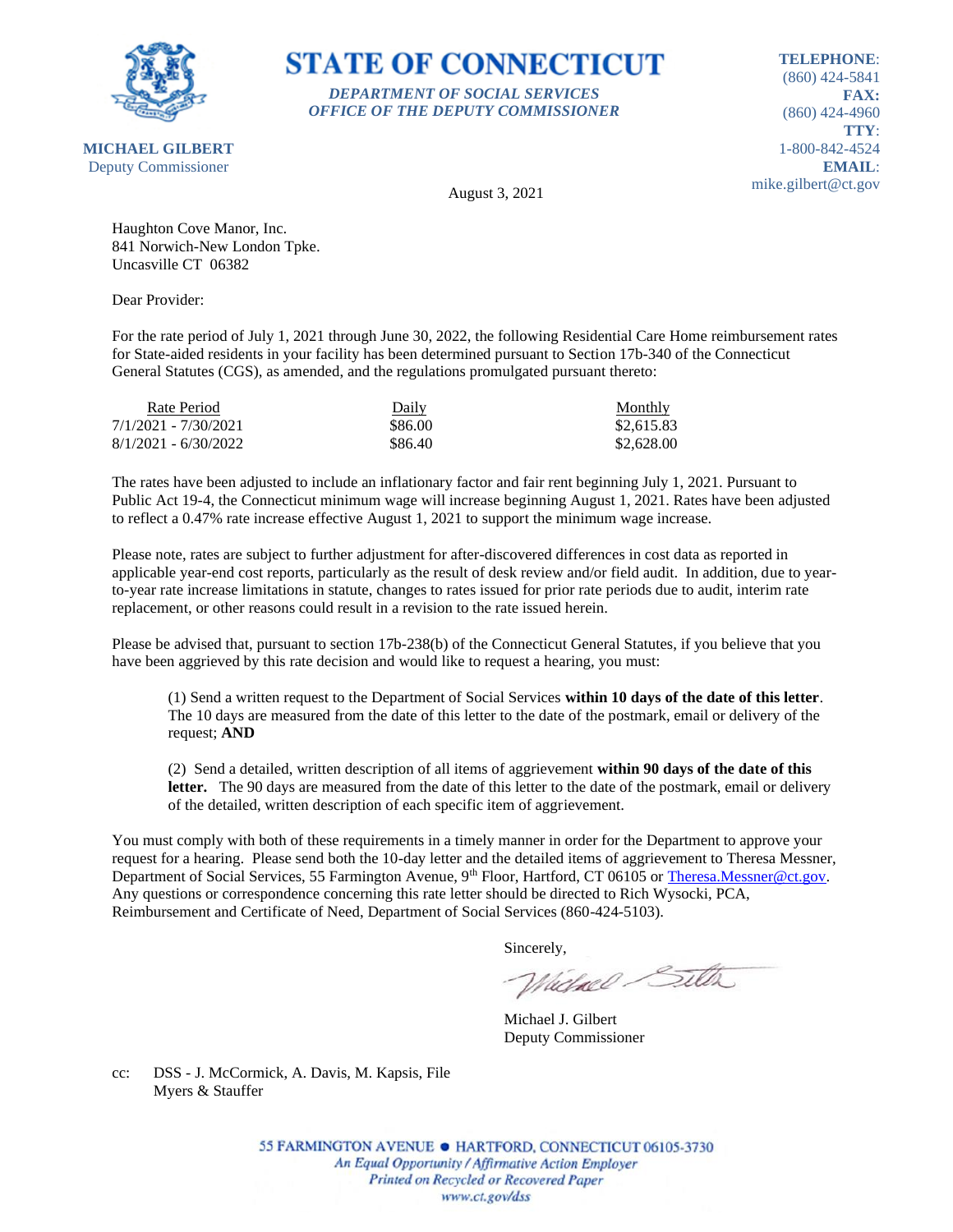

### **STATE OF CONNECTICUT** *DEPARTMENT OF SOCIAL SERVICES*

*OFFICE OF THE DEPUTY COMMISSIONER*

**TELEPHONE**: (860) 424-5841 **FAX:** (860) 424-4960 **TTY**: 1-800-842-4524 **EMAIL**: mike.gilbert@ct.gov

August 3, 2021

High Chase LLC 140 River Rd. Willington CT 06279

Dear Provider:

For the rate period of July 1, 2021 through June 30, 2022, the following Residential Care Home reimbursement rates for State-aided residents in your facility has been determined pursuant to Section 17b-340 of the Connecticut General Statutes (CGS), as amended, and the regulations promulgated pursuant thereto:

| Rate Period            | Daily   | <b>Monthly</b> |
|------------------------|---------|----------------|
| 7/1/2021 - 7/30/2021   | \$75.24 | \$2,288.55     |
| $8/1/2021 - 6/30/2022$ | \$75.59 | \$2,299.20     |

The rates have been adjusted to include an inflationary factor and fair rent beginning July 1, 2021. Pursuant to Public Act 19-4, the Connecticut minimum wage will increase beginning August 1, 2021. Rates have been adjusted to reflect a 0.47% rate increase effective August 1, 2021 to support the minimum wage increase.

Please note, rates are subject to further adjustment for after-discovered differences in cost data as reported in applicable year-end cost reports, particularly as the result of desk review and/or field audit. In addition, due to yearto-year rate increase limitations in statute, changes to rates issued for prior rate periods due to audit, interim rate replacement, or other reasons could result in a revision to the rate issued herein.

Please be advised that, pursuant to section 17b-238(b) of the Connecticut General Statutes, if you believe that you have been aggrieved by this rate decision and would like to request a hearing, you must:

(1) Send a written request to the Department of Social Services **within 10 days of the date of this letter**. The 10 days are measured from the date of this letter to the date of the postmark, email or delivery of the request; **AND**

(2) Send a detailed, written description of all items of aggrievement **within 90 days of the date of this**  letter. The 90 days are measured from the date of this letter to the date of the postmark, email or delivery of the detailed, written description of each specific item of aggrievement.

You must comply with both of these requirements in a timely manner in order for the Department to approve your request for a hearing. Please send both the 10-day letter and the detailed items of aggrievement to Theresa Messner, Department of Social Services, 55 Farmington Avenue, 9<sup>th</sup> Floor, Hartford, CT 06105 or [Theresa.Messner@ct.gov.](mailto:Theresa.Messner@ct.gov) Any questions or correspondence concerning this rate letter should be directed to Rich Wysocki, PCA, Reimbursement and Certificate of Need, Department of Social Services (860-424-5103).

Sincerely,

Victorel Sitter

Michael J. Gilbert Deputy Commissioner

cc: DSS - J. McCormick, A. Davis, M. Kapsis, File Myers & Stauffer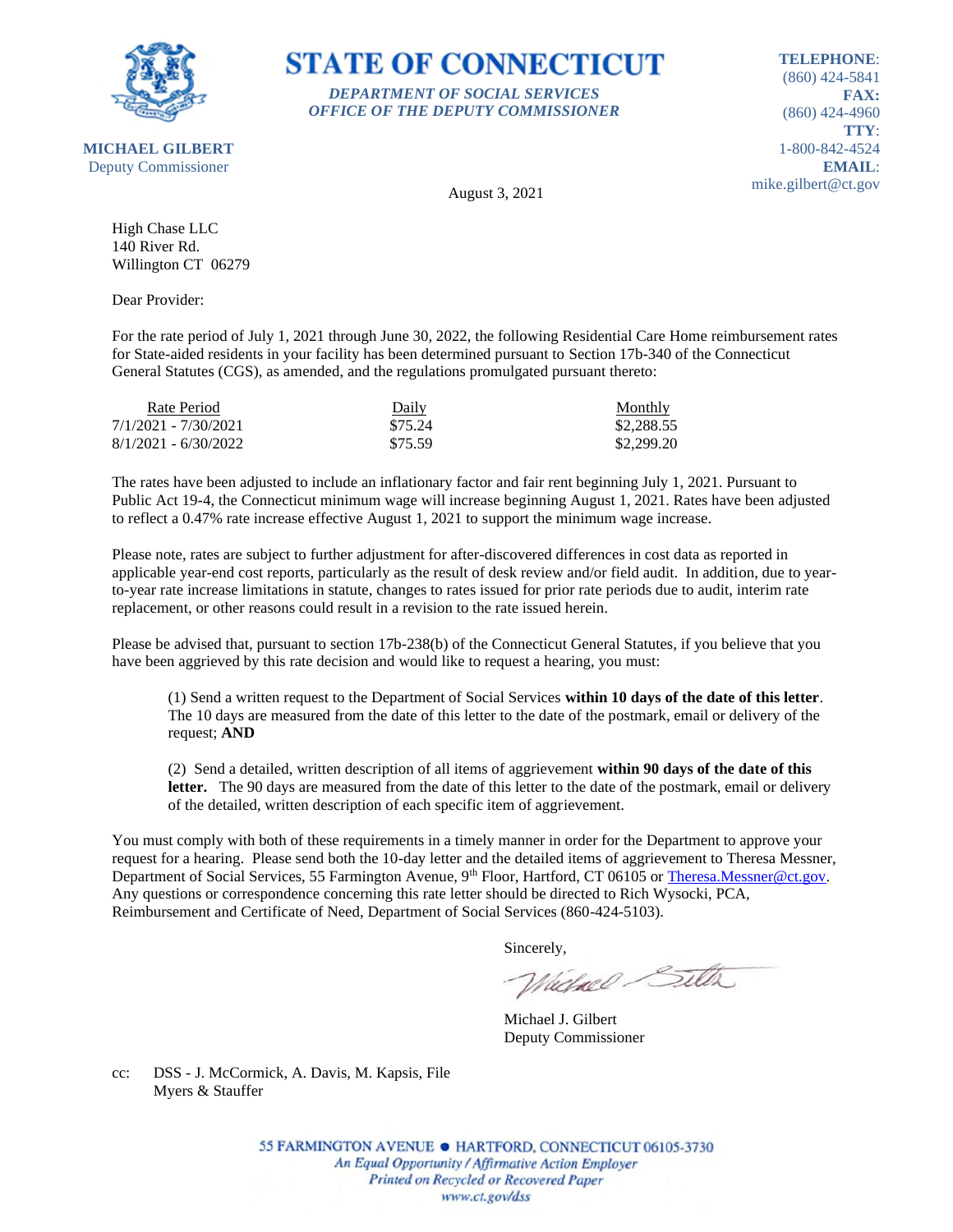

## **STATE OF CONNECTICUT** *DEPARTMENT OF SOCIAL SERVICES*

*OFFICE OF THE DEPUTY COMMISSIONER*

**TELEPHONE**: (860) 424-5841 **FAX:** (860) 424-4960 **TTY**: 1-800-842-4524 **EMAIL**: mike.gilbert@ct.gov

August 3, 2021

Highvue Manor 2730 State Street Hamden CT 06514

Dear Provider:

For the rate period of July 1, 2021 through June 30, 2022, the following Residential Care Home reimbursement rates for State-aided residents in your facility has been determined pursuant to Section 17b-340 of the Connecticut General Statutes (CGS), as amended, and the regulations promulgated pursuant thereto:

| Rate Period            | Daily   | <b>Monthly</b> |
|------------------------|---------|----------------|
| 7/1/2021 - 7/30/2021   | \$83.61 | \$2,543.14     |
| $8/1/2021 - 6/30/2022$ | \$84.00 | \$2,555.00     |

The rates have been adjusted to include an inflationary factor and fair rent beginning July 1, 2021. Pursuant to Public Act 19-4, the Connecticut minimum wage will increase beginning August 1, 2021. Rates have been adjusted to reflect a 0.47% rate increase effective August 1, 2021 to support the minimum wage increase.

Please note, rates are subject to further adjustment for after-discovered differences in cost data as reported in applicable year-end cost reports, particularly as the result of desk review and/or field audit. In addition, due to yearto-year rate increase limitations in statute, changes to rates issued for prior rate periods due to audit, interim rate replacement, or other reasons could result in a revision to the rate issued herein.

Please be advised that, pursuant to section 17b-238(b) of the Connecticut General Statutes, if you believe that you have been aggrieved by this rate decision and would like to request a hearing, you must:

(1) Send a written request to the Department of Social Services **within 10 days of the date of this letter**. The 10 days are measured from the date of this letter to the date of the postmark, email or delivery of the request; **AND**

(2) Send a detailed, written description of all items of aggrievement **within 90 days of the date of this**  letter. The 90 days are measured from the date of this letter to the date of the postmark, email or delivery of the detailed, written description of each specific item of aggrievement.

You must comply with both of these requirements in a timely manner in order for the Department to approve your request for a hearing. Please send both the 10-day letter and the detailed items of aggrievement to Theresa Messner, Department of Social Services, 55 Farmington Avenue, 9<sup>th</sup> Floor, Hartford, CT 06105 or [Theresa.Messner@ct.gov.](mailto:Theresa.Messner@ct.gov) Any questions or correspondence concerning this rate letter should be directed to Rich Wysocki, PCA, Reimbursement and Certificate of Need, Department of Social Services (860-424-5103).

Sincerely,

Victorel Sitter

Michael J. Gilbert Deputy Commissioner

cc: DSS - J. McCormick, A. Davis, M. Kapsis, File Myers & Stauffer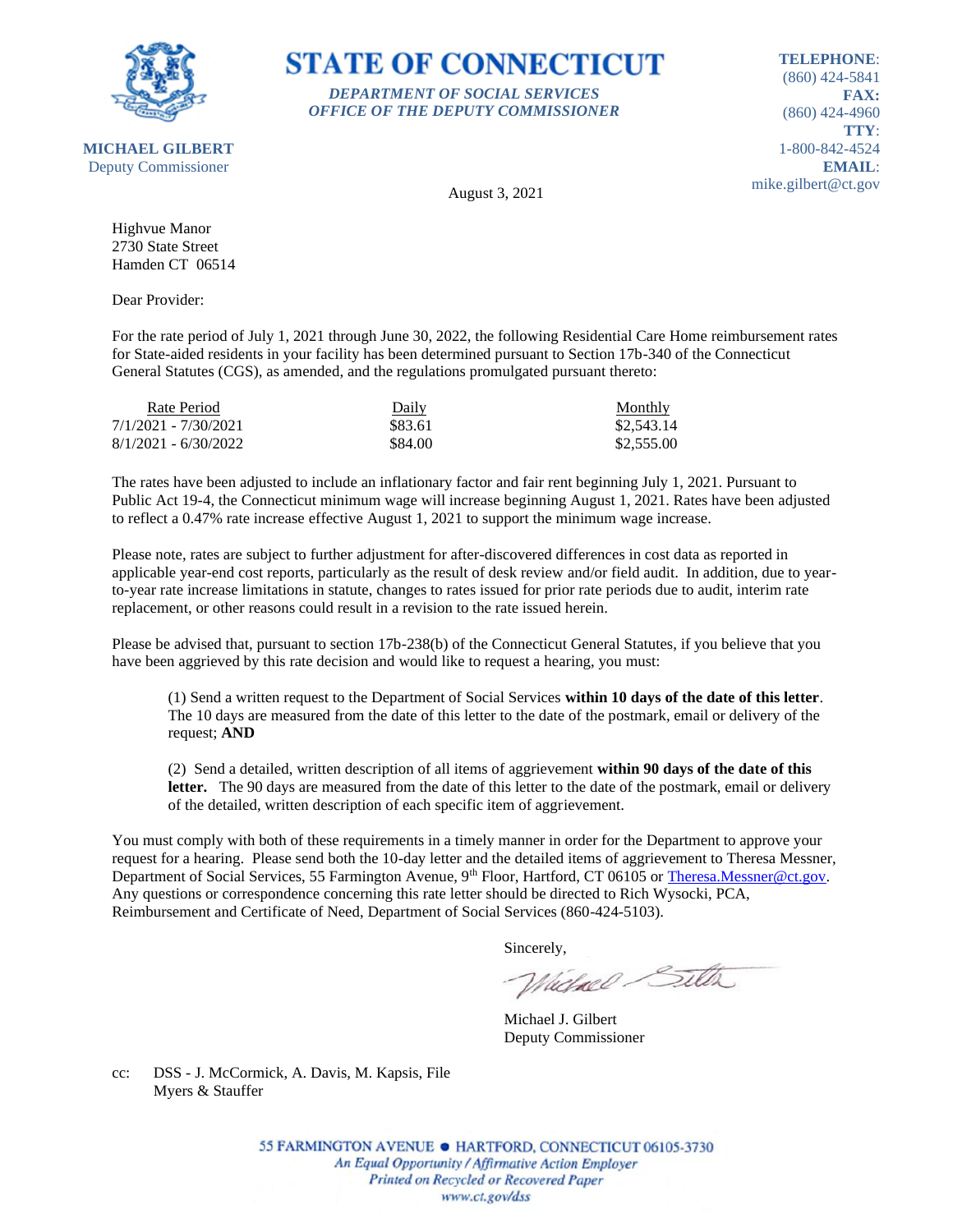

#### **STATE OF CONNECTICUT** *DEPARTMENT OF SOCIAL SERVICES*

*OFFICE OF THE DEPUTY COMMISSIONER*

**TELEPHONE**: (860) 424-5841 **FAX:** (860) 424-4960 **TTY**: 1-800-842-4524 **EMAIL**: mike.gilbert@ct.gov

August 3, 2021

Holly View Manor, Inc. 38 Prospect Place Bristol CT 06010

Dear Provider:

For the rate period of July 1, 2021 through June 30, 2022, the following Residential Care Home reimbursement rates for State-aided residents in your facility has been determined pursuant to Section 17b-340 of the Connecticut General Statutes (CGS), as amended, and the regulations promulgated pursuant thereto:

| Rate Period            | Daily   | Monthly    |
|------------------------|---------|------------|
| 7/1/2021 - 7/30/2021   | \$85.60 | \$2,603.67 |
| $8/1/2021 - 6/30/2022$ | \$86.00 | \$2,615.83 |

Pursuant to Public Act 19-4, the Connecticut minimum wage will increase beginning August 1, 2021. Rates have been adjusted to reflect a 0.47% rate increase effective August 1, 2021 to support the minimum wage increase. You have not filed an annual cost report with the Department. Pursuant to Section 17b-340 CGS, you are ineligible for inflation and fair rent adjustments. Your rate will be reviewed and revised upon submission of pending cost reports to the Department. Cost report information can be found at the Department website: https://portal.ct.gov/DSS/Health-And-Home-Care/Long-Term-Care/Residential-Care-Homes-RCH.

Please note, rates are subject to further adjustment for after-discovered differences in cost data as reported in applicable year-end cost reports, particularly as the result of desk review and/or field audit. In addition, due to year-to-year rate increase limitations in statute, changes to rates issued for prior rate periods due to audit, interim rate replacement, or other reasons could result in a revision to the rate issued herein.

Please be advised that, pursuant to section 17b-238(b) of the Connecticut General Statutes, if you believe that you have been aggrieved by this rate decision and would like to request a hearing, you must:

(1) Send a written request to the Department of Social Services **within 10 days of the date of this letter**. The 10 days are measured from the date of this letter to the date of the postmark, email or delivery of the request; **AND**

(2) Send a detailed, written description of all items of aggrievement **within 90 days of the date of this letter.** The 90 days are measured from the date of this letter to the date of the postmark, email or delivery of the detailed, written description of each specific item of aggrievement.

You must comply with both of these requirements in a timely manner in order for the Department to approve your request for a hearing. Please send both the 10-day letter and the detailed items of aggrievement to Theresa Messner, Department of Social Services, 55 Farmington Avenue, 9<sup>th</sup> Floor, Hartford, CT 06105 o[r Theresa.Messner@ct.gov.](mailto:Theresa.Messner@ct.gov) Any questions or correspondence concerning this rate letter should be directed to Rich Wysocki, PCA, Reimbursement and Certificate of Need, Department of Social Services (860-424-5103).

Sincerely,

Whichael Sitter

Michael J. Gilbert Deputy Commissioner

cc: DSS - J. McCormick, A. Davis, M. Kapsis, File, Myers & Stauffer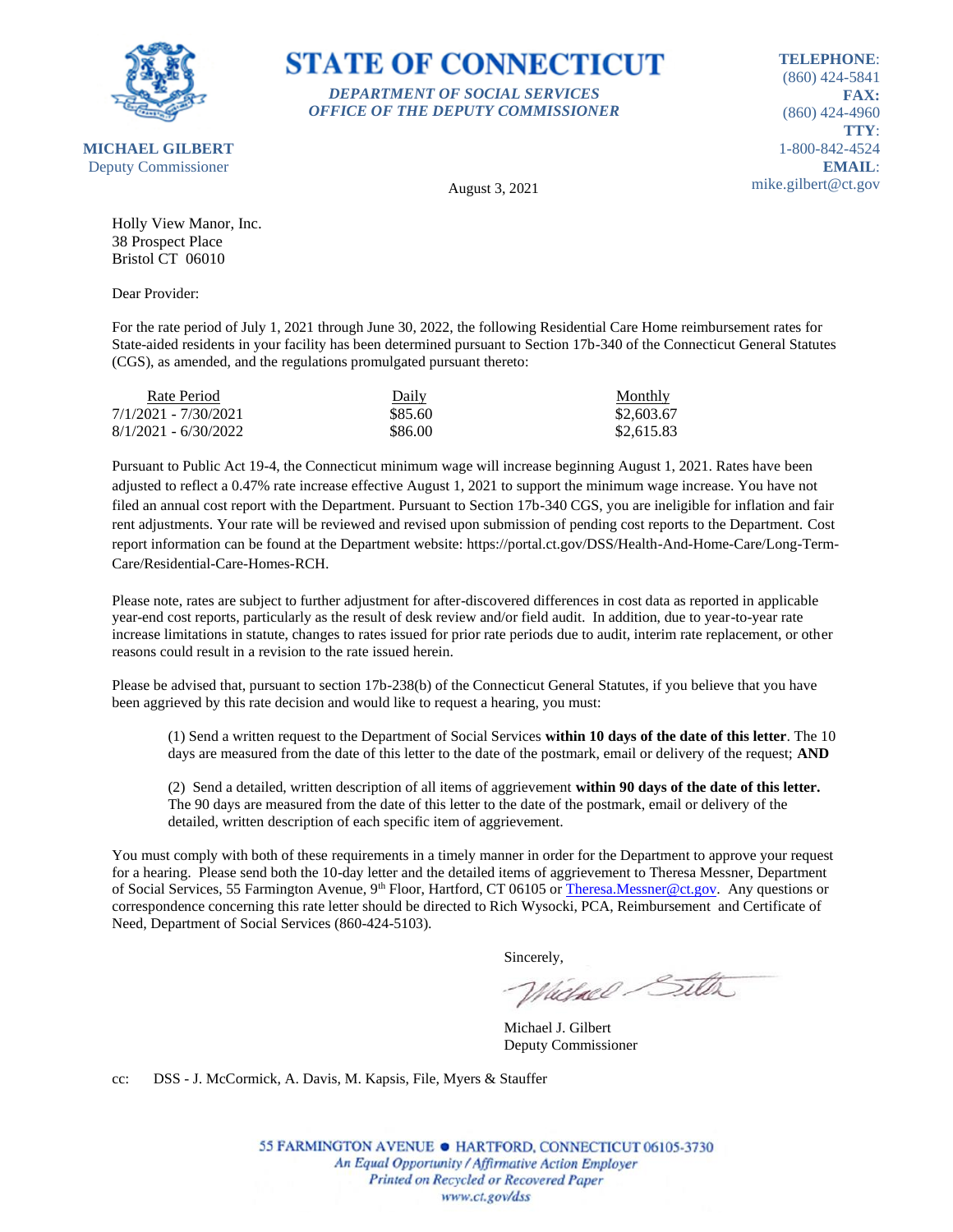

### **STATE OF CONNECTICUT** *DEPARTMENT OF SOCIAL SERVICES*

*OFFICE OF THE DEPUTY COMMISSIONER*

**TELEPHONE**: (860) 424-5841 **FAX:** (860) 424-4960 **TTY**: 1-800-842-4524 **EMAIL**: mike.gilbert@ct.gov

August 3, 2021

Holiday Manor, Inc. 29 Cottage Street Manchester CT 06040

Dear Provider:

For the rate period of July 1, 2021 through June 30, 2022, the following Residential Care Home reimbursement rates for State-aided residents in your facility has been determined pursuant to Section 17b-340 of the Connecticut General Statutes (CGS), as amended, and the regulations promulgated pursuant thereto:

| Rate Period            | Daily   | Monthly    |
|------------------------|---------|------------|
| 7/1/2021 - 7/30/2021   | \$88.84 | \$2,702.22 |
| $8/1/2021 - 6/30/2022$ | \$89.26 | \$2,714.99 |

The rates have been adjusted to include an inflationary factor and fair rent beginning July 1, 2021. Pursuant to Public Act 19-4, the Connecticut minimum wage will increase beginning August 1, 2021. Rates have been adjusted to reflect a 0.47% rate increase effective August 1, 2021 to support the minimum wage increase.

Please note, rates are subject to further adjustment for after-discovered differences in cost data as reported in applicable year-end cost reports, particularly as the result of desk review and/or field audit. In addition, due to yearto-year rate increase limitations in statute, changes to rates issued for prior rate periods due to audit, interim rate replacement, or other reasons could result in a revision to the rate issued herein.

Please be advised that, pursuant to section 17b-238(b) of the Connecticut General Statutes, if you believe that you have been aggrieved by this rate decision and would like to request a hearing, you must:

(1) Send a written request to the Department of Social Services **within 10 days of the date of this letter**. The 10 days are measured from the date of this letter to the date of the postmark, email or delivery of the request; **AND**

(2) Send a detailed, written description of all items of aggrievement **within 90 days of the date of this**  letter. The 90 days are measured from the date of this letter to the date of the postmark, email or delivery of the detailed, written description of each specific item of aggrievement.

You must comply with both of these requirements in a timely manner in order for the Department to approve your request for a hearing. Please send both the 10-day letter and the detailed items of aggrievement to Theresa Messner, Department of Social Services, 55 Farmington Avenue, 9<sup>th</sup> Floor, Hartford, CT 06105 or [Theresa.Messner@ct.gov.](mailto:Theresa.Messner@ct.gov) Any questions or correspondence concerning this rate letter should be directed to Rich Wysocki, PCA, Reimbursement and Certificate of Need, Department of Social Services (860-424-5103).

Sincerely,

Victorel Sitter

Michael J. Gilbert Deputy Commissioner

cc: DSS - J. McCormick, A. Davis, M. Kapsis, File Myers & Stauffer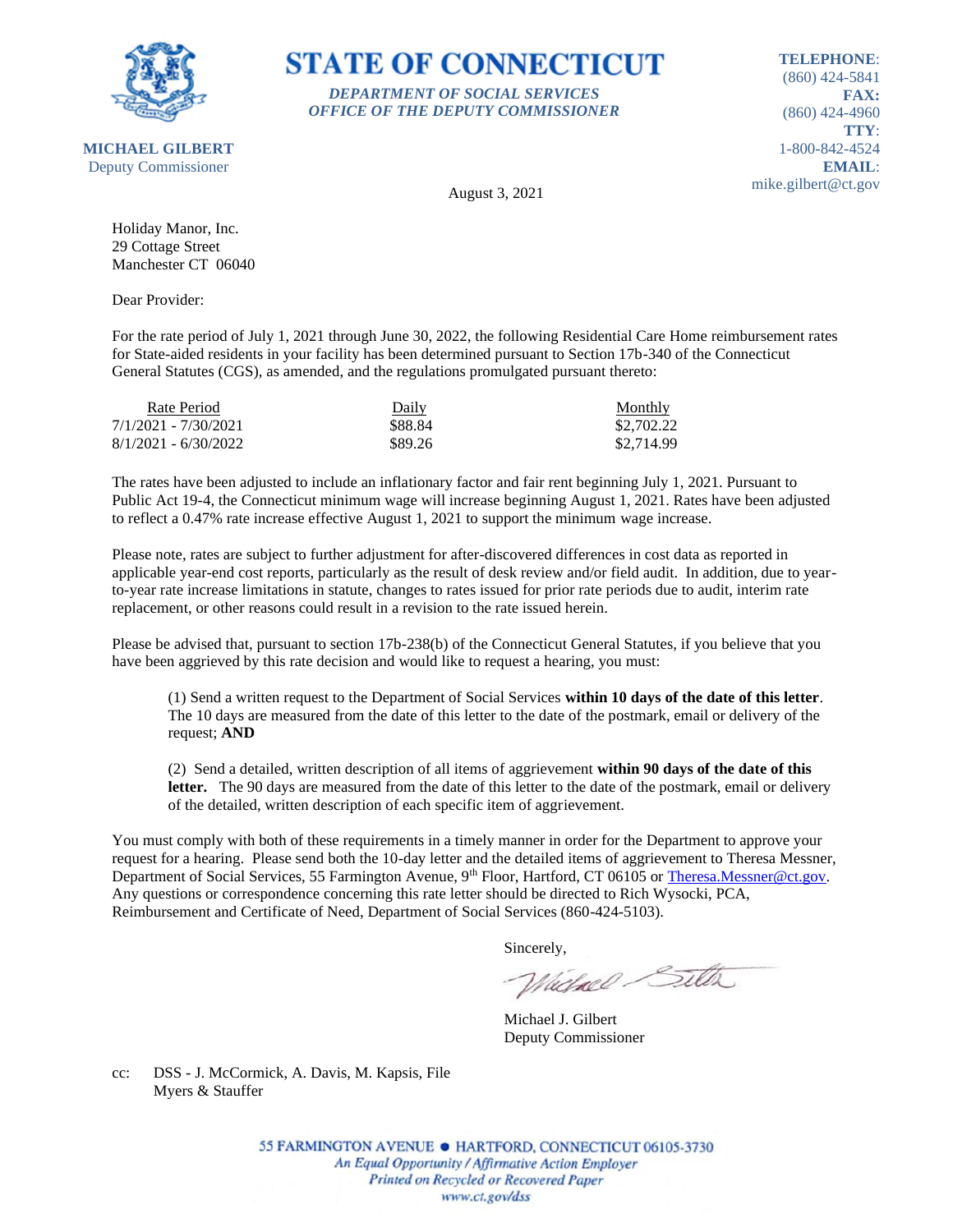

## **STATE OF CONNECTICUT** *DEPARTMENT OF SOCIAL SERVICES*

*OFFICE OF THE DEPUTY COMMISSIONER*

**TELEPHONE**: (860) 424-5841 **FAX:** (860) 424-4960 **TTY**: 1-800-842-4524 **EMAIL**: mike.gilbert@ct.gov

August 3, 2021

Johnson Home, The 100 Town Street Norwich CT 06360

Dear Provider:

For the rate period of July 1, 2021 through June 30, 2022, the following Residential Care Home reimbursement rates for State-aided residents in your facility has been determined pursuant to Section 17b-340 of the Connecticut General Statutes (CGS), as amended, and the regulations promulgated pursuant thereto:

| Rate Period            | Daily   | <b>Monthly</b> |
|------------------------|---------|----------------|
| 7/1/2021 - 7/30/2021   | \$95.31 | \$2,899.01     |
| $8/1/2021 - 6/30/2022$ | \$95.76 | \$2,912.70     |

The rates have been adjusted to include an inflationary factor and fair rent beginning July 1, 2021. Pursuant to Public Act 19-4, the Connecticut minimum wage will increase beginning August 1, 2021. Rates have been adjusted to reflect a 0.47% rate increase effective August 1, 2021 to support the minimum wage increase.

Please note, rates are subject to further adjustment for after-discovered differences in cost data as reported in applicable year-end cost reports, particularly as the result of desk review and/or field audit. In addition, due to yearto-year rate increase limitations in statute, changes to rates issued for prior rate periods due to audit, interim rate replacement, or other reasons could result in a revision to the rate issued herein.

Please be advised that, pursuant to section 17b-238(b) of the Connecticut General Statutes, if you believe that you have been aggrieved by this rate decision and would like to request a hearing, you must:

(1) Send a written request to the Department of Social Services **within 10 days of the date of this letter**. The 10 days are measured from the date of this letter to the date of the postmark, email or delivery of the request; **AND**

(2) Send a detailed, written description of all items of aggrievement **within 90 days of the date of this**  letter. The 90 days are measured from the date of this letter to the date of the postmark, email or delivery of the detailed, written description of each specific item of aggrievement.

You must comply with both of these requirements in a timely manner in order for the Department to approve your request for a hearing. Please send both the 10-day letter and the detailed items of aggrievement to Theresa Messner, Department of Social Services, 55 Farmington Avenue, 9<sup>th</sup> Floor, Hartford, CT 06105 or [Theresa.Messner@ct.gov.](mailto:Theresa.Messner@ct.gov) Any questions or correspondence concerning this rate letter should be directed to Rich Wysocki, PCA, Reimbursement and Certificate of Need, Department of Social Services (860-424-5103).

Sincerely,

Victorel Sitter

Michael J. Gilbert Deputy Commissioner

cc: DSS - J. McCormick, A. Davis, M. Kapsis, File Myers & Stauffer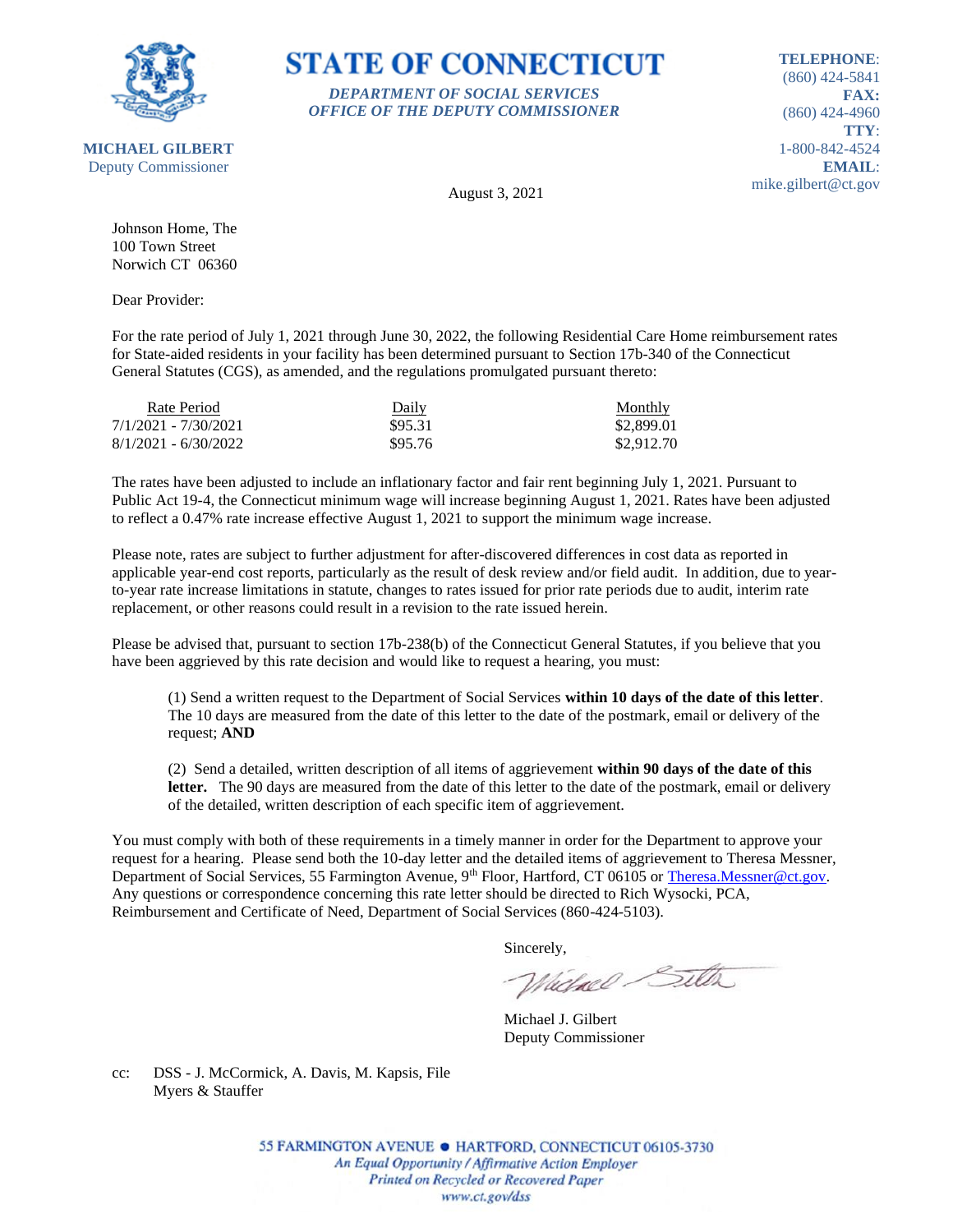

## **STATE OF CONNECTICUT** *DEPARTMENT OF SOCIAL SERVICES*

*OFFICE OF THE DEPUTY COMMISSIONER*

**TELEPHONE**: (860) 424-5841 **FAX:** (860) 424-4960 **TTY**: 1-800-842-4524 **EMAIL**: mike.gilbert@ct.gov

August 3, 2021

Julie House 425 Poquonock Ave Windsor CT 06095

Dear Provider:

For the rate period of July 1, 2021 through June 30, 2022, the following Residential Care Home reimbursement rates for State-aided residents in your facility has been determined pursuant to Section 17b-340 of the Connecticut General Statutes (CGS), as amended, and the regulations promulgated pursuant thereto:

| Rate Period            | Daily    | <b>Monthly</b> |
|------------------------|----------|----------------|
| 7/1/2021 - 7/30/2021   | \$129.08 | \$3,926.18     |
| $8/1/2021 - 6/30/2022$ | \$129.69 | \$3,944.74     |

The rates have been adjusted to include an inflationary factor and fair rent beginning July 1, 2021. Pursuant to Public Act 19-4, the Connecticut minimum wage will increase beginning August 1, 2021. Rates have been adjusted to reflect a 0.47% rate increase effective August 1, 2021 to support the minimum wage increase.

Please note, rates are subject to further adjustment for after-discovered differences in cost data as reported in applicable year-end cost reports, particularly as the result of desk review and/or field audit. In addition, due to yearto-year rate increase limitations in statute, changes to rates issued for prior rate periods due to audit, interim rate replacement, or other reasons could result in a revision to the rate issued herein.

Please be advised that, pursuant to section 17b-238(b) of the Connecticut General Statutes, if you believe that you have been aggrieved by this rate decision and would like to request a hearing, you must:

(1) Send a written request to the Department of Social Services **within 10 days of the date of this letter**. The 10 days are measured from the date of this letter to the date of the postmark, email or delivery of the request; **AND**

(2) Send a detailed, written description of all items of aggrievement **within 90 days of the date of this**  letter. The 90 days are measured from the date of this letter to the date of the postmark, email or delivery of the detailed, written description of each specific item of aggrievement.

You must comply with both of these requirements in a timely manner in order for the Department to approve your request for a hearing. Please send both the 10-day letter and the detailed items of aggrievement to Theresa Messner, Department of Social Services, 55 Farmington Avenue, 9<sup>th</sup> Floor, Hartford, CT 06105 or [Theresa.Messner@ct.gov.](mailto:Theresa.Messner@ct.gov) Any questions or correspondence concerning this rate letter should be directed to Rich Wysocki, PCA, Reimbursement and Certificate of Need, Department of Social Services (860-424-5103).

Sincerely,

Victorel Sitter

Michael J. Gilbert Deputy Commissioner

cc: DSS - J. McCormick, A. Davis, M. Kapsis, File Myers & Stauffer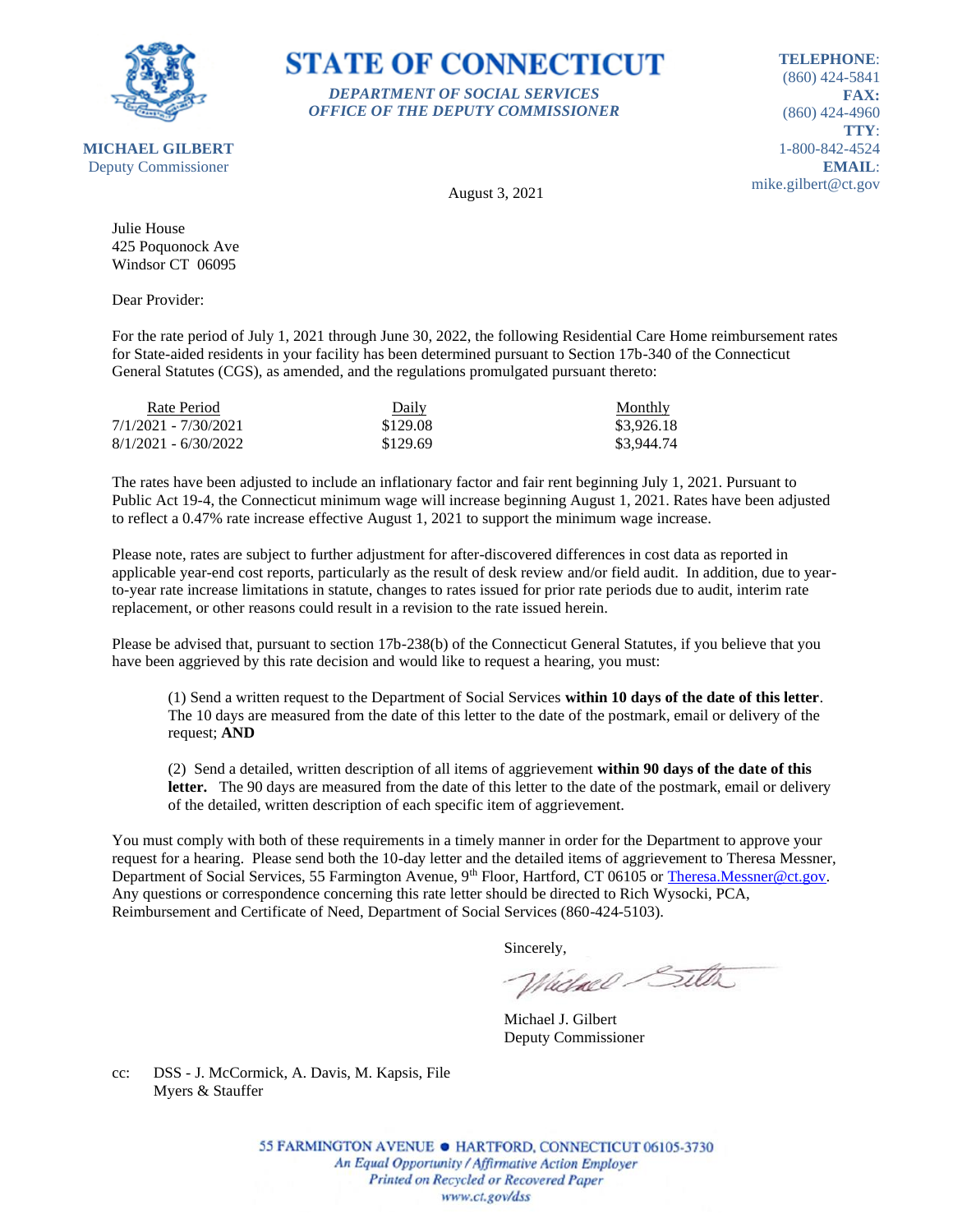

**STATE OF CONNECTICUT** *DEPARTMENT OF SOCIAL SERVICES*

*OFFICE OF THE DEPUTY COMMISSIONER*

**TELEPHONE**: (860) 424-5841 **FAX:** (860) 424-4960 **TTY**: 1-800-842-4524 **EMAIL**: mike.gilbert@ct.gov

August 3, 2021

Leeway 40 Albert Street New Haven CT 06511

Dear Provider:

For the rate period of July 1, 2021 through June 30, 2022, the following Residential Care Home reimbursement rates for State-aided residents in your facility has been determined pursuant to Section 17b-340 of the Connecticut General Statutes (CGS), as amended, and the regulations promulgated pursuant thereto:

| Rate Period            | Daily    | Monthly    |
|------------------------|----------|------------|
| 7/1/2021 - 7/30/2021   | \$157.65 | \$4,795.19 |
| $8/1/2021 - 6/30/2022$ | \$158.39 | \$4,817.70 |

The rates have been adjusted to include an inflationary factor and fair rent beginning July 1, 2021. Pursuant to Public Act 19-4, the Connecticut minimum wage will increase beginning August 1, 2021. Rates have been adjusted to reflect a 0.47% rate increase effective August 1, 2021 to support the minimum wage increase.

Please note, rates are subject to further adjustment for after-discovered differences in cost data as reported in applicable year-end cost reports, particularly as the result of desk review and/or field audit. In addition, due to yearto-year rate increase limitations in statute, changes to rates issued for prior rate periods due to audit, interim rate replacement, or other reasons could result in a revision to the rate issued herein.

Please be advised that, pursuant to section 17b-238(b) of the Connecticut General Statutes, if you believe that you have been aggrieved by this rate decision and would like to request a hearing, you must:

(1) Send a written request to the Department of Social Services **within 10 days of the date of this letter**. The 10 days are measured from the date of this letter to the date of the postmark, email or delivery of the request; **AND**

(2) Send a detailed, written description of all items of aggrievement **within 90 days of the date of this**  letter. The 90 days are measured from the date of this letter to the date of the postmark, email or delivery of the detailed, written description of each specific item of aggrievement.

You must comply with both of these requirements in a timely manner in order for the Department to approve your request for a hearing. Please send both the 10-day letter and the detailed items of aggrievement to Theresa Messner, Department of Social Services, 55 Farmington Avenue, 9<sup>th</sup> Floor, Hartford, CT 06105 or [Theresa.Messner@ct.gov.](mailto:Theresa.Messner@ct.gov) Any questions or correspondence concerning this rate letter should be directed to Rich Wysocki, PCA, Reimbursement and Certificate of Need, Department of Social Services (860-424-5103).

Sincerely,

Victorel Sitter

Michael J. Gilbert Deputy Commissioner

cc: DSS - J. McCormick, A. Davis, M. Kapsis, File Myers & Stauffer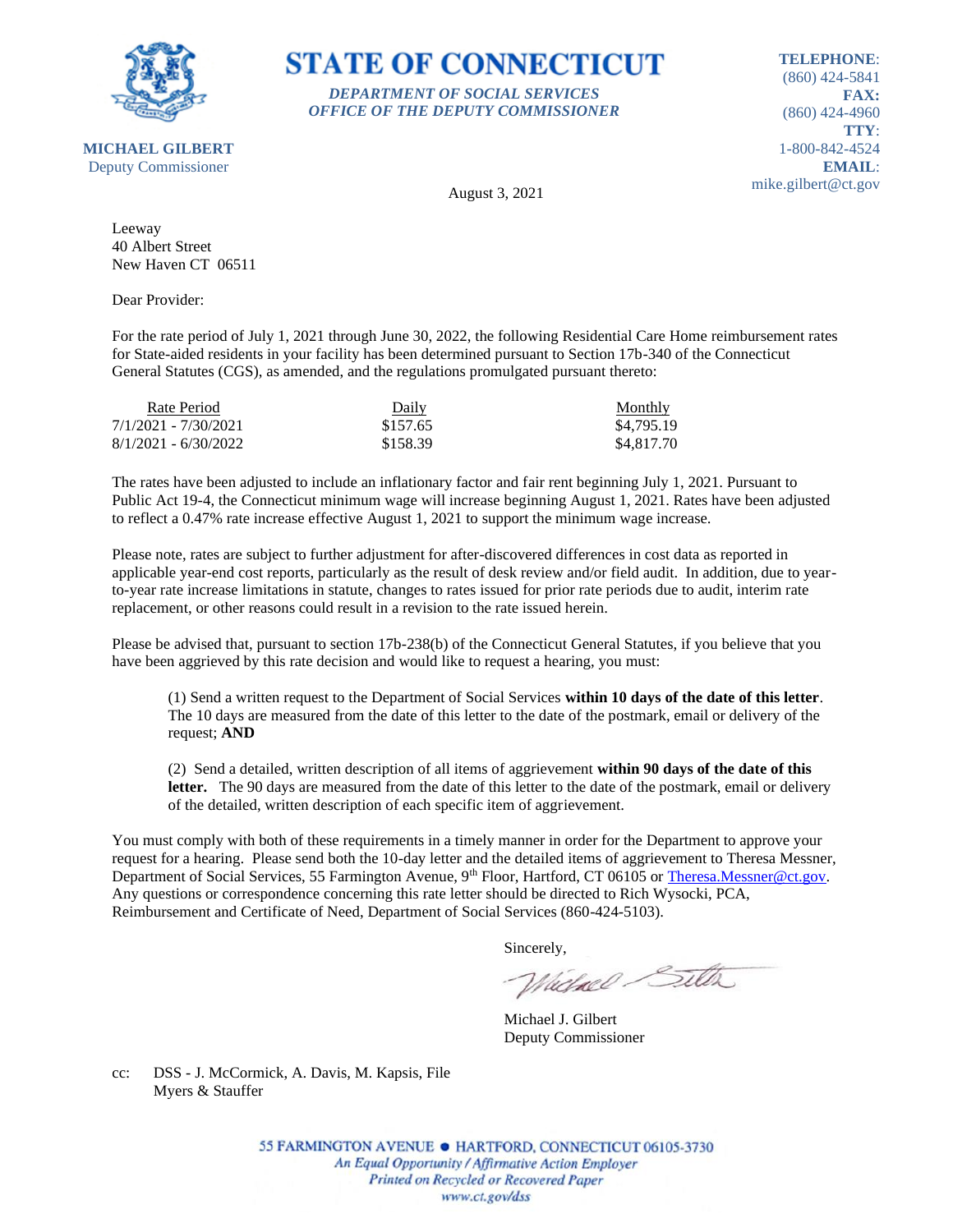

## **STATE OF CONNECTICUT** *DEPARTMENT OF SOCIAL SERVICES*

*OFFICE OF THE DEPUTY COMMISSIONER*

**TELEPHONE**: (860) 424-5841 **FAX:** (860) 424-4960 **TTY**: 1-800-842-4524 **EMAIL**: mike.gilbert@ct.gov

August 3, 2021

Lutheran Home of Southbury, Inc. 990 Main Street North Southbury CT 06488

Dear Provider:

For the rate period of July 1, 2021 through June 30, 2022, the following Residential Care Home reimbursement rates for State-aided residents in your facility has been determined pursuant to Section 17b-340 of the Connecticut General Statutes (CGS), as amended, and the regulations promulgated pursuant thereto:

| Rate Period            | Daily    | <b>Monthly</b> |
|------------------------|----------|----------------|
| 7/1/2021 - 7/30/2021   | \$151.76 | \$4,616.03     |
| $8/1/2021 - 6/30/2022$ | \$152.47 | \$4,637.63     |

The rates have been adjusted to include an inflationary factor and fair rent beginning July 1, 2021. Pursuant to Public Act 19-4, the Connecticut minimum wage will increase beginning August 1, 2021. Rates have been adjusted to reflect a 0.47% rate increase effective August 1, 2021 to support the minimum wage increase.

Please note, rates are subject to further adjustment for after-discovered differences in cost data as reported in applicable year-end cost reports, particularly as the result of desk review and/or field audit. In addition, due to yearto-year rate increase limitations in statute, changes to rates issued for prior rate periods due to audit, interim rate replacement, or other reasons could result in a revision to the rate issued herein.

Please be advised that, pursuant to section 17b-238(b) of the Connecticut General Statutes, if you believe that you have been aggrieved by this rate decision and would like to request a hearing, you must:

(1) Send a written request to the Department of Social Services **within 10 days of the date of this letter**. The 10 days are measured from the date of this letter to the date of the postmark, email or delivery of the request; **AND**

(2) Send a detailed, written description of all items of aggrievement **within 90 days of the date of this**  letter. The 90 days are measured from the date of this letter to the date of the postmark, email or delivery of the detailed, written description of each specific item of aggrievement.

You must comply with both of these requirements in a timely manner in order for the Department to approve your request for a hearing. Please send both the 10-day letter and the detailed items of aggrievement to Theresa Messner, Department of Social Services, 55 Farmington Avenue, 9<sup>th</sup> Floor, Hartford, CT 06105 or [Theresa.Messner@ct.gov.](mailto:Theresa.Messner@ct.gov) Any questions or correspondence concerning this rate letter should be directed to Rich Wysocki, PCA, Reimbursement and Certificate of Need, Department of Social Services (860-424-5103).

Sincerely,

Victorel Sitter

Michael J. Gilbert Deputy Commissioner

cc: DSS - J. McCormick, A. Davis, M. Kapsis, File Myers & Stauffer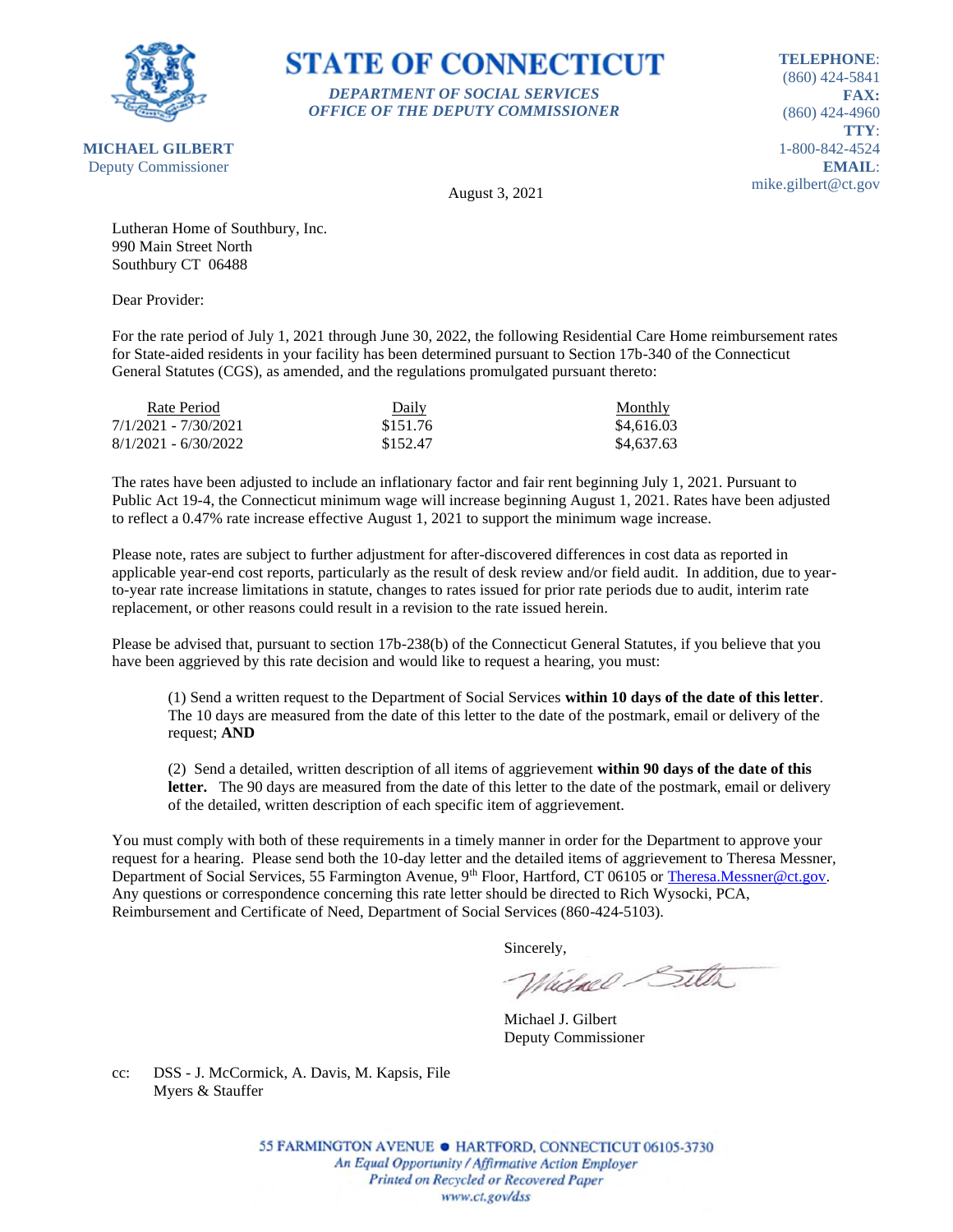

## **STATE OF CONNECTICUT** *DEPARTMENT OF SOCIAL SERVICES*

*OFFICE OF THE DEPUTY COMMISSIONER*

**TELEPHONE**: (860) 424-5841 **FAX:** (860) 424-4960 **TTY**: 1-800-842-4524 **EMAIL**: mike.gilbert@ct.gov

August 3, 2021

Maple Leaf Manor, Inc. 614 New Britain Avenue Hartford CT 06106

Dear Provider:

For the rate period of July 1, 2021 through June 30, 2022, the following Residential Care Home reimbursement rates for State-aided residents in your facility has been determined pursuant to Section 17b-340 of the Connecticut General Statutes (CGS), as amended, and the regulations promulgated pursuant thereto:

| Rate Period            | Daily    | <b>Monthly</b> |
|------------------------|----------|----------------|
| 7/1/2021 - 7/30/2021   | \$111.25 | \$3,383.85     |
| $8/1/2021 - 6/30/2022$ | \$111.77 | \$3,399.67     |

The rates have been adjusted to include an inflationary factor and fair rent beginning July 1, 2021. Pursuant to Public Act 19-4, the Connecticut minimum wage will increase beginning August 1, 2021. Rates have been adjusted to reflect a 0.47% rate increase effective August 1, 2021 to support the minimum wage increase.

Please note, rates are subject to further adjustment for after-discovered differences in cost data as reported in applicable year-end cost reports, particularly as the result of desk review and/or field audit. In addition, due to yearto-year rate increase limitations in statute, changes to rates issued for prior rate periods due to audit, interim rate replacement, or other reasons could result in a revision to the rate issued herein.

Please be advised that, pursuant to section 17b-238(b) of the Connecticut General Statutes, if you believe that you have been aggrieved by this rate decision and would like to request a hearing, you must:

(1) Send a written request to the Department of Social Services **within 10 days of the date of this letter**. The 10 days are measured from the date of this letter to the date of the postmark, email or delivery of the request; **AND**

(2) Send a detailed, written description of all items of aggrievement **within 90 days of the date of this**  letter. The 90 days are measured from the date of this letter to the date of the postmark, email or delivery of the detailed, written description of each specific item of aggrievement.

You must comply with both of these requirements in a timely manner in order for the Department to approve your request for a hearing. Please send both the 10-day letter and the detailed items of aggrievement to Theresa Messner, Department of Social Services, 55 Farmington Avenue, 9<sup>th</sup> Floor, Hartford, CT 06105 or [Theresa.Messner@ct.gov.](mailto:Theresa.Messner@ct.gov) Any questions or correspondence concerning this rate letter should be directed to Rich Wysocki, PCA, Reimbursement and Certificate of Need, Department of Social Services (860-424-5103).

Sincerely,

Victorel Sitter

Michael J. Gilbert Deputy Commissioner

cc: DSS - J. McCormick, A. Davis, M. Kapsis, File Myers & Stauffer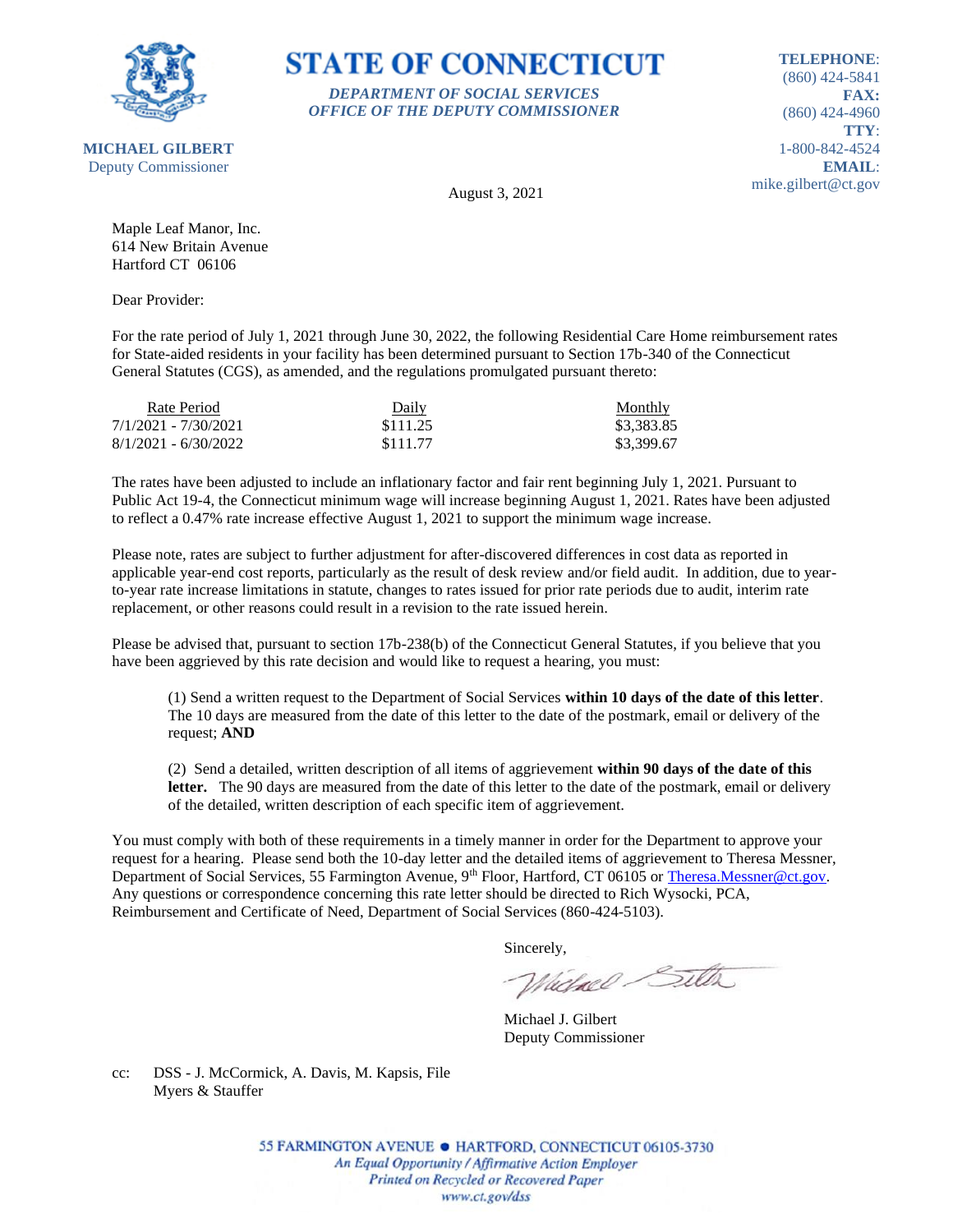

## **STATE OF CONNECTICUT** *DEPARTMENT OF SOCIAL SERVICES*

*OFFICE OF THE DEPUTY COMMISSIONER*

**TELEPHONE**: (860) 424-5841 **FAX:** (860) 424-4960 **TTY**: 1-800-842-4524 **EMAIL**: mike.gilbert@ct.gov

August 3, 2021

Marbridge Rest Home 665 West Main Street Cheshire CT 06410-0068

Dear Provider:

For the rate period of July 1, 2021 through June 30, 2022, the following Residential Care Home reimbursement rates for State-aided residents in your facility has been determined pursuant to Section 17b-340 of the Connecticut General Statutes (CGS), as amended, and the regulations promulgated pursuant thereto:

| Rate Period            | Daily   | Monthly    |
|------------------------|---------|------------|
| 7/1/2021 - 7/30/2021   | \$68.88 | \$2,095.10 |
| $8/1/2021 - 6/30/2022$ | \$69.20 | \$2,104.83 |

The rates have been adjusted to include an inflationary factor and fair rent beginning July 1, 2021. Pursuant to Public Act 19-4, the Connecticut minimum wage will increase beginning August 1, 2021. Rates have been adjusted to reflect a 0.47% rate increase effective August 1, 2021 to support the minimum wage increase.

Please note, rates are subject to further adjustment for after-discovered differences in cost data as reported in applicable year-end cost reports, particularly as the result of desk review and/or field audit. In addition, due to yearto-year rate increase limitations in statute, changes to rates issued for prior rate periods due to audit, interim rate replacement, or other reasons could result in a revision to the rate issued herein.

Please be advised that, pursuant to section 17b-238(b) of the Connecticut General Statutes, if you believe that you have been aggrieved by this rate decision and would like to request a hearing, you must:

(1) Send a written request to the Department of Social Services **within 10 days of the date of this letter**. The 10 days are measured from the date of this letter to the date of the postmark, email or delivery of the request; **AND**

(2) Send a detailed, written description of all items of aggrievement **within 90 days of the date of this**  letter. The 90 days are measured from the date of this letter to the date of the postmark, email or delivery of the detailed, written description of each specific item of aggrievement.

You must comply with both of these requirements in a timely manner in order for the Department to approve your request for a hearing. Please send both the 10-day letter and the detailed items of aggrievement to Theresa Messner, Department of Social Services, 55 Farmington Avenue, 9<sup>th</sup> Floor, Hartford, CT 06105 or [Theresa.Messner@ct.gov.](mailto:Theresa.Messner@ct.gov) Any questions or correspondence concerning this rate letter should be directed to Rich Wysocki, PCA, Reimbursement and Certificate of Need, Department of Social Services (860-424-5103).

Sincerely,

Victorel Sitter

Michael J. Gilbert Deputy Commissioner

cc: DSS - J. McCormick, A. Davis, M. Kapsis, File Myers & Stauffer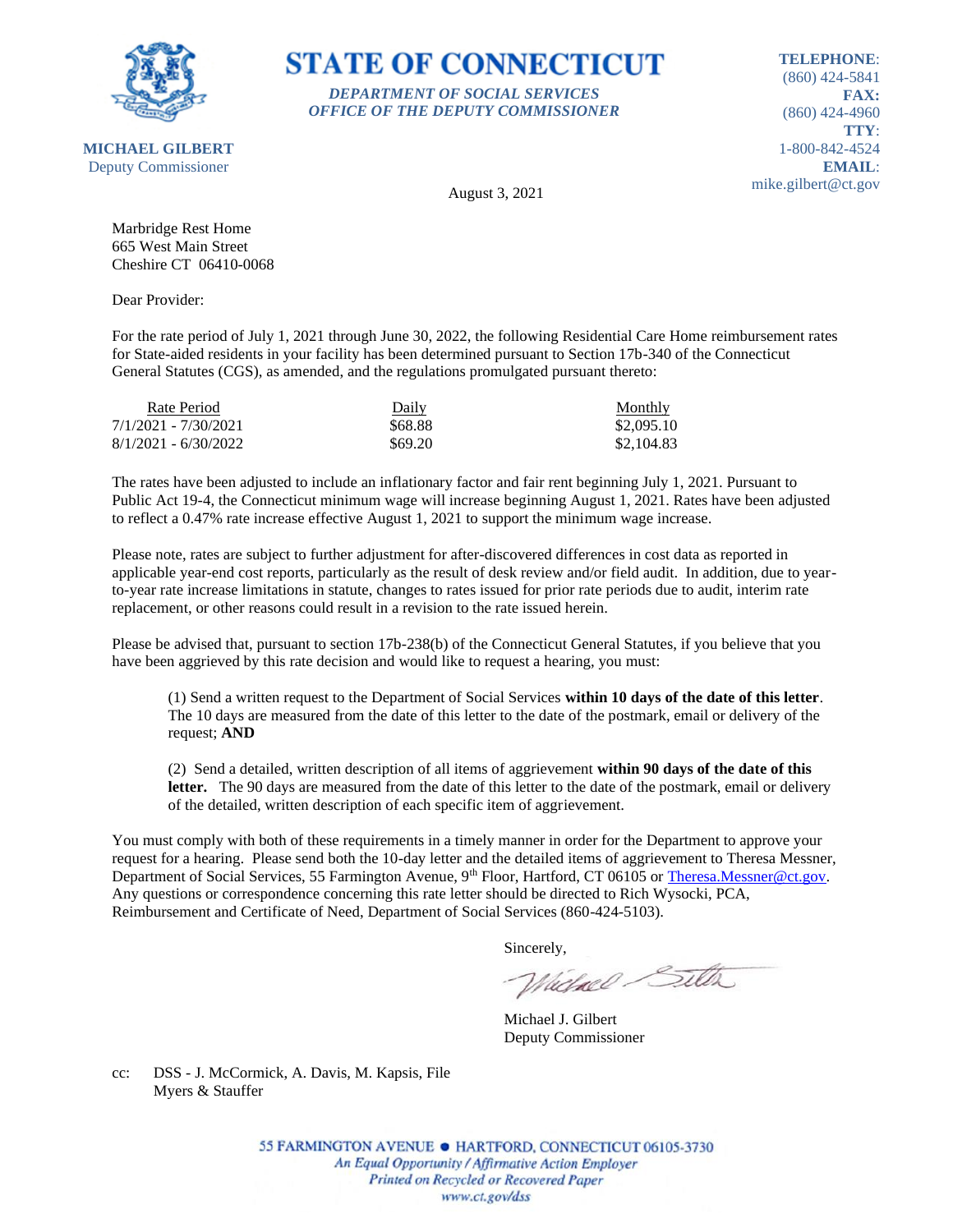

**MICHAEL GILBERT**

**STATE OF CONNECTICUT** *DEPARTMENT OF SOCIAL SERVICES*

*OFFICE OF THE DEPUTY COMMISSIONER*

**TELEPHONE**: (860) 424-5841 **FAX:** (860) 424-4960 **TTY**: 1-800-842-4524 **EMAIL**: mike.gilbert@ct.gov

Deputy Commissioner

August 3, 2021

Mary Wade Home, Inc., The 118 Clinton Avenue New Haven CT 06513

Dear Provider:

For the rate period of July 1, 2021 through June 30, 2022, the following Residential Care Home reimbursement rates for State-aided residents in your facility has been determined pursuant to Section 17b-340 of the Connecticut General Statutes (CGS), as amended, and the regulations promulgated pursuant thereto:

| Rate Period            | Daily    | Monthly    |
|------------------------|----------|------------|
| 7/1/2021 - 7/30/2021   | \$143.88 | \$4,376.35 |
| $8/1/2021 - 6/30/2022$ | \$144.56 | \$4,397.03 |

The rates have been adjusted to include an inflationary factor and fair rent beginning July 1, 2021. Pursuant to Public Act 19-4, the Connecticut minimum wage will increase beginning August 1, 2021. Rates have been adjusted to reflect a 0.47% rate increase effective August 1, 2021 to support the minimum wage increase.

Please note, rates are subject to further adjustment for after-discovered differences in cost data as reported in applicable year-end cost reports, particularly as the result of desk review and/or field audit. In addition, due to yearto-year rate increase limitations in statute, changes to rates issued for prior rate periods due to audit, interim rate replacement, or other reasons could result in a revision to the rate issued herein.

Please be advised that, pursuant to section 17b-238(b) of the Connecticut General Statutes, if you believe that you have been aggrieved by this rate decision and would like to request a hearing, you must:

(1) Send a written request to the Department of Social Services **within 10 days of the date of this letter**. The 10 days are measured from the date of this letter to the date of the postmark, email or delivery of the request; **AND**

(2) Send a detailed, written description of all items of aggrievement **within 90 days of the date of this**  letter. The 90 days are measured from the date of this letter to the date of the postmark, email or delivery of the detailed, written description of each specific item of aggrievement.

You must comply with both of these requirements in a timely manner in order for the Department to approve your request for a hearing. Please send both the 10-day letter and the detailed items of aggrievement to Theresa Messner, Department of Social Services, 55 Farmington Avenue, 9<sup>th</sup> Floor, Hartford, CT 06105 or [Theresa.Messner@ct.gov.](mailto:Theresa.Messner@ct.gov) Any questions or correspondence concerning this rate letter should be directed to Rich Wysocki, PCA, Reimbursement and Certificate of Need, Department of Social Services (860-424-5103).

Sincerely,

Victorel Sitter

Michael J. Gilbert Deputy Commissioner

cc: DSS - J. McCormick, A. Davis, M. Kapsis, File Myers & Stauffer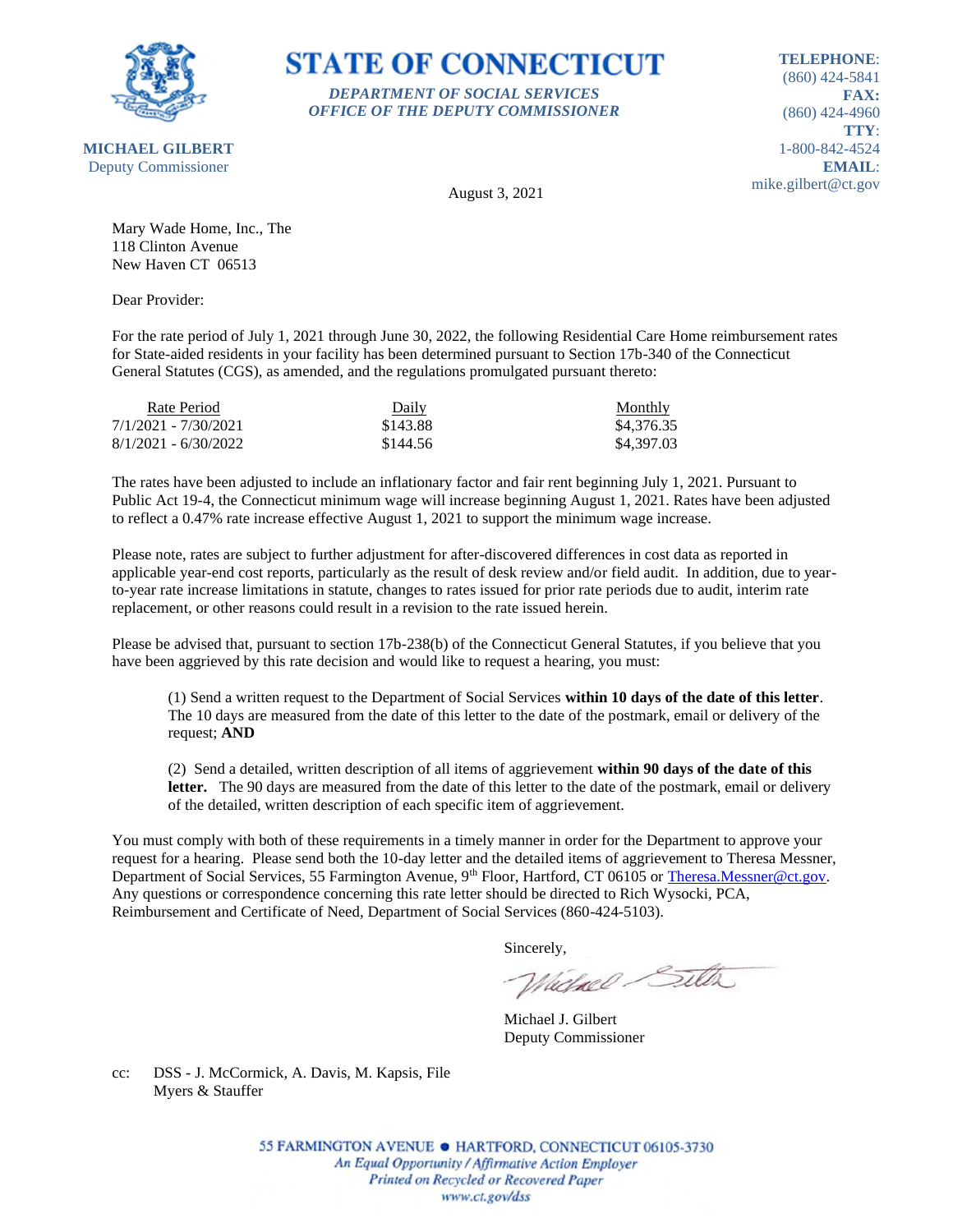

### **STATE OF CONNECTICUT** *DEPARTMENT OF SOCIAL SERVICES*

*OFFICE OF THE DEPUTY COMMISSIONER*

**TELEPHONE**: (860) 424-5841 **FAX:** (860) 424-4960 **TTY**: 1-800-842-4524 **EMAIL**: mike.gilbert@ct.gov

August 3, 2021

Masonicare Health Center 22 Masonic Avenue Wallingford CT 06492

Dear Provider:

For the rate period of July 1, 2021 through June 30, 2022, the following Residential Care Home reimbursement rates for State-aided residents in your facility has been determined pursuant to Section 17b-340 of the Connecticut General Statutes (CGS), as amended, and the regulations promulgated pursuant thereto:

| Rate Period            | Daily    | <b>Monthly</b> |
|------------------------|----------|----------------|
| 7/1/2021 - 7/30/2021   | \$124.74 | \$3.794.18     |
| $8/1/2021 - 6/30/2022$ | \$125.33 | \$3,812.12     |

The rates have been adjusted to include an inflationary factor and fair rent beginning July 1, 2021. Pursuant to Public Act 19-4, the Connecticut minimum wage will increase beginning August 1, 2021. Rates have been adjusted to reflect a 0.47% rate increase effective August 1, 2021 to support the minimum wage increase.

Please note, rates are subject to further adjustment for after-discovered differences in cost data as reported in applicable year-end cost reports, particularly as the result of desk review and/or field audit. In addition, due to yearto-year rate increase limitations in statute, changes to rates issued for prior rate periods due to audit, interim rate replacement, or other reasons could result in a revision to the rate issued herein.

Please be advised that, pursuant to section 17b-238(b) of the Connecticut General Statutes, if you believe that you have been aggrieved by this rate decision and would like to request a hearing, you must:

(1) Send a written request to the Department of Social Services **within 10 days of the date of this letter**. The 10 days are measured from the date of this letter to the date of the postmark, email or delivery of the request; **AND**

(2) Send a detailed, written description of all items of aggrievement **within 90 days of the date of this**  letter. The 90 days are measured from the date of this letter to the date of the postmark, email or delivery of the detailed, written description of each specific item of aggrievement.

You must comply with both of these requirements in a timely manner in order for the Department to approve your request for a hearing. Please send both the 10-day letter and the detailed items of aggrievement to Theresa Messner, Department of Social Services, 55 Farmington Avenue, 9<sup>th</sup> Floor, Hartford, CT 06105 or [Theresa.Messner@ct.gov.](mailto:Theresa.Messner@ct.gov) Any questions or correspondence concerning this rate letter should be directed to Rich Wysocki, PCA, Reimbursement and Certificate of Need, Department of Social Services (860-424-5103).

Sincerely,

Victorel Sitter

Michael J. Gilbert Deputy Commissioner

cc: DSS - J. McCormick, A. Davis, M. Kapsis, File Myers & Stauffer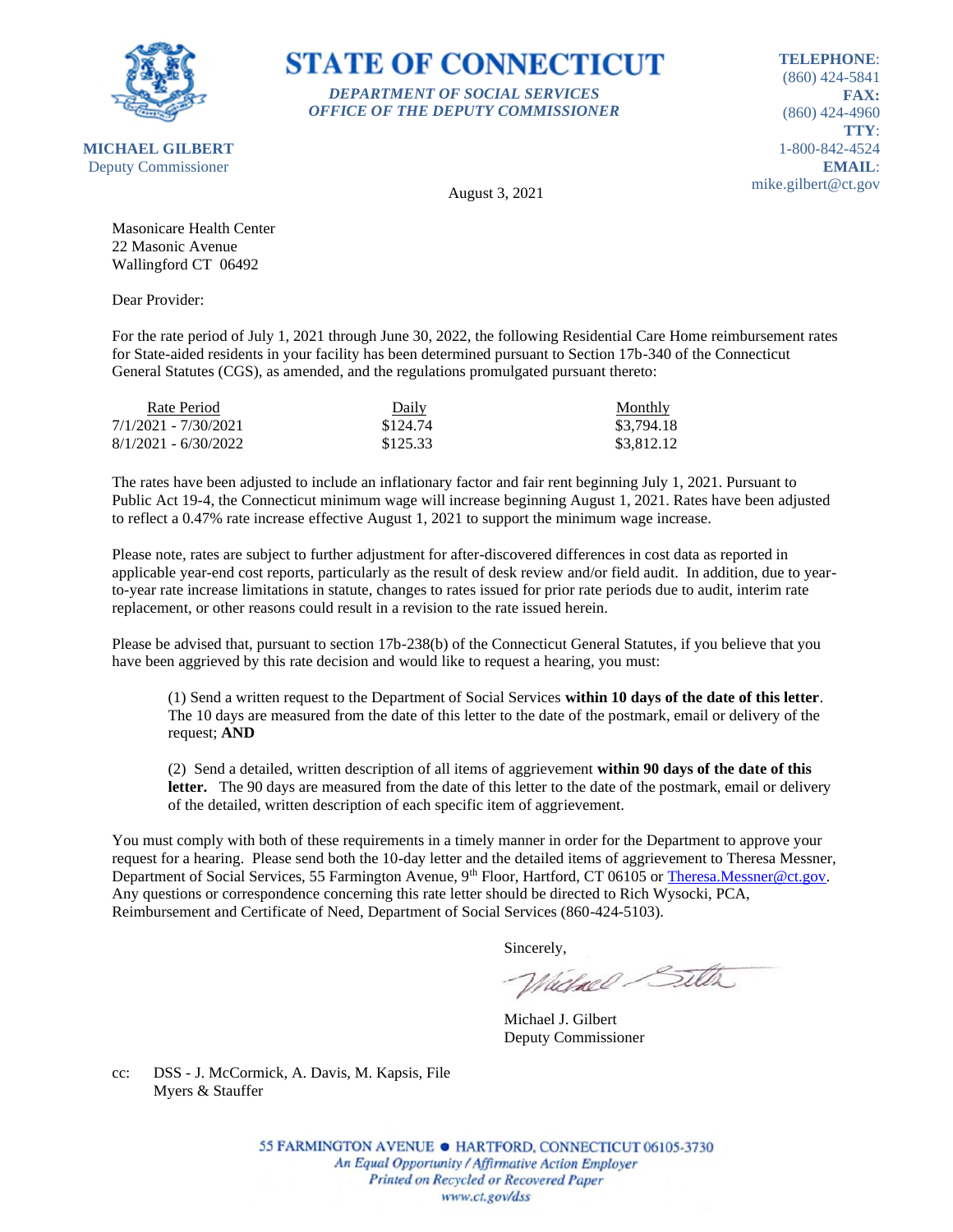

#### **STATE OF CONNECTICUT** *DEPARTMENT OF SOCIAL SERVICES*

*OFFICE OF THE DEPUTY COMMISSIONER*

**TELEPHONE**: (860) 424-5841 **FAX:** (860) 424-4960 **TTY**: 1-800-842-4524 **EMAIL**: mike.gilbert@ct.gov

August 3, 2021

Massack Memorial Home 30 Davis Avenue Rockville CT 06066

Dear Provider:

For the rate period of July 1, 2021 through June 30, 2022, the following Residential Care Home reimbursement rates for State-aided residents in your facility has been determined pursuant to Section 17b-340 of the Connecticut General Statutes (CGS), as amended, and the regulations promulgated pursuant thereto:

| Rate Period            | Daily   | <b>Monthly</b> |
|------------------------|---------|----------------|
| 7/1/2021 - 7/30/2021   | \$95.06 | \$2,891.41     |
| $8/1/2021 - 6/30/2022$ | \$95.51 | \$2,905.10     |

The rates have been adjusted to include an inflationary factor and fair rent beginning July 1, 2021. Pursuant to Public Act 19-4, the Connecticut minimum wage will increase beginning August 1, 2021. Rates have been adjusted to reflect a 0.47% rate increase effective August 1, 2021 to support the minimum wage increase.

Please note, rates are subject to further adjustment for after-discovered differences in cost data as reported in applicable year-end cost reports, particularly as the result of desk review and/or field audit. In addition, due to yearto-year rate increase limitations in statute, changes to rates issued for prior rate periods due to audit, interim rate replacement, or other reasons could result in a revision to the rate issued herein.

Please be advised that, pursuant to section 17b-238(b) of the Connecticut General Statutes, if you believe that you have been aggrieved by this rate decision and would like to request a hearing, you must:

(1) Send a written request to the Department of Social Services **within 10 days of the date of this letter**. The 10 days are measured from the date of this letter to the date of the postmark, email or delivery of the request; **AND**

(2) Send a detailed, written description of all items of aggrievement **within 90 days of the date of this**  letter. The 90 days are measured from the date of this letter to the date of the postmark, email or delivery of the detailed, written description of each specific item of aggrievement.

You must comply with both of these requirements in a timely manner in order for the Department to approve your request for a hearing. Please send both the 10-day letter and the detailed items of aggrievement to Theresa Messner, Department of Social Services, 55 Farmington Avenue, 9<sup>th</sup> Floor, Hartford, CT 06105 or [Theresa.Messner@ct.gov.](mailto:Theresa.Messner@ct.gov) Any questions or correspondence concerning this rate letter should be directed to Rich Wysocki, PCA, Reimbursement and Certificate of Need, Department of Social Services (860-424-5103).

Sincerely,

Victorel Sitter

Michael J. Gilbert Deputy Commissioner

cc: DSS - J. McCormick, A. Davis, M. Kapsis, File Myers & Stauffer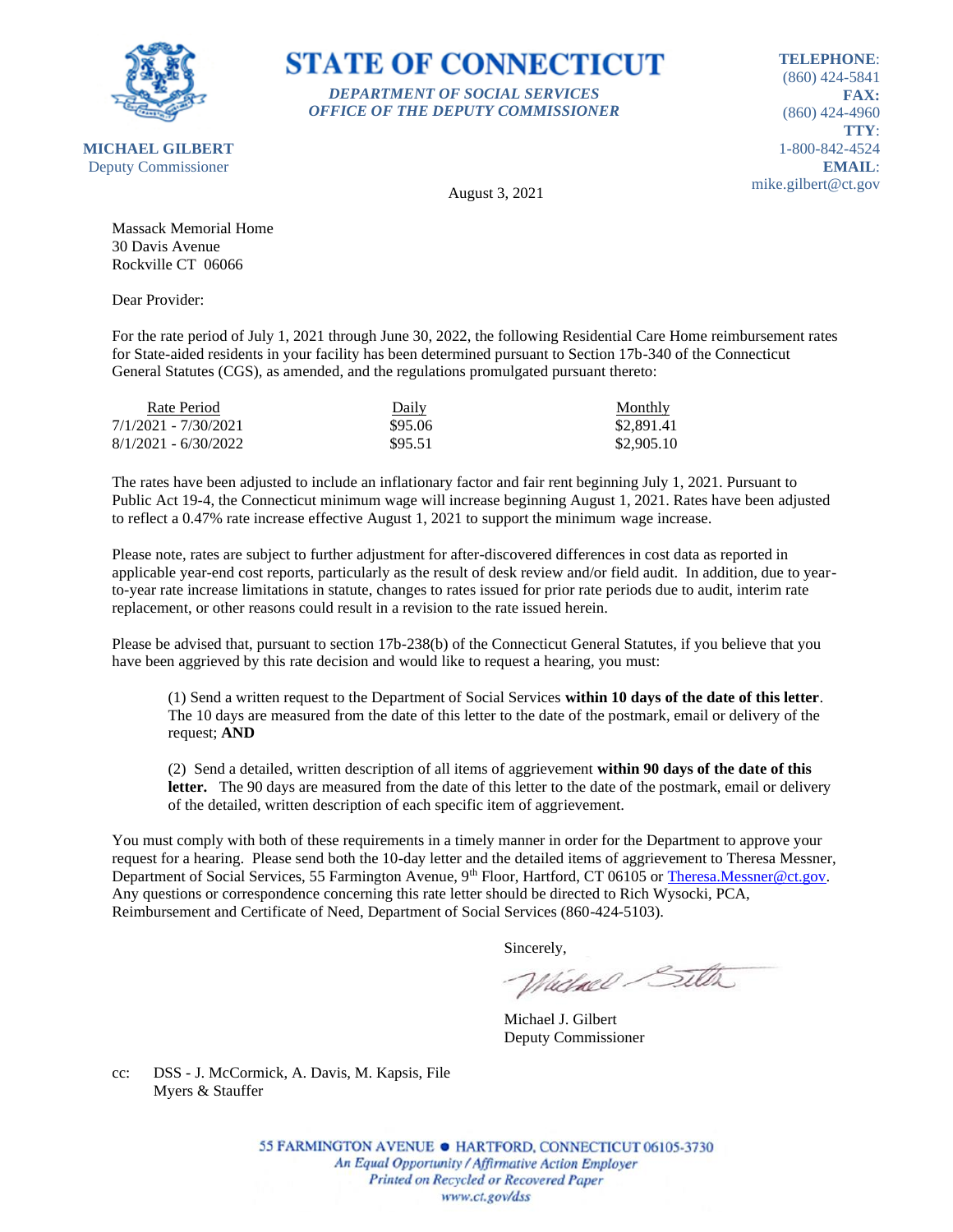

*DEPARTMENT OF SOCIAL SERVICES OFFICE OF THE DEPUTY COMMISSIONER*

**TELEPHONE**: (860) 424-5841 **FAX:** (860) 424-4960 **TTY**: 1-800-842-4524 **EMAIL**: mike.gilbert@ct.gov

**MICHAEL GILBERT** Deputy Commissioner

August 3, 2021

**STATE OF CONNECTICUT** 

McLean Health Center 75 Great Pond Road Simsbury CT 06070

Dear Provider:

For the rate period of July 1, 2021 through June 30, 2022, the following Residential Care Home reimbursement rates for State-aided residents in your facility has been determined pursuant to Section 17b-340 of the Connecticut General Statutes (CGS), as amended, and the regulations promulgated pursuant thereto:

| Rate Period            | Daily    | Monthly    |
|------------------------|----------|------------|
| 7/1/2021 - 7/30/2021   | \$145.75 | \$4,433.23 |
| $8/1/2021 - 6/30/2022$ | \$146.44 | \$4,454.22 |

The rates have been adjusted to include an inflationary factor and fair rent beginning July 1, 2021. Pursuant to Public Act 19-4, the Connecticut minimum wage will increase beginning August 1, 2021. Rates have been adjusted to reflect a 0.47% rate increase effective August 1, 2021 to support the minimum wage increase.

Please note, rates are subject to further adjustment for after-discovered differences in cost data as reported in applicable year-end cost reports, particularly as the result of desk review and/or field audit. In addition, due to yearto-year rate increase limitations in statute, changes to rates issued for prior rate periods due to audit, interim rate replacement, or other reasons could result in a revision to the rate issued herein.

Please be advised that, pursuant to section 17b-238(b) of the Connecticut General Statutes, if you believe that you have been aggrieved by this rate decision and would like to request a hearing, you must:

(1) Send a written request to the Department of Social Services **within 10 days of the date of this letter**. The 10 days are measured from the date of this letter to the date of the postmark, email or delivery of the request; **AND**

(2) Send a detailed, written description of all items of aggrievement **within 90 days of the date of this**  letter. The 90 days are measured from the date of this letter to the date of the postmark, email or delivery of the detailed, written description of each specific item of aggrievement.

You must comply with both of these requirements in a timely manner in order for the Department to approve your request for a hearing. Please send both the 10-day letter and the detailed items of aggrievement to Theresa Messner, Department of Social Services, 55 Farmington Avenue, 9<sup>th</sup> Floor, Hartford, CT 06105 or [Theresa.Messner@ct.gov.](mailto:Theresa.Messner@ct.gov) Any questions or correspondence concerning this rate letter should be directed to Rich Wysocki, PCA, Reimbursement and Certificate of Need, Department of Social Services (860-424-5103).

Sincerely,

Victorel Sitter

Michael J. Gilbert Deputy Commissioner

cc: DSS - J. McCormick, A. Davis, M. Kapsis, File Myers & Stauffer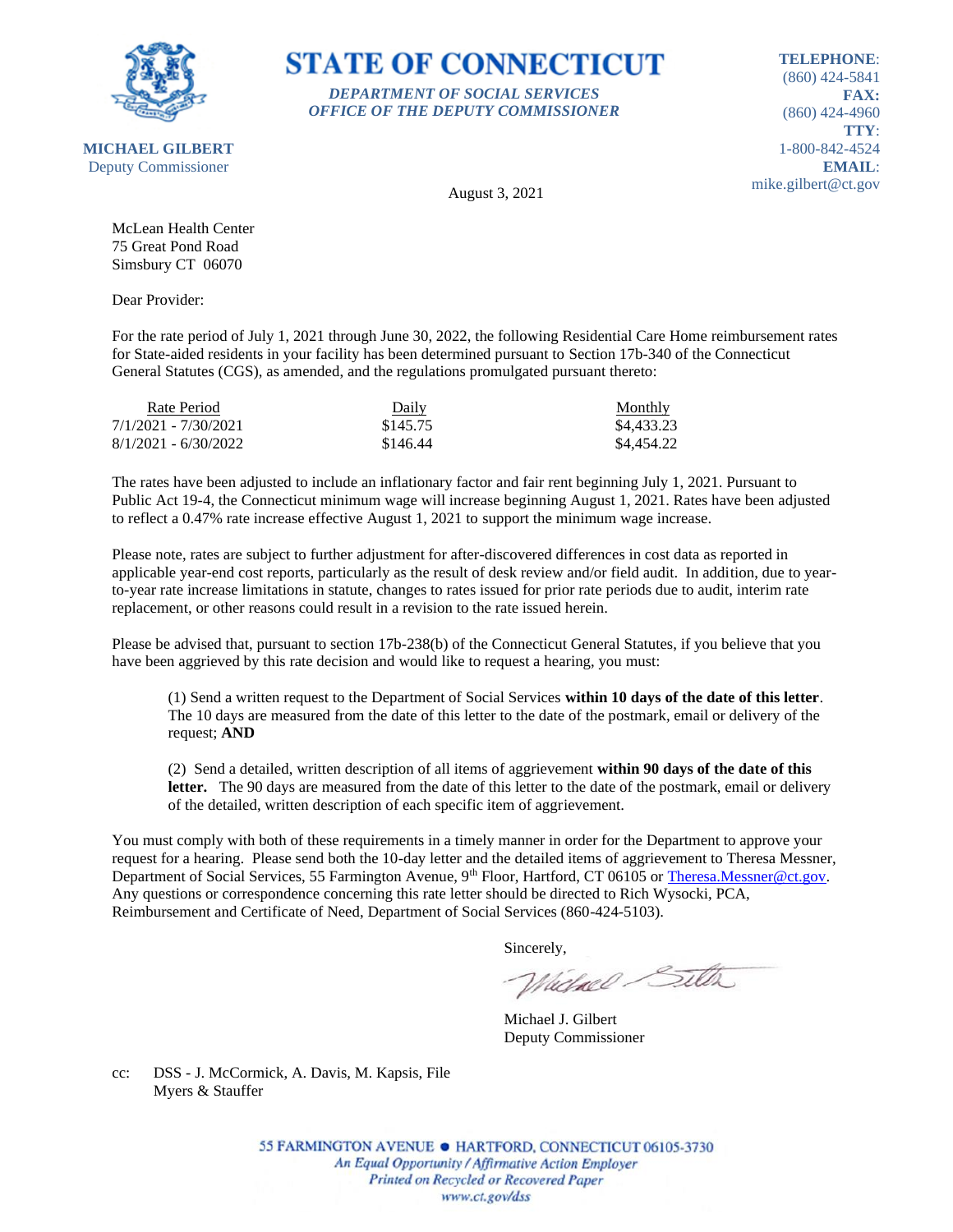

## **STATE OF CONNECTICUT** *DEPARTMENT OF SOCIAL SERVICES*

*OFFICE OF THE DEPUTY COMMISSIONER*

**TELEPHONE**: (860) 424-5841 **FAX:** (860) 424-4960 **TTY**: 1-800-842-4524 **EMAIL**: mike.gilbert@ct.gov

August 3, 2021

Morning Star Res. Care Home LLC 38 Elizabeth Street Kent CT 06757

Dear Provider:

For the rate period of July 1, 2021 through June 30, 2022, the following Residential Care Home reimbursement rates for State-aided residents in your facility has been determined pursuant to Section 17b-340 of the Connecticut General Statutes (CGS), as amended, and the regulations promulgated pursuant thereto:

| Rate Period            | Daily   | Monthly    |
|------------------------|---------|------------|
| 7/1/2021 - 7/30/2021   | \$89.61 | \$2,725.64 |
| $8/1/2021 - 6/30/2022$ | \$90.03 | \$2,738.41 |

The rates have been adjusted to include an inflationary factor and fair rent beginning July 1, 2021. Pursuant to Public Act 19-4, the Connecticut minimum wage will increase beginning August 1, 2021. Rates have been adjusted to reflect a 0.47% rate increase effective August 1, 2021 to support the minimum wage increase.

Please note, rates are subject to further adjustment for after-discovered differences in cost data as reported in applicable year-end cost reports, particularly as the result of desk review and/or field audit. In addition, due to yearto-year rate increase limitations in statute, changes to rates issued for prior rate periods due to audit, interim rate replacement, or other reasons could result in a revision to the rate issued herein.

Please be advised that, pursuant to section 17b-238(b) of the Connecticut General Statutes, if you believe that you have been aggrieved by this rate decision and would like to request a hearing, you must:

(1) Send a written request to the Department of Social Services **within 10 days of the date of this letter**. The 10 days are measured from the date of this letter to the date of the postmark, email or delivery of the request; **AND**

(2) Send a detailed, written description of all items of aggrievement **within 90 days of the date of this**  letter. The 90 days are measured from the date of this letter to the date of the postmark, email or delivery of the detailed, written description of each specific item of aggrievement.

You must comply with both of these requirements in a timely manner in order for the Department to approve your request for a hearing. Please send both the 10-day letter and the detailed items of aggrievement to Theresa Messner, Department of Social Services, 55 Farmington Avenue, 9<sup>th</sup> Floor, Hartford, CT 06105 or [Theresa.Messner@ct.gov.](mailto:Theresa.Messner@ct.gov) Any questions or correspondence concerning this rate letter should be directed to Rich Wysocki, PCA, Reimbursement and Certificate of Need, Department of Social Services (860-424-5103).

Sincerely,

Victorel Sitter

Michael J. Gilbert Deputy Commissioner

cc: DSS - J. McCormick, A. Davis, M. Kapsis, File Myers & Stauffer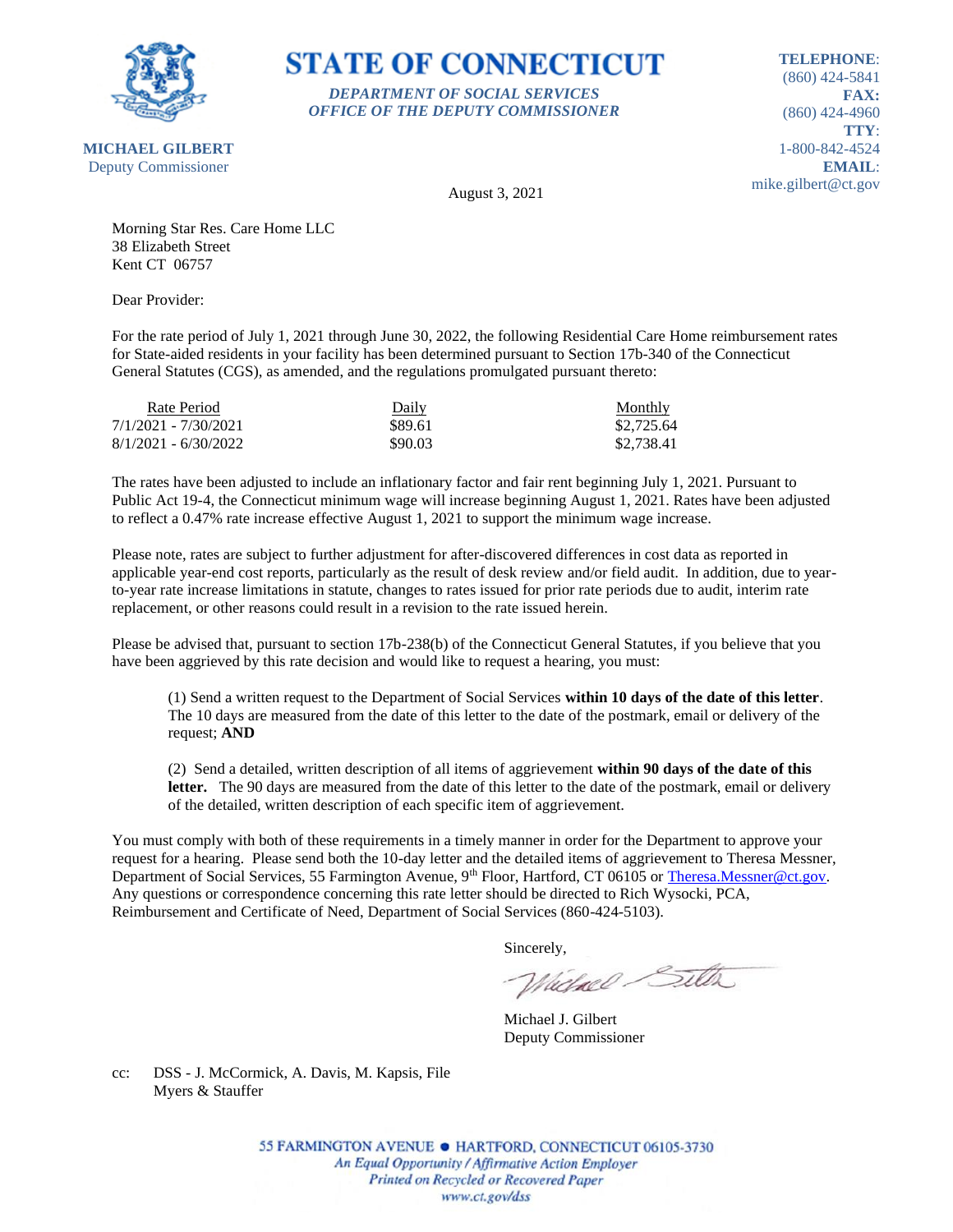

## **STATE OF CONNECTICUT** *DEPARTMENT OF SOCIAL SERVICES*

*OFFICE OF THE DEPUTY COMMISSIONER*

**TELEPHONE**: (860) 424-5841 **FAX:** (860) 424-4960 **TTY**: 1-800-842-4524 **EMAIL**: mike.gilbert@ct.gov

August 3, 2021

Mystic River Residential Care 14 Godfrey Street Mystic CT 06355

Dear Provider:

For the rate period of July 1, 2021 through June 30, 2022, the following Residential Care Home reimbursement rates for State-aided residents in your facility has been determined pursuant to Section 17b-340 of the Connecticut General Statutes (CGS), as amended, and the regulations promulgated pursuant thereto:

| Rate Period            | Daily    | Monthly    |
|------------------------|----------|------------|
| 7/1/2021 - 7/30/2021   | \$107.89 | \$3,281.65 |
| $8/1/2021 - 6/30/2022$ | \$108.40 | \$3,297.17 |

Pursuant to Public Act 19-4, the Connecticut minimum wage will increase beginning August 1, 2021. Rates have been adjusted to reflect a 0.47% rate increase effective August 1, 2021 to support the minimum wage increase. You have not filed an annual cost report with the Department. Pursuant to Section 17b-340 CGS, you are ineligible for inflation and fair rent adjustments. Your rate will be reviewed and revised upon submission of pending cost reports to the Department. Cost report information can be found at the Department website: https://portal.ct.gov/DSS/Health-And-Home-Care/Long-Term-Care/Residential-Care-Homes-RCH.

Please note, rates are subject to further adjustment for after-discovered differences in cost data as reported in applicable year-end cost reports, particularly as the result of desk review and/or field audit. In addition, due to year-to-year rate increase limitations in statute, changes to rates issued for prior rate periods due to audit, interim rate replacement, or other reasons could result in a revision to the rate issued herein.

Please be advised that, pursuant to section 17b-238(b) of the Connecticut General Statutes, if you believe that you have been aggrieved by this rate decision and would like to request a hearing, you must:

(1) Send a written request to the Department of Social Services **within 10 days of the date of this letter**. The 10 days are measured from the date of this letter to the date of the postmark, email or delivery of the request; **AND**

(2) Send a detailed, written description of all items of aggrievement **within 90 days of the date of this letter.** The 90 days are measured from the date of this letter to the date of the postmark, email or delivery of the detailed, written description of each specific item of aggrievement.

You must comply with both of these requirements in a timely manner in order for the Department to approve your request for a hearing. Please send both the 10-day letter and the detailed items of aggrievement to Theresa Messner, Department of Social Services, 55 Farmington Avenue, 9<sup>th</sup> Floor, Hartford, CT 06105 o[r Theresa.Messner@ct.gov.](mailto:Theresa.Messner@ct.gov) Any questions or correspondence concerning this rate letter should be directed to Rich Wysocki, PCA, Reimbursement and Certificate of Need, Department of Social Services (860-424-5103).

Sincerely,

Whichael Sitter

Michael J. Gilbert Deputy Commissioner

cc: DSS - J. McCormick, A. Davis, M. Kapsis, File, Myers & Stauffer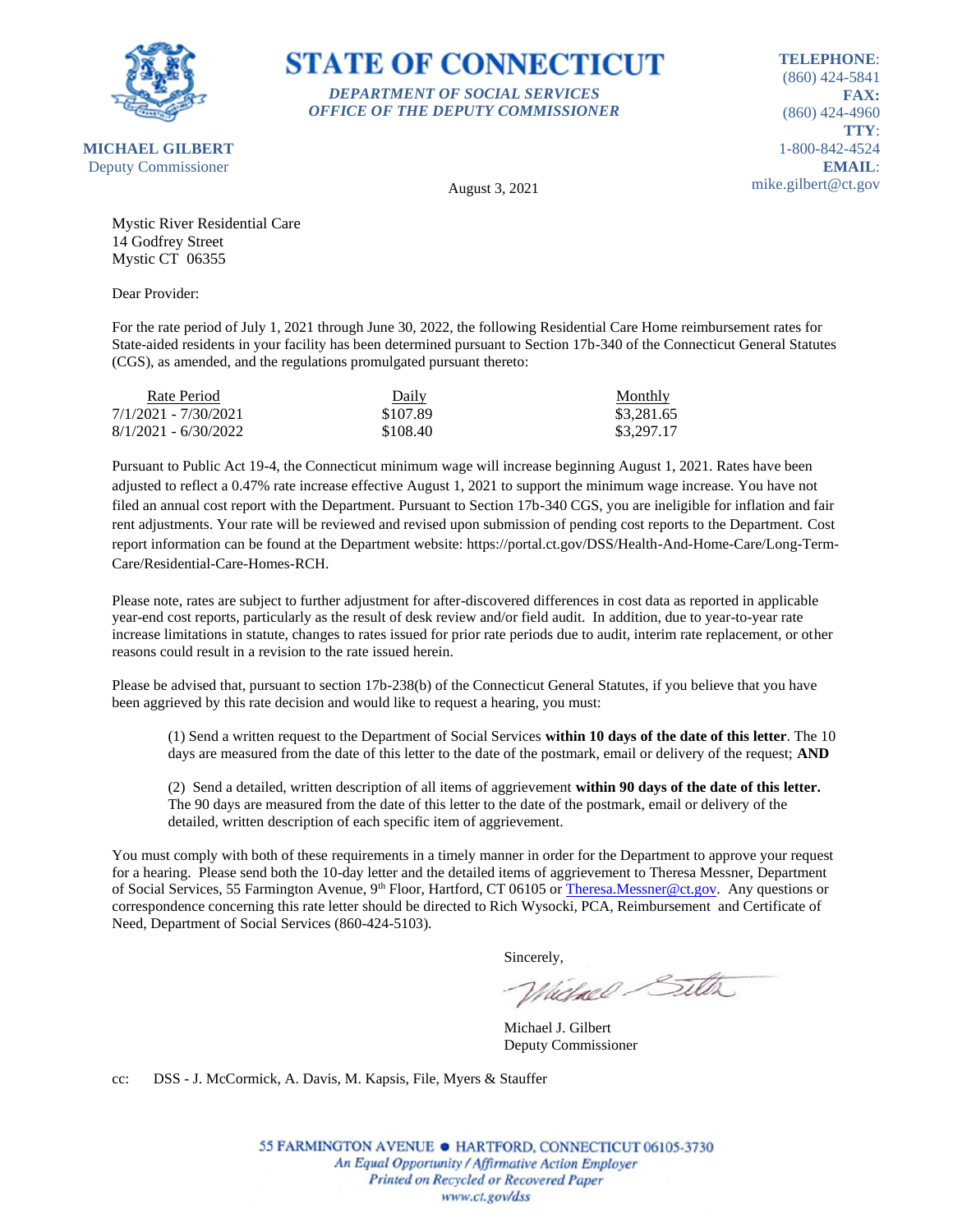

**STATE OF CONNECTICUT** *DEPARTMENT OF SOCIAL SERVICES*

*OFFICE OF THE DEPUTY COMMISSIONER*

**TELEPHONE**: (860) 424-5841 **FAX:** (860) 424-4960 **TTY**: 1-800-842-4524 **EMAIL**: mike.gilbert@ct.gov

August 3, 2021

New Horizons Village 37 Bliss Road Unionville CT

Dear Provider:

For the rate period of July 1, 2021 through June 30, 2022, the following Residential Care Home reimbursement rates for State-aided residents in your facility has been determined pursuant to Section 17b-340 of the Connecticut General Statutes (CGS), as amended, and the regulations promulgated pursuant thereto:

| Rate Period            | Daily    | <b>Monthly</b> |
|------------------------|----------|----------------|
| 7/1/2021 - 7/30/2021   | \$182.96 | \$5,565.03     |
| $8/1/2021 - 6/30/2022$ | \$183.82 | \$5,591.19     |

The rates have been adjusted to include an inflationary factor and fair rent beginning July 1, 2021. Pursuant to Public Act 19-4, the Connecticut minimum wage will increase beginning August 1, 2021. Rates have been adjusted to reflect a 0.47% rate increase effective August 1, 2021 to support the minimum wage increase.

Please note, rates are subject to further adjustment for after-discovered differences in cost data as reported in applicable year-end cost reports, particularly as the result of desk review and/or field audit. In addition, due to yearto-year rate increase limitations in statute, changes to rates issued for prior rate periods due to audit, interim rate replacement, or other reasons could result in a revision to the rate issued herein.

Please be advised that, pursuant to section 17b-238(b) of the Connecticut General Statutes, if you believe that you have been aggrieved by this rate decision and would like to request a hearing, you must:

(1) Send a written request to the Department of Social Services **within 10 days of the date of this letter**. The 10 days are measured from the date of this letter to the date of the postmark, email or delivery of the request; **AND**

(2) Send a detailed, written description of all items of aggrievement **within 90 days of the date of this**  letter. The 90 days are measured from the date of this letter to the date of the postmark, email or delivery of the detailed, written description of each specific item of aggrievement.

You must comply with both of these requirements in a timely manner in order for the Department to approve your request for a hearing. Please send both the 10-day letter and the detailed items of aggrievement to Theresa Messner, Department of Social Services, 55 Farmington Avenue, 9<sup>th</sup> Floor, Hartford, CT 06105 or [Theresa.Messner@ct.gov.](mailto:Theresa.Messner@ct.gov) Any questions or correspondence concerning this rate letter should be directed to Rich Wysocki, PCA, Reimbursement and Certificate of Need, Department of Social Services (860-424-5103).

Sincerely,

Victorel Sitter

Michael J. Gilbert Deputy Commissioner

cc: DSS - J. McCormick, A. Davis, M. Kapsis, File Myers & Stauffer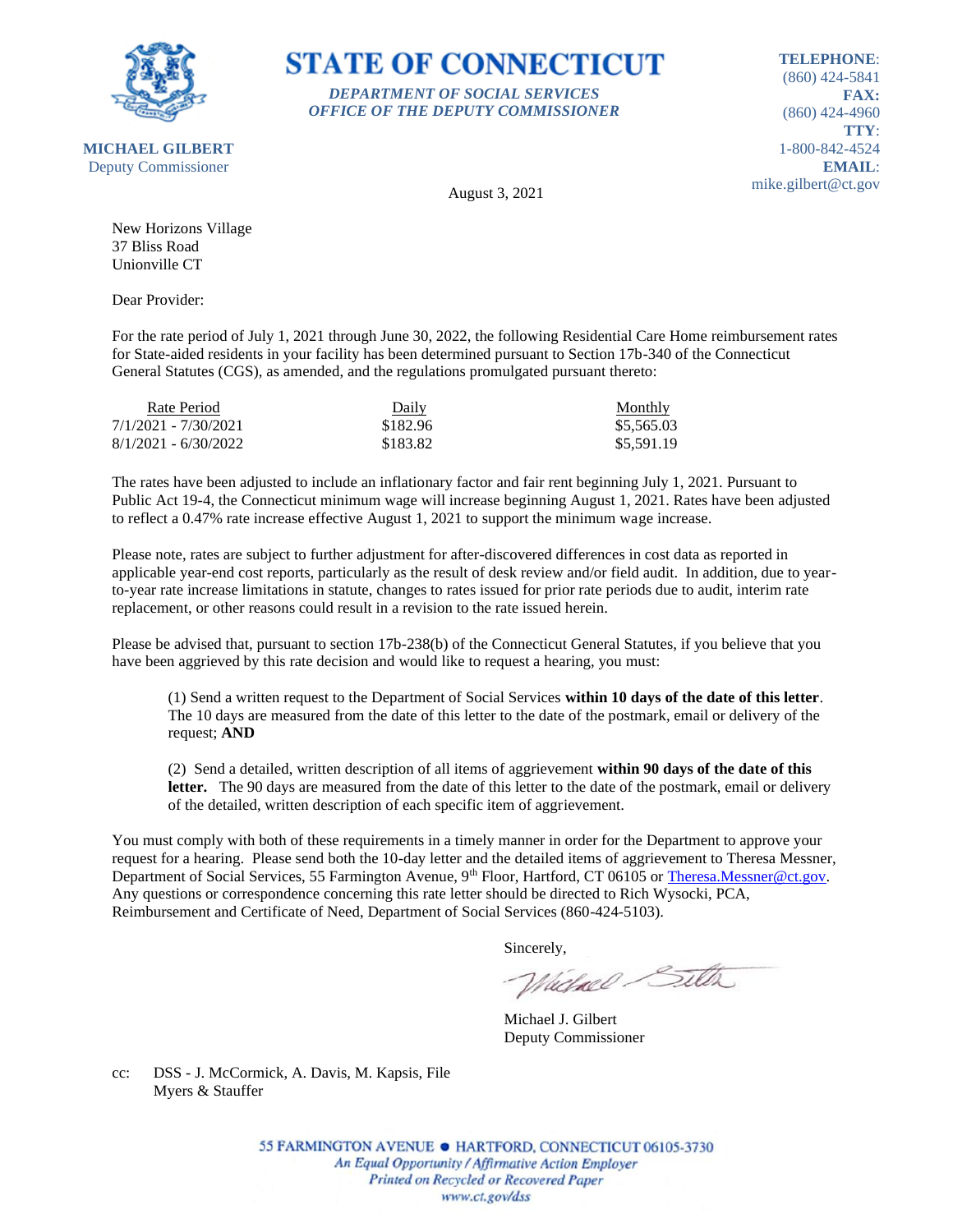

**STATE OF CONNECTICUT** *DEPARTMENT OF SOCIAL SERVICES*

*OFFICE OF THE DEPUTY COMMISSIONER*

**TELEPHONE**: (860) 424-5841 **FAX:** (860) 424-4960 **TTY**: 1-800-842-4524 **EMAIL**: mike.gilbert@ct.gov

August 3, 2021

Noble Horizons 17 Cobble Road Salisbury CT 06068

Dear Provider:

For the rate period of July 1, 2021 through June 30, 2022, the following Residential Care Home reimbursement rates for State-aided residents in your facility has been determined pursuant to Section 17b-340 of the Connecticut General Statutes (CGS), as amended, and the regulations promulgated pursuant thereto:

| Rate Period            | Daily    | Monthly    |
|------------------------|----------|------------|
| 7/1/2021 - 7/30/2021   | \$148.24 | \$4,508.97 |
| $8/1/2021 - 6/30/2022$ | \$148.94 | \$4,530.26 |

The rates have been adjusted to include an inflationary factor and fair rent beginning July 1, 2021. Pursuant to Public Act 19-4, the Connecticut minimum wage will increase beginning August 1, 2021. Rates have been adjusted to reflect a 0.47% rate increase effective August 1, 2021 to support the minimum wage increase.

Please note, rates are subject to further adjustment for after-discovered differences in cost data as reported in applicable year-end cost reports, particularly as the result of desk review and/or field audit. In addition, due to yearto-year rate increase limitations in statute, changes to rates issued for prior rate periods due to audit, interim rate replacement, or other reasons could result in a revision to the rate issued herein.

Please be advised that, pursuant to section 17b-238(b) of the Connecticut General Statutes, if you believe that you have been aggrieved by this rate decision and would like to request a hearing, you must:

(1) Send a written request to the Department of Social Services **within 10 days of the date of this letter**. The 10 days are measured from the date of this letter to the date of the postmark, email or delivery of the request; **AND**

(2) Send a detailed, written description of all items of aggrievement **within 90 days of the date of this**  letter. The 90 days are measured from the date of this letter to the date of the postmark, email or delivery of the detailed, written description of each specific item of aggrievement.

You must comply with both of these requirements in a timely manner in order for the Department to approve your request for a hearing. Please send both the 10-day letter and the detailed items of aggrievement to Theresa Messner, Department of Social Services, 55 Farmington Avenue, 9<sup>th</sup> Floor, Hartford, CT 06105 or [Theresa.Messner@ct.gov.](mailto:Theresa.Messner@ct.gov) Any questions or correspondence concerning this rate letter should be directed to Rich Wysocki, PCA, Reimbursement and Certificate of Need, Department of Social Services (860-424-5103).

Sincerely,

Victorel Sitter

Michael J. Gilbert Deputy Commissioner

cc: DSS - J. McCormick, A. Davis, M. Kapsis, File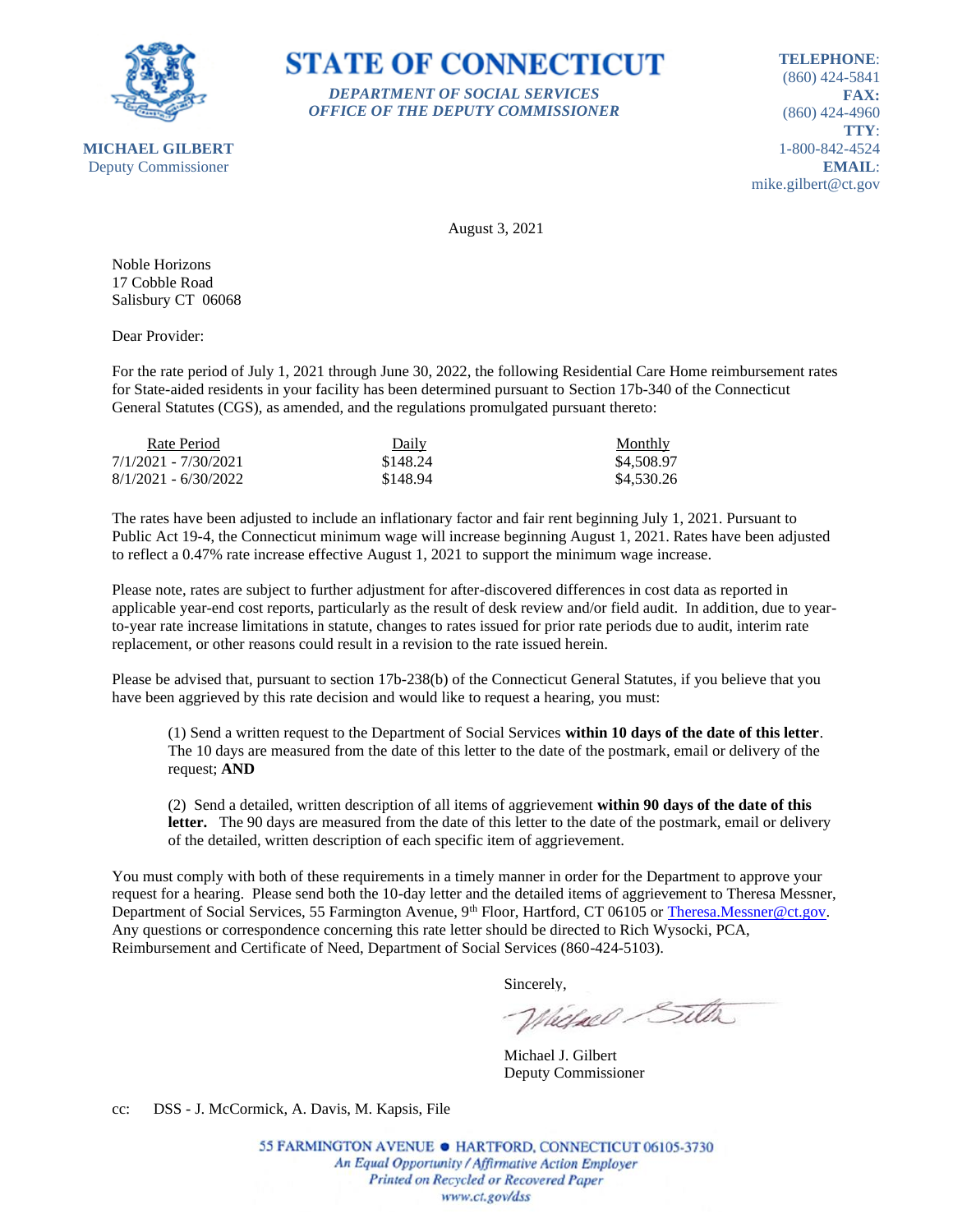

## **STATE OF CONNECTICUT** *DEPARTMENT OF SOCIAL SERVICES*

*OFFICE OF THE DEPUTY COMMISSIONER*

**TELEPHONE**: (860) 424-5841 **FAX:** (860) 424-4960 **TTY**: 1-800-842-4524 **EMAIL**: mike.gilbert@ct.gov

August 3, 2021

Park City Residential Care Home 752 Park Avenue Bridgeport CT 06604

Dear Provider:

For the rate period of July 1, 2021 through June 30, 2022, the following Residential Care Home reimbursement rates for State-aided residents in your facility has been determined pursuant to Section 17b-340 of the Connecticut General Statutes (CGS), as amended, and the regulations promulgated pursuant thereto:

| Rate Period            | Daily   | Monthly    |
|------------------------|---------|------------|
| 7/1/2021 - 7/30/2021   | \$92.98 | \$2,828.14 |
| $8/1/2021 - 6/30/2022$ | \$93.42 | \$2,841.53 |

The rates have been adjusted to include an inflationary factor and fair rent beginning July 1, 2021. Pursuant to Public Act 19-4, the Connecticut minimum wage will increase beginning August 1, 2021. Rates have been adjusted to reflect a 0.47% rate increase effective August 1, 2021 to support the minimum wage increase.

Please note, rates are subject to further adjustment for after-discovered differences in cost data as reported in applicable year-end cost reports, particularly as the result of desk review and/or field audit. In addition, due to yearto-year rate increase limitations in statute, changes to rates issued for prior rate periods due to audit, interim rate replacement, or other reasons could result in a revision to the rate issued herein.

Please be advised that, pursuant to section 17b-238(b) of the Connecticut General Statutes, if you believe that you have been aggrieved by this rate decision and would like to request a hearing, you must:

(1) Send a written request to the Department of Social Services **within 10 days of the date of this letter**. The 10 days are measured from the date of this letter to the date of the postmark, email or delivery of the request; **AND**

(2) Send a detailed, written description of all items of aggrievement **within 90 days of the date of this**  letter. The 90 days are measured from the date of this letter to the date of the postmark, email or delivery of the detailed, written description of each specific item of aggrievement.

You must comply with both of these requirements in a timely manner in order for the Department to approve your request for a hearing. Please send both the 10-day letter and the detailed items of aggrievement to Theresa Messner, Department of Social Services, 55 Farmington Avenue, 9<sup>th</sup> Floor, Hartford, CT 06105 or [Theresa.Messner@ct.gov.](mailto:Theresa.Messner@ct.gov) Any questions or correspondence concerning this rate letter should be directed to Rich Wysocki, PCA, Reimbursement and Certificate of Need, Department of Social Services (860-424-5103).

Sincerely,

Victorel Sitter

Michael J. Gilbert Deputy Commissioner

cc: DSS - J. McCormick, A. Davis, M. Kapsis, File Myers & Stauffer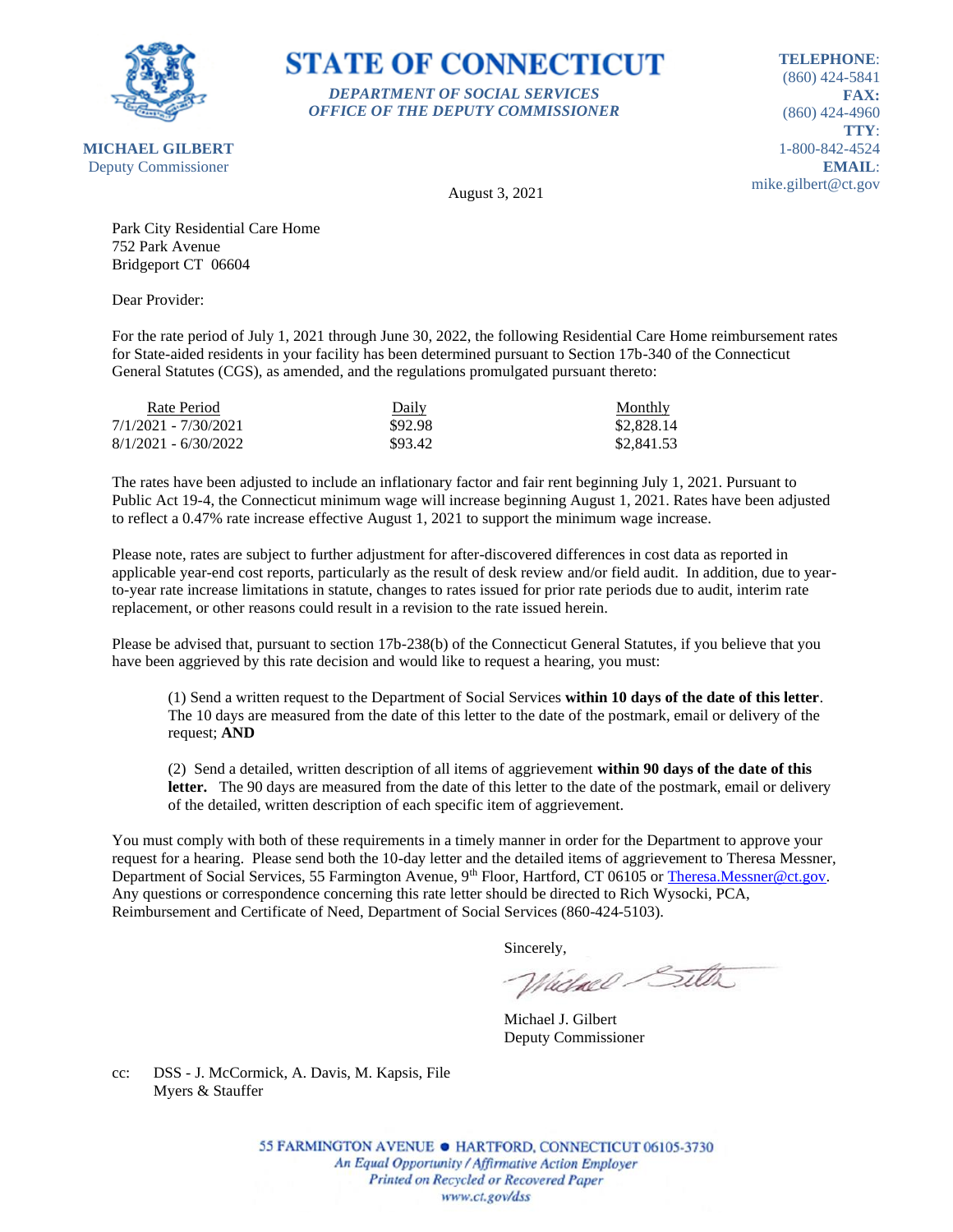

### **STATE OF CONNECTICUT** *DEPARTMENT OF SOCIAL SERVICES*

*OFFICE OF THE DEPUTY COMMISSIONER*

**TELEPHONE**: (860) 424-5841 **FAX:** (860) 424-4960 **TTY**: 1-800-842-4524 **EMAIL**: mike.gilbert@ct.gov

August 3, 2021

Park Hill Manor, Inc. 105 Vine Street New Britain CT 06052

Dear Provider:

For the rate period of July 1, 2021 through June 30, 2022, the following Residential Care Home reimbursement rates for State-aided residents in your facility has been determined pursuant to Section 17b-340 of the Connecticut General Statutes (CGS), as amended, and the regulations promulgated pursuant thereto:

| Rate Period            | Daily    | Monthly    |
|------------------------|----------|------------|
| 7/1/2021 - 7/30/2021   | \$103.83 | \$3.158.16 |
| $8/1/2021 - 6/30/2022$ | \$104.32 | \$3,173.07 |

The rates have been adjusted to include an inflationary factor and fair rent beginning July 1, 2021. Pursuant to Public Act 19-4, the Connecticut minimum wage will increase beginning August 1, 2021. Rates have been adjusted to reflect a 0.47% rate increase effective August 1, 2021 to support the minimum wage increase.

Please note, rates are subject to further adjustment for after-discovered differences in cost data as reported in applicable year-end cost reports, particularly as the result of desk review and/or field audit. In addition, due to yearto-year rate increase limitations in statute, changes to rates issued for prior rate periods due to audit, interim rate replacement, or other reasons could result in a revision to the rate issued herein.

Please be advised that, pursuant to section 17b-238(b) of the Connecticut General Statutes, if you believe that you have been aggrieved by this rate decision and would like to request a hearing, you must:

(1) Send a written request to the Department of Social Services **within 10 days of the date of this letter**. The 10 days are measured from the date of this letter to the date of the postmark, email or delivery of the request; **AND**

(2) Send a detailed, written description of all items of aggrievement **within 90 days of the date of this**  letter. The 90 days are measured from the date of this letter to the date of the postmark, email or delivery of the detailed, written description of each specific item of aggrievement.

You must comply with both of these requirements in a timely manner in order for the Department to approve your request for a hearing. Please send both the 10-day letter and the detailed items of aggrievement to Theresa Messner, Department of Social Services, 55 Farmington Avenue, 9<sup>th</sup> Floor, Hartford, CT 06105 or [Theresa.Messner@ct.gov.](mailto:Theresa.Messner@ct.gov) Any questions or correspondence concerning this rate letter should be directed to Rich Wysocki, PCA, Reimbursement and Certificate of Need, Department of Social Services (860-424-5103).

Sincerely,

Victorel Sitter

Michael J. Gilbert Deputy Commissioner

cc: DSS - J. McCormick, A. Davis, M. Kapsis, File Myers & Stauffer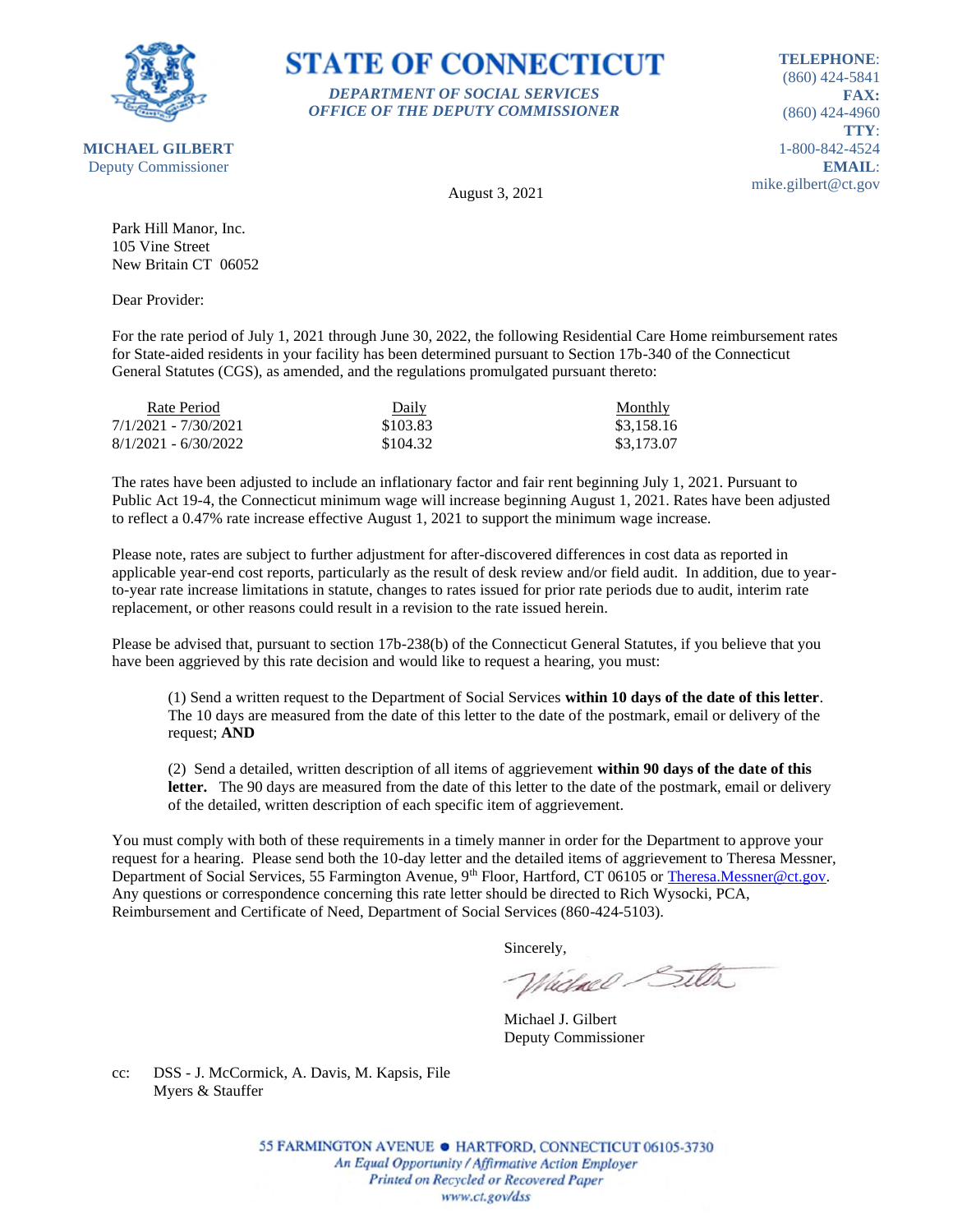

### **STATE OF CONNECTICUT** *DEPARTMENT OF SOCIAL SERVICES*

*OFFICE OF THE DEPUTY COMMISSIONER*

**TELEPHONE**: (860) 424-5841 **FAX:** (860) 424-4960 **TTY**: 1-800-842-4524 **EMAIL**: mike.gilbert@ct.gov

August 3, 2021

Parsonage Cottage Senior Residence 88 Parsonage Rd. Greenwich CT 06830

Dear Provider:

For the rate period of July 1, 2021 through June 30, 2022, the following Residential Care Home reimbursement rates for State-aided residents in your facility has been determined pursuant to Section 17b-340 of the Connecticut General Statutes (CGS), as amended, and the regulations promulgated pursuant thereto:

| Rate Period            | Daily    | Monthly    |
|------------------------|----------|------------|
| 7/1/2021 - 7/30/2021   | \$143.63 | \$4.368.75 |
| $8/1/2021 - 6/30/2022$ | \$144.31 | \$4.389.43 |

The rates have been adjusted to include an inflationary factor and fair rent beginning July 1, 2021. Pursuant to Public Act 19-4, the Connecticut minimum wage will increase beginning August 1, 2021. Rates have been adjusted to reflect a 0.47% rate increase effective August 1, 2021 to support the minimum wage increase.

Please note, rates are subject to further adjustment for after-discovered differences in cost data as reported in applicable year-end cost reports, particularly as the result of desk review and/or field audit. In addition, due to yearto-year rate increase limitations in statute, changes to rates issued for prior rate periods due to audit, interim rate replacement, or other reasons could result in a revision to the rate issued herein.

Please be advised that, pursuant to section 17b-238(b) of the Connecticut General Statutes, if you believe that you have been aggrieved by this rate decision and would like to request a hearing, you must:

(1) Send a written request to the Department of Social Services **within 10 days of the date of this letter**. The 10 days are measured from the date of this letter to the date of the postmark, email or delivery of the request; **AND**

(2) Send a detailed, written description of all items of aggrievement **within 90 days of the date of this letter.** The 90 days are measured from the date of this letter to the date of the postmark, email or delivery of the detailed, written description of each specific item of aggrievement.

You must comply with both of these requirements in a timely manner in order for the Department to approve your request for a hearing. Please send both the 10-day letter and the detailed items of aggrievement to Theresa Messner, Department of Social Services, 55 Farmington Avenue, 9<sup>th</sup> Floor, Hartford, CT 06105 or [Theresa.Messner@ct.gov.](mailto:Theresa.Messner@ct.gov) Any questions or correspondence concerning this rate letter should be directed to Rich Wysocki, PCA, Reimbursement and Certificate of Need, Department of Social Services (860-424-5103).

Sincerely,

Victorel Sitter

Michael J. Gilbert Deputy Commissioner

cc: DSS - J. McCormick, A. Davis, M. Kapsis, File Myers & Stauffer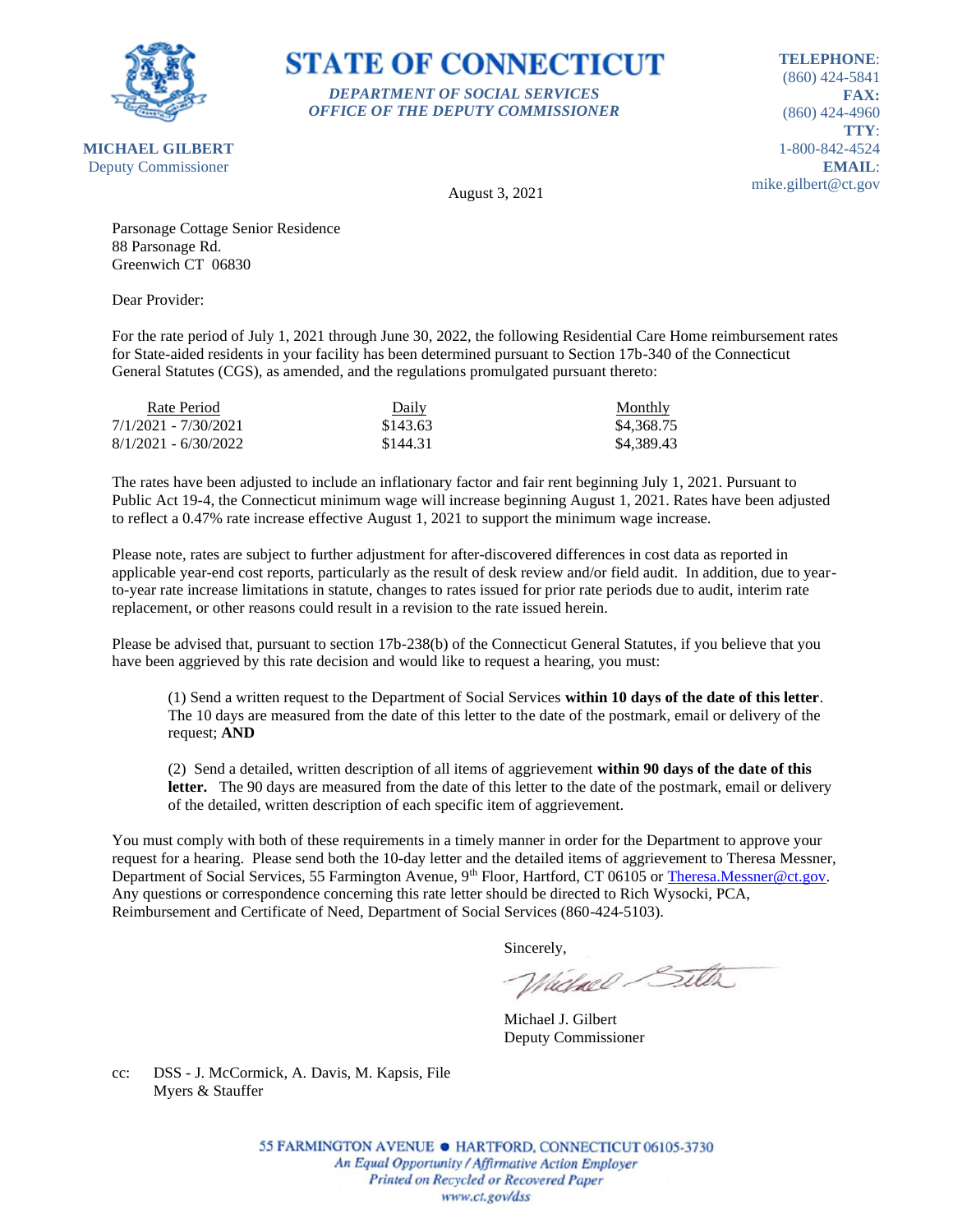

**STATE OF CONNECTICUT** *DEPARTMENT OF SOCIAL SERVICES*

*OFFICE OF THE DEPUTY COMMISSIONER*

**TELEPHONE**: (860) 424-5841 **FAX:** (860) 424-4960 **TTY**: 1-800-842-4524 **EMAIL**: mike.gilbert@ct.gov

August 3, 2021

Pleasant View Manor, Inc. 225 Bunker Hill Road Watertown CT 06795

Dear Provider:

For the rate period of July 1, 2021 through June 30, 2022, the following Residential Care Home reimbursement rates for State-aided residents in your facility has been determined pursuant to Section 17b-340 of the Connecticut General Statutes (CGS), as amended, and the regulations promulgated pursuant thereto:

| Rate Period            | Daily   | Monthly    |
|------------------------|---------|------------|
| 7/1/2021 - 7/30/2021   | \$90.05 | \$2,739.02 |
| $8/1/2021 - 6/30/2022$ | \$90.47 | \$2,751.80 |

The rates have been adjusted to include an inflationary factor and fair rent beginning July 1, 2021. Pursuant to Public Act 19-4, the Connecticut minimum wage will increase beginning August 1, 2021. Rates have been adjusted to reflect a 0.47% rate increase effective August 1, 2021 to support the minimum wage increase.

Please note, rates are subject to further adjustment for after-discovered differences in cost data as reported in applicable year-end cost reports, particularly as the result of desk review and/or field audit. In addition, due to yearto-year rate increase limitations in statute, changes to rates issued for prior rate periods due to audit, interim rate replacement, or other reasons could result in a revision to the rate issued herein.

Please be advised that, pursuant to section 17b-238(b) of the Connecticut General Statutes, if you believe that you have been aggrieved by this rate decision and would like to request a hearing, you must:

(1) Send a written request to the Department of Social Services **within 10 days of the date of this letter**. The 10 days are measured from the date of this letter to the date of the postmark, email or delivery of the request; **AND**

(2) Send a detailed, written description of all items of aggrievement **within 90 days of the date of this**  letter. The 90 days are measured from the date of this letter to the date of the postmark, email or delivery of the detailed, written description of each specific item of aggrievement.

You must comply with both of these requirements in a timely manner in order for the Department to approve your request for a hearing. Please send both the 10-day letter and the detailed items of aggrievement to Theresa Messner, Department of Social Services, 55 Farmington Avenue, 9<sup>th</sup> Floor, Hartford, CT 06105 or [Theresa.Messner@ct.gov.](mailto:Theresa.Messner@ct.gov) Any questions or correspondence concerning this rate letter should be directed to Rich Wysocki, PCA, Reimbursement and Certificate of Need, Department of Social Services (860-424-5103).

Sincerely,

Victorel Sitter

Michael J. Gilbert Deputy Commissioner

cc: DSS - J. McCormick, A. Davis, M. Kapsis, File Myers & Stauffer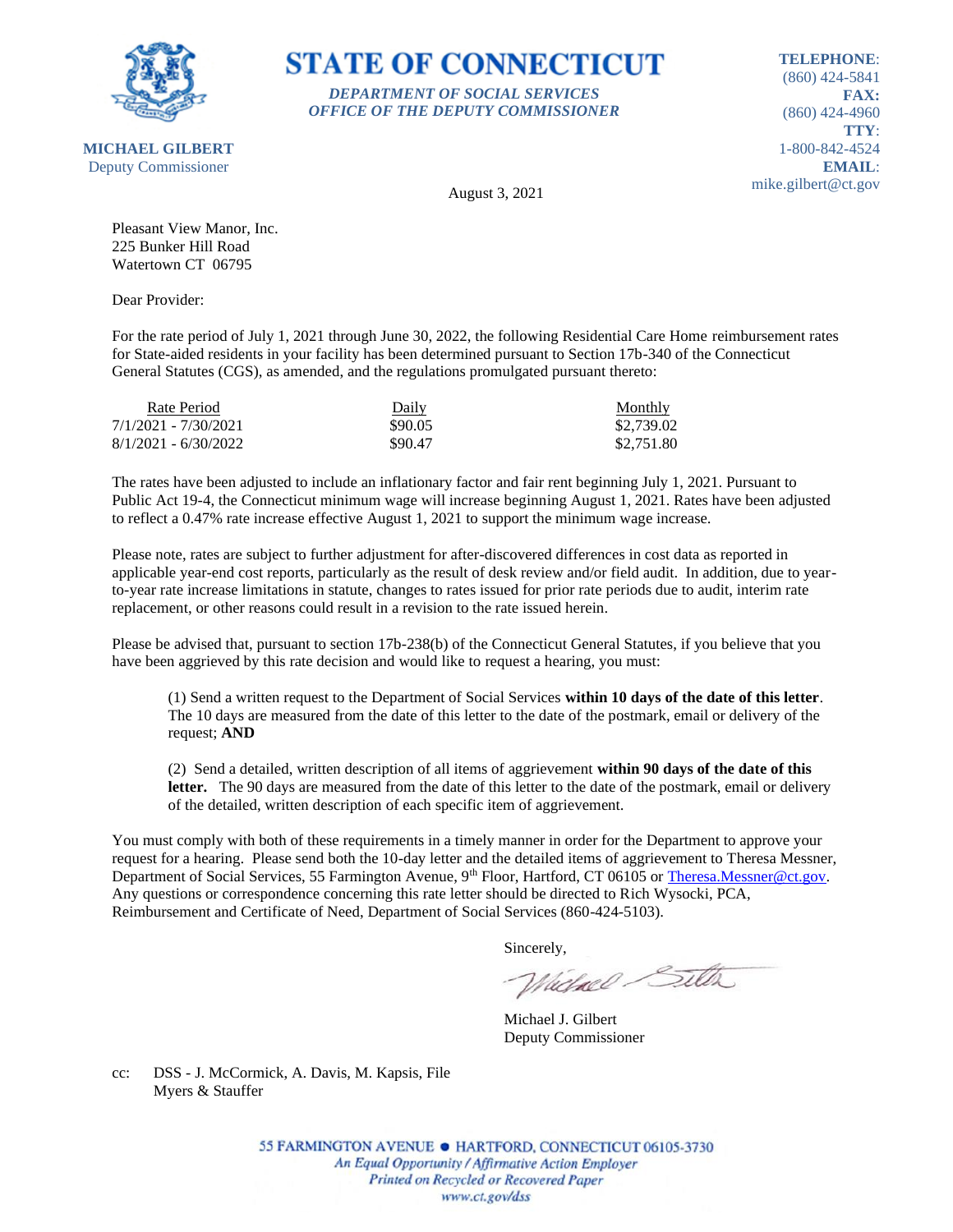

# **STATE OF CONNECTICUT** *DEPARTMENT OF SOCIAL SERVICES*

*OFFICE OF THE DEPUTY COMMISSIONER*

**TELEPHONE**: (860) 424-5841 **FAX:** (860) 424-4960 **TTY**: 1-800-842-4524 **EMAIL**: mike.gilbert@ct.gov

August 3, 2021

Premier Care of Woodbury, LLC 280 Middle Road Turnpike Woodbury CT 06798

Dear Provider:

For the rate period of July 1, 2021 through June 30, 2022, the following Residential Care Home reimbursement rates for State-aided residents in your facility has been determined pursuant to Section 17b-340 of the Connecticut General Statutes (CGS), as amended, and the regulations promulgated pursuant thereto:

| Rate Period            | Daily   | Monthly    |
|------------------------|---------|------------|
| 7/1/2021 - 7/30/2021   | \$88.75 | \$2,699.48 |
| $8/1/2021 - 6/30/2022$ | \$89.17 | \$2,712.25 |

Pursuant to Public Act 19-4, the Connecticut minimum wage will increase beginning August 1, 2021. Rates have been adjusted to reflect a 0.47% rate increase effective August 1, 2021 to support the minimum wage increase. You have not filed an annual cost report with the Department. Pursuant to Section 17b-340 CGS, you are ineligible for inflation and fair rent adjustments. Your rate will be reviewed and revised upon submission of pending cost reports to the Department. Cost report information can be found at the Department website: https://portal.ct.gov/DSS/Health-And-Home-Care/Long-Term-Care/Residential-Care-Homes-RCH.

Please note, rates are subject to further adjustment for after-discovered differences in cost data as reported in applicable year-end cost reports, particularly as the result of desk review and/or field audit. In addition, due to year-to-year rate increase limitations in statute, changes to rates issued for prior rate periods due to audit, interim rate replacement, or other reasons could result in a revision to the rate issued herein.

Please be advised that, pursuant to section 17b-238(b) of the Connecticut General Statutes, if you believe that you have been aggrieved by this rate decision and would like to request a hearing, you must:

(1) Send a written request to the Department of Social Services **within 10 days of the date of this letter**. The 10 days are measured from the date of this letter to the date of the postmark, email or delivery of the request; **AND**

(2) Send a detailed, written description of all items of aggrievement **within 90 days of the date of this letter.** The 90 days are measured from the date of this letter to the date of the postmark, email or delivery of the detailed, written description of each specific item of aggrievement.

You must comply with both of these requirements in a timely manner in order for the Department to approve your request for a hearing. Please send both the 10-day letter and the detailed items of aggrievement to Theresa Messner, Department of Social Services, 55 Farmington Avenue, 9<sup>th</sup> Floor, Hartford, CT 06105 o[r Theresa.Messner@ct.gov.](mailto:Theresa.Messner@ct.gov) Any questions or correspondence concerning this rate letter should be directed to Rich Wysocki, PCA, Reimbursement and Certificate of Need, Department of Social Services (860-424-5103).

Sincerely,

Whichael Sitter

Michael J. Gilbert Deputy Commissioner

cc: DSS - J. McCormick, A. Davis, M. Kapsis, File, Myers & Stauffer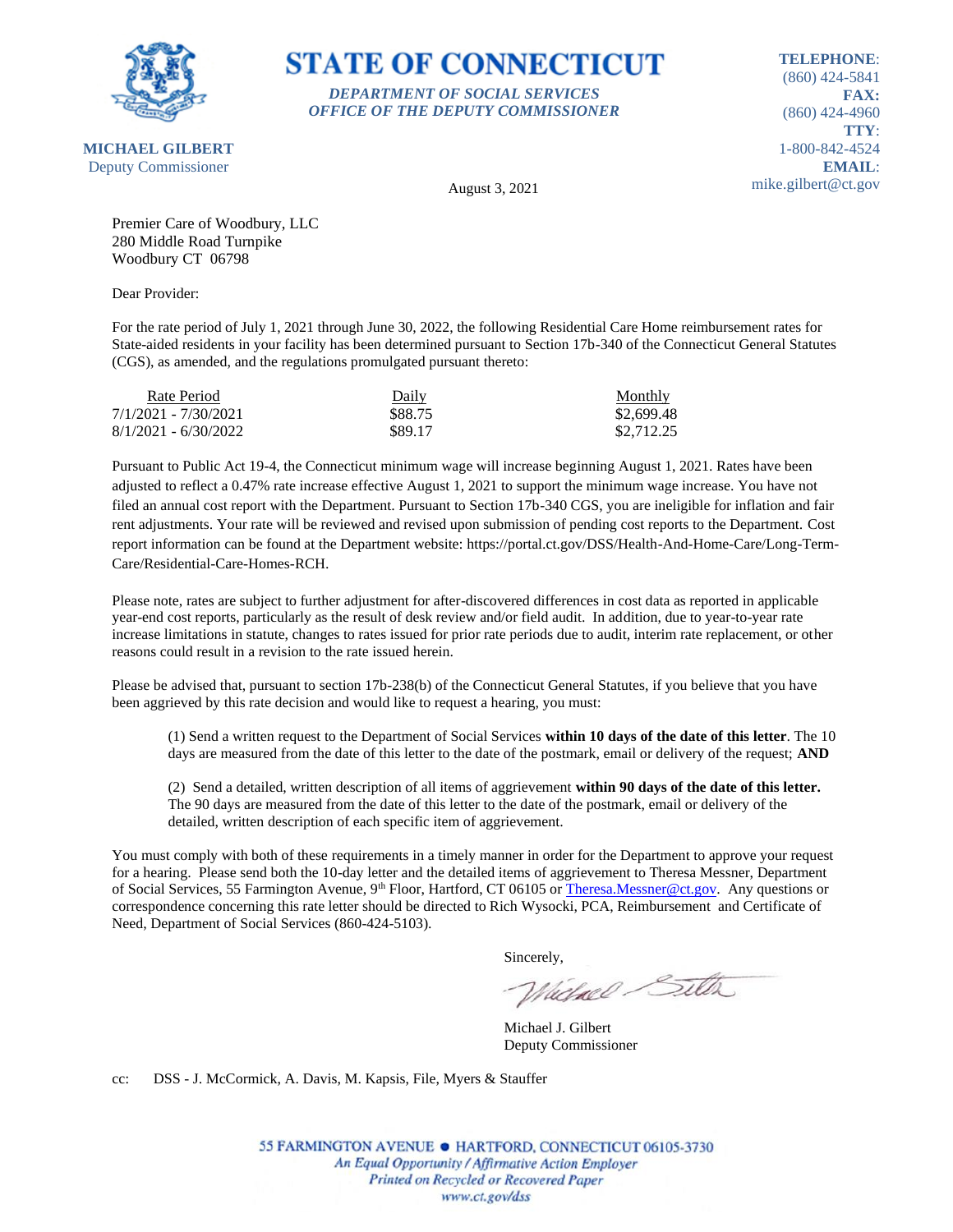

### **STATE OF CONNECTICUT** *DEPARTMENT OF SOCIAL SERVICES*

*OFFICE OF THE DEPUTY COMMISSIONER*

**TELEPHONE**: (860) 424-5841 **FAX:** (860) 424-4960 **TTY**: 1-800-842-4524 **EMAIL**: mike.gilbert@ct.gov

**MICHAEL GILBERT** Deputy Commissioner

August 3, 2021

Riverview Lodge, Inc. 10 Prospect Street Deep River CT 06417

Dear Provider:

For the rate period of July 1, 2021 through June 30, 2022, the following Residential Care Home reimbursement rates for State-aided residents in your facility has been determined pursuant to Section 17b-340 of the Connecticut General Statutes (CGS), as amended, and the regulations promulgated pursuant thereto:

| Rate Period            | Daily    | Monthly    |
|------------------------|----------|------------|
| 7/1/2021 - 7/30/2021   | \$103.17 | \$3,138.09 |
| $8/1/2021 - 6/30/2022$ | \$103.65 | \$3,152.69 |

The rates have been adjusted to include an inflationary factor and fair rent beginning July 1, 2021. Pursuant to Public Act 19-4, the Connecticut minimum wage will increase beginning August 1, 2021. Rates have been adjusted to reflect a 0.47% rate increase effective August 1, 2021 to support the minimum wage increase.

Please note, rates are subject to further adjustment for after-discovered differences in cost data as reported in applicable year-end cost reports, particularly as the result of desk review and/or field audit. In addition, due to yearto-year rate increase limitations in statute, changes to rates issued for prior rate periods due to audit, interim rate replacement, or other reasons could result in a revision to the rate issued herein.

Please be advised that, pursuant to section 17b-238(b) of the Connecticut General Statutes, if you believe that you have been aggrieved by this rate decision and would like to request a hearing, you must:

(1) Send a written request to the Department of Social Services **within 10 days of the date of this letter**. The 10 days are measured from the date of this letter to the date of the postmark, email or delivery of the request; **AND**

(2) Send a detailed, written description of all items of aggrievement **within 90 days of the date of this**  letter. The 90 days are measured from the date of this letter to the date of the postmark, email or delivery of the detailed, written description of each specific item of aggrievement.

You must comply with both of these requirements in a timely manner in order for the Department to approve your request for a hearing. Please send both the 10-day letter and the detailed items of aggrievement to Theresa Messner, Department of Social Services, 55 Farmington Avenue, 9<sup>th</sup> Floor, Hartford, CT 06105 or [Theresa.Messner@ct.gov.](mailto:Theresa.Messner@ct.gov) Any questions or correspondence concerning this rate letter should be directed to Rich Wysocki, PCA, Reimbursement and Certificate of Need, Department of Social Services (860-424-5103).

Sincerely,

Victorel Sitter

Michael J. Gilbert Deputy Commissioner

cc: DSS - J. McCormick, A. Davis, M. Kapsis, File Myers & Stauffer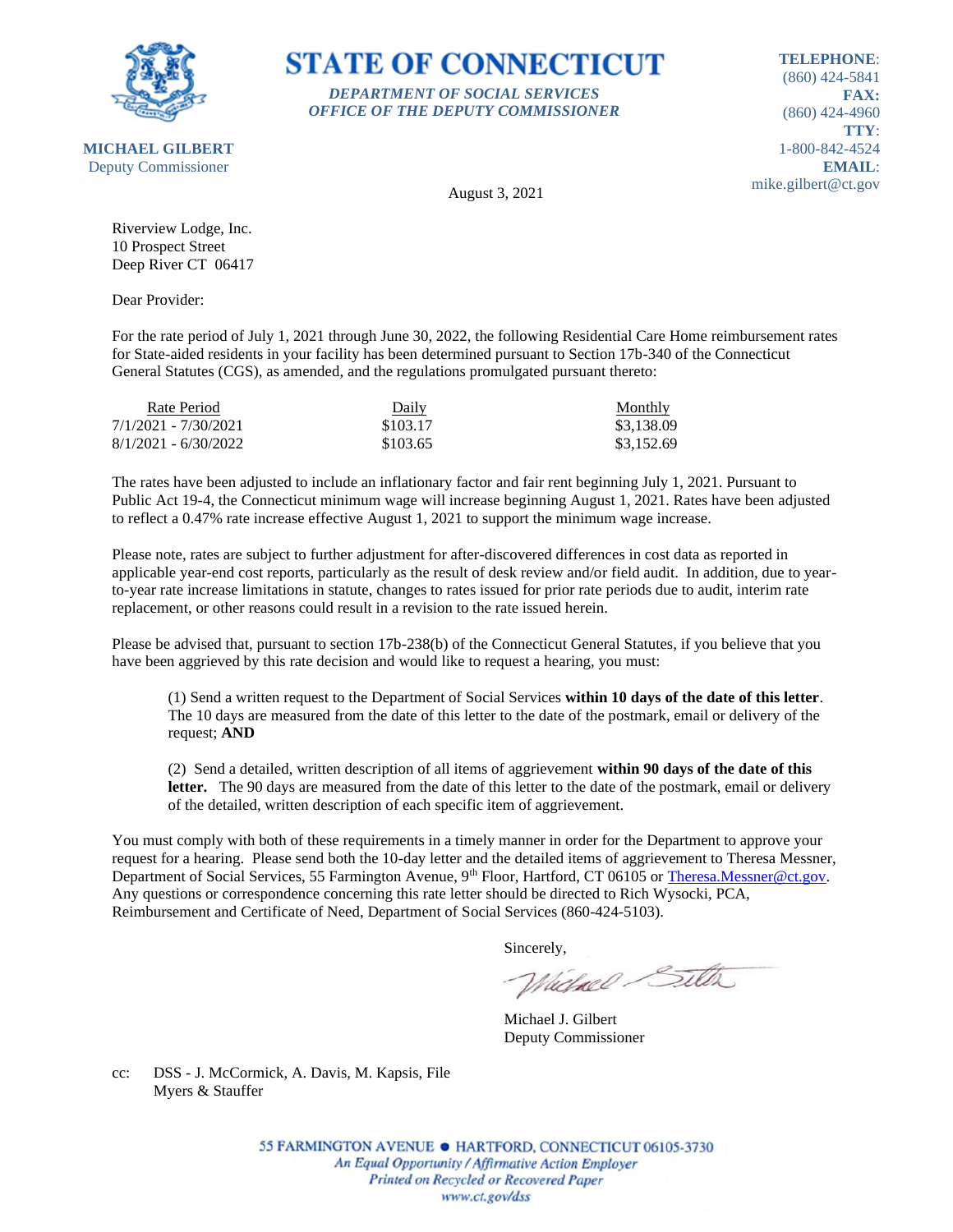

#### **STATE OF CONNECTICUT** *DEPARTMENT OF SOCIAL SERVICES*

*OFFICE OF THE DEPUTY COMMISSIONER*

**TELEPHONE**: (860) 424-5841 **FAX:** (860) 424-4960 **TTY**: 1-800-842-4524 **EMAIL**: mike.gilbert@ct.gov

August 3, 2021

Riverview Rest Home 92-94 Lexington Avenue New Haven CT 06513

Dear Provider:

For the rate period of July 1, 2021 through June 30, 2022, the following Residential Care Home reimbursement rates for State-aided residents in your facility has been determined pursuant to Section 17b-340 of the Connecticut General Statutes (CGS), as amended, and the regulations promulgated pursuant thereto:

| Rate Period            | Daily   | Monthly    |
|------------------------|---------|------------|
| 7/1/2021 - 7/30/2021   | \$66.70 | \$2,028.79 |
| $8/1/2021 - 6/30/2022$ | \$67.01 | \$2,038.22 |

Pursuant to Public Act 19-4, the Connecticut minimum wage will increase beginning August 1, 2021. Rates have been adjusted to reflect a 0.47% rate increase effective August 1, 2021 to support the minimum wage increase. You have not filed an annual cost report with the Department. Pursuant to Section 17b-340 CGS, you are ineligible for inflation and fair rent adjustments. Your rate will be reviewed and revised upon submission of pending cost reports to the Department. Cost report information can be found at the Department website: https://portal.ct.gov/DSS/Health-And-Home-Care/Long-Term-Care/Residential-Care-Homes-RCH.

Please note, rates are subject to further adjustment for after-discovered differences in cost data as reported in applicable year-end cost reports, particularly as the result of desk review and/or field audit. In addition, due to year-to-year rate increase limitations in statute, changes to rates issued for prior rate periods due to audit, interim rate replacement, or other reasons could result in a revision to the rate issued herein.

Please be advised that, pursuant to section 17b-238(b) of the Connecticut General Statutes, if you believe that you have been aggrieved by this rate decision and would like to request a hearing, you must:

(1) Send a written request to the Department of Social Services **within 10 days of the date of this letter**. The 10 days are measured from the date of this letter to the date of the postmark, email or delivery of the request; **AND**

(2) Send a detailed, written description of all items of aggrievement **within 90 days of the date of this letter.** The 90 days are measured from the date of this letter to the date of the postmark, email or delivery of the detailed, written description of each specific item of aggrievement.

You must comply with both of these requirements in a timely manner in order for the Department to approve your request for a hearing. Please send both the 10-day letter and the detailed items of aggrievement to Theresa Messner, Department of Social Services, 55 Farmington Avenue, 9<sup>th</sup> Floor, Hartford, CT 06105 o[r Theresa.Messner@ct.gov.](mailto:Theresa.Messner@ct.gov) Any questions or correspondence concerning this rate letter should be directed to Rich Wysocki, PCA, Reimbursement and Certificate of Need, Department of Social Services (860-424-5103).

Sincerely,

Whichael Sitter

Michael J. Gilbert Deputy Commissioner

cc: DSS - J. McCormick, A. Davis, M. Kapsis, File, Myers & Stauffer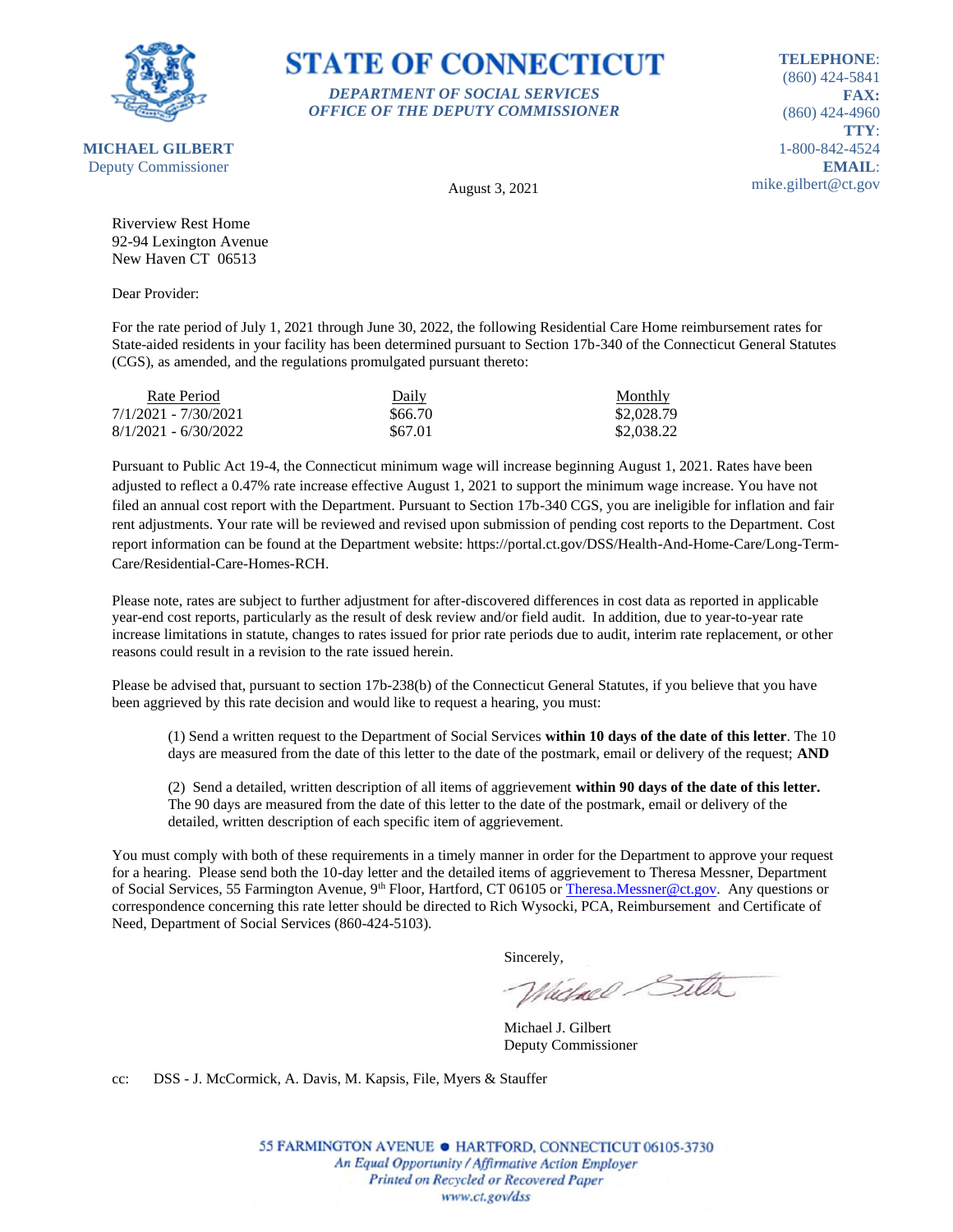

### **STATE OF CONNECTICUT** *DEPARTMENT OF SOCIAL SERVICES*

*OFFICE OF THE DEPUTY COMMISSIONER*

**TELEPHONE**: (860) 424-5841 **FAX:** (860) 424-4960 **TTY**: 1-800-842-4524 **EMAIL**: mike.gilbert@ct.gov

August 3, 2021

Roseland LLC 39 Canterbury Road Brooklyn CT 06234

Dear Provider:

For the rate period of July 1, 2021 through June 30, 2022, the following Residential Care Home reimbursement rates for State-aided residents in your facility has been determined pursuant to Section 17b-340 of the Connecticut General Statutes (CGS), as amended, and the regulations promulgated pursuant thereto:

| Rate Period            | Daily   | Monthly    |
|------------------------|---------|------------|
| 7/1/2021 - 7/30/2021   | \$96.03 | \$2,920.91 |
| $8/1/2021 - 6/30/2022$ | \$96.48 | \$2,934.60 |

Pursuant to Public Act 19-4, the Connecticut minimum wage will increase beginning August 1, 2021. Rates have been adjusted to reflect a 0.47% rate increase effective August 1, 2021 to support the minimum wage increase. You have not filed an annual cost report with the Department. Pursuant to Section 17b-340 CGS, you are ineligible for inflation and fair rent adjustments. Your rate will be reviewed and revised upon submission of pending cost reports to the Department. Cost report information can be found at the Department website: https://portal.ct.gov/DSS/Health-And-Home-Care/Long-Term-Care/Residential-Care-Homes-RCH.

Please note, rates are subject to further adjustment for after-discovered differences in cost data as reported in applicable year-end cost reports, particularly as the result of desk review and/or field audit. In addition, due to year-to-year rate increase limitations in statute, changes to rates issued for prior rate periods due to audit, interim rate replacement, or other reasons could result in a revision to the rate issued herein.

Please be advised that, pursuant to section 17b-238(b) of the Connecticut General Statutes, if you believe that you have been aggrieved by this rate decision and would like to request a hearing, you must:

(1) Send a written request to the Department of Social Services **within 10 days of the date of this letter**. The 10 days are measured from the date of this letter to the date of the postmark, email or delivery of the request; **AND**

(2) Send a detailed, written description of all items of aggrievement **within 90 days of the date of this letter.** The 90 days are measured from the date of this letter to the date of the postmark, email or delivery of the detailed, written description of each specific item of aggrievement.

You must comply with both of these requirements in a timely manner in order for the Department to approve your request for a hearing. Please send both the 10-day letter and the detailed items of aggrievement to Theresa Messner, Department of Social Services, 55 Farmington Avenue, 9<sup>th</sup> Floor, Hartford, CT 06105 o[r Theresa.Messner@ct.gov.](mailto:Theresa.Messner@ct.gov) Any questions or correspondence concerning this rate letter should be directed to Rich Wysocki, PCA, Reimbursement and Certificate of Need, Department of Social Services (860-424-5103).

Sincerely,

Whichael Sitter

Michael J. Gilbert Deputy Commissioner

cc: DSS - J. McCormick, A. Davis, M. Kapsis, File, Myers & Stauffer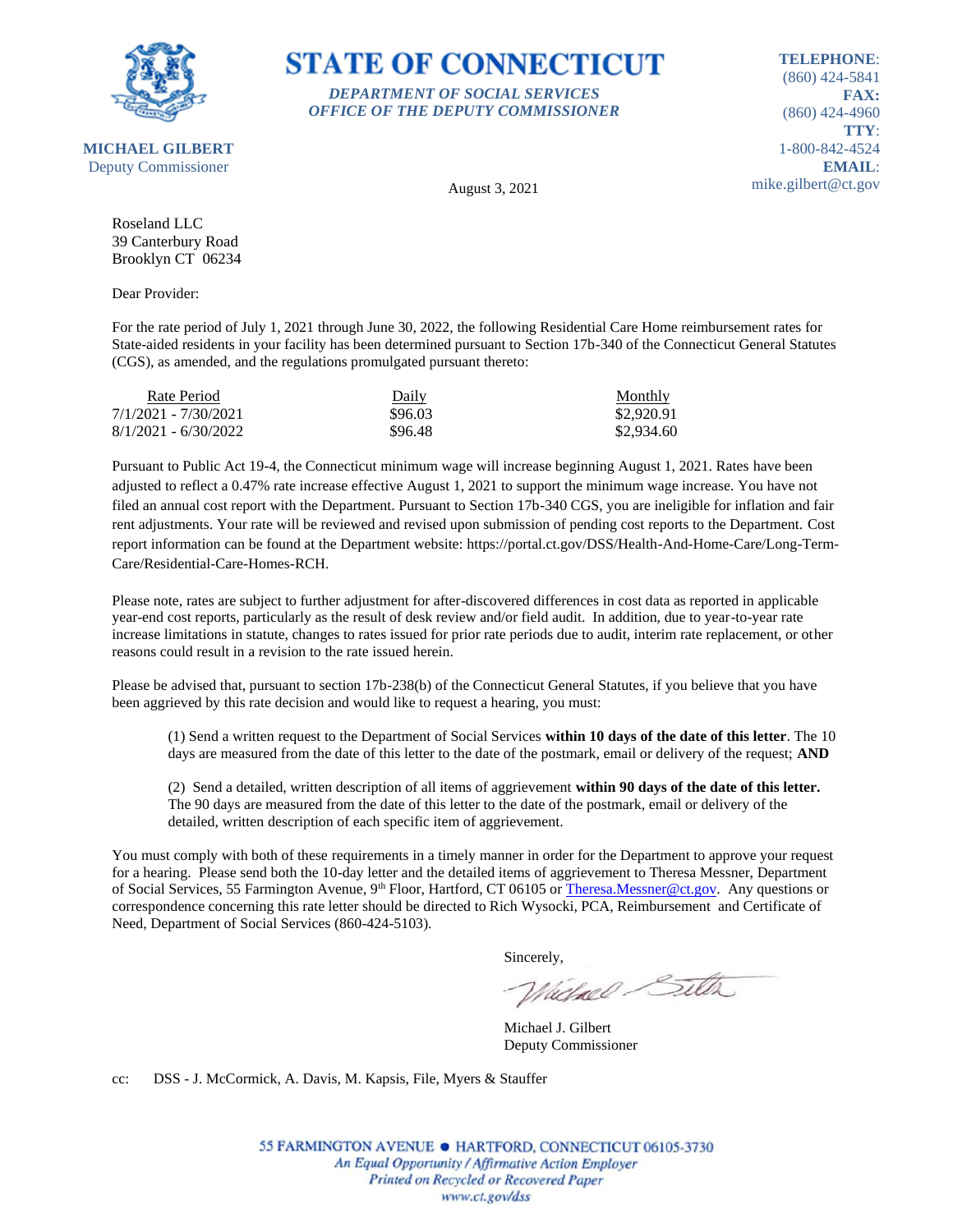

#### **STATE OF CONNECTICUT** *DEPARTMENT OF SOCIAL SERVICES*

*OFFICE OF THE DEPUTY COMMISSIONER*

**TELEPHONE**: (860) 424-5841 **FAX:** (860) 424-4960 **TTY**: 1-800-842-4524 **EMAIL**: mike.gilbert@ct.gov

August 3, 2021

Sachem Home 33 Sachem Street Norwich CT 06360

Dear Provider:

For the rate period of July 1, 2021 through June 30, 2022, the following Residential Care Home reimbursement rates for State-aided residents in your facility has been determined pursuant to Section 17b-340 of the Connecticut General Statutes (CGS), as amended, and the regulations promulgated pursuant thereto:

| Rate Period            | Daily    | Monthly    |
|------------------------|----------|------------|
| 7/1/2021 - 7/30/2021   | \$109.42 | \$3,328.19 |
| $8/1/2021 - 6/30/2022$ | \$109.93 | \$3,343.70 |

Pursuant to Public Act 19-4, the Connecticut minimum wage will increase beginning August 1, 2021. Rates have been adjusted to reflect a 0.47% rate increase effective August 1, 2021 to support the minimum wage increase. You have not filed an annual cost report with the Department. Pursuant to Section 17b-340 CGS, you are ineligible for inflation and fair rent adjustments. Your rate will be reviewed and revised upon submission of pending cost reports to the Department. Cost report information can be found at the Department website: https://portal.ct.gov/DSS/Health-And-Home-Care/Long-Term-Care/Residential-Care-Homes-RCH.

Please note, rates are subject to further adjustment for after-discovered differences in cost data as reported in applicable year-end cost reports, particularly as the result of desk review and/or field audit. In addition, due to year-to-year rate increase limitations in statute, changes to rates issued for prior rate periods due to audit, interim rate replacement, or other reasons could result in a revision to the rate issued herein.

Please be advised that, pursuant to section 17b-238(b) of the Connecticut General Statutes, if you believe that you have been aggrieved by this rate decision and would like to request a hearing, you must:

(1) Send a written request to the Department of Social Services **within 10 days of the date of this letter**. The 10 days are measured from the date of this letter to the date of the postmark, email or delivery of the request; **AND**

(2) Send a detailed, written description of all items of aggrievement **within 90 days of the date of this letter.** The 90 days are measured from the date of this letter to the date of the postmark, email or delivery of the detailed, written description of each specific item of aggrievement.

You must comply with both of these requirements in a timely manner in order for the Department to approve your request for a hearing. Please send both the 10-day letter and the detailed items of aggrievement to Theresa Messner, Department of Social Services, 55 Farmington Avenue, 9<sup>th</sup> Floor, Hartford, CT 06105 o[r Theresa.Messner@ct.gov.](mailto:Theresa.Messner@ct.gov) Any questions or correspondence concerning this rate letter should be directed to Rich Wysocki, PCA, Reimbursement and Certificate of Need, Department of Social Services (860-424-5103).

Sincerely,

Whichael Sitter

Michael J. Gilbert Deputy Commissioner

cc: DSS - J. McCormick, A. Davis, M. Kapsis, File, Myers & Stauffer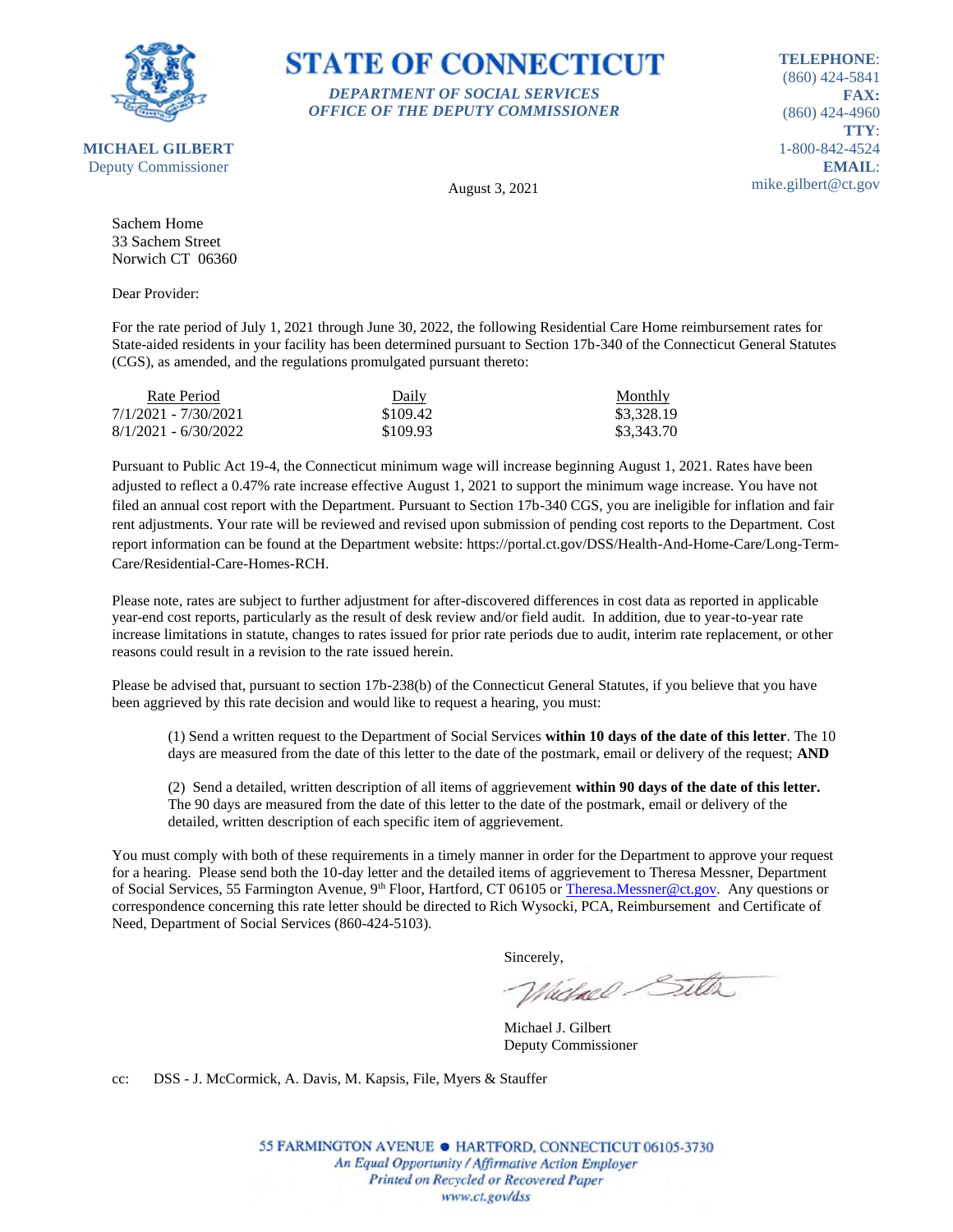

## **STATE OF CONNECTICUT** *DEPARTMENT OF SOCIAL SERVICES*

*OFFICE OF THE DEPUTY COMMISSIONER*

**TELEPHONE**: (860) 424-5841 **FAX:** (860) 424-4960 **TTY**: 1-800-842-4524 **EMAIL**: mike.gilbert@ct.gov

August 3, 2021

Sacred Heart Manor, Inc. 261 Benham Street Hamden CT 06514

Dear Provider:

For the rate period of July 1, 2021 through June 30, 2022, the following Residential Care Home reimbursement rates for State-aided residents in your facility has been determined pursuant to Section 17b-340 of the Connecticut General Statutes (CGS), as amended, and the regulations promulgated pursuant thereto:

| Rate Period            | Daily    | Monthly    |
|------------------------|----------|------------|
| 7/1/2021 - 7/30/2021   | \$140.08 | \$4,260.77 |
| $8/1/2021 - 6/30/2022$ | \$140.74 | \$4,280.84 |

The rates have been adjusted to include an inflationary factor and fair rent beginning July 1, 2021. Pursuant to Public Act 19-4, the Connecticut minimum wage will increase beginning August 1, 2021. Rates have been adjusted to reflect a 0.47% rate increase effective August 1, 2021 to support the minimum wage increase.

Please note, rates are subject to further adjustment for after-discovered differences in cost data as reported in applicable year-end cost reports, particularly as the result of desk review and/or field audit. In addition, due to yearto-year rate increase limitations in statute, changes to rates issued for prior rate periods due to audit, interim rate replacement, or other reasons could result in a revision to the rate issued herein.

Please be advised that, pursuant to section 17b-238(b) of the Connecticut General Statutes, if you believe that you have been aggrieved by this rate decision and would like to request a hearing, you must:

(1) Send a written request to the Department of Social Services **within 10 days of the date of this letter**. The 10 days are measured from the date of this letter to the date of the postmark, email or delivery of the request; **AND**

(2) Send a detailed, written description of all items of aggrievement **within 90 days of the date of this**  letter. The 90 days are measured from the date of this letter to the date of the postmark, email or delivery of the detailed, written description of each specific item of aggrievement.

You must comply with both of these requirements in a timely manner in order for the Department to approve your request for a hearing. Please send both the 10-day letter and the detailed items of aggrievement to Theresa Messner, Department of Social Services, 55 Farmington Avenue, 9<sup>th</sup> Floor, Hartford, CT 06105 or [Theresa.Messner@ct.gov.](mailto:Theresa.Messner@ct.gov) Any questions or correspondence concerning this rate letter should be directed to Rich Wysocki, PCA, Reimbursement and Certificate of Need, Department of Social Services (860-424-5103).

Sincerely,

Victorel Sitter

Michael J. Gilbert Deputy Commissioner

cc: DSS - J. McCormick, A. Davis, M. Kapsis, File Myers & Stauffer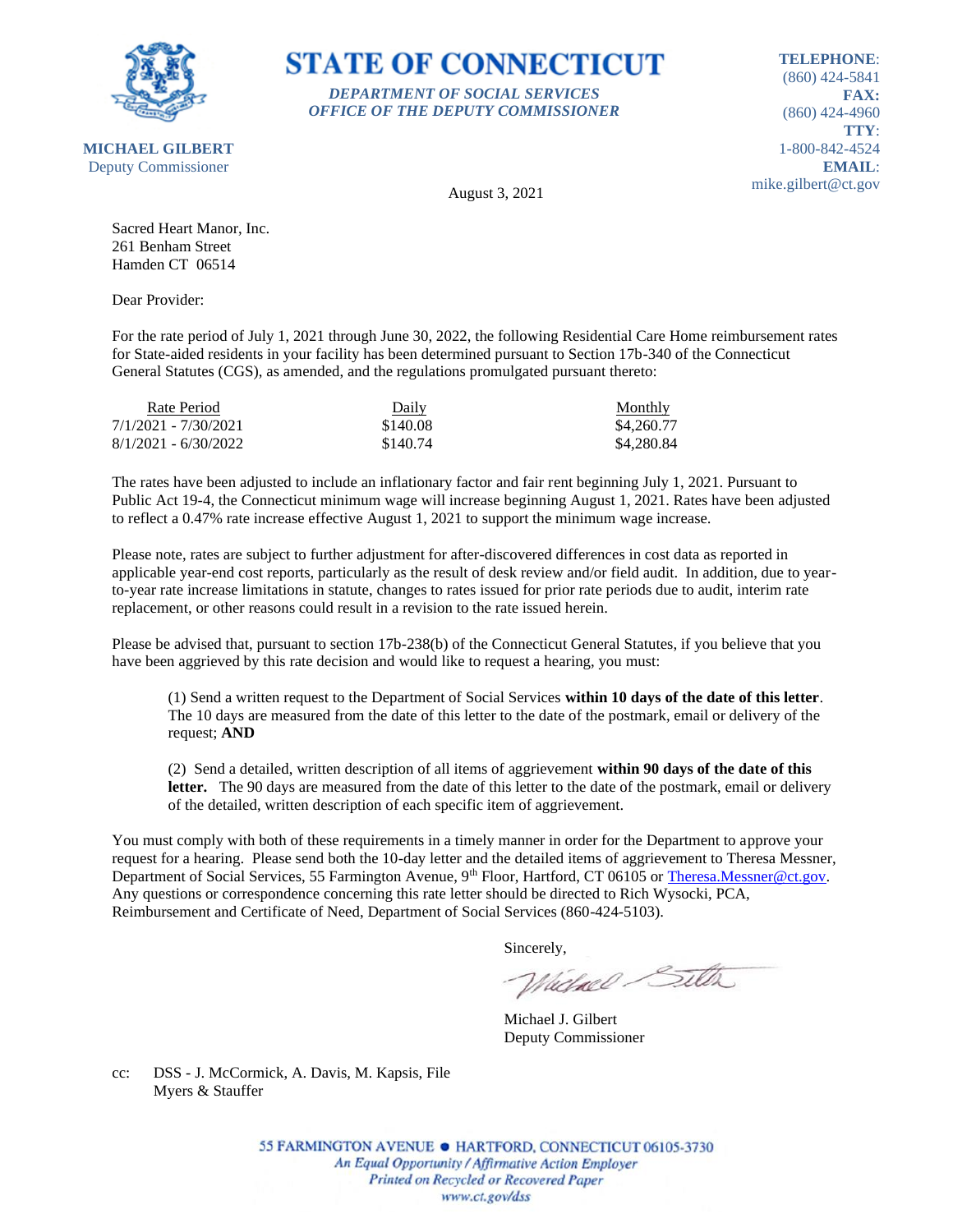

### **STATE OF CONNECTICUT** *DEPARTMENT OF SOCIAL SERVICES*

*OFFICE OF THE DEPUTY COMMISSIONER*

**TELEPHONE**: (860) 424-5841 **FAX:** (860) 424-4960 **TTY**: 1-800-842-4524 **EMAIL**: mike.gilbert@ct.gov

August 3, 2021

Saint Joseph's Residence 1365 Enfield Street Enfield CT 06082

Dear Provider:

For the rate period of July 1, 2021 through June 30, 2022, the following Residential Care Home reimbursement rates for State-aided residents in your facility has been determined pursuant to Section 17b-340 of the Connecticut General Statutes (CGS), as amended, and the regulations promulgated pursuant thereto:

| Rate Period            | Daily    | Monthly    |
|------------------------|----------|------------|
| 7/1/2021 - 7/30/2021   | \$139.49 | \$4,242.82 |
| $8/1/2021 - 6/30/2022$ | \$140.15 | \$4,262.90 |

The rates have been adjusted to include an inflationary factor and fair rent beginning July 1, 2021. Pursuant to Public Act 19-4, the Connecticut minimum wage will increase beginning August 1, 2021. Rates have been adjusted to reflect a 0.47% rate increase effective August 1, 2021 to support the minimum wage increase.

Please note, rates are subject to further adjustment for after-discovered differences in cost data as reported in applicable year-end cost reports, particularly as the result of desk review and/or field audit. In addition, due to yearto-year rate increase limitations in statute, changes to rates issued for prior rate periods due to audit, interim rate replacement, or other reasons could result in a revision to the rate issued herein.

Please be advised that, pursuant to section 17b-238(b) of the Connecticut General Statutes, if you believe that you have been aggrieved by this rate decision and would like to request a hearing, you must:

(1) Send a written request to the Department of Social Services **within 10 days of the date of this letter**. The 10 days are measured from the date of this letter to the date of the postmark, email or delivery of the request; **AND**

(2) Send a detailed, written description of all items of aggrievement **within 90 days of the date of this**  letter. The 90 days are measured from the date of this letter to the date of the postmark, email or delivery of the detailed, written description of each specific item of aggrievement.

You must comply with both of these requirements in a timely manner in order for the Department to approve your request for a hearing. Please send both the 10-day letter and the detailed items of aggrievement to Theresa Messner, Department of Social Services, 55 Farmington Avenue, 9<sup>th</sup> Floor, Hartford, CT 06105 or [Theresa.Messner@ct.gov.](mailto:Theresa.Messner@ct.gov) Any questions or correspondence concerning this rate letter should be directed to Rich Wysocki, PCA, Reimbursement and Certificate of Need, Department of Social Services (860-424-5103).

Sincerely,

Victorel Sitter

Michael J. Gilbert Deputy Commissioner

cc: DSS - J. McCormick, A. Davis, M. Kapsis, File Myers & Stauffer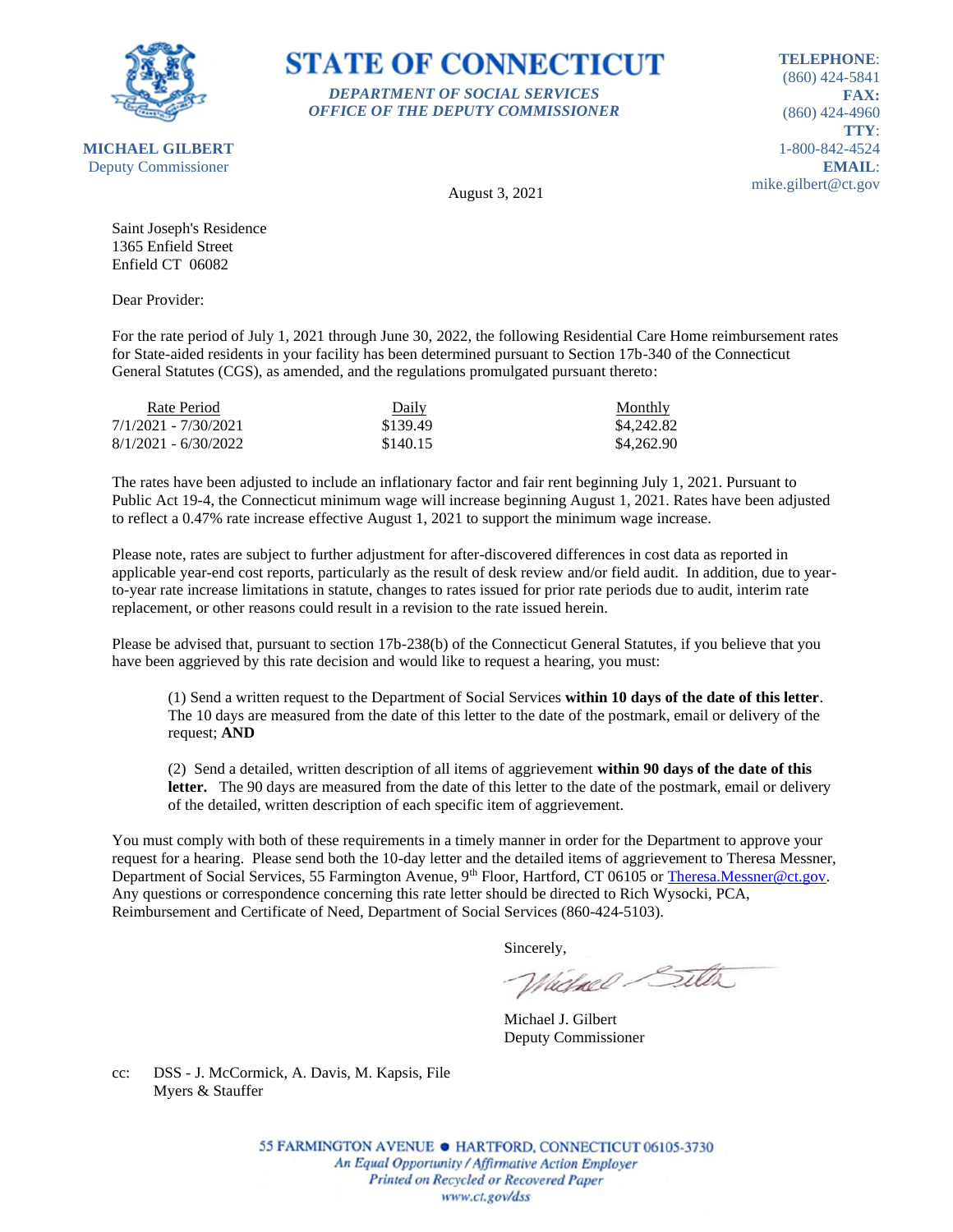

### **STATE OF CONNECTICUT** *DEPARTMENT OF SOCIAL SERVICES*

*OFFICE OF THE DEPUTY COMMISSIONER*

**TELEPHONE**: (860) 424-5841 **FAX:** (860) 424-4960 **TTY**: 1-800-842-4524 **EMAIL**: mike.gilbert@ct.gov

**MICHAEL GILBERT** Deputy Commissioner

August 3, 2021

Scofield Manor 614 Scofieldtown Road Stamford CT 06903

Dear Provider:

For the rate period of July 1, 2021 through June 30, 2022, the following Residential Care Home reimbursement rates for State-aided residents in your facility has been determined pursuant to Section 17b-340 of the Connecticut General Statutes (CGS), as amended, and the regulations promulgated pursuant thereto:

| Rate Period            | Daily    | Monthly    |
|------------------------|----------|------------|
| 7/1/2021 - 7/30/2021   | \$129.86 | \$3,949.91 |
| $8/1/2021 - 6/30/2022$ | \$130.47 | \$3.968.46 |

The rates have been adjusted to include an inflationary factor and fair rent beginning July 1, 2021. Pursuant to Public Act 19-4, the Connecticut minimum wage will increase beginning August 1, 2021. Rates have been adjusted to reflect a 0.47% rate increase effective August 1, 2021 to support the minimum wage increase.

Please note, rates are subject to further adjustment for after-discovered differences in cost data as reported in applicable year-end cost reports, particularly as the result of desk review and/or field audit. In addition, due to yearto-year rate increase limitations in statute, changes to rates issued for prior rate periods due to audit, interim rate replacement, or other reasons could result in a revision to the rate issued herein.

Please be advised that, pursuant to section 17b-238(b) of the Connecticut General Statutes, if you believe that you have been aggrieved by this rate decision and would like to request a hearing, you must:

(1) Send a written request to the Department of Social Services **within 10 days of the date of this letter**. The 10 days are measured from the date of this letter to the date of the postmark, email or delivery of the request; **AND**

(2) Send a detailed, written description of all items of aggrievement **within 90 days of the date of this**  letter. The 90 days are measured from the date of this letter to the date of the postmark, email or delivery of the detailed, written description of each specific item of aggrievement.

You must comply with both of these requirements in a timely manner in order for the Department to approve your request for a hearing. Please send both the 10-day letter and the detailed items of aggrievement to Theresa Messner, Department of Social Services, 55 Farmington Avenue, 9<sup>th</sup> Floor, Hartford, CT 06105 or [Theresa.Messner@ct.gov.](mailto:Theresa.Messner@ct.gov) Any questions or correspondence concerning this rate letter should be directed to Rich Wysocki, PCA, Reimbursement and Certificate of Need, Department of Social Services (860-424-5103).

Sincerely,

Victorel Sitter

Michael J. Gilbert Deputy Commissioner

cc: DSS - J. McCormick, A. Davis, M. Kapsis, File Myers & Stauffer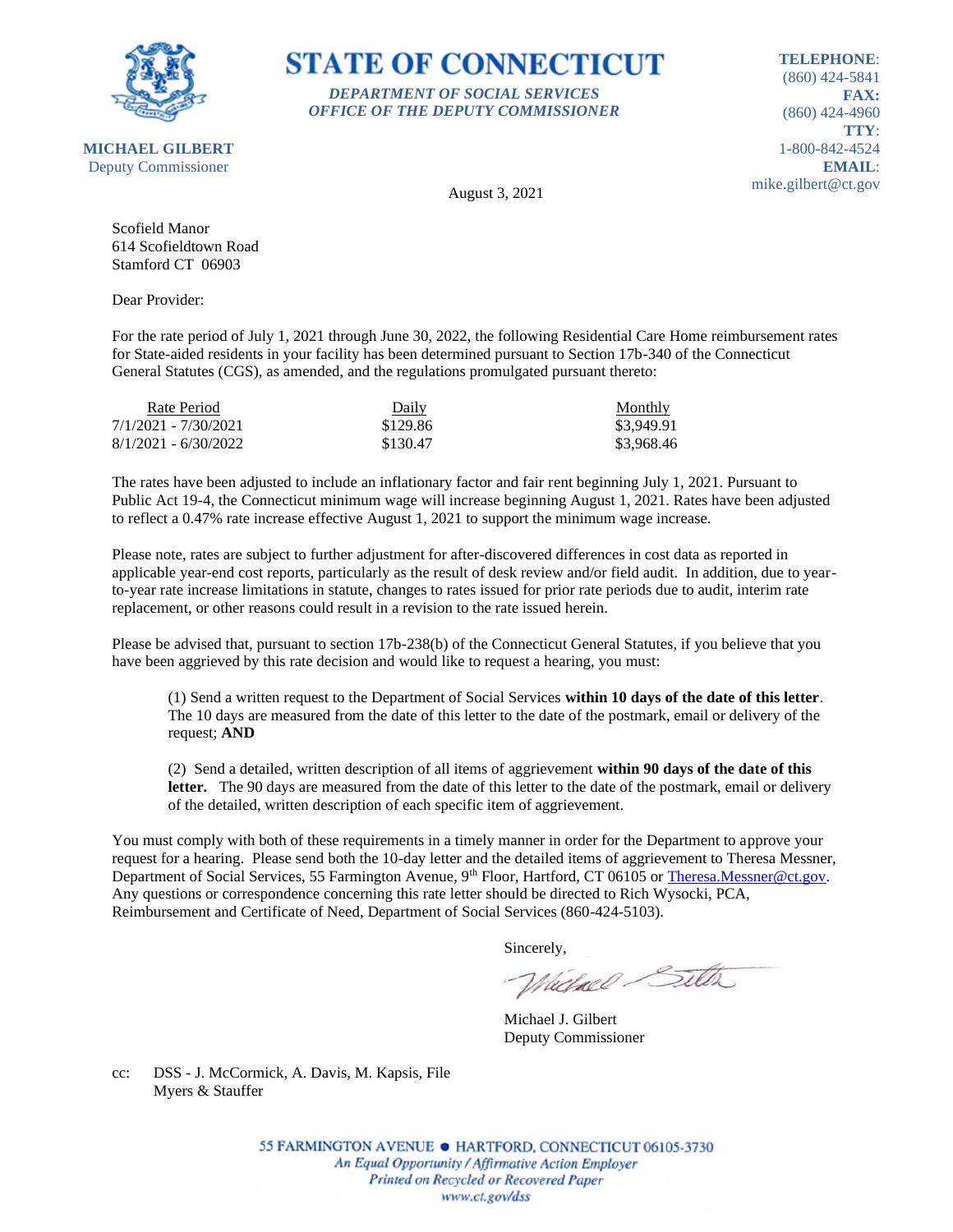

### **STATE OF CONNECTICUT** *DEPARTMENT OF SOCIAL SERVICES*

*OFFICE OF THE DEPUTY COMMISSIONER*

**TELEPHONE**: (860) 424-5841 **FAX:** (860) 424-4960 **TTY**: 1-800-842-4524 **EMAIL**: mike.gilbert@ct.gov

August 3, 2021

Seabury Health Center 200 Seabury Drive Bloomfield CT 06002

Dear Provider:

For the rate period of July 1, 2021 through June 30, 2022, the following Residential Care Home reimbursement rates for State-aided residents in your facility has been determined pursuant to Section 17b-340 of the Connecticut General Statutes (CGS), as amended, and the regulations promulgated pursuant thereto:

| Rate Period            | Daily    | Monthly    |
|------------------------|----------|------------|
| 7/1/2021 - 7/30/2021   | \$161.17 | \$4,902.25 |
| $8/1/2021 - 6/30/2022$ | \$161.93 | \$4,925.37 |

The rates have been adjusted to include an inflationary factor and fair rent beginning July 1, 2021. Pursuant to Public Act 19-4, the Connecticut minimum wage will increase beginning August 1, 2021. Rates have been adjusted to reflect a 0.47% rate increase effective August 1, 2021 to support the minimum wage increase.

Please note, rates are subject to further adjustment for after-discovered differences in cost data as reported in applicable year-end cost reports, particularly as the result of desk review and/or field audit. In addition, due to yearto-year rate increase limitations in statute, changes to rates issued for prior rate periods due to audit, interim rate replacement, or other reasons could result in a revision to the rate issued herein.

Please be advised that, pursuant to section 17b-238(b) of the Connecticut General Statutes, if you believe that you have been aggrieved by this rate decision and would like to request a hearing, you must:

(1) Send a written request to the Department of Social Services **within 10 days of the date of this letter**. The 10 days are measured from the date of this letter to the date of the postmark, email or delivery of the request; **AND**

(2) Send a detailed, written description of all items of aggrievement **within 90 days of the date of this**  letter. The 90 days are measured from the date of this letter to the date of the postmark, email or delivery of the detailed, written description of each specific item of aggrievement.

You must comply with both of these requirements in a timely manner in order for the Department to approve your request for a hearing. Please send both the 10-day letter and the detailed items of aggrievement to Theresa Messner, Department of Social Services, 55 Farmington Avenue, 9<sup>th</sup> Floor, Hartford, CT 06105 or [Theresa.Messner@ct.gov.](mailto:Theresa.Messner@ct.gov) Any questions or correspondence concerning this rate letter should be directed to Rich Wysocki, PCA, Reimbursement and Certificate of Need, Department of Social Services (860-424-5103).

Sincerely,

Victorel Sitter

Michael J. Gilbert Deputy Commissioner

cc: DSS - J. McCormick, A. Davis, M. Kapsis, File Myers & Stauffer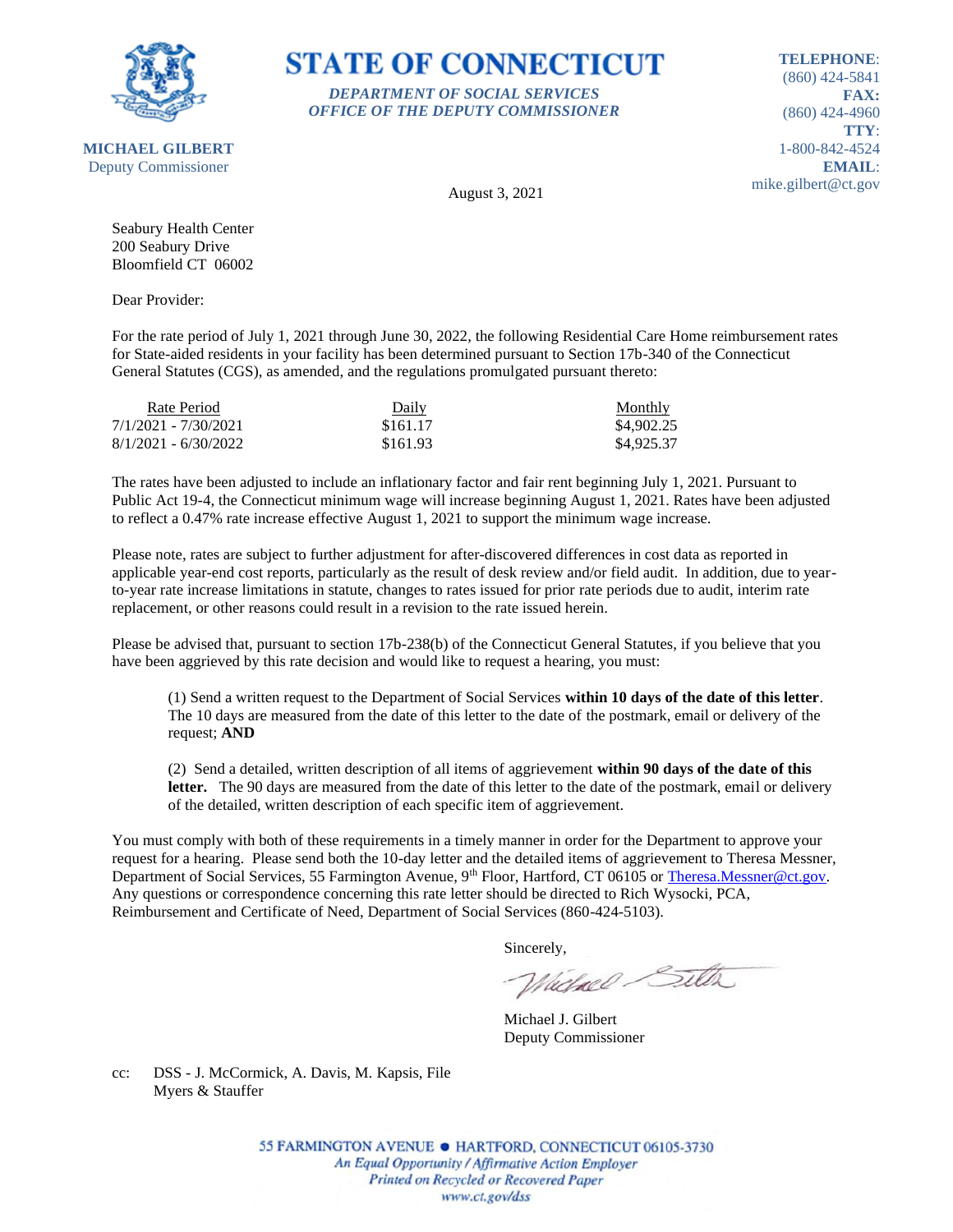

## **STATE OF CONNECTICUT** *DEPARTMENT OF SOCIAL SERVICES*

*OFFICE OF THE DEPUTY COMMISSIONER*

**TELEPHONE**: (860) 424-5841 **FAX:** (860) 424-4960 **TTY**: 1-800-842-4524 **EMAIL**: mike.gilbert@ct.gov

August 3, 2021

Seacrest Retirement Center 588 Ocean Avenue West Haven CT 06516

Dear Provider:

For the rate period of July 1, 2021 through June 30, 2022, the following Residential Care Home reimbursement rates for State-aided residents in your facility has been determined pursuant to Section 17b-340 of the Connecticut General Statutes (CGS), as amended, and the regulations promulgated pursuant thereto:

| Rate Period            | Daily   | Monthly    |
|------------------------|---------|------------|
| 7/1/2021 - 7/30/2021   | \$91.80 | \$2,792.25 |
| $8/1/2021 - 6/30/2022$ | \$92.23 | \$2,805.33 |

The rates have been adjusted to include an inflationary factor and fair rent beginning July 1, 2021. Pursuant to Public Act 19-4, the Connecticut minimum wage will increase beginning August 1, 2021. Rates have been adjusted to reflect a 0.47% rate increase effective August 1, 2021 to support the minimum wage increase.

Please note, rates are subject to further adjustment for after-discovered differences in cost data as reported in applicable year-end cost reports, particularly as the result of desk review and/or field audit. In addition, due to yearto-year rate increase limitations in statute, changes to rates issued for prior rate periods due to audit, interim rate replacement, or other reasons could result in a revision to the rate issued herein.

Please be advised that, pursuant to section 17b-238(b) of the Connecticut General Statutes, if you believe that you have been aggrieved by this rate decision and would like to request a hearing, you must:

(1) Send a written request to the Department of Social Services **within 10 days of the date of this letter**. The 10 days are measured from the date of this letter to the date of the postmark, email or delivery of the request; **AND**

(2) Send a detailed, written description of all items of aggrievement **within 90 days of the date of this**  letter. The 90 days are measured from the date of this letter to the date of the postmark, email or delivery of the detailed, written description of each specific item of aggrievement.

You must comply with both of these requirements in a timely manner in order for the Department to approve your request for a hearing. Please send both the 10-day letter and the detailed items of aggrievement to Theresa Messner, Department of Social Services, 55 Farmington Avenue, 9<sup>th</sup> Floor, Hartford, CT 06105 or [Theresa.Messner@ct.gov.](mailto:Theresa.Messner@ct.gov) Any questions or correspondence concerning this rate letter should be directed to Rich Wysocki, PCA, Reimbursement and Certificate of Need, Department of Social Services (860-424-5103).

Sincerely,

Victorel Sitter

Michael J. Gilbert Deputy Commissioner

cc: DSS - J. McCormick, A. Davis, M. Kapsis, File Myers & Stauffer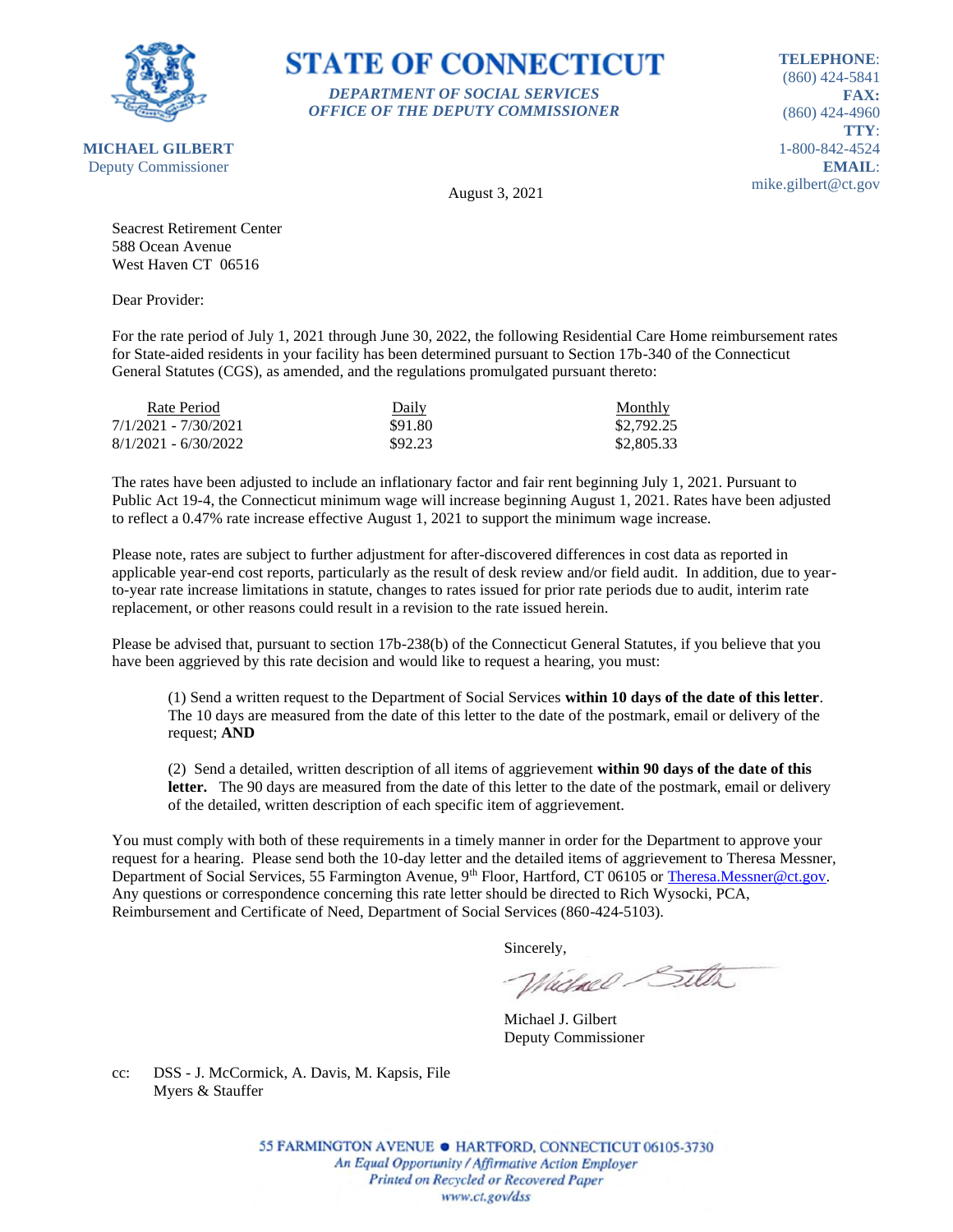

**STATE OF CONNECTICUT** *DEPARTMENT OF SOCIAL SERVICES OFFICE OF THE DEPUTY COMMISSIONER*

**TELEPHONE**: (860) 424-5841 **FAX:** (860) 424-4960 **TTY**: 1-800-842-4524 **EMAIL**: mike.gilbert@ct.gov

**MICHAEL GILBERT** Deputy Commissioner

August 3, 2021

Sedgwick Cedars Residential Care Home 27 Park Road West Hartford CT 06119

Dear Provider:

For the rate period of July 1, 2021 through June 30, 2022, the following Residential Care Home reimbursement rates for State-aided residents in your facility has been determined pursuant to Section 17b-340 of the Connecticut General Statutes (CGS), as amended, and the regulations promulgated pursuant thereto:

| Rate Period            | Daily    | <b>Monthly</b> |
|------------------------|----------|----------------|
| 7/1/2021 - 7/30/2021   | \$136.43 | \$4,149.75     |
| $8/1/2021 - 6/30/2022$ | \$137.07 | \$4.169.21     |

The rates have been adjusted to include an inflationary factor and fair rent beginning July 1, 2021. Pursuant to Public Act 19-4, the Connecticut minimum wage will increase beginning August 1, 2021. Rates have been adjusted to reflect a 0.47% rate increase effective August 1, 2021 to support the minimum wage increase.

Please note, rates are subject to further adjustment for after-discovered differences in cost data as reported in applicable year-end cost reports, particularly as the result of desk review and/or field audit. In addition, due to yearto-year rate increase limitations in statute, changes to rates issued for prior rate periods due to audit, interim rate replacement, or other reasons could result in a revision to the rate issued herein.

Please be advised that, pursuant to section 17b-238(b) of the Connecticut General Statutes, if you believe that you have been aggrieved by this rate decision and would like to request a hearing, you must:

(1) Send a written request to the Department of Social Services **within 10 days of the date of this letter**. The 10 days are measured from the date of this letter to the date of the postmark, email or delivery of the request; **AND**

(2) Send a detailed, written description of all items of aggrievement **within 90 days of the date of this**  letter. The 90 days are measured from the date of this letter to the date of the postmark, email or delivery of the detailed, written description of each specific item of aggrievement.

You must comply with both of these requirements in a timely manner in order for the Department to approve your request for a hearing. Please send both the 10-day letter and the detailed items of aggrievement to Theresa Messner, Department of Social Services, 55 Farmington Avenue, 9<sup>th</sup> Floor, Hartford, CT 06105 or [Theresa.Messner@ct.gov.](mailto:Theresa.Messner@ct.gov) Any questions or correspondence concerning this rate letter should be directed to Rich Wysocki, PCA, Reimbursement and Certificate of Need, Department of Social Services (860-424-5103).

Sincerely,

Victorel Sitter

Michael J. Gilbert Deputy Commissioner

cc: DSS - J. McCormick, A. Davis, M. Kapsis, File Myers & Stauffer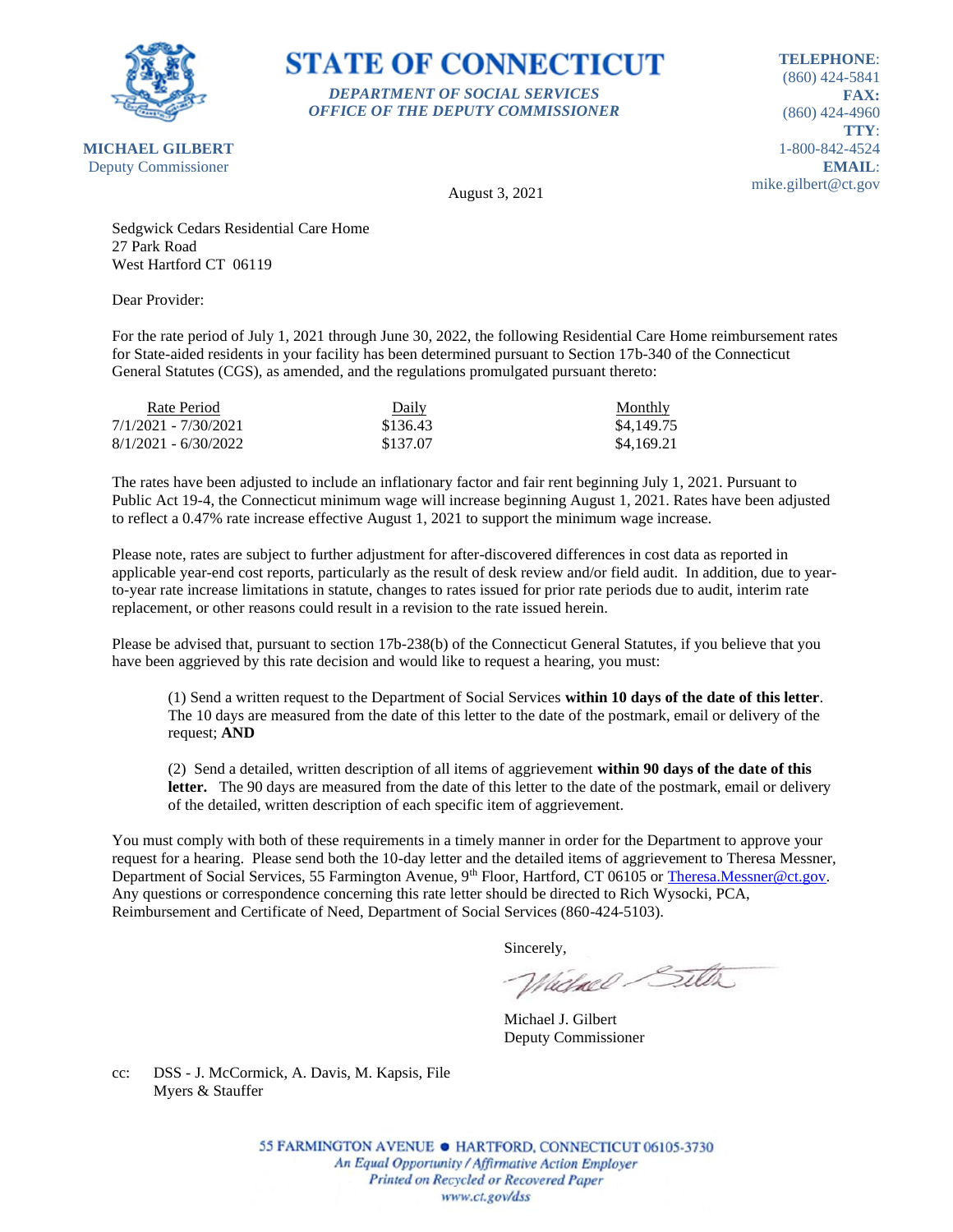

**STATE OF CONNECTICUT** *DEPARTMENT OF SOCIAL SERVICES*

*OFFICE OF THE DEPUTY COMMISSIONER*

**TELEPHONE**: (860) 424-5841 **FAX:** (860) 424-4960 **TTY**: 1-800-842-4524 **EMAIL**: mike.gilbert@ct.gov

August 3, 2021

Shailerville Manor, LLC 1179 Saybrook Rd. Haddam CT 06438

Dear Provider:

For the rate period of July 1, 2021 through June 30, 2022, the following Residential Care Home reimbursement rates for State-aided residents in your facility has been determined pursuant to Section 17b-340 of the Connecticut General Statutes (CGS), as amended, and the regulations promulgated pursuant thereto:

| Rate Period            | Daily    | <b>Monthly</b> |
|------------------------|----------|----------------|
| 7/1/2021 - 7/30/2021   | \$102.79 | \$3,126.53     |
| $8/1/2021 - 6/30/2022$ | \$103.27 | \$3.141.13     |

The rates have been adjusted to include an inflationary factor and fair rent beginning July 1, 2021. Pursuant to Public Act 19-4, the Connecticut minimum wage will increase beginning August 1, 2021. Rates have been adjusted to reflect a 0.47% rate increase effective August 1, 2021 to support the minimum wage increase.

Please note, rates are subject to further adjustment for after-discovered differences in cost data as reported in applicable year-end cost reports, particularly as the result of desk review and/or field audit. In addition, due to yearto-year rate increase limitations in statute, changes to rates issued for prior rate periods due to audit, interim rate replacement, or other reasons could result in a revision to the rate issued herein.

Please be advised that, pursuant to section 17b-238(b) of the Connecticut General Statutes, if you believe that you have been aggrieved by this rate decision and would like to request a hearing, you must:

(1) Send a written request to the Department of Social Services **within 10 days of the date of this letter**. The 10 days are measured from the date of this letter to the date of the postmark, email or delivery of the request; **AND**

(2) Send a detailed, written description of all items of aggrievement **within 90 days of the date of this letter.** The 90 days are measured from the date of this letter to the date of the postmark, email or delivery of the detailed, written description of each specific item of aggrievement.

You must comply with both of these requirements in a timely manner in order for the Department to approve your request for a hearing. Please send both the 10-day letter and the detailed items of aggrievement to Theresa Messner, Department of Social Services, 55 Farmington Avenue, 9<sup>th</sup> Floor, Hartford, CT 06105 or [Theresa.Messner@ct.gov.](mailto:Theresa.Messner@ct.gov) Any questions or correspondence concerning this rate letter should be directed to Rich Wysocki, PCA, Reimbursement and Certificate of Need, Department of Social Services (860-424-5103).

Sincerely,

Victorel Sitter

Michael J. Gilbert Deputy Commissioner

cc: DSS - J. McCormick, A. Davis, M. Kapsis, File Myers & Stauffer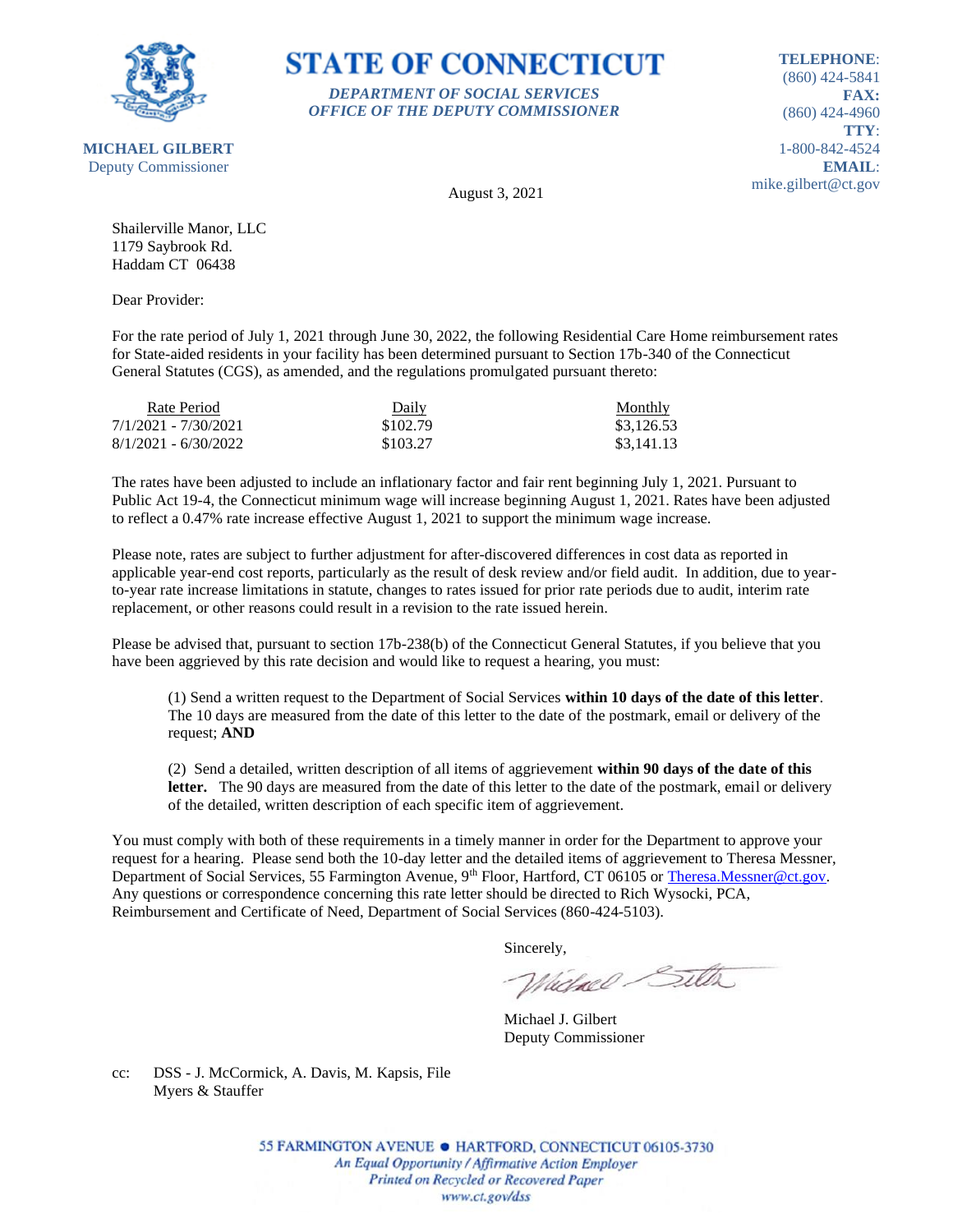

## **STATE OF CONNECTICUT** *DEPARTMENT OF SOCIAL SERVICES*

*OFFICE OF THE DEPUTY COMMISSIONER*

**TELEPHONE**: (860) 424-5841 **FAX:** (860) 424-4960 **TTY**: 1-800-842-4524 **EMAIL**: mike.gilbert@ct.gov

August 3, 2021

Silver Manor Residential Care Home 128 Curtis Street Meriden CT 06450

Dear Provider:

For the rate period of July 1, 2021 through June 30, 2022, the following Residential Care Home reimbursement rates for State-aided residents in your facility has been determined pursuant to Section 17b-340 of the Connecticut General Statutes (CGS), as amended, and the regulations promulgated pursuant thereto:

| Rate Period            | Daily   | Monthly    |
|------------------------|---------|------------|
| 7/1/2021 - 7/30/2021   | \$75.04 | \$2,282.47 |
| $8/1/2021 - 6/30/2022$ | \$75.39 | \$2,293.11 |

The rates have been adjusted to include an inflationary factor and fair rent beginning July 1, 2021. Pursuant to Public Act 19-4, the Connecticut minimum wage will increase beginning August 1, 2021. Rates have been adjusted to reflect a 0.47% rate increase effective August 1, 2021 to support the minimum wage increase.

Please note, rates are subject to further adjustment for after-discovered differences in cost data as reported in applicable year-end cost reports, particularly as the result of desk review and/or field audit. In addition, due to yearto-year rate increase limitations in statute, changes to rates issued for prior rate periods due to audit, interim rate replacement, or other reasons could result in a revision to the rate issued herein.

Please be advised that, pursuant to section 17b-238(b) of the Connecticut General Statutes, if you believe that you have been aggrieved by this rate decision and would like to request a hearing, you must:

(1) Send a written request to the Department of Social Services **within 10 days of the date of this letter**. The 10 days are measured from the date of this letter to the date of the postmark, email or delivery of the request; **AND**

(2) Send a detailed, written description of all items of aggrievement **within 90 days of the date of this**  letter. The 90 days are measured from the date of this letter to the date of the postmark, email or delivery of the detailed, written description of each specific item of aggrievement.

You must comply with both of these requirements in a timely manner in order for the Department to approve your request for a hearing. Please send both the 10-day letter and the detailed items of aggrievement to Theresa Messner, Department of Social Services, 55 Farmington Avenue, 9<sup>th</sup> Floor, Hartford, CT 06105 or [Theresa.Messner@ct.gov.](mailto:Theresa.Messner@ct.gov) Any questions or correspondence concerning this rate letter should be directed to Rich Wysocki, PCA, Reimbursement and Certificate of Need, Department of Social Services (860-424-5103).

Sincerely,

Victorel Sitter

Michael J. Gilbert Deputy Commissioner

cc: DSS - J. McCormick, A. Davis, M. Kapsis, File Myers & Stauffer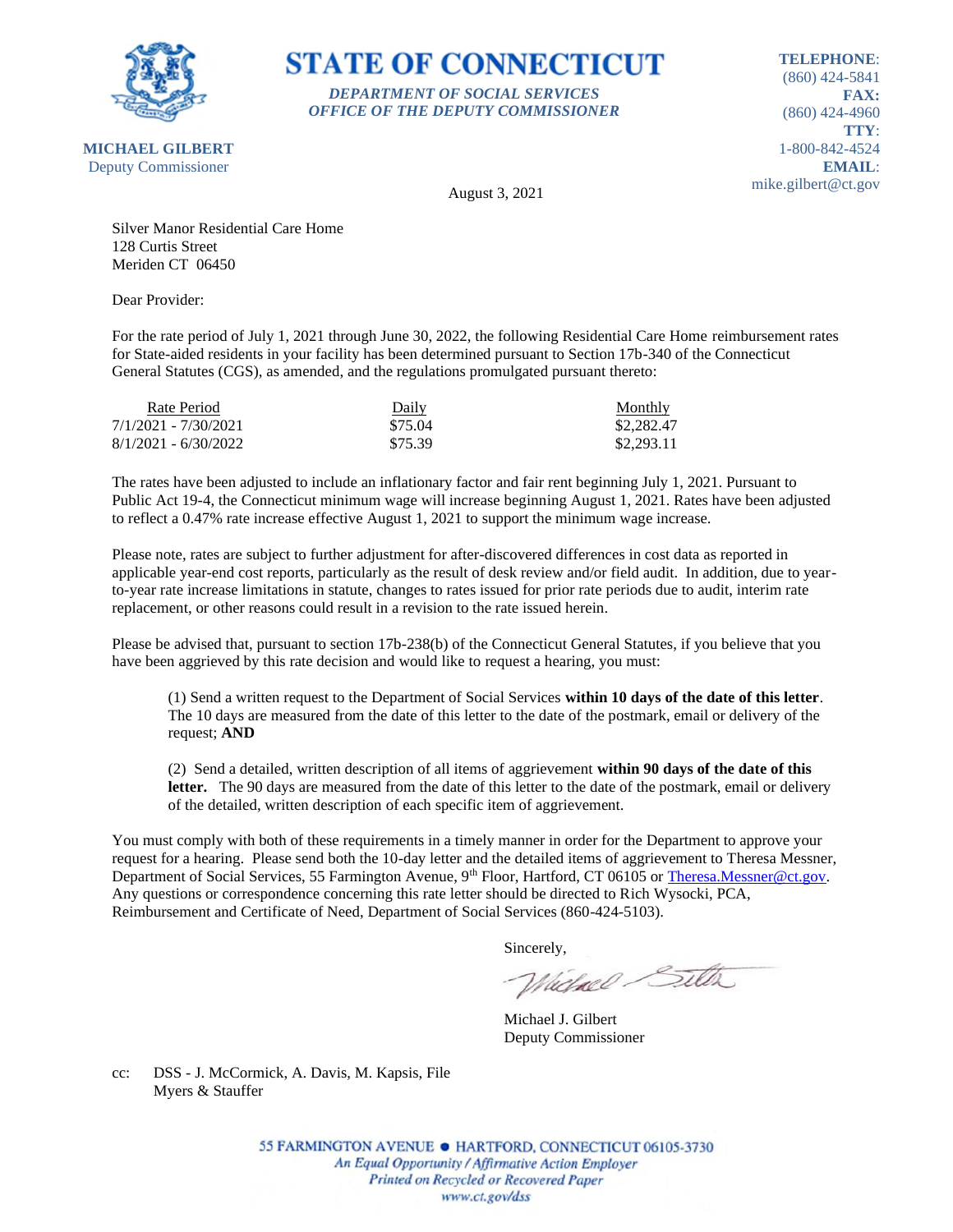

### **STATE OF CONNECTICUT** *DEPARTMENT OF SOCIAL SERVICES*

*OFFICE OF THE DEPUTY COMMISSIONER*

**TELEPHONE**: (860) 424-5841 **FAX:** (860) 424-4960 **TTY**: 1-800-842-4524 **EMAIL**: mike.gilbert@ct.gov

August 3, 2021

St. Joseph's Center 6448 Main Street Trumbull CT 06611

Dear Provider:

For the rate period of July 1, 2021 through June 30, 2022, the following Residential Care Home reimbursement rates for State-aided residents in your facility has been determined pursuant to Section 17b-340 of the Connecticut General Statutes (CGS), as amended, and the regulations promulgated pursuant thereto:

| Rate Period            | Daily    | Monthly    |
|------------------------|----------|------------|
| 7/1/2021 - 7/30/2021   | \$137.46 | \$4,181.08 |
| $8/1/2021 - 6/30/2022$ | \$138.11 | \$4,200.85 |

The rates have been adjusted to include an inflationary factor and fair rent beginning July 1, 2021. Pursuant to Public Act 19-4, the Connecticut minimum wage will increase beginning August 1, 2021. Rates have been adjusted to reflect a 0.47% rate increase effective August 1, 2021 to support the minimum wage increase.

Please note, rates are subject to further adjustment for after-discovered differences in cost data as reported in applicable year-end cost reports, particularly as the result of desk review and/or field audit. In addition, due to yearto-year rate increase limitations in statute, changes to rates issued for prior rate periods due to audit, interim rate replacement, or other reasons could result in a revision to the rate issued herein.

Please be advised that, pursuant to section 17b-238(b) of the Connecticut General Statutes, if you believe that you have been aggrieved by this rate decision and would like to request a hearing, you must:

(1) Send a written request to the Department of Social Services **within 10 days of the date of this letter**. The 10 days are measured from the date of this letter to the date of the postmark, email or delivery of the request; **AND**

(2) Send a detailed, written description of all items of aggrievement **within 90 days of the date of this**  letter. The 90 days are measured from the date of this letter to the date of the postmark, email or delivery of the detailed, written description of each specific item of aggrievement.

You must comply with both of these requirements in a timely manner in order for the Department to approve your request for a hearing. Please send both the 10-day letter and the detailed items of aggrievement to Theresa Messner, Department of Social Services, 55 Farmington Avenue, 9<sup>th</sup> Floor, Hartford, CT 06105 or [Theresa.Messner@ct.gov.](mailto:Theresa.Messner@ct.gov) Any questions or correspondence concerning this rate letter should be directed to Rich Wysocki, PCA, Reimbursement and Certificate of Need, Department of Social Services (860-424-5103).

Sincerely,

Victorel Sitter

Michael J. Gilbert Deputy Commissioner

cc: DSS - J. McCormick, A. Davis, M. Kapsis, File Myers & Stauffer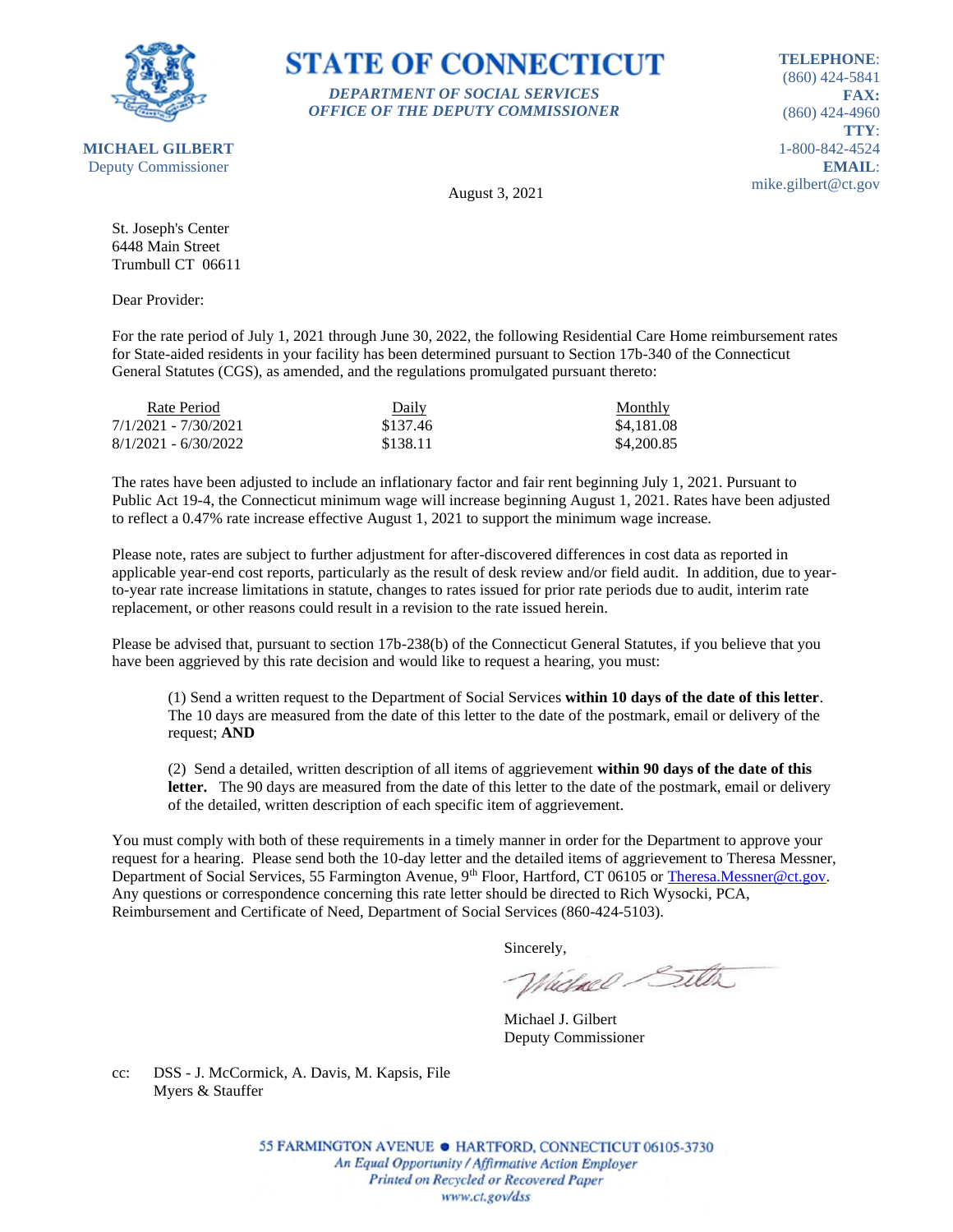

**STATE OF CONNECTICUT** *DEPARTMENT OF SOCIAL SERVICES*

*OFFICE OF THE DEPUTY COMMISSIONER*

**TELEPHONE**: (860) 424-5841 **FAX:** (860) 424-4960 **TTY**: 1-800-842-4524 **EMAIL**: mike.gilbert@ct.gov

August 3, 2021

St. Lucian's Residence, Inc. 532 North Burritt Street New Britain CT 06053

Dear Provider:

For the rate period of July 1, 2021 through June 30, 2022, the following Residential Care Home reimbursement rates for State-aided residents in your facility has been determined pursuant to Section 17b-340 of the Connecticut General Statutes (CGS), as amended, and the regulations promulgated pursuant thereto:

| Rate Period            | Daily   | <b>Monthly</b> |
|------------------------|---------|----------------|
| 7/1/2021 - 7/30/2021   | \$91.29 | \$2,776.74     |
| $8/1/2021 - 6/30/2022$ | \$91.72 | \$2.789.82     |

The rates have been adjusted to include an inflationary factor and fair rent beginning July 1, 2021. Pursuant to Public Act 19-4, the Connecticut minimum wage will increase beginning August 1, 2021. Rates have been adjusted to reflect a 0.47% rate increase effective August 1, 2021 to support the minimum wage increase.

Please note, rates are subject to further adjustment for after-discovered differences in cost data as reported in applicable year-end cost reports, particularly as the result of desk review and/or field audit. In addition, due to yearto-year rate increase limitations in statute, changes to rates issued for prior rate periods due to audit, interim rate replacement, or other reasons could result in a revision to the rate issued herein.

Please be advised that, pursuant to section 17b-238(b) of the Connecticut General Statutes, if you believe that you have been aggrieved by this rate decision and would like to request a hearing, you must:

(1) Send a written request to the Department of Social Services **within 10 days of the date of this letter**. The 10 days are measured from the date of this letter to the date of the postmark, email or delivery of the request; **AND**

(2) Send a detailed, written description of all items of aggrievement **within 90 days of the date of this**  letter. The 90 days are measured from the date of this letter to the date of the postmark, email or delivery of the detailed, written description of each specific item of aggrievement.

You must comply with both of these requirements in a timely manner in order for the Department to approve your request for a hearing. Please send both the 10-day letter and the detailed items of aggrievement to Theresa Messner, Department of Social Services, 55 Farmington Avenue, 9<sup>th</sup> Floor, Hartford, CT 06105 or [Theresa.Messner@ct.gov.](mailto:Theresa.Messner@ct.gov) Any questions or correspondence concerning this rate letter should be directed to Rich Wysocki, PCA, Reimbursement and Certificate of Need, Department of Social Services (860-424-5103).

Sincerely,

Victorel Sitter

Michael J. Gilbert Deputy Commissioner

cc: DSS - J. McCormick, A. Davis, M. Kapsis, File Myers & Stauffer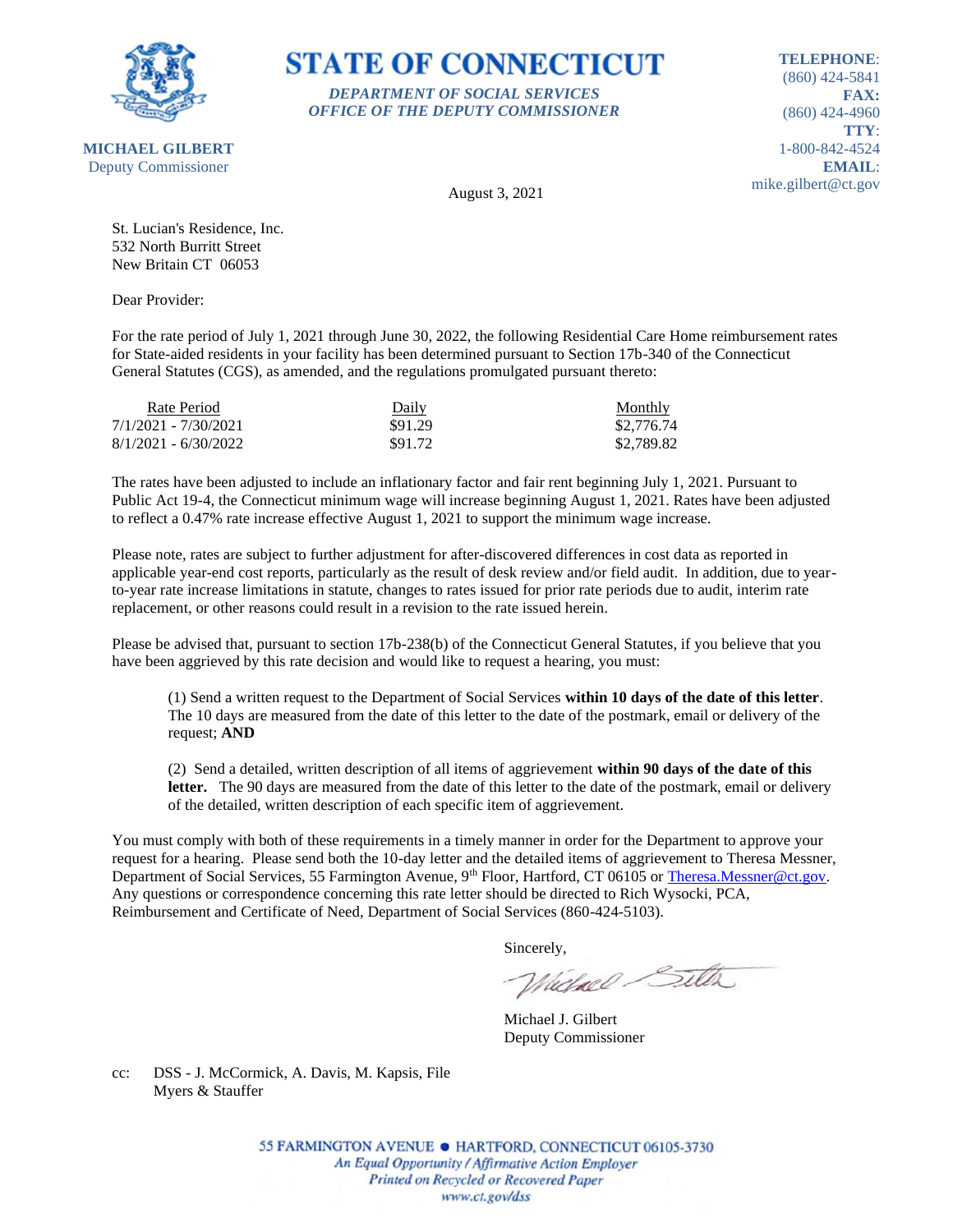

**MICHAEL GILBERT**

### **STATE OF CONNECTICUT** *DEPARTMENT OF SOCIAL SERVICES*

*OFFICE OF THE DEPUTY COMMISSIONER*

**TELEPHONE**: (860) 424-5841 **FAX:** (860) 424-4960 **TTY**: 1-800-842-4524 **EMAIL**: mike.gilbert@ct.gov

Deputy Commissioner

August 3, 2021

Stewart Rest Home 93 High Street East Haven CT 06512

Dear Provider:

For the rate period of July 1, 2021 through June 30, 2022, the following Residential Care Home reimbursement rates for State-aided residents in your facility has been determined pursuant to Section 17b-340 of the Connecticut General Statutes (CGS), as amended, and the regulations promulgated pursuant thereto:

| Rate Period            | Daily   | Monthly    |
|------------------------|---------|------------|
| 7/1/2021 - 7/30/2021   | \$91.08 | \$2,770.35 |
| $8/1/2021 - 6/30/2022$ | \$91.51 | \$2,783.43 |

The rates have been adjusted to include an inflationary factor and fair rent beginning July 1, 2021. Pursuant to Public Act 19-4, the Connecticut minimum wage will increase beginning August 1, 2021. Rates have been adjusted to reflect a 0.47% rate increase effective August 1, 2021 to support the minimum wage increase.

Please note, rates are subject to further adjustment for after-discovered differences in cost data as reported in applicable year-end cost reports, particularly as the result of desk review and/or field audit. In addition, due to yearto-year rate increase limitations in statute, changes to rates issued for prior rate periods due to audit, interim rate replacement, or other reasons could result in a revision to the rate issued herein.

Please be advised that, pursuant to section 17b-238(b) of the Connecticut General Statutes, if you believe that you have been aggrieved by this rate decision and would like to request a hearing, you must:

(1) Send a written request to the Department of Social Services **within 10 days of the date of this letter**. The 10 days are measured from the date of this letter to the date of the postmark, email or delivery of the request; **AND**

(2) Send a detailed, written description of all items of aggrievement **within 90 days of the date of this**  letter. The 90 days are measured from the date of this letter to the date of the postmark, email or delivery of the detailed, written description of each specific item of aggrievement.

You must comply with both of these requirements in a timely manner in order for the Department to approve your request for a hearing. Please send both the 10-day letter and the detailed items of aggrievement to Theresa Messner, Department of Social Services, 55 Farmington Avenue, 9<sup>th</sup> Floor, Hartford, CT 06105 or [Theresa.Messner@ct.gov.](mailto:Theresa.Messner@ct.gov) Any questions or correspondence concerning this rate letter should be directed to Rich Wysocki, PCA, Reimbursement and Certificate of Need, Department of Social Services (860-424-5103).

Sincerely,

Victorel Sitter

Michael J. Gilbert Deputy Commissioner

cc: DSS - J. McCormick, A. Davis, M. Kapsis, File Myers & Stauffer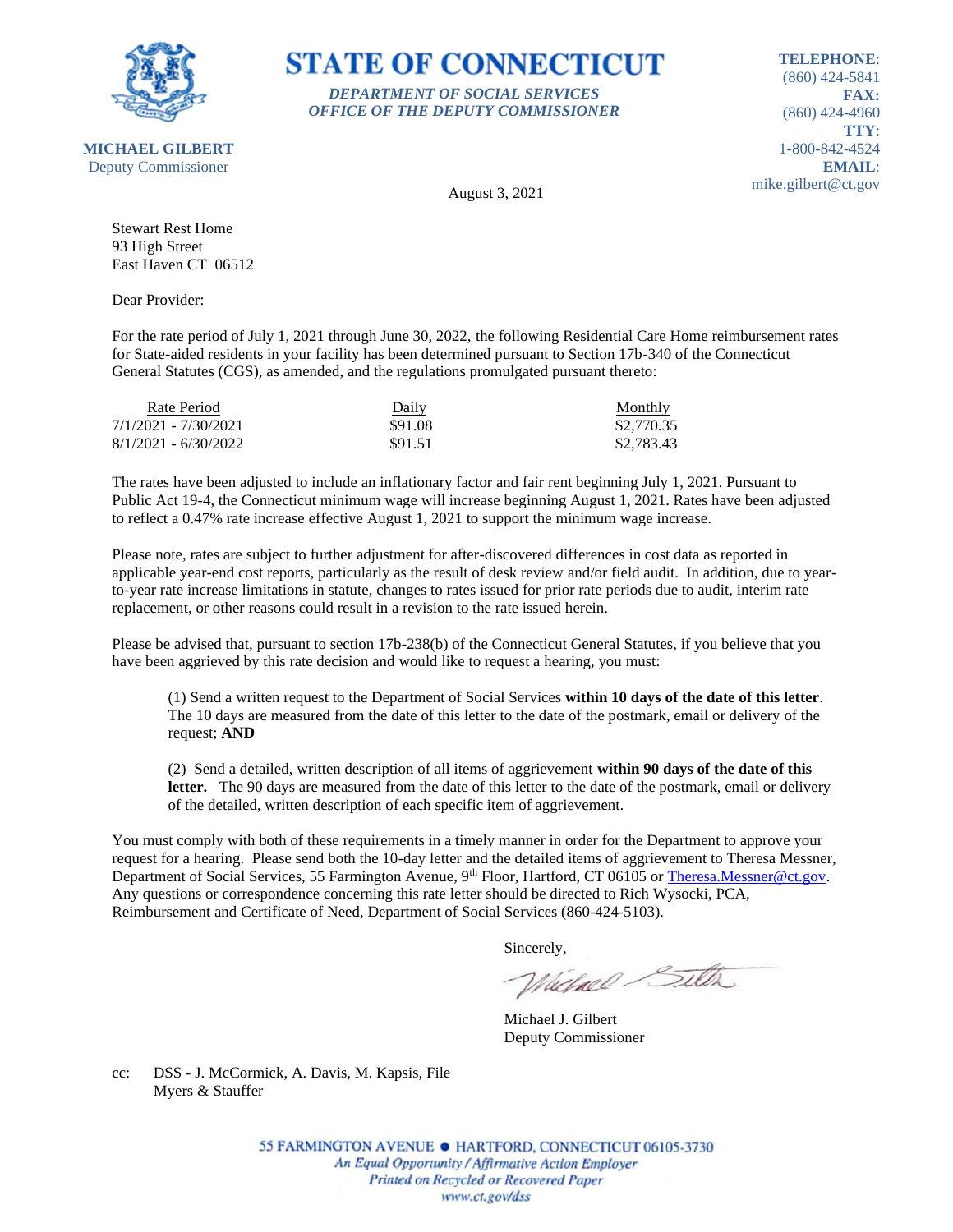

### **STATE OF CONNECTICUT** *DEPARTMENT OF SOCIAL SERVICES*

*OFFICE OF THE DEPUTY COMMISSIONER*

**TELEPHONE**: (860) 424-5841 **FAX:** (860) 424-4960 **TTY**: 1-800-842-4524 **EMAIL**: mike.gilbert@ct.gov

August 3, 2021

Sunny Lodge Guest Home 47 Cedar Grove Avenue New London CT 06320

Dear Provider:

For the rate period of July 1, 2021 through June 30, 2022, the following Residential Care Home reimbursement rates for State-aided residents in your facility has been determined pursuant to Section 17b-340 of the Connecticut General Statutes (CGS), as amended, and the regulations promulgated pursuant thereto:

| Rate Period            | Daily   | <b>Monthly</b> |
|------------------------|---------|----------------|
| 7/1/2021 - 7/30/2021   | \$89.14 | \$2,711.34     |
| $8/1/2021 - 6/30/2022$ | \$89.56 | \$2,724.12     |

The rates have been adjusted to include an inflationary factor and fair rent beginning July 1, 2021. Pursuant to Public Act 19-4, the Connecticut minimum wage will increase beginning August 1, 2021. Rates have been adjusted to reflect a 0.47% rate increase effective August 1, 2021 to support the minimum wage increase.

Please note, rates are subject to further adjustment for after-discovered differences in cost data as reported in applicable year-end cost reports, particularly as the result of desk review and/or field audit. In addition, due to yearto-year rate increase limitations in statute, changes to rates issued for prior rate periods due to audit, interim rate replacement, or other reasons could result in a revision to the rate issued herein.

Please be advised that, pursuant to section 17b-238(b) of the Connecticut General Statutes, if you believe that you have been aggrieved by this rate decision and would like to request a hearing, you must:

(1) Send a written request to the Department of Social Services **within 10 days of the date of this letter**. The 10 days are measured from the date of this letter to the date of the postmark, email or delivery of the request; **AND**

(2) Send a detailed, written description of all items of aggrievement **within 90 days of the date of this**  letter. The 90 days are measured from the date of this letter to the date of the postmark, email or delivery of the detailed, written description of each specific item of aggrievement.

You must comply with both of these requirements in a timely manner in order for the Department to approve your request for a hearing. Please send both the 10-day letter and the detailed items of aggrievement to Theresa Messner, Department of Social Services, 55 Farmington Avenue, 9<sup>th</sup> Floor, Hartford, CT 06105 or [Theresa.Messner@ct.gov.](mailto:Theresa.Messner@ct.gov) Any questions or correspondence concerning this rate letter should be directed to Rich Wysocki, PCA, Reimbursement and Certificate of Need, Department of Social Services (860-424-5103).

Sincerely,

Victorel Sitter

Michael J. Gilbert Deputy Commissioner

cc: DSS - J. McCormick, A. Davis, M. Kapsis, File Myers & Stauffer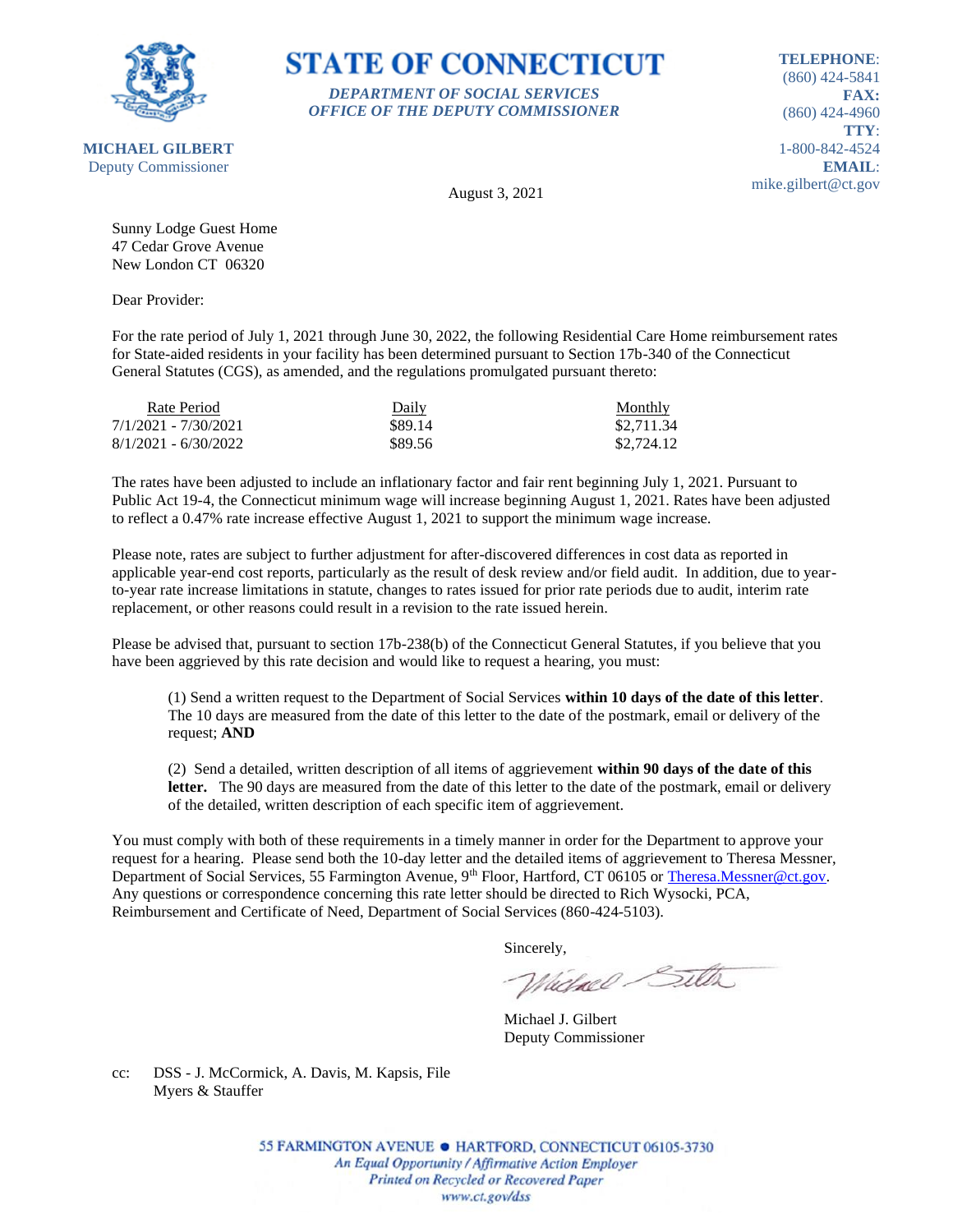

### **STATE OF CONNECTICUT** *DEPARTMENT OF SOCIAL SERVICES*

*OFFICE OF THE DEPUTY COMMISSIONER*

**TELEPHONE**: (860) 424-5841 **FAX:** (860) 424-4960 **TTY**: 1-800-842-4524 **EMAIL**: mike.gilbert@ct.gov

August 3, 2021

Teresa Rest Home 57 Main Street East Haven CT 06512

Dear Provider:

For the rate period of July 1, 2021 through June 30, 2022, the following Residential Care Home reimbursement rates for State-aided residents in your facility has been determined pursuant to Section 17b-340 of the Connecticut General Statutes (CGS), as amended, and the regulations promulgated pursuant thereto:

| Rate Period            | Daily   | Monthly    |
|------------------------|---------|------------|
| 7/1/2021 - 7/30/2021   | \$84.57 | \$2,572.34 |
| $8/1/2021 - 6/30/2022$ | \$84.97 | \$2,584.50 |

The rates have been adjusted to include an inflationary factor and fair rent beginning July 1, 2021. Pursuant to Public Act 19-4, the Connecticut minimum wage will increase beginning August 1, 2021. Rates have been adjusted to reflect a 0.47% rate increase effective August 1, 2021 to support the minimum wage increase.

Please note, rates are subject to further adjustment for after-discovered differences in cost data as reported in applicable year-end cost reports, particularly as the result of desk review and/or field audit. In addition, due to yearto-year rate increase limitations in statute, changes to rates issued for prior rate periods due to audit, interim rate replacement, or other reasons could result in a revision to the rate issued herein.

Please be advised that, pursuant to section 17b-238(b) of the Connecticut General Statutes, if you believe that you have been aggrieved by this rate decision and would like to request a hearing, you must:

(1) Send a written request to the Department of Social Services **within 10 days of the date of this letter**. The 10 days are measured from the date of this letter to the date of the postmark, email or delivery of the request; **AND**

(2) Send a detailed, written description of all items of aggrievement **within 90 days of the date of this letter.** The 90 days are measured from the date of this letter to the date of the postmark, email or delivery of the detailed, written description of each specific item of aggrievement.

You must comply with both of these requirements in a timely manner in order for the Department to approve your request for a hearing. Please send both the 10-day letter and the detailed items of aggrievement to Theresa Messner, Department of Social Services, 55 Farmington Avenue, 9<sup>th</sup> Floor, Hartford, CT 06105 or [Theresa.Messner@ct.gov.](mailto:Theresa.Messner@ct.gov) Any questions or correspondence concerning this rate letter should be directed to Rich Wysocki, PCA, Reimbursement and Certificate of Need, Department of Social Services (860-424-5103).

Sincerely,

Victorel Sitter

Michael J. Gilbert Deputy Commissioner

cc: DSS - J. McCormick, A. Davis, M. Kapsis, File Myers & Stauffer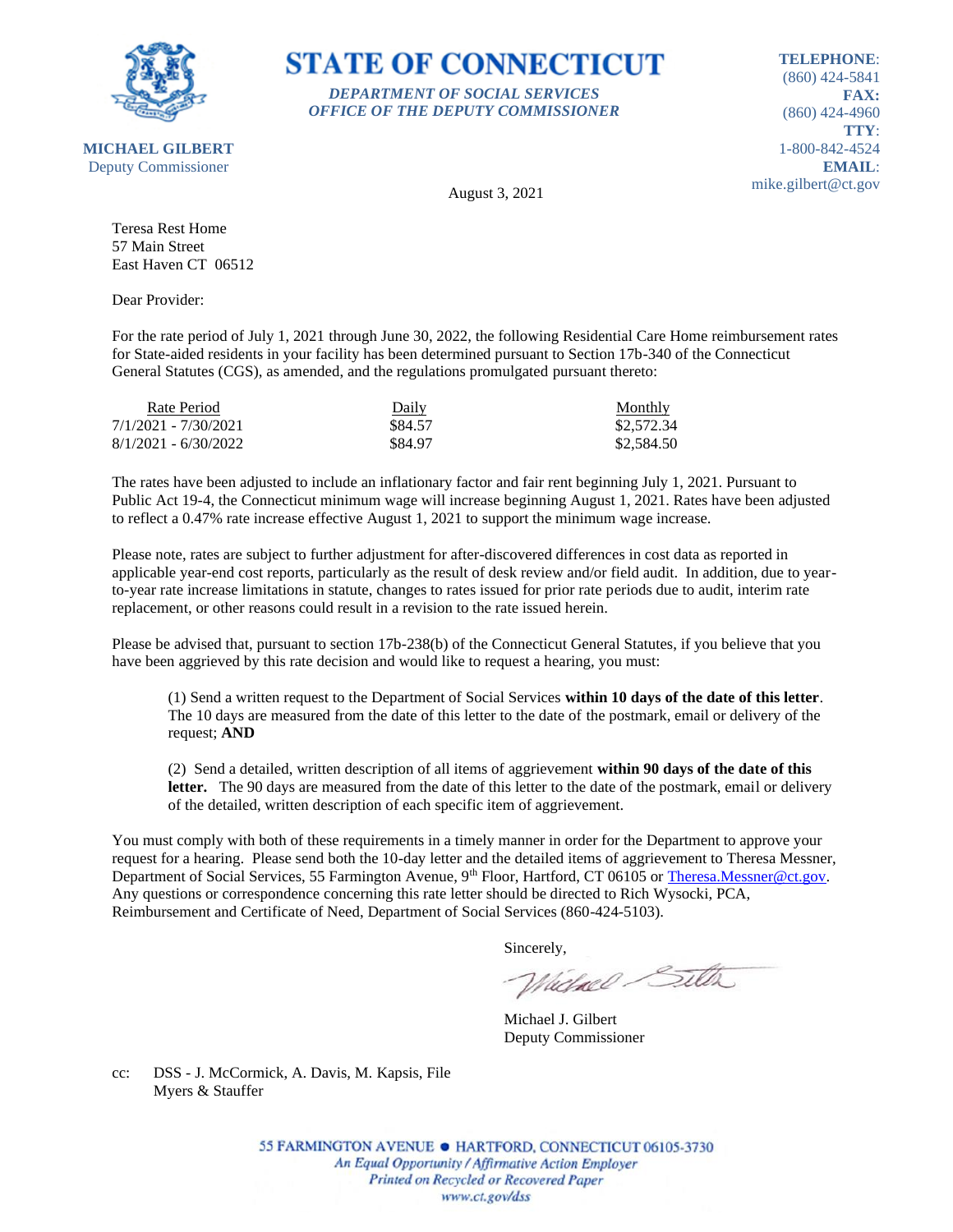

**MICHAEL GILBERT**

**STATE OF CONNECTICUT** *DEPARTMENT OF SOCIAL SERVICES*

*OFFICE OF THE DEPUTY COMMISSIONER*

**TELEPHONE**: (860) 424-5841 **FAX:** (860) 424-4960 **TTY**: 1-800-842-4524 **EMAIL**: mike.gilbert@ct.gov

Deputy Commissioner

August 3, 2021

The Manor on Pine Street 53 Pine Street Waterbury CT 06710

Dear Provider:

For the rate period of July 1, 2021 through June 30, 2022, the following Residential Care Home reimbursement rates for State-aided residents in your facility has been determined pursuant to Section 17b-340 of the Connecticut General Statutes (CGS), as amended, and the regulations promulgated pursuant thereto:

| Rate Period            | Daily   | Monthly    |
|------------------------|---------|------------|
| 7/1/2021 - 7/30/2021   | \$78.72 | \$2,394.40 |
| $8/1/2021 - 6/30/2022$ | \$79.09 | \$2,405.65 |

The rates have been adjusted to include an inflationary factor and fair rent beginning July 1, 2021. Pursuant to Public Act 19-4, the Connecticut minimum wage will increase beginning August 1, 2021. Rates have been adjusted to reflect a 0.47% rate increase effective August 1, 2021 to support the minimum wage increase.

Please note, rates are subject to further adjustment for after-discovered differences in cost data as reported in applicable year-end cost reports, particularly as the result of desk review and/or field audit. In addition, due to yearto-year rate increase limitations in statute, changes to rates issued for prior rate periods due to audit, interim rate replacement, or other reasons could result in a revision to the rate issued herein.

Please be advised that, pursuant to section 17b-238(b) of the Connecticut General Statutes, if you believe that you have been aggrieved by this rate decision and would like to request a hearing, you must:

(1) Send a written request to the Department of Social Services **within 10 days of the date of this letter**. The 10 days are measured from the date of this letter to the date of the postmark, email or delivery of the request; **AND**

(2) Send a detailed, written description of all items of aggrievement **within 90 days of the date of this**  letter. The 90 days are measured from the date of this letter to the date of the postmark, email or delivery of the detailed, written description of each specific item of aggrievement.

You must comply with both of these requirements in a timely manner in order for the Department to approve your request for a hearing. Please send both the 10-day letter and the detailed items of aggrievement to Theresa Messner, Department of Social Services, 55 Farmington Avenue, 9<sup>th</sup> Floor, Hartford, CT 06105 or [Theresa.Messner@ct.gov.](mailto:Theresa.Messner@ct.gov) Any questions or correspondence concerning this rate letter should be directed to Rich Wysocki, PCA, Reimbursement and Certificate of Need, Department of Social Services (860-424-5103).

Sincerely,

Victorel Sitter

Michael J. Gilbert Deputy Commissioner

cc: DSS - J. McCormick, A. Davis, M. Kapsis, File Myers & Stauffer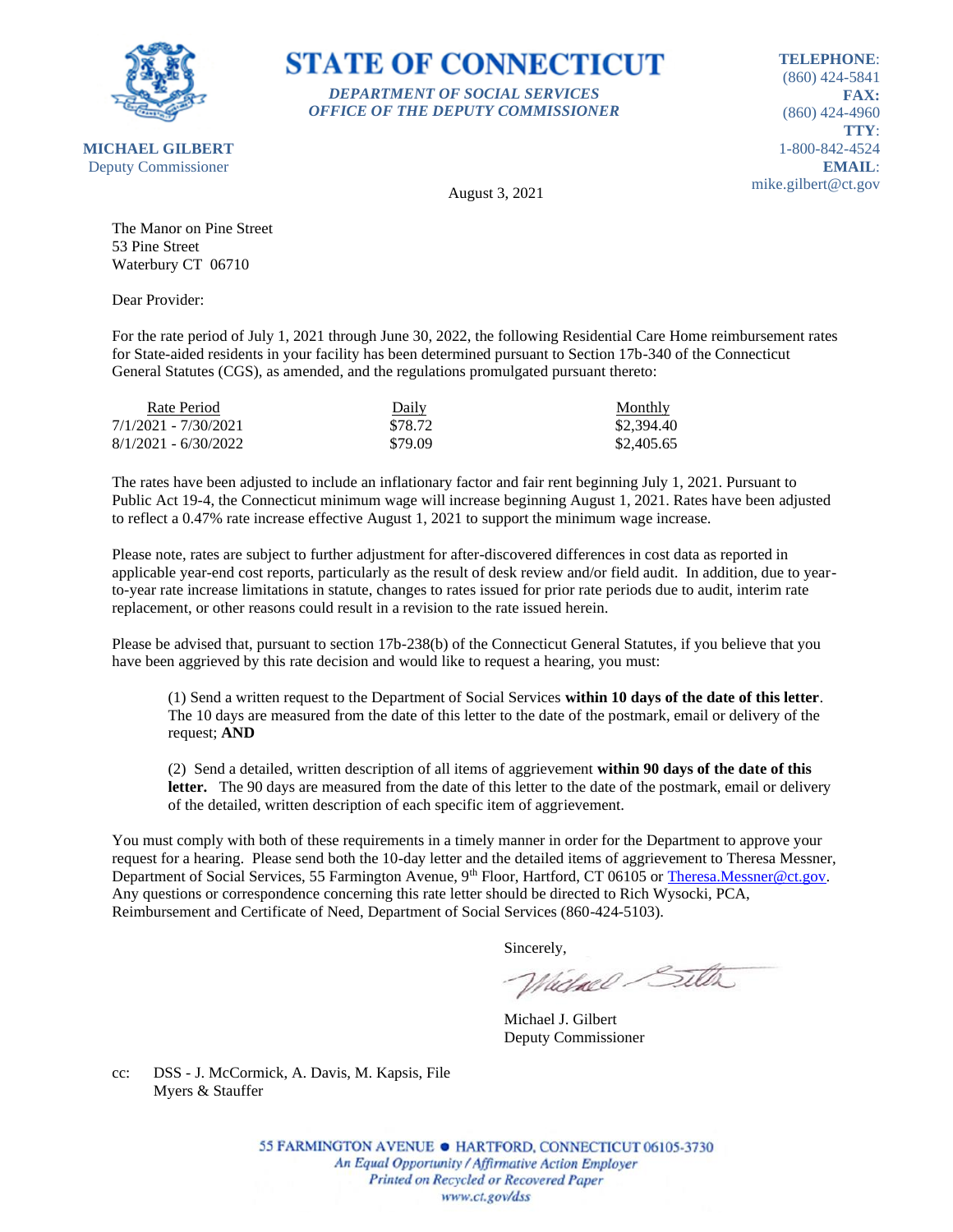

### **STATE OF CONNECTICUT** *DEPARTMENT OF SOCIAL SERVICES*

*OFFICE OF THE DEPUTY COMMISSIONER*

**TELEPHONE**: (860) 424-5841 **FAX:** (860) 424-4960 **TTY**: 1-800-842-4524 **EMAIL**: mike.gilbert@ct.gov

August 3, 2021

Tracy Manor, Inc 22 Fenway Street West Hartford CT 06119

Dear Provider:

For the rate period of July 1, 2021 through June 30, 2022, the following Residential Care Home reimbursement rates for State-aided residents in your facility has been determined pursuant to Section 17b-340 of the Connecticut General Statutes (CGS), as amended, and the regulations promulgated pursuant thereto:

| Rate Period            | Daily    | Monthly    |
|------------------------|----------|------------|
| 7/1/2021 - 7/30/2021   | \$114.49 | \$3,482.40 |
| $8/1/2021 - 6/30/2022$ | \$115.03 | \$3,498.83 |

The rates have been adjusted to include an inflationary factor and fair rent beginning July 1, 2021. Pursuant to Public Act 19-4, the Connecticut minimum wage will increase beginning August 1, 2021. Rates have been adjusted to reflect a 0.47% rate increase effective August 1, 2021 to support the minimum wage increase.

Please note, rates are subject to further adjustment for after-discovered differences in cost data as reported in applicable year-end cost reports, particularly as the result of desk review and/or field audit. In addition, due to yearto-year rate increase limitations in statute, changes to rates issued for prior rate periods due to audit, interim rate replacement, or other reasons could result in a revision to the rate issued herein.

Please be advised that, pursuant to section 17b-238(b) of the Connecticut General Statutes, if you believe that you have been aggrieved by this rate decision and would like to request a hearing, you must:

(1) Send a written request to the Department of Social Services **within 10 days of the date of this letter**. The 10 days are measured from the date of this letter to the date of the postmark, email or delivery of the request; **AND**

(2) Send a detailed, written description of all items of aggrievement **within 90 days of the date of this**  letter. The 90 days are measured from the date of this letter to the date of the postmark, email or delivery of the detailed, written description of each specific item of aggrievement.

You must comply with both of these requirements in a timely manner in order for the Department to approve your request for a hearing. Please send both the 10-day letter and the detailed items of aggrievement to Theresa Messner, Department of Social Services, 55 Farmington Avenue, 9<sup>th</sup> Floor, Hartford, CT 06105 or [Theresa.Messner@ct.gov.](mailto:Theresa.Messner@ct.gov) Any questions or correspondence concerning this rate letter should be directed to Rich Wysocki, PCA, Reimbursement and Certificate of Need, Department of Social Services (860-424-5103).

Sincerely,

Victorel Sitter

Michael J. Gilbert Deputy Commissioner

cc: DSS - J. McCormick, A. Davis, M. Kapsis, File Myers & Stauffer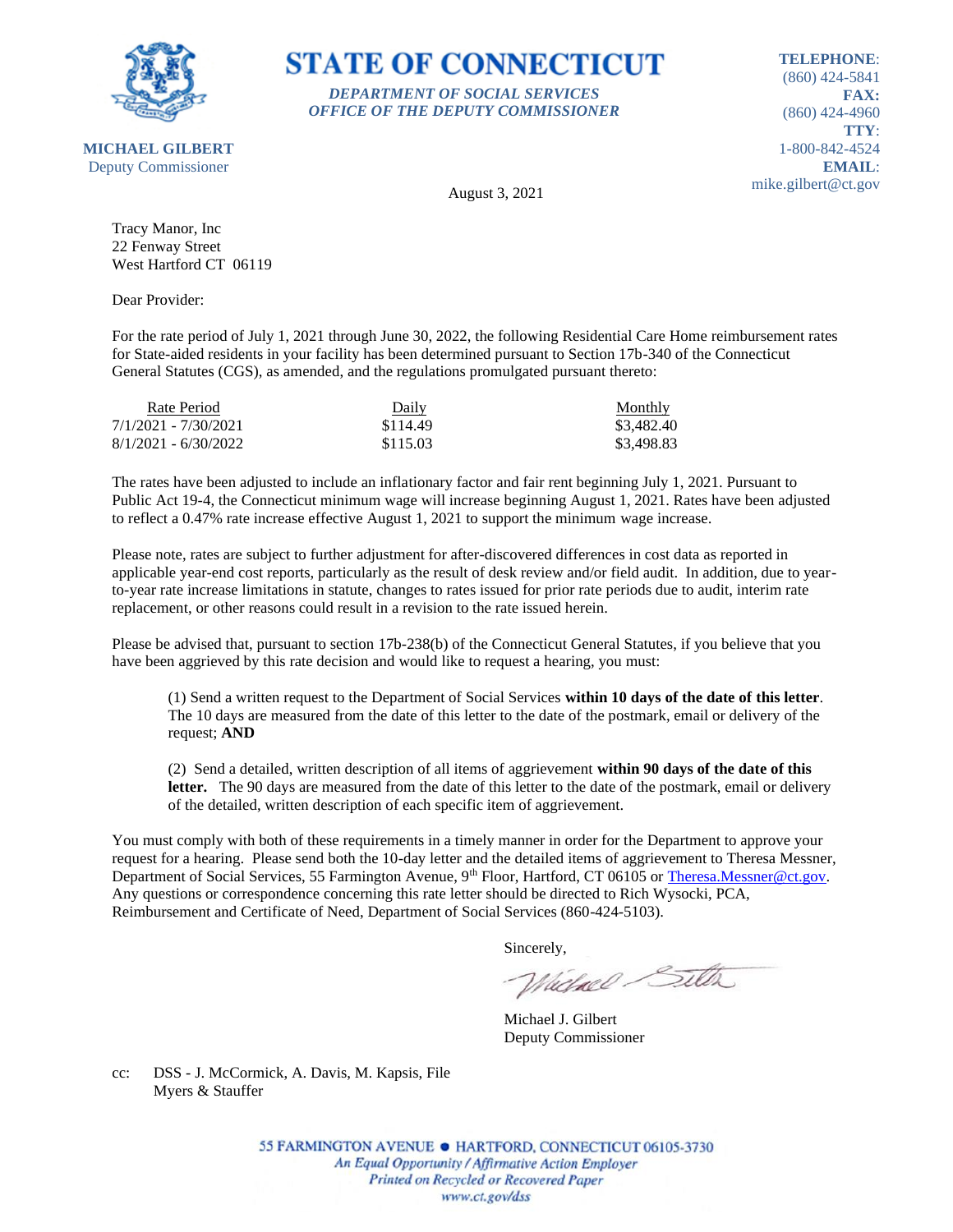

# **STATE OF CONNECTICUT** *DEPARTMENT OF SOCIAL SERVICES*

*OFFICE OF THE DEPUTY COMMISSIONER*

**TELEPHONE**: (860) 424-5841 **FAX:** (860) 424-4960 **TTY**: 1-800-842-4524 **EMAIL**: mike.gilbert@ct.gov

August 3, 2021

United Community and Family Svcs. 165 McKinley Avenue Norwich CT 06360

Dear Provider:

For the rate period of July 1, 2021 through June 30, 2022, the following Residential Care Home reimbursement rates for State-aided residents in your facility has been determined pursuant to Section 17b-340 of the Connecticut General Statutes (CGS), as amended, and the regulations promulgated pursuant thereto:

| Rate Period            | Daily    | Monthly    |
|------------------------|----------|------------|
| 7/1/2021 - 7/30/2021   | \$121.62 | \$3,699.28 |
| $8/1/2021 - 6/30/2022$ | \$122.19 | \$3,716.61 |

The rates have been adjusted to include an inflationary factor and fair rent beginning July 1, 2021. Pursuant to Public Act 19-4, the Connecticut minimum wage will increase beginning August 1, 2021. Rates have been adjusted to reflect a 0.47% rate increase effective August 1, 2021 to support the minimum wage increase.

Please note, rates are subject to further adjustment for after-discovered differences in cost data as reported in applicable year-end cost reports, particularly as the result of desk review and/or field audit. In addition, due to yearto-year rate increase limitations in statute, changes to rates issued for prior rate periods due to audit, interim rate replacement, or other reasons could result in a revision to the rate issued herein.

Please be advised that, pursuant to section 17b-238(b) of the Connecticut General Statutes, if you believe that you have been aggrieved by this rate decision and would like to request a hearing, you must:

(1) Send a written request to the Department of Social Services **within 10 days of the date of this letter**. The 10 days are measured from the date of this letter to the date of the postmark, email or delivery of the request; **AND**

(2) Send a detailed, written description of all items of aggrievement **within 90 days of the date of this**  letter. The 90 days are measured from the date of this letter to the date of the postmark, email or delivery of the detailed, written description of each specific item of aggrievement.

You must comply with both of these requirements in a timely manner in order for the Department to approve your request for a hearing. Please send both the 10-day letter and the detailed items of aggrievement to Theresa Messner, Department of Social Services, 55 Farmington Avenue, 9<sup>th</sup> Floor, Hartford, CT 06105 or [Theresa.Messner@ct.gov.](mailto:Theresa.Messner@ct.gov) Any questions or correspondence concerning this rate letter should be directed to Rich Wysocki, PCA, Reimbursement and Certificate of Need, Department of Social Services (860-424-5103).

Sincerely,

Victorel Sitter

Michael J. Gilbert Deputy Commissioner

cc: DSS - J. McCormick, A. Davis, M. Kapsis, File Myers & Stauffer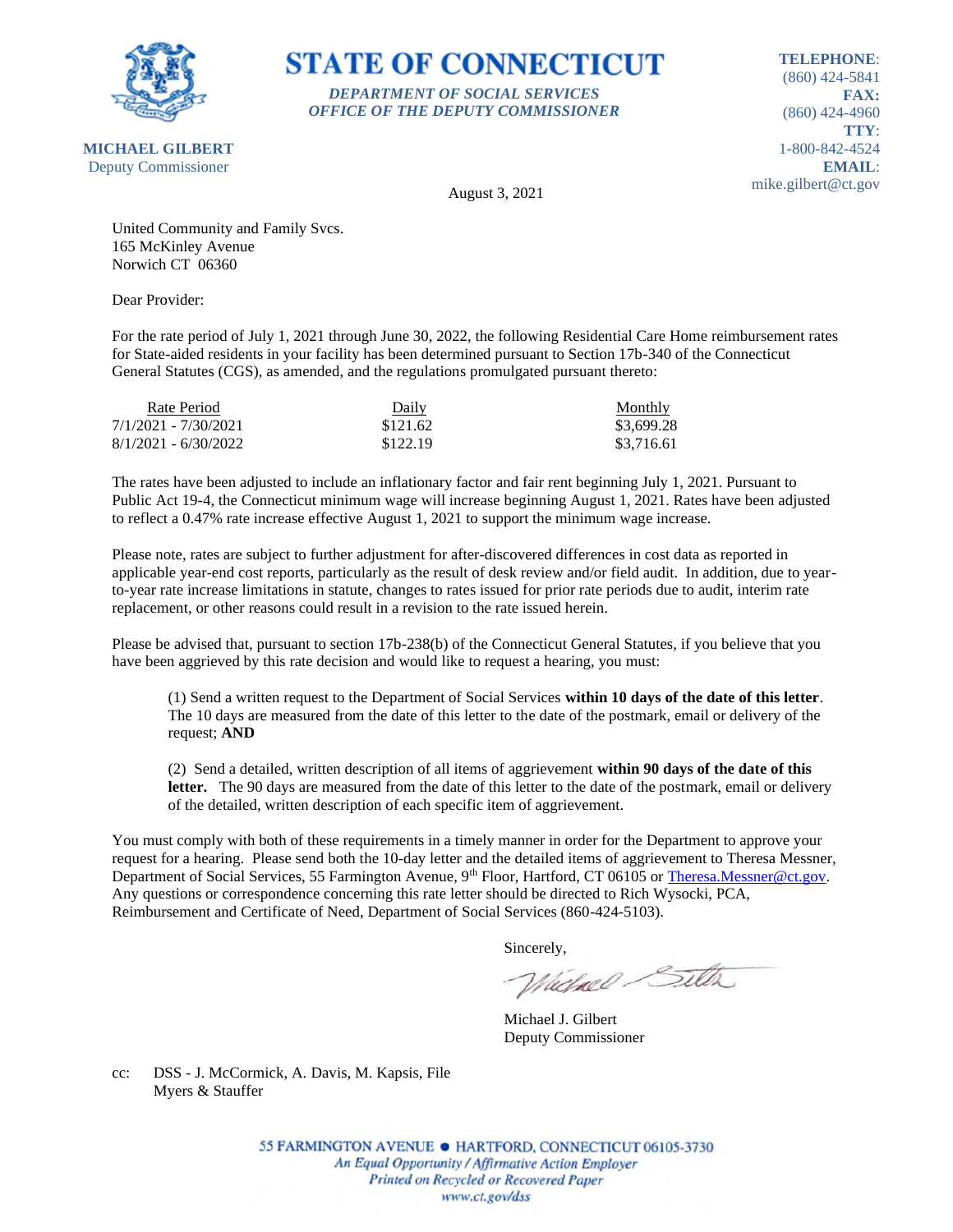

## **STATE OF CONNECTICUT** *DEPARTMENT OF SOCIAL SERVICES*

*OFFICE OF THE DEPUTY COMMISSIONER*

**TELEPHONE**: (860) 424-5841 **FAX:** (860) 424-4960 **TTY**: 1-800-842-4524 **EMAIL**: mike.gilbert@ct.gov

August 3, 2021

University Place Residential Care, LLC 5 University Place New Haven CT 06511

Dear Provider:

For the rate period of July 1, 2021 through June 30, 2022, the following Residential Care Home reimbursement rates for State-aided residents in your facility has been determined pursuant to Section 17b-340 of the Connecticut General Statutes (CGS), as amended, and the regulations promulgated pursuant thereto:

| Rate Period            | Daily    | Monthly    |
|------------------------|----------|------------|
| 7/1/2021 - 7/30/2021   | \$102.15 | \$3,107.06 |
| $8/1/2021 - 6/30/2022$ | \$102.63 | \$3,121.66 |

The rates have been adjusted to include an inflationary factor and fair rent beginning July 1, 2021. Pursuant to Public Act 19-4, the Connecticut minimum wage will increase beginning August 1, 2021. Rates have been adjusted to reflect a 0.47% rate increase effective August 1, 2021 to support the minimum wage increase.

Please note, rates are subject to further adjustment for after-discovered differences in cost data as reported in applicable year-end cost reports, particularly as the result of desk review and/or field audit. In addition, due to yearto-year rate increase limitations in statute, changes to rates issued for prior rate periods due to audit, interim rate replacement, or other reasons could result in a revision to the rate issued herein.

Please be advised that, pursuant to section 17b-238(b) of the Connecticut General Statutes, if you believe that you have been aggrieved by this rate decision and would like to request a hearing, you must:

(1) Send a written request to the Department of Social Services **within 10 days of the date of this letter**. The 10 days are measured from the date of this letter to the date of the postmark, email or delivery of the request; **AND**

(2) Send a detailed, written description of all items of aggrievement **within 90 days of the date of this**  letter. The 90 days are measured from the date of this letter to the date of the postmark, email or delivery of the detailed, written description of each specific item of aggrievement.

You must comply with both of these requirements in a timely manner in order for the Department to approve your request for a hearing. Please send both the 10-day letter and the detailed items of aggrievement to Theresa Messner, Department of Social Services, 55 Farmington Avenue, 9<sup>th</sup> Floor, Hartford, CT 06105 or [Theresa.Messner@ct.gov.](mailto:Theresa.Messner@ct.gov) Any questions or correspondence concerning this rate letter should be directed to Rich Wysocki, PCA, Reimbursement and Certificate of Need, Department of Social Services (860-424-5103).

Sincerely,

Victorel Sitter

Michael J. Gilbert Deputy Commissioner

cc: DSS - J. McCormick, A. Davis, M. Kapsis, File Myers & Stauffer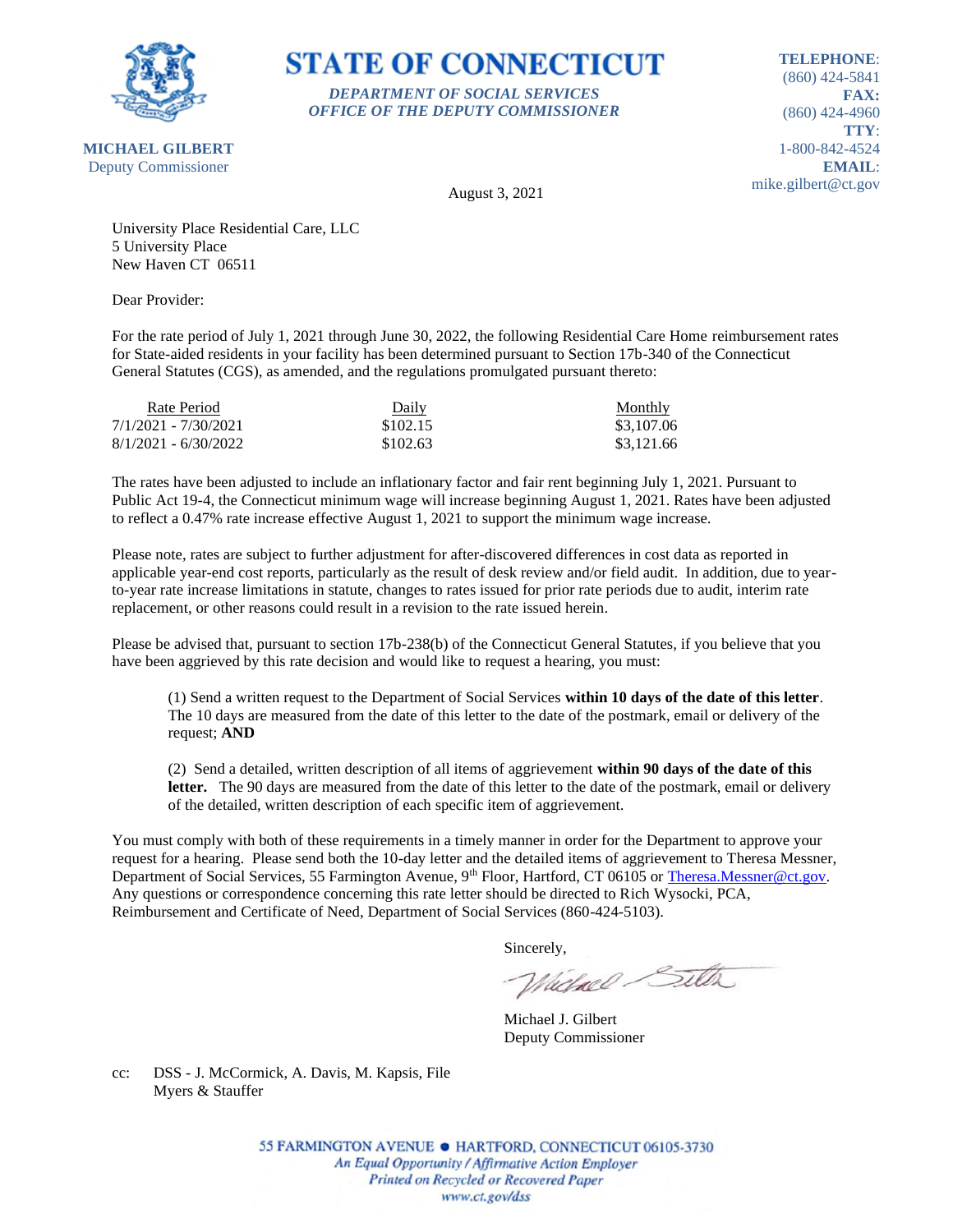

### **STATE OF CONNECTICUT** *DEPARTMENT OF SOCIAL SERVICES*

*OFFICE OF THE DEPUTY COMMISSIONER*

**TELEPHONE**: (860) 424-5841 **FAX:** (860) 424-4960 **TTY**: 1-800-842-4524 **EMAIL**: mike.gilbert@ct.gov

August 3, 2021

Victorian Gardens 122 East Main St. Plainville CT 06062

Dear Provider:

For the rate period of July 1, 2021 through June 30, 2022, the following Residential Care Home reimbursement rates for State-aided residents in your facility has been determined pursuant to Section 17b-340 of the Connecticut General Statutes (CGS), as amended, and the regulations promulgated pursuant thereto:

| Rate Period            | Daily   | <b>Monthly</b> |
|------------------------|---------|----------------|
| 7/1/2021 - 7/30/2021   | \$97.52 | \$2,966.23     |
| $8/1/2021 - 6/30/2022$ | \$97.98 | \$2,980.23     |

The rates have been adjusted to include an inflationary factor and fair rent beginning July 1, 2021. Pursuant to Public Act 19-4, the Connecticut minimum wage will increase beginning August 1, 2021. Rates have been adjusted to reflect a 0.47% rate increase effective August 1, 2021 to support the minimum wage increase.

Please note, rates are subject to further adjustment for after-discovered differences in cost data as reported in applicable year-end cost reports, particularly as the result of desk review and/or field audit. In addition, due to yearto-year rate increase limitations in statute, changes to rates issued for prior rate periods due to audit, interim rate replacement, or other reasons could result in a revision to the rate issued herein.

Please be advised that, pursuant to section 17b-238(b) of the Connecticut General Statutes, if you believe that you have been aggrieved by this rate decision and would like to request a hearing, you must:

(1) Send a written request to the Department of Social Services **within 10 days of the date of this letter**. The 10 days are measured from the date of this letter to the date of the postmark, email or delivery of the request; **AND**

(2) Send a detailed, written description of all items of aggrievement **within 90 days of the date of this**  letter. The 90 days are measured from the date of this letter to the date of the postmark, email or delivery of the detailed, written description of each specific item of aggrievement.

You must comply with both of these requirements in a timely manner in order for the Department to approve your request for a hearing. Please send both the 10-day letter and the detailed items of aggrievement to Theresa Messner, Department of Social Services, 55 Farmington Avenue, 9<sup>th</sup> Floor, Hartford, CT 06105 or [Theresa.Messner@ct.gov.](mailto:Theresa.Messner@ct.gov) Any questions or correspondence concerning this rate letter should be directed to Rich Wysocki, PCA, Reimbursement and Certificate of Need, Department of Social Services (860-424-5103).

Sincerely,

Victorel Sitter

Michael J. Gilbert Deputy Commissioner

cc: DSS - J. McCormick, A. Davis, M. Kapsis, File Myers & Stauffer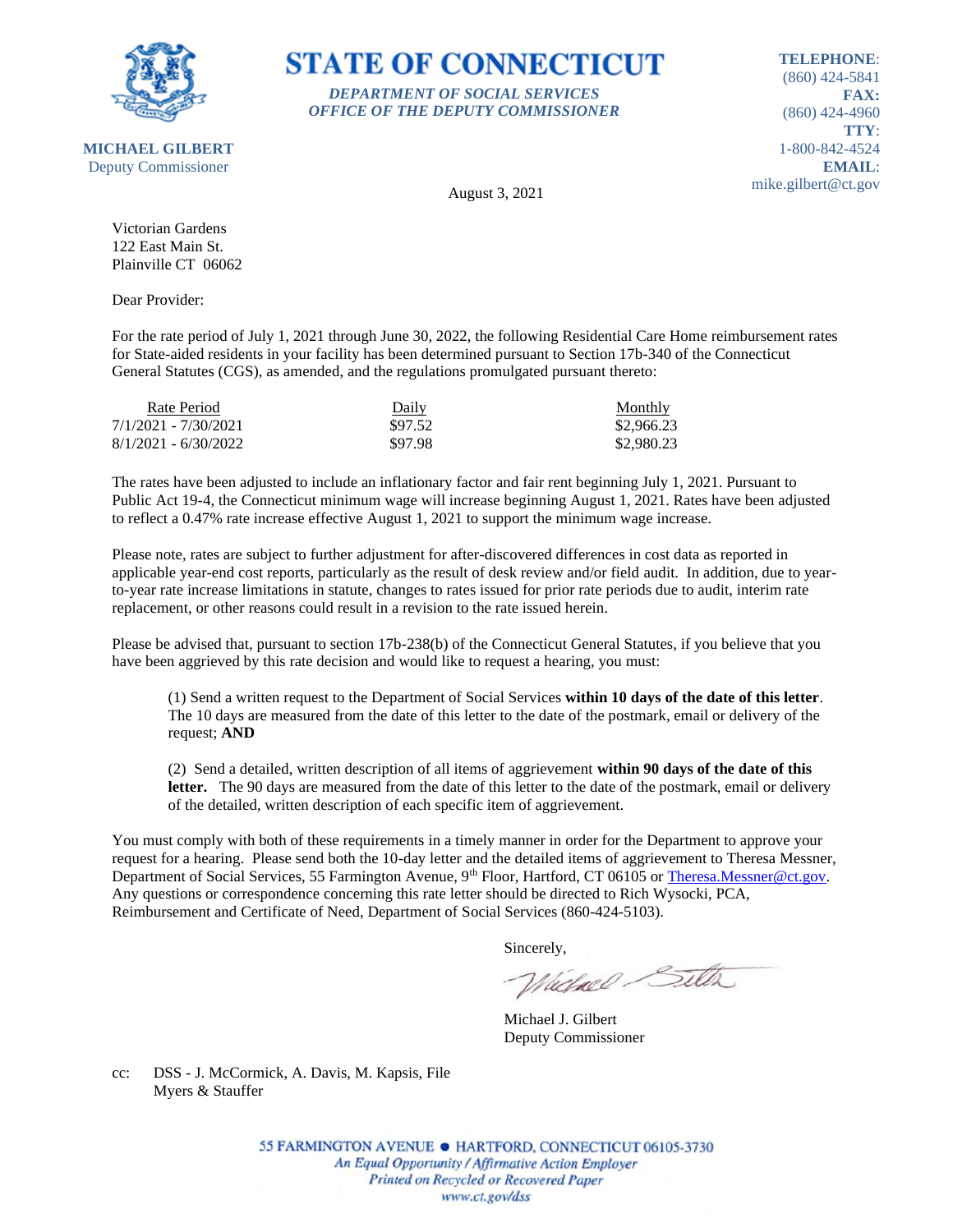

## **STATE OF CONNECTICUT** *DEPARTMENT OF SOCIAL SERVICES*

*OFFICE OF THE DEPUTY COMMISSIONER*

**TELEPHONE**: (860) 424-5841 **FAX:** (860) 424-4960 **TTY**: 1-800-842-4524 **EMAIL**: mike.gilbert@ct.gov

August 3, 2021

Westcott - Wilcox Home 50 Capron Street Danielson CT 06239

Dear Provider:

For the rate period of July 1, 2021 through June 30, 2022, the following Residential Care Home reimbursement rates for State-aided residents in your facility has been determined pursuant to Section 17b-340 of the Connecticut General Statutes (CGS), as amended, and the regulations promulgated pursuant thereto:

| Rate Period            | Daily   | Monthly    |
|------------------------|---------|------------|
| 7/1/2021 - 7/30/2021   | \$94.60 | \$2,877.42 |
| $8/1/2021 - 6/30/2022$ | \$95.04 | \$2,890.80 |

The rates have been adjusted to include an inflationary factor and fair rent beginning July 1, 2021. Pursuant to Public Act 19-4, the Connecticut minimum wage will increase beginning August 1, 2021. Rates have been adjusted to reflect a 0.47% rate increase effective August 1, 2021 to support the minimum wage increase.

Please note, rates are subject to further adjustment for after-discovered differences in cost data as reported in applicable year-end cost reports, particularly as the result of desk review and/or field audit. In addition, due to yearto-year rate increase limitations in statute, changes to rates issued for prior rate periods due to audit, interim rate replacement, or other reasons could result in a revision to the rate issued herein.

Please be advised that, pursuant to section 17b-238(b) of the Connecticut General Statutes, if you believe that you have been aggrieved by this rate decision and would like to request a hearing, you must:

(1) Send a written request to the Department of Social Services **within 10 days of the date of this letter**. The 10 days are measured from the date of this letter to the date of the postmark, email or delivery of the request; **AND**

(2) Send a detailed, written description of all items of aggrievement **within 90 days of the date of this**  letter. The 90 days are measured from the date of this letter to the date of the postmark, email or delivery of the detailed, written description of each specific item of aggrievement.

You must comply with both of these requirements in a timely manner in order for the Department to approve your request for a hearing. Please send both the 10-day letter and the detailed items of aggrievement to Theresa Messner, Department of Social Services, 55 Farmington Avenue, 9<sup>th</sup> Floor, Hartford, CT 06105 or [Theresa.Messner@ct.gov.](mailto:Theresa.Messner@ct.gov) Any questions or correspondence concerning this rate letter should be directed to Rich Wysocki, PCA, Reimbursement and Certificate of Need, Department of Social Services (860-424-5103).

Sincerely,

Victorel Sitter

Michael J. Gilbert Deputy Commissioner

cc: DSS - J. McCormick, A. Davis, M. Kapsis, File Myers & Stauffer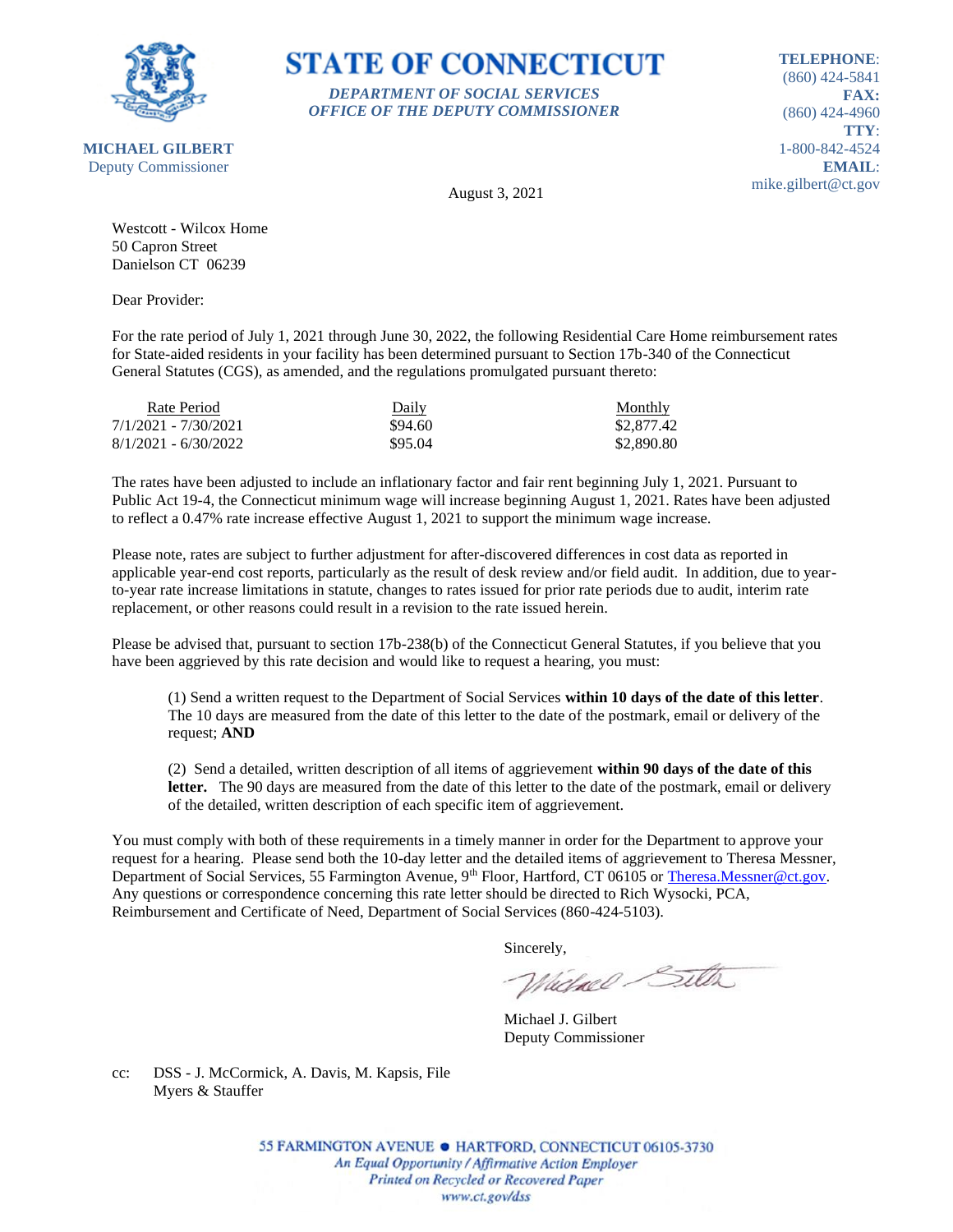

#### **STATE OF CONNECTICUT** *DEPARTMENT OF SOCIAL SERVICES*

*OFFICE OF THE DEPUTY COMMISSIONER*

**TELEPHONE**: (860) 424-5841 **FAX:** (860) 424-4960 **TTY**: 1-800-842-4524 **EMAIL**: mike.gilbert@ct.gov

August 3, 2021

Westport Rehab Complex 1 Burr Road Westport CT 06880

Dear Provider:

For the rate period of July 1, 2021 through June 30, 2022, the following Residential Care Home reimbursement rates for State-aided residents in your facility has been determined pursuant to Section 17b-340 of the Connecticut General Statutes (CGS), as amended, and the regulations promulgated pursuant thereto:

| Rate Period            | Daily   | <b>Monthly</b> |
|------------------------|---------|----------------|
| 7/1/2021 - 7/30/2021   | \$89.76 | \$2,730.20     |
| $8/1/2021 - 6/30/2022$ | \$90.18 | \$2,742.98     |

The rates have been adjusted to include an inflationary factor and fair rent beginning July 1, 2021. Pursuant to Public Act 19-4, the Connecticut minimum wage will increase beginning August 1, 2021. Rates have been adjusted to reflect a 0.47% rate increase effective August 1, 2021 to support the minimum wage increase.

Please note, rates are subject to further adjustment for after-discovered differences in cost data as reported in applicable year-end cost reports, particularly as the result of desk review and/or field audit. In addition, due to yearto-year rate increase limitations in statute, changes to rates issued for prior rate periods due to audit, interim rate replacement, or other reasons could result in a revision to the rate issued herein.

Please be advised that, pursuant to section 17b-238(b) of the Connecticut General Statutes, if you believe that you have been aggrieved by this rate decision and would like to request a hearing, you must:

(1) Send a written request to the Department of Social Services **within 10 days of the date of this letter**. The 10 days are measured from the date of this letter to the date of the postmark, email or delivery of the request; **AND**

(2) Send a detailed, written description of all items of aggrievement **within 90 days of the date of this**  letter. The 90 days are measured from the date of this letter to the date of the postmark, email or delivery of the detailed, written description of each specific item of aggrievement.

You must comply with both of these requirements in a timely manner in order for the Department to approve your request for a hearing. Please send both the 10-day letter and the detailed items of aggrievement to Theresa Messner, Department of Social Services, 55 Farmington Avenue, 9<sup>th</sup> Floor, Hartford, CT 06105 or [Theresa.Messner@ct.gov.](mailto:Theresa.Messner@ct.gov) Any questions or correspondence concerning this rate letter should be directed to Rich Wysocki, PCA, Reimbursement and Certificate of Need, Department of Social Services (860-424-5103).

Sincerely,

Victorel Sitter

Michael J. Gilbert Deputy Commissioner

cc: DSS - J. McCormick, A. Davis, M. Kapsis, File Myers & Stauffer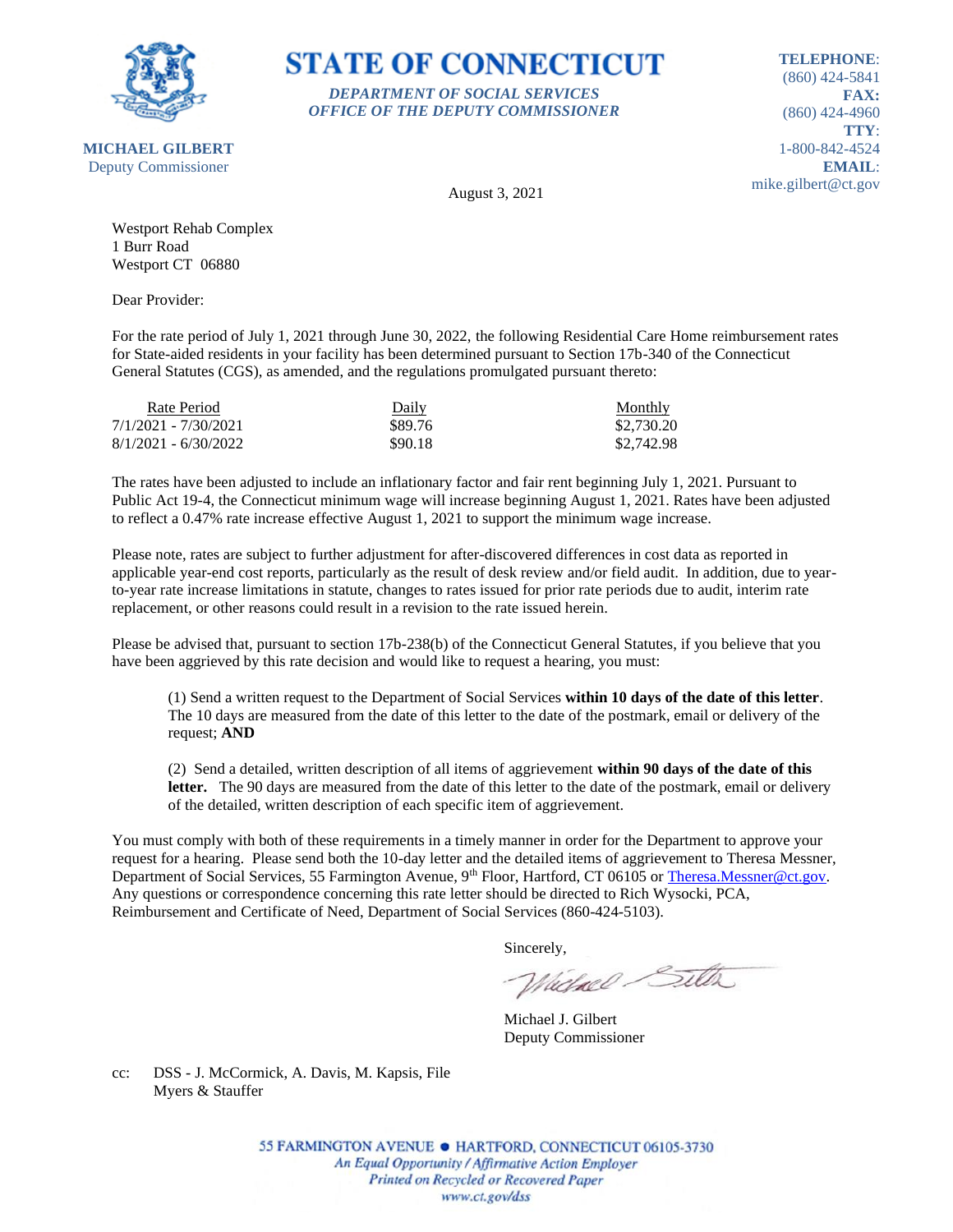

### **STATE OF CONNECTICUT** *DEPARTMENT OF SOCIAL SERVICES*

*OFFICE OF THE DEPUTY COMMISSIONER*

**TELEPHONE**: (860) 424-5841 **FAX:** (860) 424-4960 **TTY**: 1-800-842-4524 **EMAIL**: mike.gilbert@ct.gov

**MICHAEL GILBERT** Deputy Commissioner

August 3, 2021

Westside Manor 9 West High Street East Hampton CT 06424

Dear Provider:

For the rate period of July 1, 2021 through June 30, 2022, the following Residential Care Home reimbursement rates for State-aided residents in your facility has been determined pursuant to Section 17b-340 of the Connecticut General Statutes (CGS), as amended, and the regulations promulgated pursuant thereto:

| Rate Period            | Daily   | Monthly    |
|------------------------|---------|------------|
| 7/1/2021 - 7/30/2021   | \$72.51 | \$2,205.51 |
| $8/1/2021 - 6/30/2022$ | \$72.85 | \$2,215.85 |

The rates have been adjusted to include an inflationary factor and fair rent beginning July 1, 2021. Pursuant to Public Act 19-4, the Connecticut minimum wage will increase beginning August 1, 2021. Rates have been adjusted to reflect a 0.47% rate increase effective August 1, 2021 to support the minimum wage increase.

Please note, rates are subject to further adjustment for after-discovered differences in cost data as reported in applicable year-end cost reports, particularly as the result of desk review and/or field audit. In addition, due to yearto-year rate increase limitations in statute, changes to rates issued for prior rate periods due to audit, interim rate replacement, or other reasons could result in a revision to the rate issued herein.

Please be advised that, pursuant to section 17b-238(b) of the Connecticut General Statutes, if you believe that you have been aggrieved by this rate decision and would like to request a hearing, you must:

(1) Send a written request to the Department of Social Services **within 10 days of the date of this letter**. The 10 days are measured from the date of this letter to the date of the postmark, email or delivery of the request; **AND**

(2) Send a detailed, written description of all items of aggrievement **within 90 days of the date of this**  letter. The 90 days are measured from the date of this letter to the date of the postmark, email or delivery of the detailed, written description of each specific item of aggrievement.

You must comply with both of these requirements in a timely manner in order for the Department to approve your request for a hearing. Please send both the 10-day letter and the detailed items of aggrievement to Theresa Messner, Department of Social Services, 55 Farmington Avenue, 9<sup>th</sup> Floor, Hartford, CT 06105 or [Theresa.Messner@ct.gov.](mailto:Theresa.Messner@ct.gov) Any questions or correspondence concerning this rate letter should be directed to Rich Wysocki, PCA, Reimbursement and Certificate of Need, Department of Social Services (860-424-5103).

Sincerely,

Victorel Sitter

Michael J. Gilbert Deputy Commissioner

cc: DSS - J. McCormick, A. Davis, M. Kapsis, File Myers & Stauffer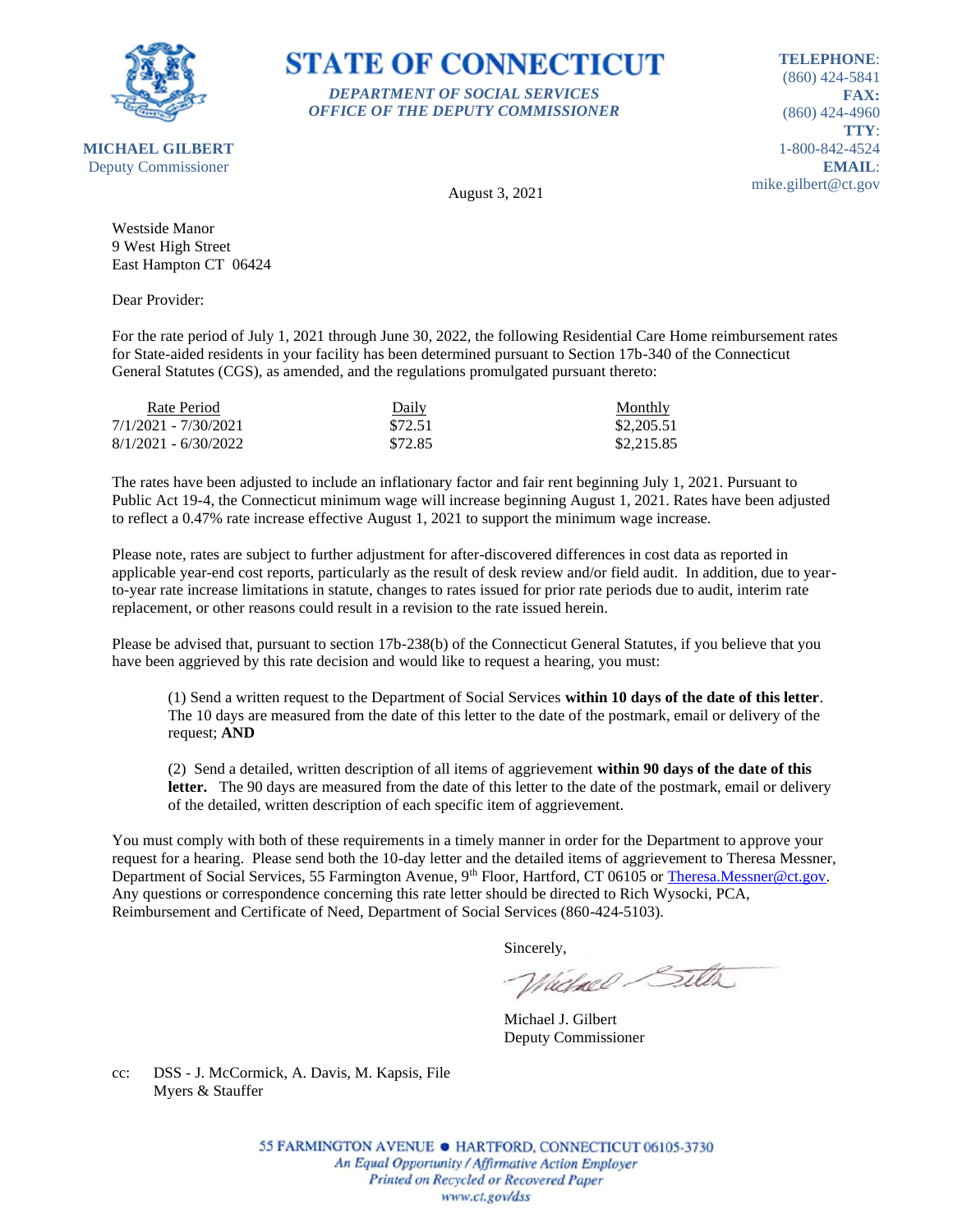

## **STATE OF CONNECTICUT** *DEPARTMENT OF SOCIAL SERVICES*

*OFFICE OF THE DEPUTY COMMISSIONER*

**TELEPHONE**: (860) 424-5841 **FAX:** (860) 424-4960 **TTY**: 1-800-842-4524 **EMAIL**: mike.gilbert@ct.gov

August 3, 2021

Westway Manor, Inc. 38 Girard Avenue Hartford CT 06105

Dear Provider:

For the rate period of July 1, 2021 through June 30, 2022, the following Residential Care Home reimbursement rates for State-aided residents in your facility has been determined pursuant to Section 17b-340 of the Connecticut General Statutes (CGS), as amended, and the regulations promulgated pursuant thereto:

| Rate Period            | Daily   | Monthly    |
|------------------------|---------|------------|
| 7/1/2021 - 7/30/2021   | \$85.28 | \$2,593.93 |
| $8/1/2021 - 6/30/2022$ | \$85.68 | \$2,606.10 |

The rates have been adjusted to include an inflationary factor and fair rent beginning July 1, 2021. Pursuant to Public Act 19-4, the Connecticut minimum wage will increase beginning August 1, 2021. Rates have been adjusted to reflect a 0.47% rate increase effective August 1, 2021 to support the minimum wage increase.

Please note, rates are subject to further adjustment for after-discovered differences in cost data as reported in applicable year-end cost reports, particularly as the result of desk review and/or field audit. In addition, due to yearto-year rate increase limitations in statute, changes to rates issued for prior rate periods due to audit, interim rate replacement, or other reasons could result in a revision to the rate issued herein.

Please be advised that, pursuant to section 17b-238(b) of the Connecticut General Statutes, if you believe that you have been aggrieved by this rate decision and would like to request a hearing, you must:

(1) Send a written request to the Department of Social Services **within 10 days of the date of this letter**. The 10 days are measured from the date of this letter to the date of the postmark, email or delivery of the request; **AND**

(2) Send a detailed, written description of all items of aggrievement **within 90 days of the date of this letter.** The 90 days are measured from the date of this letter to the date of the postmark, email or delivery of the detailed, written description of each specific item of aggrievement.

You must comply with both of these requirements in a timely manner in order for the Department to approve your request for a hearing. Please send both the 10-day letter and the detailed items of aggrievement to Theresa Messner, Department of Social Services, 55 Farmington Avenue, 9<sup>th</sup> Floor, Hartford, CT 06105 or [Theresa.Messner@ct.gov.](mailto:Theresa.Messner@ct.gov) Any questions or correspondence concerning this rate letter should be directed to Rich Wysocki, PCA, Reimbursement and Certificate of Need, Department of Social Services (860-424-5103).

Sincerely,

Victorel Sitter

Michael J. Gilbert Deputy Commissioner

cc: DSS - J. McCormick, A. Davis, M. Kapsis, File Myers & Stauffer